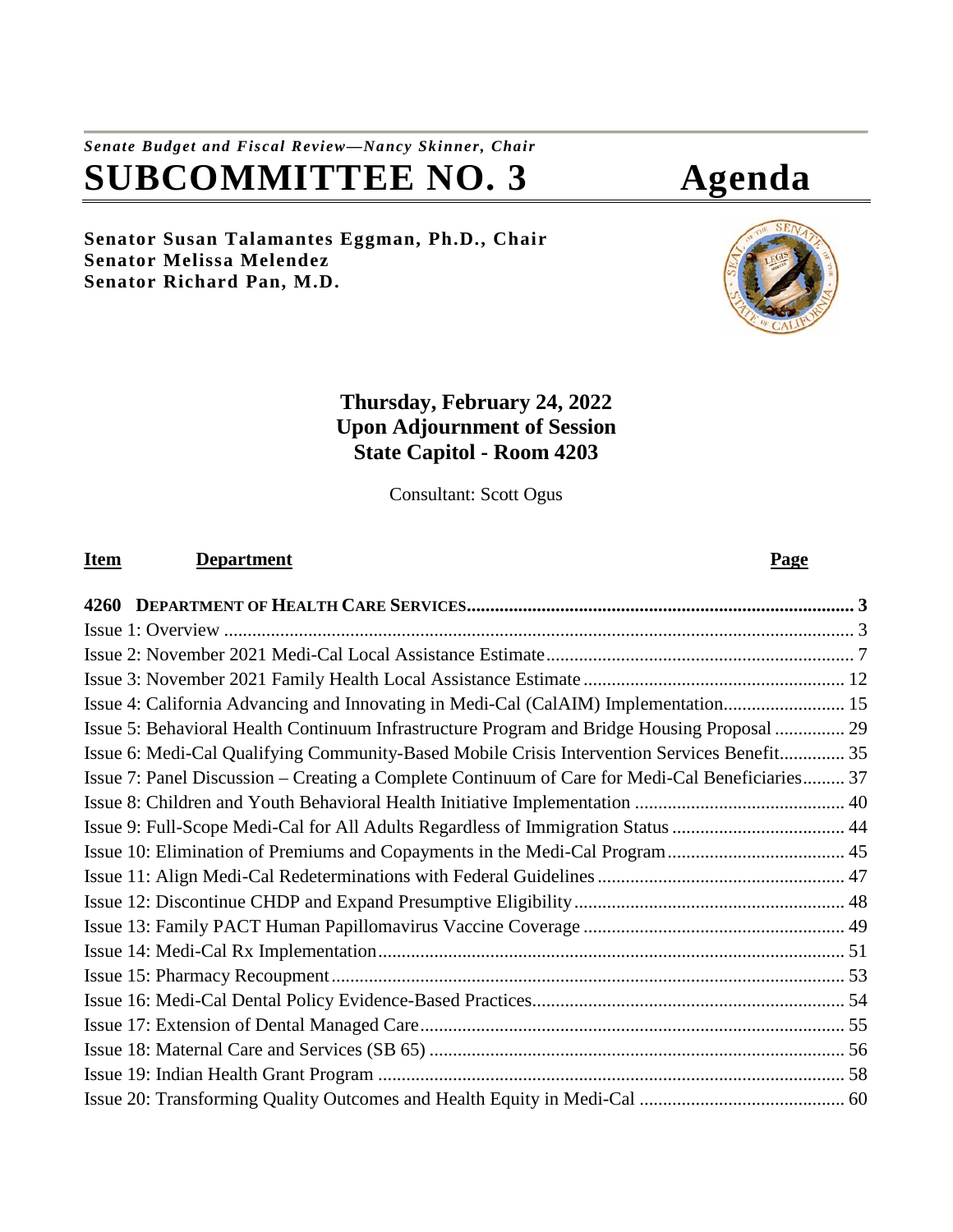| Issue 23: Medi-Cal Enterprise Systems Modernization–Federal Draw and Reporting Operations  71 |  |
|-----------------------------------------------------------------------------------------------|--|
|                                                                                               |  |
| Issue 25: Short-Term Residential Therapeutic Program Support for IMD Exclusion Transition  77 |  |
| Issue 26: Short-Term Residential Therapeutic Program Approval, Oversight, and Monitoring 78   |  |
|                                                                                               |  |
|                                                                                               |  |
|                                                                                               |  |
|                                                                                               |  |
| Issue 31: Home- and Community-Based Services Spending Plan – American Rescue Plan Act 92      |  |
|                                                                                               |  |
|                                                                                               |  |
| Issue 34: Managed Care Procurement and Alternative Health Care Service Plan Contract  96      |  |
|                                                                                               |  |
|                                                                                               |  |
|                                                                                               |  |
| Issue 38: Federally Qualified Health Center Alternative Payment Model Project 106             |  |

# **PUBLIC COMMENT**

*Pursuant to the Americans with Disabilities Act, individuals who, because of a disability, need special assistance to attend or participate in a Senate Committee hearing, or in connection with other Senate services, may request assistance at the Senate Rules Committee, 1020 N Street, Suite 255 or by calling (916) 651-1505. Requests should be made one week in advance whenever possible.*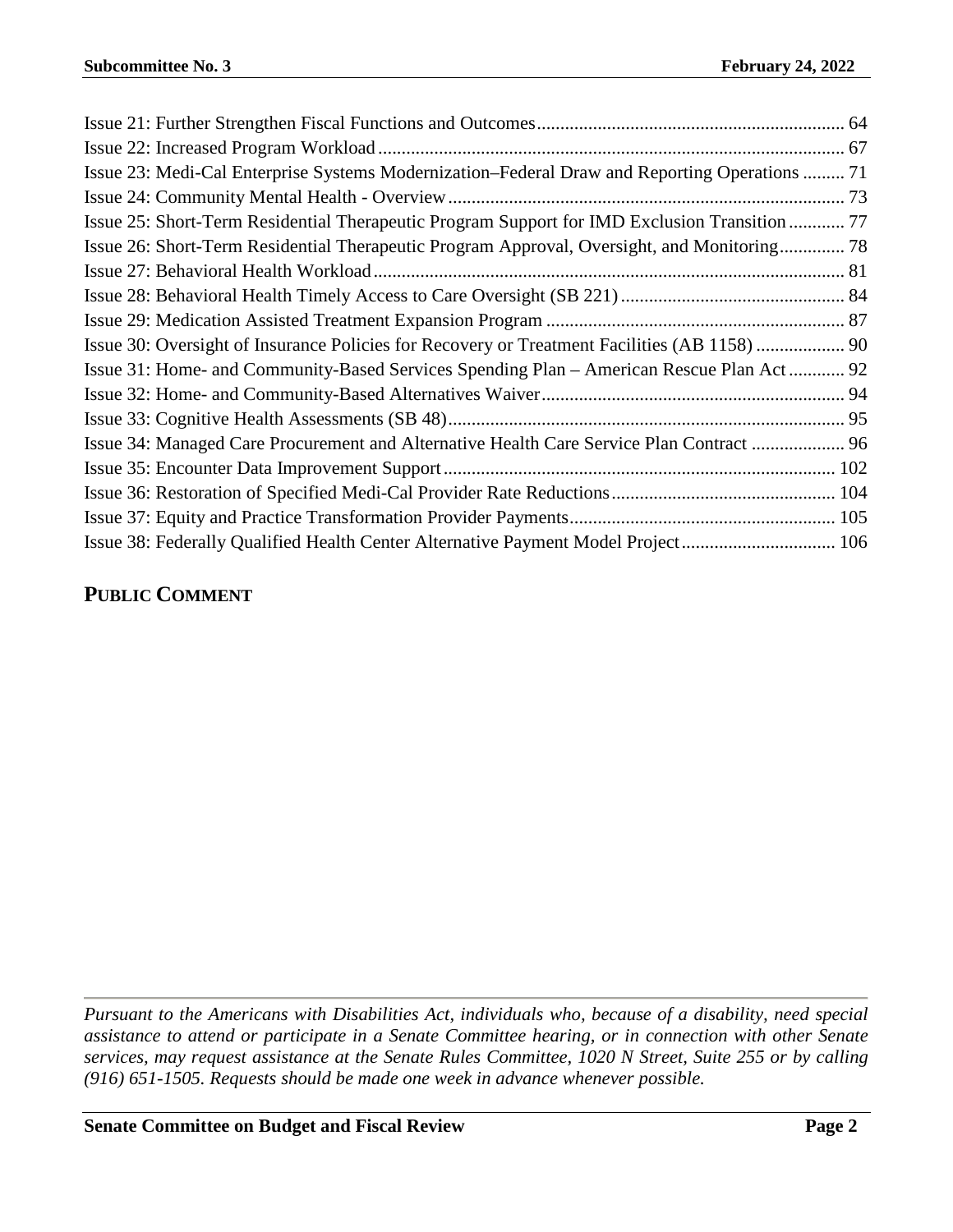## <span id="page-2-0"></span>**4260 DEPARTMENT OF HEALTH CARE SERVICES**

#### <span id="page-2-1"></span>**Issue 1: Overview**



| <b>Department of Health Care Services - Department Funding Summary</b><br>( <i>dollars in thousands</i> ) |                   |                              |                           |                            |  |
|-----------------------------------------------------------------------------------------------------------|-------------------|------------------------------|---------------------------|----------------------------|--|
| <b>Fund Source</b>                                                                                        | 2020-21<br>Actual | 2021-22<br><b>Budget Act</b> | 2021-22<br><b>Revised</b> | 2022-23<br><b>Proposed</b> |  |
| <b>General Fund</b>                                                                                       | \$21,046,822      | \$29,042,240                 | \$27,489,675              | \$35,658,434               |  |
| <b>Federal Funds</b>                                                                                      | \$78,598,731      | \$82,596,990                 | \$88,300,399              | \$85,440,508               |  |
| <b>Other Funds</b>                                                                                        | \$17,798,644      | \$14,708,372                 | \$14,443,338              | \$17,174,915               |  |
| \$130,233,412<br>\$117,444,197<br>\$126,347,602<br><b>Total Department Funding:</b>                       |                   |                              |                           | \$138,273,857              |  |
| <b>Total Authorized Positions:</b>                                                                        | 3557.7            | 3752.5                       | 4357.2                    | 4443.5                     |  |
| <b>Other Funds Detail:</b>                                                                                |                   |                              |                           |                            |  |
| <b>Breast Cancer Control Account (0007)</b>                                                               | \$10,659          | \$10,848                     | \$10,944                  | \$10,946                   |  |
| <b>Child Lead Poisoning Prev Fund (0080)</b>                                                              | \$0               | \$1,058                      | \$1,003                   | \$1,003                    |  |
| <b>DUI Program Licensing Trust Fund (0139)</b>                                                            | \$983             | \$1,383                      | \$1,411                   | \$1,412                    |  |
| Prop 99 - Hospital Services Acct (0232)                                                                   | \$87,513          | \$77,295                     | \$97,987                  | \$89,639                   |  |
| Prop 99 - Physician Services Acct (0233)                                                                  | \$25,067          | \$22,072                     | \$27,831                  | \$25,769                   |  |
| Prop 99 - Unallocated Acct (0236)                                                                         | \$56,216          | \$47,770                     | \$64,455                  | \$54,771                   |  |

**Senate Committee on Budget and Fiscal Review Page 3**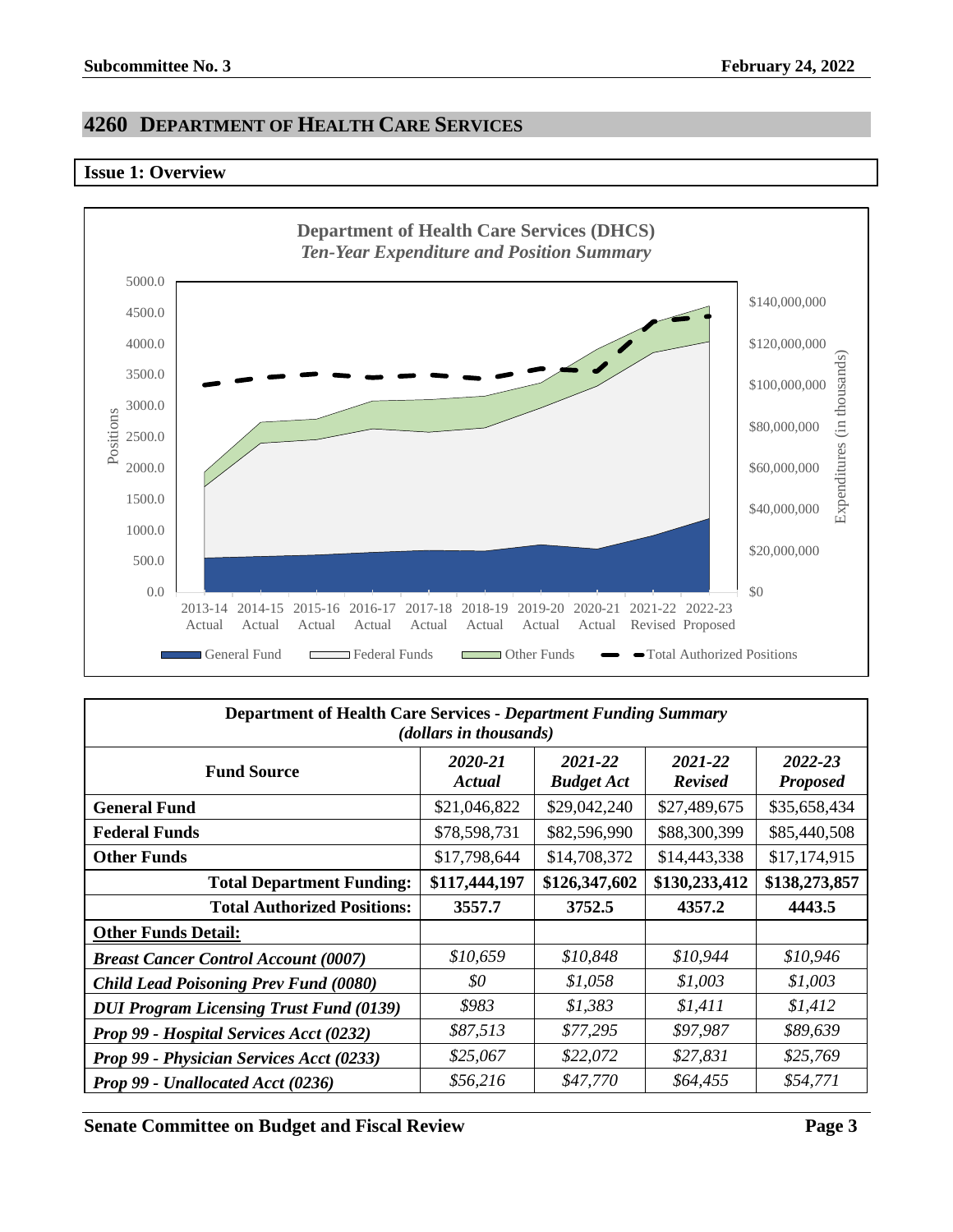| <b>NTP Licensing Fund (0243)</b>                   | \$1,599     | \$1,913     | \$1,789         | \$1,792     |
|----------------------------------------------------|-------------|-------------|-----------------|-------------|
| <b>Perinatal Insurance Fund (0309)</b>             | \$149       | \$17,177    | \$12,652        | \$23,303    |
| <b>Audit Repayment Trust Fund (0816)</b>           | \$0         | \$67        | \$41            | \$41        |
| Medi-Cal Inpatient Pmt Adj Fund (0834)             | \$46,016    | \$112,886   | \$84,433        | \$109,801   |
| <b>Special Deposit Fund (0942)</b>                 | \$74,493    | \$82,796    | \$70,360        | \$76,972    |
| <b>Reimbursements (0995)</b>                       | \$1,680,268 | \$1,347,799 | \$1,368,323     | \$2,094,970 |
| <b>County Health Init Matching Fund (3055)</b>     | \$0         | \$176       | \$174           | \$174       |
| <b>Children's Medical Svcs Rebate Fund (3079)</b>  | \$67,722    | \$24,600    | \$15,052        | \$20,335    |
| <b>Mental Health Services Fund (3085)</b>          | \$2,791,921 | \$2,309,484 | \$3,364,389     | \$3,501,843 |
| <b>Nondesig Public Hosp Suppl Fund (3096)</b>      | $($ \$697)  | \$0         | \$3,658         | \$0         |
| <b>Private Hospital Supplemental Fund (3097)</b>   | \$116,256   | \$26,916    | \$21,510        | \$26,423    |
| <b>Mental Health Fac Licensing Fund (3099)</b>     | \$48        | \$386       | \$373           | \$373       |
| <b>Residential/Outpatient Prog Lic Fund (3113)</b> | \$7,988     | \$8,655     | \$9,027         | \$9,420     |
| Children's HHS Special Fund (3156)                 | \$100,000   | \$0         | \$0             | \$0         |
| <b>Hospital Qual Assurance Rev Fund (3158)</b>     | \$4,561,942 | \$3,863,457 | \$3,748,455     | \$3,820,096 |
| <b>SNF Quality/Accountability Fund (3167)</b>      | (\$14,566)  | (\$1,472)   | (\$1,516)       | \$14,750    |
| <b>Emerg Med Air Transportation Fund (3168)</b>    | \$5,608     | \$3,446     | \$4,351         | \$3,811     |
| <b>Pub Hosp Invest/Impl/Incent Fund (3172)</b>     | \$499,838   | \$0         | \$0\$           | \$0         |
| LTC Quality Assurance Fund (3213)                  | \$584,113   | \$532,752   | \$447,165       | \$592,657   |
| <b>Healthcare Treatment Fund (3305)</b>            | \$1,041,819 | \$719,418   | \$929,024       | \$785,310   |
| <b>Health Care Svc Plan Penalties Fund (3311)</b>  | \$25,967    | \$5,798     | \$12,487        | \$12,382    |
| <b>Medi-Cal Emerg Med Transp Fund (3323)</b>       | \$97,114    | \$69,848    | \$57,811        | \$54,972    |
| Medi-Cal Drug Rebate Fund (3331)                   | \$1,240,421 | \$1,456,697 | \$1,474,916     | \$1,852,874 |
| <b>Health Care Services Special Fund (3334)</b>    | \$2,769,657 | \$2,517,458 | \$2,517,457     | \$2,065,534 |
| YEPEITA - Cannabis Tax Fund (3350)                 | \$202,688   | \$265,906   | \$401,766       | \$356,921   |
| PACE Oversight Fund (3362)                         | \$87        | \$771       | \$748           | \$748       |
| Loan Repayment Account (3375)                      | \$0         | \$29,092    | \$28,477        | \$41,400    |
| <b>Opioid Settlement Fund (3397)</b>               | \$0         | \$0         | \$0             | \$5,000     |
| <b>Whole Person Care Special Fund (8107)</b>       | \$419,025   | \$273,790   | \$309,811       | \$0         |
| <b>Global Payment Program Fund (8108)</b>          | \$746,024   | \$671,268   | \$1,481,349     | \$1,280,725 |
| <b>DPH GME Special Fund (8113)</b>                 | \$552,706   | \$206,862   | \$223,694       | \$234,304   |
| <b>HCBS ARP Fund (8507)</b>                        | \$0         | \$0         | $(\$2,348,069)$ | \$4,444     |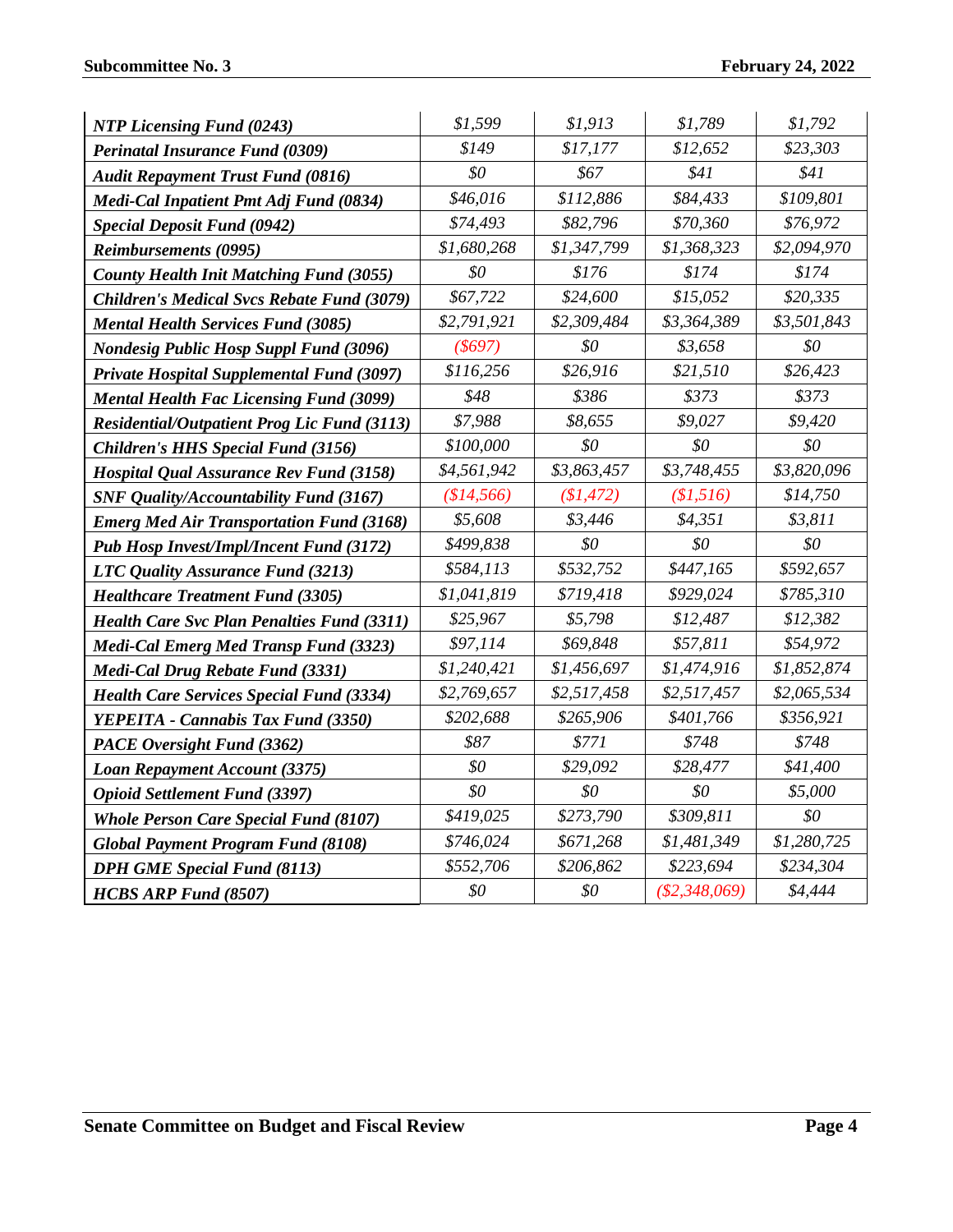| Department of Health Care Services - Changes to State Operations and Local Assistance |                   |                   |                                                       |                     |  |  |
|---------------------------------------------------------------------------------------|-------------------|-------------------|-------------------------------------------------------|---------------------|--|--|
| <b>Fiscal Year:</b>                                                                   | 2020-21           | 2021-22 (CY)      | 2022-23 (BY)                                          | CY to BY            |  |  |
| <b>STATE OPERATIONS</b>                                                               |                   |                   |                                                       |                     |  |  |
| <b>Fund Source</b>                                                                    | Actual            | <b>Revised</b>    | <b>Proposed</b>                                       | <b>Change</b>       |  |  |
| <b>General Fund</b>                                                                   | \$240,224,000     | \$318,127,000     | \$389,381,000                                         | \$71,254,000        |  |  |
| <b>Federal Funds</b> <sup>1</sup>                                                     | \$396,953,000     | \$584,180,000     | \$549,355,000                                         | $(\$34,825,000)$    |  |  |
| <b>Spec. Funds/Reimb</b>                                                              | \$212,792,000     | \$426,466,000     | \$352,613,000                                         | $(\$73,853,000)$    |  |  |
| <b>Total Expenditures</b>                                                             | \$849,969,000     | \$1,328,773,000   | \$1,291,349,000                                       | $(\$37,424,000)$    |  |  |
| <b>Total Positions</b>                                                                | 3557.7            | 4357.2            | 4443.5                                                | 86.3                |  |  |
|                                                                                       |                   |                   |                                                       |                     |  |  |
|                                                                                       |                   |                   | <b>LOCAL ASSISTANCE (MEDI-CAL AND OTHER PROGRAMS)</b> |                     |  |  |
| <b>Fund Source</b>                                                                    | Actual            | <b>Revised</b>    | <b>Proposed</b>                                       | Change              |  |  |
| <b>General Fund</b>                                                                   | \$20,806,598,000  | \$27,171,548,000  | \$35,269,053,000                                      | \$8,097,505,000     |  |  |
| <b>Federal Funds</b> <sup>1</sup>                                                     | \$78,201,778,000  | \$87,716,219,000  | \$84,891,153,000                                      | $(\$2,825,066,000)$ |  |  |
| <b>Spec. Funds/Reimb</b>                                                              | \$17,585,852,000  | \$14,016,872,000  | \$16,822,302,000                                      | $$2,805,430,000+$   |  |  |
| <b>Total Expenditures</b>                                                             | \$116,594,228,000 | \$128,904,639,000 | \$136,982,508,000                                     | \$8,077,869,000     |  |  |
| <sup>1</sup> Federal Funds include Funds 0890, 7502, 7503, and 8506.                  |                   |                   |                                                       |                     |  |  |

**Background.** The Department of Health Care Services' (DHCS) mission is to protect and improve the health of all Californians by operating and financing programs delivering health care services to eligible individuals. DHCS programs provide services to ensure low-income Californians have access to health care services and that those services are delivered in a cost-effective manner. DHCS programs include:

- *Medi-Cal.* DHCS serves as the single state agency for Medi-Cal, California's Medicaid program. Medi-Cal is a health care program for low-income and low-resource individuals and families who meet defined eligibility requirements. Medi-Cal coordinates and directs the delivery of health care services to approximately 14.3 million qualified individuals, including low-income families, seniors and persons with disabilities, children in families with low-incomes or in foster care, pregnant women, and low-income people with specific diseases. As of January 1, 2014, due to the Affordable Care Act, childless adults up to 138 percent of the federal poverty level are also eligible for services in Medi-Cal.
- *Children's Medical Services.* Children's Medical Services coordinates and directs the delivery of health care services to low-income and seriously ill children and adults. Its programs include the Genetically Handicapped Persons Program, California Children's Services Program, and Child Health and Disability Prevention Program.
- *Primary and Rural Health*. Primary and Rural Health coordinates and directs the delivery of health care to Californians in rural areas and to underserved populations. Its programs include: Indian Health Program, Rural Health Services Development Program, Seasonal Agricultural and Migratory Workers Program, State Office of Rural Health, Medicare Rural Hospital Flexibility Program/Critical Access Hospital Program, Small Rural Hospital Improvement Program, and the J-1 Visa Waiver Program.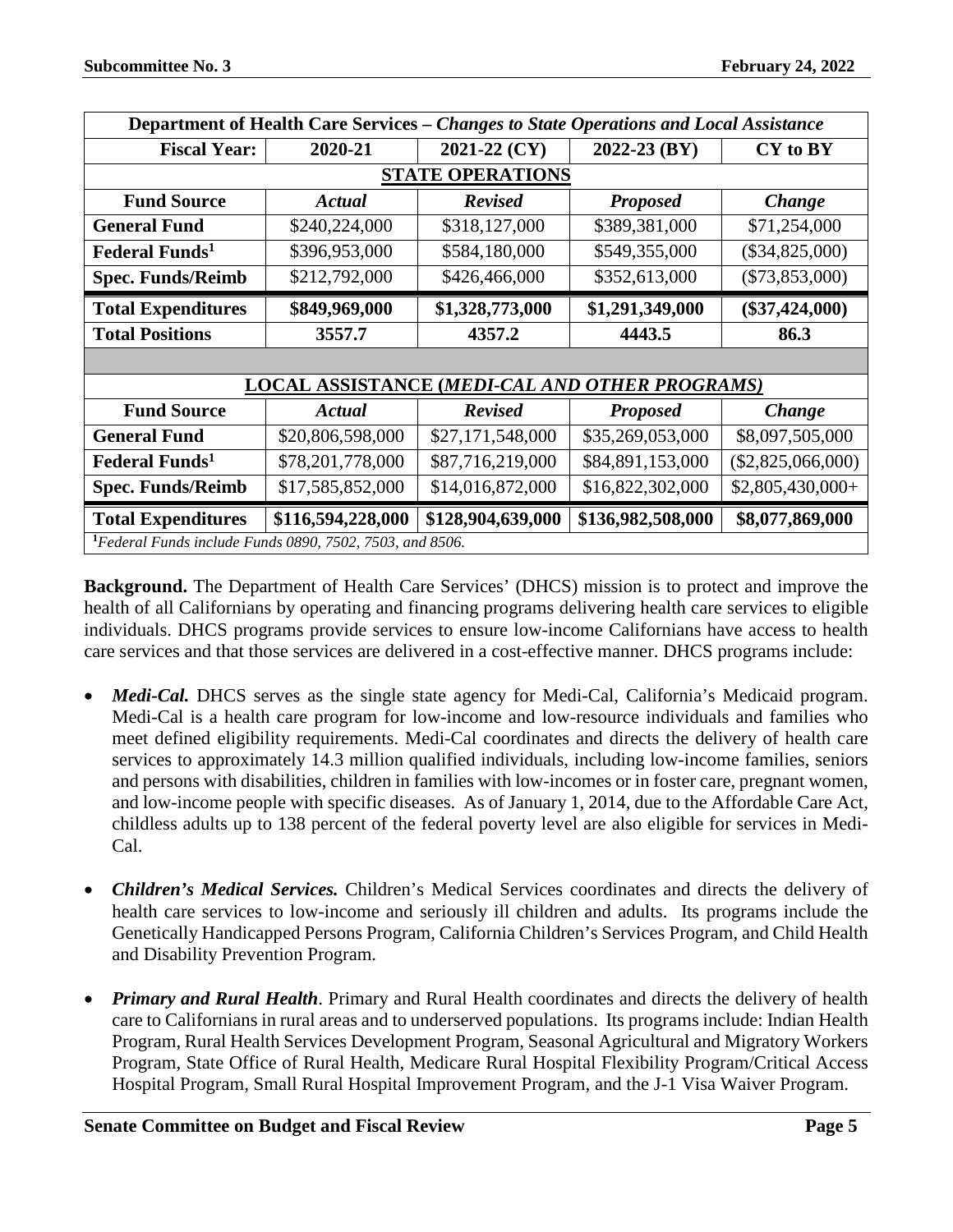- *Mental Health & Substance Use Disorder Services*. As adopted in the 2011 through 2013 Budget Acts, DHCS oversees the delivery of community mental health and substance use disorder services, reflecting the elimination of the Departments of Alcohol and Drug Programs and Mental Health.
- *Other Programs***.** DHCS oversees family planning services, cancer screening services to low-income under-insured or uninsured women, and prostate cancer treatment services to low-income, uninsured men, through the Every Woman Counts Program, the Family Planning Access Care and Treatment Program, and the Prostate Cancer Treatment Program.

**Oversight of Prior Budget Investment – Hearing Aid Coverage for Children Program.** The 2020 Budget Act included one position and General Fund expenditure authority of \$400,000 in 2020-21, \$15.1 million in 2021-22, and \$14.5 million annually thereafter to provide hearing aids and associated services to uninsured children up to 600 percent of the federal poverty level, beginning July 1, 2021. DHCS implemented the Hearing Aid Coverage for Children Program (HACCP), which covers children ages zero to 17 who do not have coverage for hearing aids and related services.

According to advocates, only 44 children have been enrolled in HACCP and seven have received hearing aids. These advocates report many parents are unable to find a pediatric provider in their county that has opted in to serve HACCP children. The limited scope of care and low reimbursement rates have reduced provider participation in the program.

**Subcommittee Staff Comment.** This is an informational item.

**Questions.** The subcommittee has requested DHCS to respond to the following:

- 1. Please provide a brief overview of DHCS programs and budget.
- 2. Please provide an update on implementation of the HACCP, including how many children are enrolled, how many hearing aids have been dispensed, and any barriers to access to care identified during implementation.
- 3. Has the department engaged with stakeholders to ensure the HACCP is appropriately and adequately serving its intended population?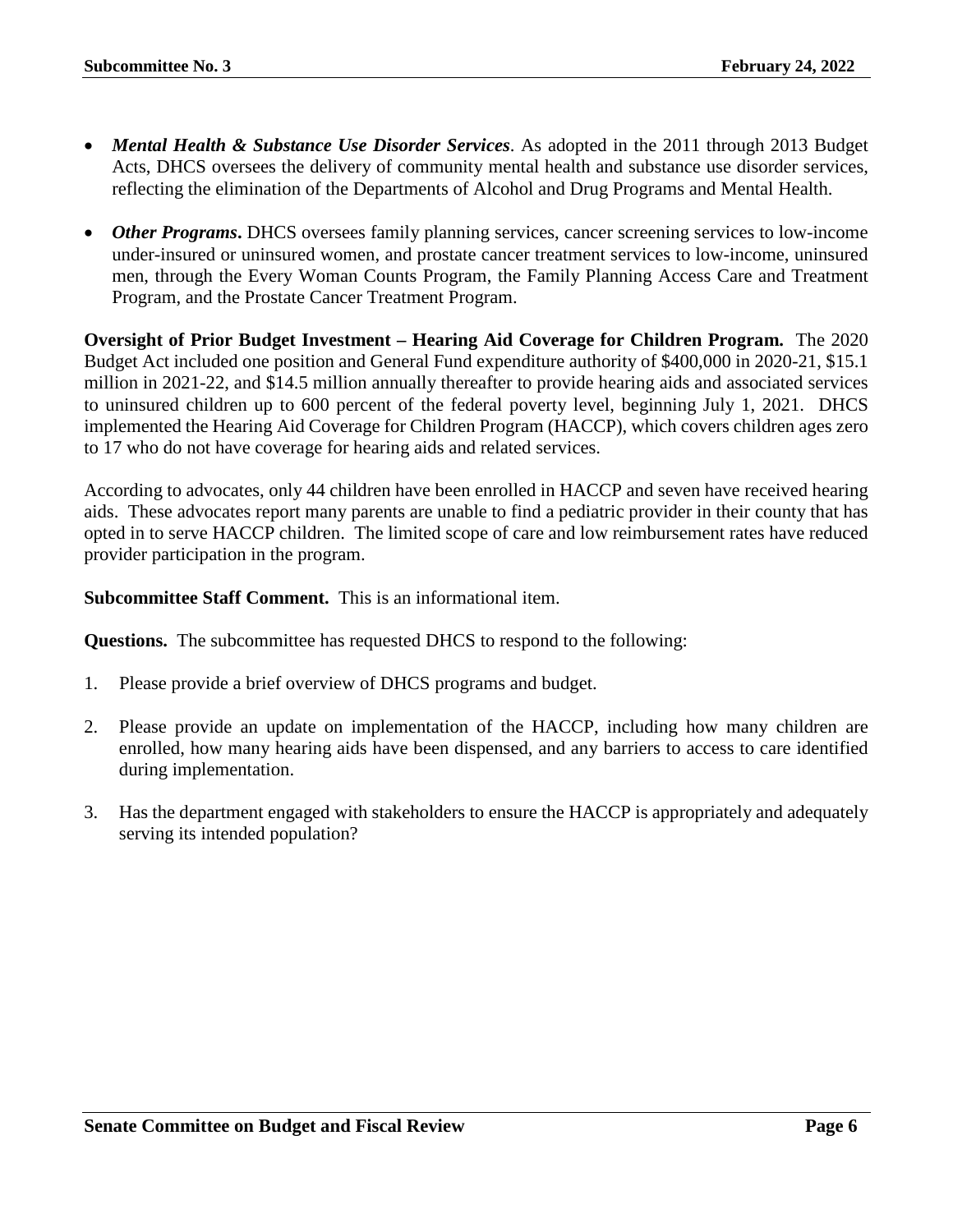### <span id="page-6-0"></span>**Issue 2: November 2021 Medi-Cal Local Assistance Estimate**

**Local Assistance Estimate – Governor's Budget.** The November 2021 Medi-Cal Local Assistance Estimate includes \$123.8 billion (\$26.8 billion General Fund, \$86.5 billion federal funds, and \$10.5 billion special funds and reimbursements) for expenditures in 2021-22, and \$132.7 billion (\$34.9 billion General Fund, \$84.6 billion federal funds, and \$13.2 billion special funds and reimbursements) for expenditures in 2022-23.

| <b>Medi-Cal Local Assistance Funding Summary</b> |                              |                   |                   |  |
|--------------------------------------------------|------------------------------|-------------------|-------------------|--|
| <b>Fiscal Year:</b>                              | 2021-22 (CY)                 | 2022-23 (BY)      | CY to BY          |  |
|                                                  | <b>Benefits</b>              |                   |                   |  |
| <b>Fund Source</b>                               | <b>Revised</b>               | <b>Proposed</b>   | <b>Change</b>     |  |
| <b>General Fund</b>                              | \$25,698,266,000             | \$33,570,362,000  | \$7,872,096,000   |  |
| <b>Federal Funds</b>                             | \$81,664,810,000             | \$79,953,777,000  | (\$1,711,033,000) |  |
| <b>Special Funds/Reimbursements</b>              | \$10,505,796,000             | \$13,195,261,000  | \$2,689,465,000   |  |
| <b>Total Expenditures</b>                        | \$117,868,872,000            | \$126,719,400,000 | \$8,850,528,000   |  |
|                                                  |                              |                   |                   |  |
|                                                  | <b>County Administration</b> |                   |                   |  |
| <b>Fund Source</b>                               | <b>Revised</b>               | <b>Proposed</b>   | Change            |  |
| <b>General Fund</b>                              | \$990,974,000                | \$1,177,167,000   | \$186,193,000     |  |
| <b>Federal Funds</b>                             | \$4,523,199,000              | \$4,300,171,000   | $(\$223,028,000)$ |  |
| <b>Special Funds and Reimbursements</b>          | \$18,110,000                 | \$13,943,000      | $(\$4,167,000)$   |  |
| <b>Total Expenditures</b>                        | \$5,532,283,000              | \$5,491,281,000   | $(\$41,002,000)$  |  |
|                                                  |                              |                   |                   |  |
|                                                  | <b>Fiscal Intermediary</b>   |                   |                   |  |
| <b>Fund Source</b>                               | <b>Revised</b>               | <b>Proposed</b>   | Change            |  |
| <b>General Fund</b>                              | \$157,648,000                | \$138,467,000     | (\$19,181,000)    |  |
| <b>Federal Funds</b>                             | \$285,680,000                | \$310,467,000     | \$24,787,000      |  |
| <b>Special Funds and Reimbursements</b>          | \$0                          | \$0               | \$0               |  |
| <b>Total Expenditures</b>                        | \$443,328,000                | \$448,934,000     | \$5,606,000       |  |
|                                                  |                              |                   |                   |  |
| TOTAL MEDI-CAL LOCAL ASSISTANCE EXPENDITURES     |                              |                   |                   |  |
| <b>Fund Source</b>                               | <b>Revised</b>               | <b>Proposed</b>   | Change            |  |
| <b>General Fund</b>                              | \$26,846,888,000             | \$34,885,996,000  | \$8,039,108,000   |  |
| <b>Federal Funds</b>                             | \$86,473,689,000             | \$84,564,415,000  | (\$1,909,274,000) |  |
| <b>Special Funds and Reimbursements</b>          | \$10,523,906,000             | \$13,209,204,000  | \$2,685,298,000   |  |
| <b>Total Expenditures</b>                        | \$123,844,483,000            | \$132,659,615,000 | \$8,815,132,000   |  |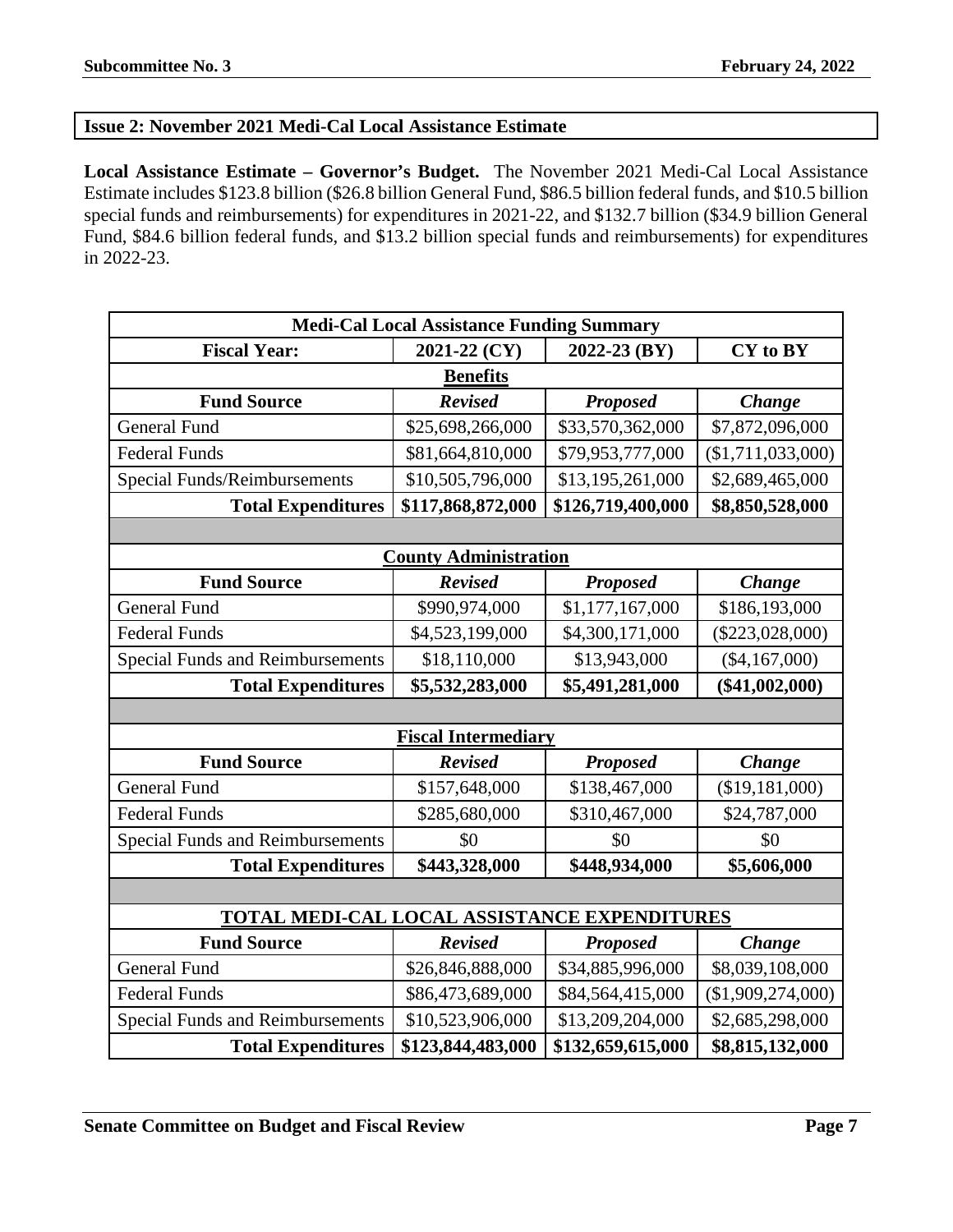**Caseload.** In 2021-22, the budget assumes annual Medi-Cal caseload of 14.6 million, an increase of 0.8 percent compared to assumptions in the 2021 Budget Act. The department estimates 85.4 percent of Medi-Cal beneficiaries, or 12.5 million, will receive services through the managed care delivery system while 14.7 percent, or 2.1 million, will receive services through the fee-for-service delivery system.

In 2022-23, the budget assumes annual Medi-Cal caseload of 14.2 million, a decrease of 2.9 percent compared to the revised caseload estimate for 2021-22. The department estimates 85.2 percent of Medi-Cal beneficiaries, or 12.1 million, will receive services through the managed care delivery system while 14.8 percent, or 2.1 million, will receive services through the fee-for-service delivery system.

**Significant General Fund Adjustments.** The November 2021 Medi-Cal Local Assistance Estimate includes the following significant adjustments to General Fund expenditures:

*2021-22 General Fund Savings* - The budget includes decreased General Fund expenditures in the Medi-Cal program of \$1.3 billion in 2021-22 compared to the 2021 Budget Act. These savings are primarily attributable to the following factors:

- COVID-19 Impacts \$1 billion General Fund savings from reduced impacts on the Medi-Cal program from the COVID-19 pandemic than previously estimated. These impacts include continuation of increased federal matching funds (\$1.4 billion General Fund savings), lower than expected caseload (\$415 million General Fund savings), lower than expected expenditures on school testing as schools have relied on direct federal funding instead of Medi-Cal (\$265 million General Fund savings), updated estimates of vaccine administration (\$26 million General Fund costs), higher estimates of feefor-service utilization costs than previously estimated (\$51 million General Fund costs), and costs for the COVID-19 Vaccination Incentive Program (\$175 million General Fund costs).
- Cost Shifts into Future Fiscal Years Various cost shifts from 2021-22 into future years resulting in General Fund savings of \$553 million. These cost shifts include: shifting of costs for the Behavioral Health Continuum Infrastructure Program to future years (\$443 million General Fund savings), shifting of costs for student behavioral health services to future years (\$32 million General Fund savings), shifting of costs for the CalAIM justice-involved initiatives to future years (\$47 million General Fund savings), shifting of costs for the CalAIM population health management service to future years (\$22.5 million General Fund savings), shifting of costs for CalHOPE Student Support to future years (\$34 million General Fund savings), and shifting of costs for outreach and enrollment for dual beneficiaries to future years (\$10 million General Fund savings).
- Hospital Quality Assurance Fee \$189 million General Fund savings for children's health coverage resulting from additional collections of hospital quality assurance fee revenue from prior years.
- Reduced One-Time Impact from CalAIM Transitions \$170 million General Fund savings from changes in timing for populations transitioning between delivery systems in Medi-Cal as part of the CalAIM initiative.

These savings are offset by the following increased General Fund costs in 2021-22:

• Increases in State-Only Claiming Costs – \$548 million General Fund costs related to increases in repayment to the federal government for inappropriate claiming of federal matching funds for stateonly program costs.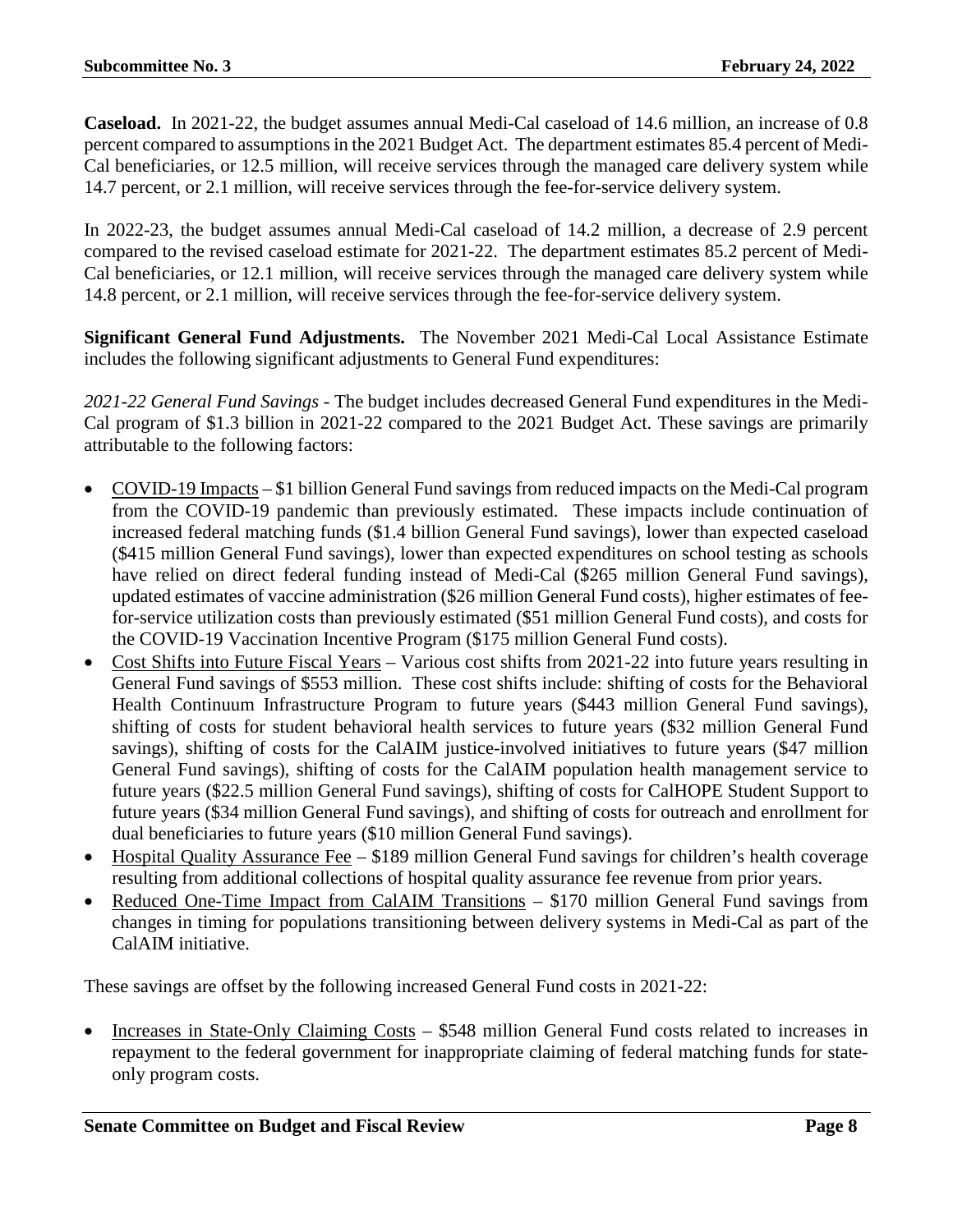*Additional Drug Rebates.* \$478 million General Fund savings from an increase in estimated manufacturer rebates to the Medi-Cal program for prescription drugs.

*Reduced Federal Deferrals.* \$415 million General Fund savings from reduced deferrals of matching funds from the federal Centers for Medicare and Medicaid Services.

*Full-Year Savings from Medi-Cal Rx.* \$327 million General Fund savings from full-year implementation of Medi-Cal Rx, which standardizes the pharmacy benefit in the Medi-Cal program by transitioning to the fee-for-service delivery system.

*Human Papillomavirus Vaccination Coverage in FPACT.* \$5 million General Fund costs to support human papillomavirus (HPV) vaccination as a covered benefit for individuals age 19 through 45 in the Family Prevention, Access, Care, and Treatment (FPACT) Program.

*Eliminate Certain AB 97 Provider Rate Reductions.* \$9 million General Fund costs to eliminate the 10 percent provider rate reduction, originally implemented by AB 97 (Committee on Budget), Chapter 3, Statutes of 2011, for the following providers: nurses, alternative birthing centers, audiologists/hearing aid dispensers, respiratory care providers, durable medical equipment oxygen and respiratory services, chronic dialysis clinics, non-emergency medical transportation, and emergency air medical transportation.

*Medi-Cal Dental Evidence-Based Practices.* \$13 million General Fund costs to expand Medi-Cal coverage of evidence-based dental practices consistent with the American Association of Pediatric Dentists and the American Dental Association, including laboratory-processed crowns for posterior teeth. Implementation of the Mobile Crisis Benefit. \$16 million General Fund costs to implement a mobile crisis response services benefit in Medi-Cal, pursuant to funding opportunities available through the federal American Rescue Plan Act.

*Elimination of Medi-Cal Premiums.* \$19 million General Fund costs to eliminate premiums in the Medi-Cal program.

*Nursing Facility Financing Reform.* \$46 million General Fund costs to reauthorize the skilled nursing facility quality assurance fee and reform nursing facility financing to incentivize value and quality.

*Expiration of MCO Tax.* \$77 million General Fund costs from expiration of the enrollment tax on managed care organizations.

*Full-Year Costs of Postpartum Care Extension.* \$134 million General Fund costs from full-year implementation of the expansion of full-scope Medi-Cal to postpartum birthing parents for 12 months.

*General Fund Backfill of Declining Proposition 56 Provider Payments.* \$176 million General Fund costs to backfill declining Proposition 56 tobacco tax revenue that supports supplemental Medi-Cal provider payments to physicians, dentists, and other providers of Medi-Cal services.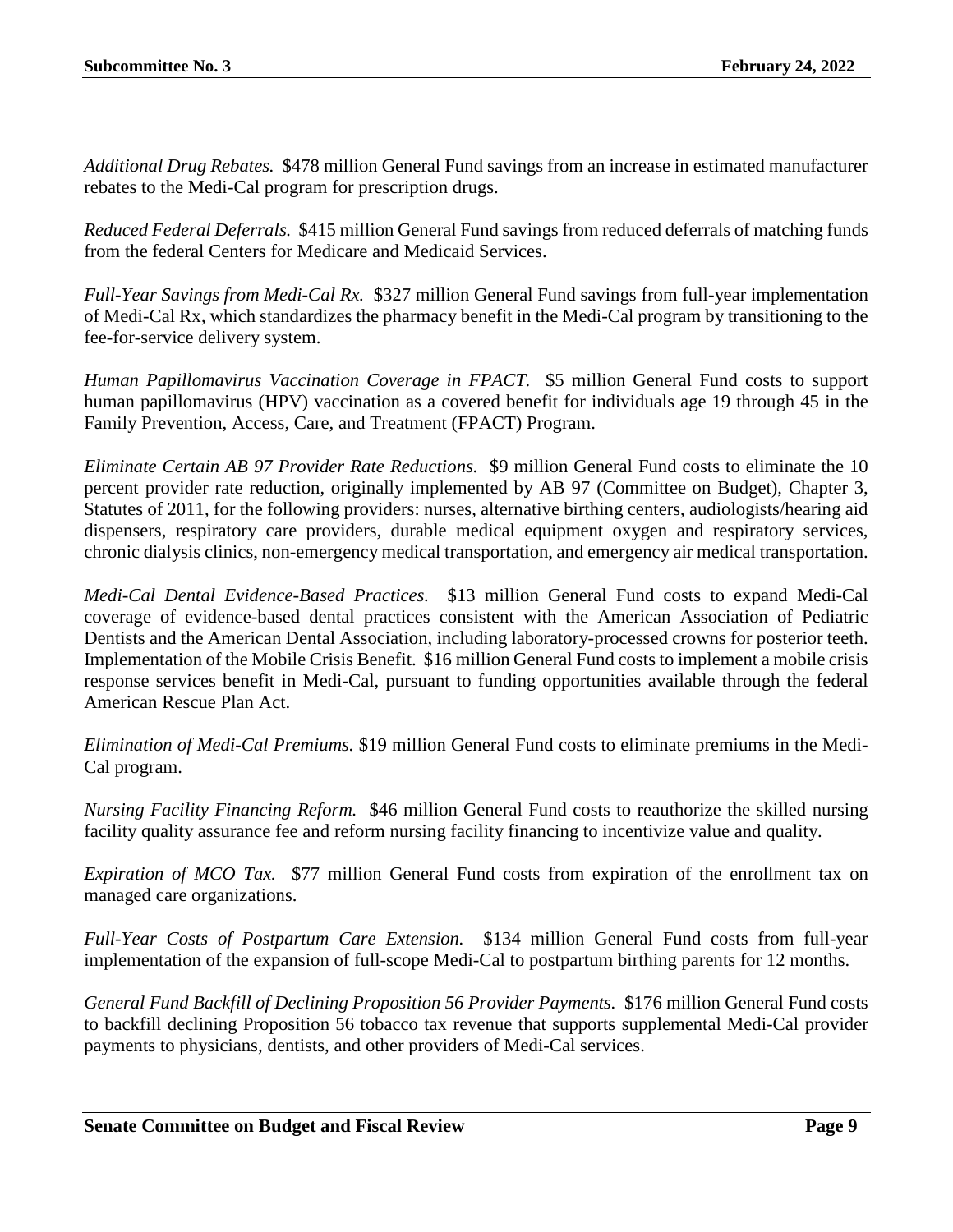*Equity and Practice Transformation Payments.* \$200 million General Fund costs to support practice transformation and COVID-19 recovery payments to Medi-Cal providers focused on advancing equity and improving quality in children's preventive, maternity, and integrated behavioral health care.

*Discontinue Checkwrite Hold.* \$309 million General Fund costs to reverse the 2008 recession-era practice of withholding the last two weeks of fee-for-service checkwrite payments to providers until the next fiscal year.

*Managed Care Rate Growth.* \$340 million General Fund costs related to increases in base managed care capitation rates.

*Medicare Cost Growth.* \$348 million General Fund costs for Medicare payments made on behalf of beneficiaries dually eligible for Medicare and Medi-Cal.

*Full-Year Implementation of CalAIM.* \$547 million General Fund costs for full-year implementation of components of the California Advancing and Innovating Medi-Cal (CalAIM) initiative, including enhanced care management, community supports, managed care plan incentives, inmate pre-release applications, population health management service, and the long-term care benefit transition.

*State-Only Claiming.* \$813 million General Fund costs for increased repayment to the federal government for inappropriate claiming of federal matching funds for state-only program costs.

*Behavioral Health Bridge Housing.* \$1 billion General Fund costs for Behavioral Health Bridge Housing, which would provide additional beds for county mental health departments and other housing types to address needs of people experiencing homelessness with serious and persistent behavioral health conditions.

*COVID-19 Impacts.* \$2.3 billion General Fund costs for impacts related to the COVID-19 pandemic, including reduced federal matching, reduced estimated caseload impacts, reduced costs for testing in schools due to direct federal aid, costs related to vaccine administration, and savings from reduction of one-time payments and other initiatives.

*Children and Youth Behavioral Health Initiative.* \$2.4 billion General Fund costs for implementation of components of the Children and Youth Behavioral Health Initiative approved in the 2021 Budget Act, including dyadic services in Medi-Cal (\$41 million General Fund costs), evidence-based behavioral health practices (\$429 million General Fund costs), additional funding for school behavioral health partnerships and capacity (\$450 million General Fund costs), implementation of a behavioral health services and supports platform (\$120 million General Fund costs), and additional funding for the Behavioral Health Continuum Infrastructure program (\$1.2 billion General Fund costs, \$480.5 million attributable to the initiative).

*Other Impacts.* \$129 million General Fund costs for various other Medi-Cal impacts.

**Subcommittee Staff Comment and Recommendation—Hold Open.** It is recommended to hold this issue open as updated estimates of caseload and expenditures will be provided at the May Revision.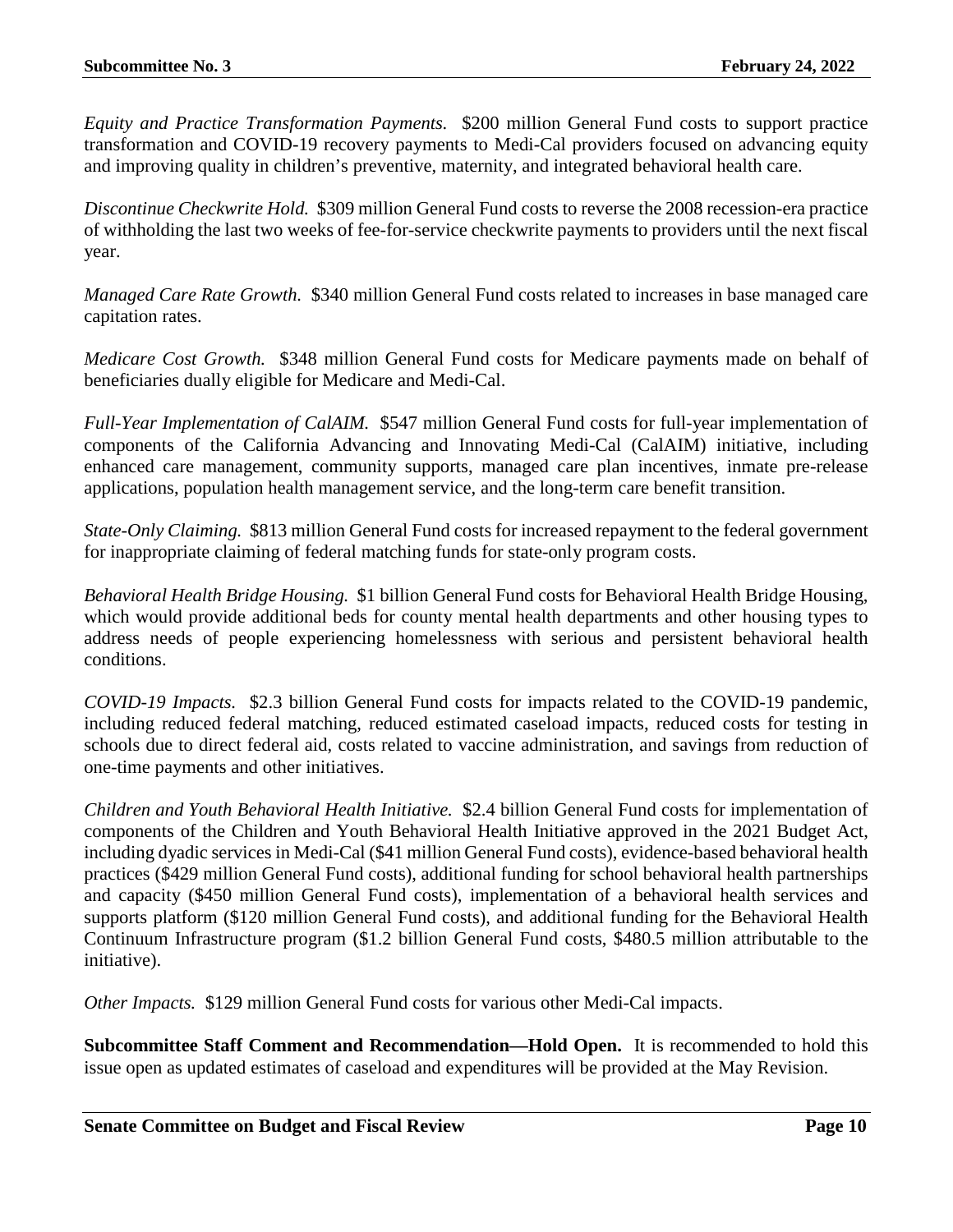**Questions.** The subcommittee has requested DHCS to respond to the following:

1. Please provide a brief overview of the significant General Fund changes in the Medi-Cal program in the 2021-22 and 2022-23 fiscal years.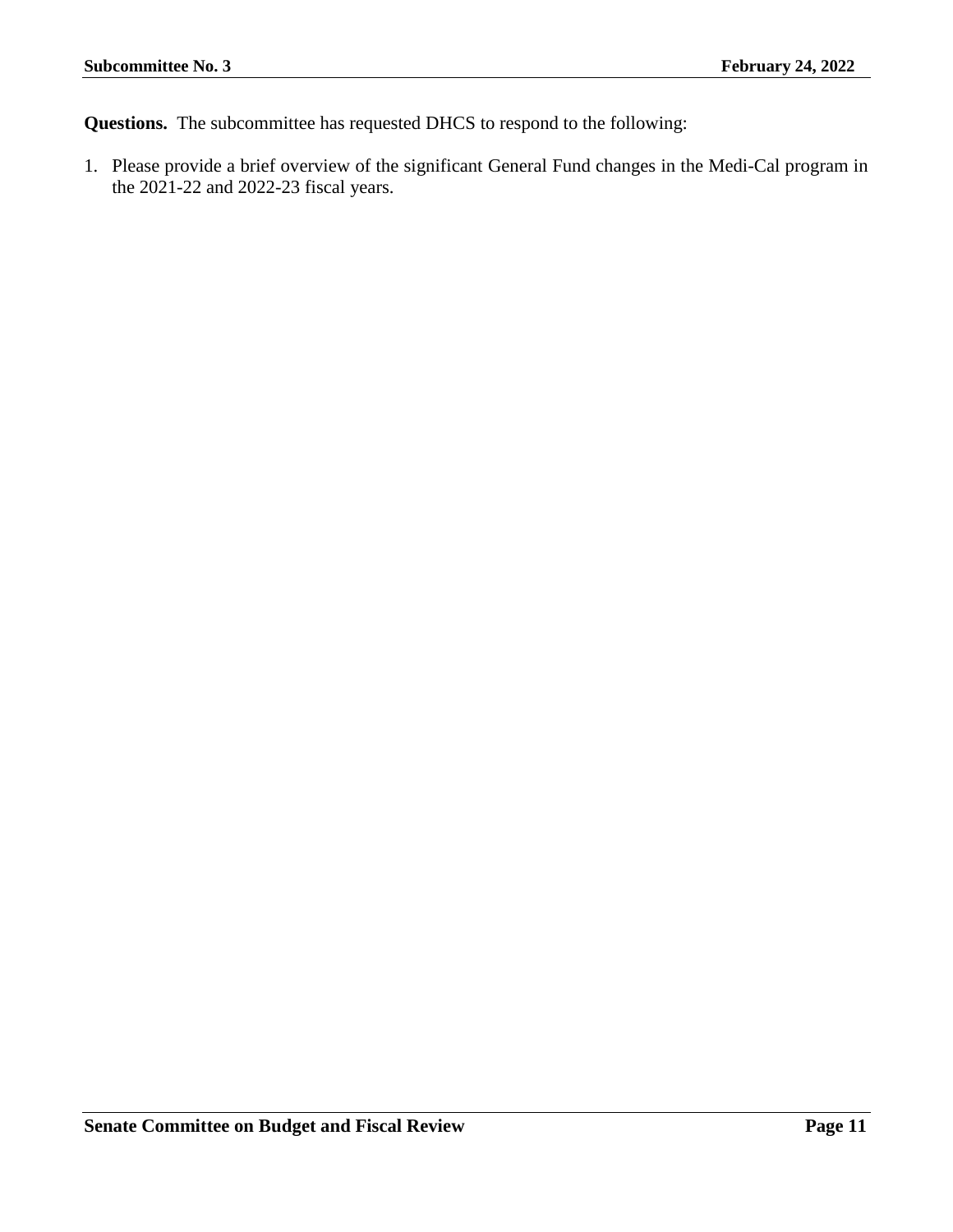#### <span id="page-11-0"></span>**Issue 3: November 2021 Family Health Local Assistance Estimate**

**Local Assistance Estimate – Governor's Budget.** The November 2021 Family Health Local Assistance Estimate includes \$248.7 million (\$201.6 million General Fund, \$5.1 million federal funds, and \$42 million special funds and reimbursements) for expenditures in 2021-22, and \$265.7 million (\$213.3 million General Fund, \$5.1 million federal funds, and \$47.3 million special funds and reimbursements) for expenditures in 2022-23.

| <b>Family Health Local Assistance Funding Summary</b> |                                                       |                 |               |  |  |
|-------------------------------------------------------|-------------------------------------------------------|-----------------|---------------|--|--|
| <b>Fiscal Year:</b>                                   | 2021-22 (CY)<br>2022-23 (BY)<br>CY to BY              |                 |               |  |  |
|                                                       |                                                       |                 |               |  |  |
|                                                       | <b>California Children's Services (CCS)</b>           |                 |               |  |  |
| <b>Fund Source</b>                                    | <b>Revised</b>                                        | <b>Proposed</b> | <b>Change</b> |  |  |
| <b>General Fund</b>                                   | \$68,918,000                                          | \$75,578,000    | \$6,660,000   |  |  |
| <b>Federal Funds</b>                                  | \$0                                                   | \$0             | \$0           |  |  |
| <b>Special Funds/Reimbursements</b>                   | \$3,992,000                                           | \$3,992,000     | \$0           |  |  |
| County Funds [non-add]                                | [\$71,839,000]                                        | [\$78,576,000]  | [\$6,737,000] |  |  |
| <b>Total CCS Expenditures</b>                         | \$72,910,000                                          | \$79,570,000    | \$6,660,000   |  |  |
|                                                       |                                                       |                 |               |  |  |
|                                                       | <b>Genetically Handicapped Persons Program (GHPP)</b> |                 |               |  |  |
| <b>Fund Source</b>                                    | <b>Revised</b>                                        | <b>Proposed</b> | <b>Change</b> |  |  |
| <b>General Fund</b>                                   | \$120,728,000                                         | \$120,956,000   | \$228,000     |  |  |
| <b>Special Funds and Reimbursements</b>               | \$15,505,000                                          | \$20,788,000    | \$5,283,000   |  |  |
| <b>Total GHPP Expenditures</b>                        | \$136,233,000                                         | \$141,744,000   | \$5,511,000   |  |  |
|                                                       |                                                       |                 |               |  |  |
|                                                       | <b>Every Woman Counts Program (EWC)</b>               |                 |               |  |  |
| <b>Fund Source</b>                                    | <b>Revised</b>                                        | <b>Proposed</b> | <b>Change</b> |  |  |
| <b>General Fund</b>                                   | \$11,944,000                                          | \$16,717,000    | \$4,773,000   |  |  |
| <b>Federal Funds</b>                                  | \$5,128,000                                           | \$5,128,000     | \$0           |  |  |
| <b>Special Funds and Reimbursements</b>               | \$22,504,000                                          | \$22,504,000    | \$0           |  |  |
| <b>Total EWC Expenditures</b>                         | \$39,576,000                                          | \$44,349,000    | \$4,773,000   |  |  |
|                                                       |                                                       |                 |               |  |  |
|                                                       | <b>TOTAL FAMILY HEALTH EXPENDITURES</b>               |                 |               |  |  |
| <b>Fund Source</b>                                    | <b>Revised</b>                                        | <b>Proposed</b> | <b>Change</b> |  |  |
| <b>General Fund</b>                                   | \$201,590,000                                         | \$213,251,000   | \$11,661,000  |  |  |
| <b>Federal Funds</b>                                  | \$5,128,000                                           | \$5,128,000     | \$0           |  |  |
| <b>Special Funds and Reimbursements</b>               | \$42,001,000                                          | \$47,284,000    | \$5,283,000   |  |  |
| County Funds [non-add]                                | [\$71,839,000]                                        | [\$86,088,000]  | [\$1,964,000] |  |  |
| <b>Total Family Health Expenditures</b>               | \$248,719,000                                         | \$265,663,000   | \$16,944,000  |  |  |

**Senate Committee on Budget and Fiscal Review <b>Page 12 Page 12**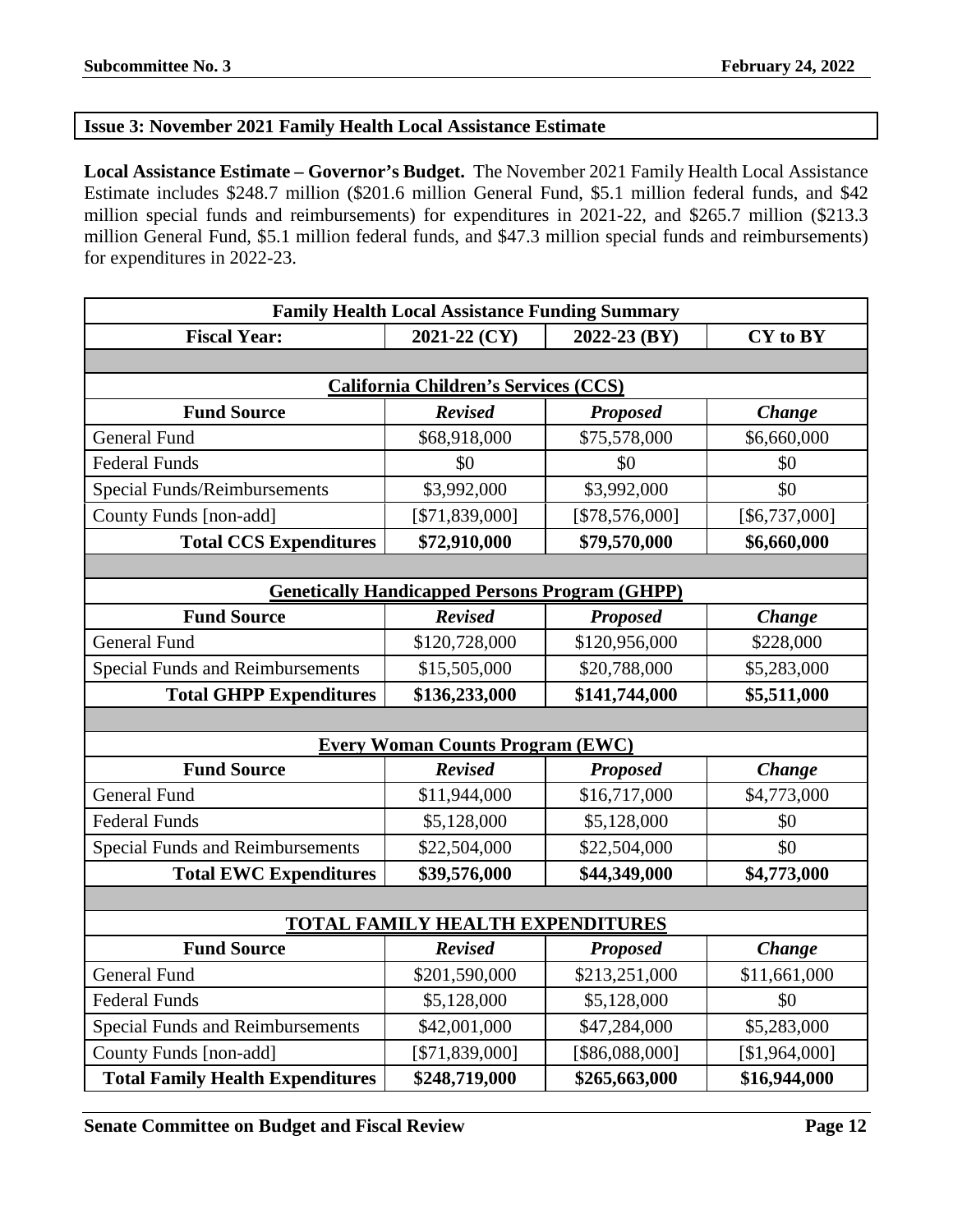**Background.** The Family Health Estimate forecasts the current and budget year local assistance expenditures for three state-only funded programs that provide services for low-income children and adults with special health care needs who do not qualify for enrollment in the Medi-Cal program.

The programs included in the Family Health Estimate are:

• **California Children's Services (CCS)**: The CCS program, established in 1927, is one of the oldest public health care programs in the nation and is administered in partnership with county health departments. The CCS state-only program provides health care services to children up to age 21 who have a CCS-eligible condition such as: cystic fibrosis, hemophilia, cerebral palsy, heart disease, cancer or traumatic injury; and either do not qualify for full-scope Medi-Cal or whose families cannot afford the catastrophic health care costs for the child's care. CCS costs for Medi-Cal eligible children are reflected in the Medi-Cal Local Assistance Estimate.

Caseload Estimate (Medi-Cal): The budget estimates Medi-Cal CCS caseload of 200,506 in 2021-22, an increase of 31,526 or 18.7 percent, compared to the 2021 Budget Act. The budget estimates Medi-Cal CCS caseload of 186,169 in 2022-23, a decrease of 14,337 or 7.2 percent, compared to the revised 2021-22 estimate.

Caseload Estimate (State-Only): The budget estimates state-only CCS caseload of 9,311 in 2021-22, a decrease of 5,290 or 36.2 percent, compared to the 2021 Budget Act. The budget estimates stateonly CCS caseload of 11,687 in 2022-23, an increase of 2,376 or 25.5 percent compared to the revised 2021-22 estimate.

• **Genetically Handicapped Persons Program (GHPP):** The GHPP program, established in 1975, provides medically necessary services and administrative case management for individuals age 21 and over with a GHPP-eligible condition such as cystic fibrosis, hemophilia, sickle cell, Huntington's, or metabolic diseases. The GHPP state-only program is for those individuals who do not qualify for fullscope Medi-Cal. GHPP costs for Medi-Cal eligible individuals are reflected in the Medi-Cal Local Assistance Estimate

Caseload Estimate (Medi-Cal): The budget estimates Medi-Cal GHPP caseload of 717 in 2021-22, an increase of six or 0.8 percent, compared to the 2021 Budget Act. The budget estimates Medi-Cal GHPP caseload of 712 in 2022-23, a decrease of five or 0.7 percent, compared to the revised 2021-22 estimate.

Caseload Estimate (State-Only): The budget estimates state-only GHPP caseload of 647 in 2021-22, a decrease of 23 or 3.4 percent, compared to the 2021 Budget Act. The budget estimates state-only GHPP caseload of 649 in 2022-23, an increase of two or 0.3 percent, compared to the revised 2021- 22 estimate.

• **Every Woman Counts (EWC) Program:** The EWC program provides free breast and cervical cancer screening and diagnostic services to uninsured and underinsured women who do not qualify for Medi-Cal. Women diagnosed with breast or cervical cancer may be referred to the Breast and Cervical Cancer Treatment Program (BCCTP).

Caseload Estimate: The budget estimates EWC caseload of 24,103 in 2021-22, a decrease of 499 or two percent, compared to the 2021 Budget Act. The budget estimates EWC caseload of 27,405 in 2022-23, an increase of 3,302 or 13.7 percent compared to the revised 2021-22 estimate.

**Subcommittee Staff Comment and Recommendation—Hold Open.** Subcommittee staff recommends holding this item open to allow continued discussions in advance of the May Revision.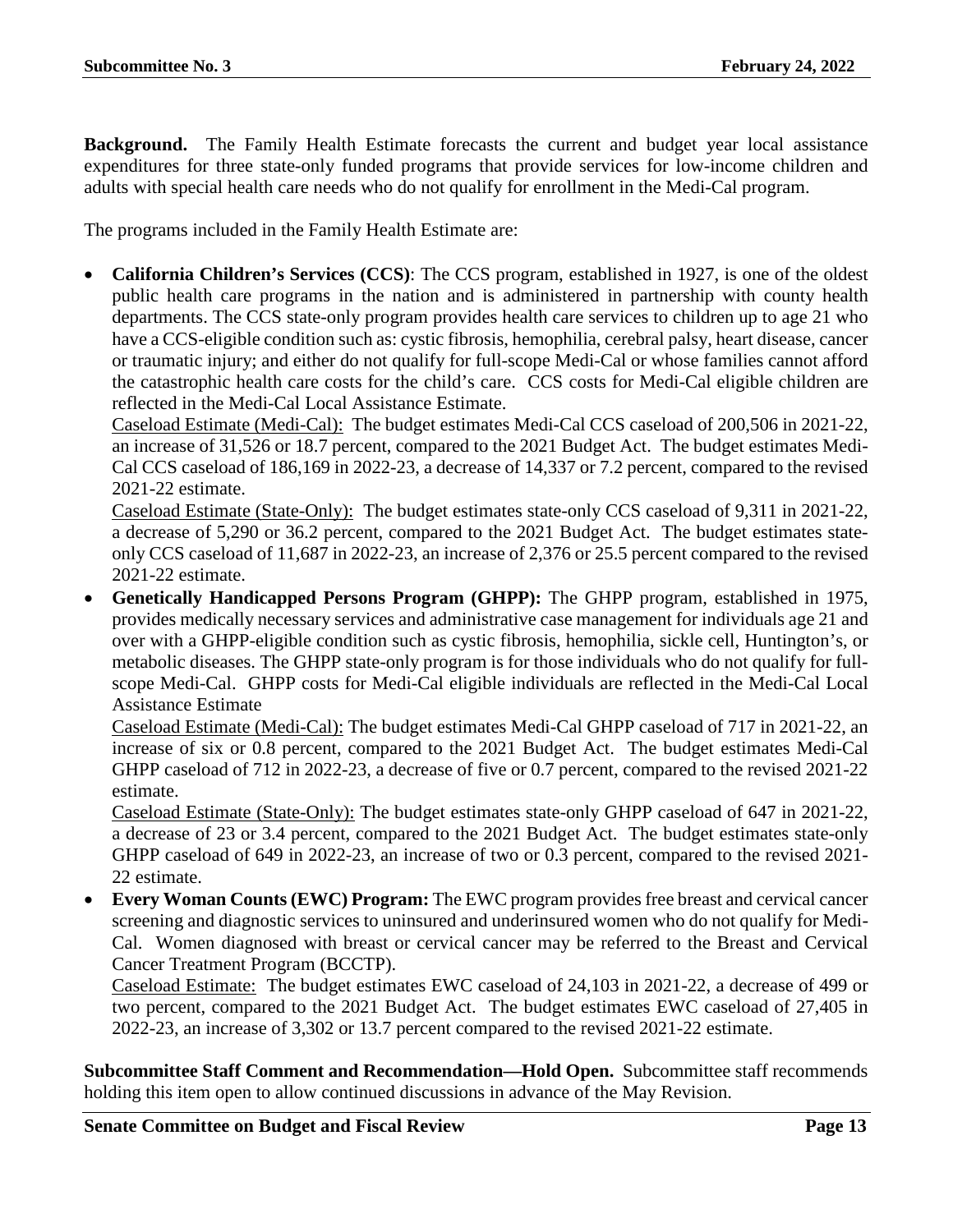**Questions.** The subcommittee has requested DHCS to respond to the following:

1. Please provide a brief overview of the significant changes in Family Health Estimate programs in the 2021-22 and 2022-23 fiscal years.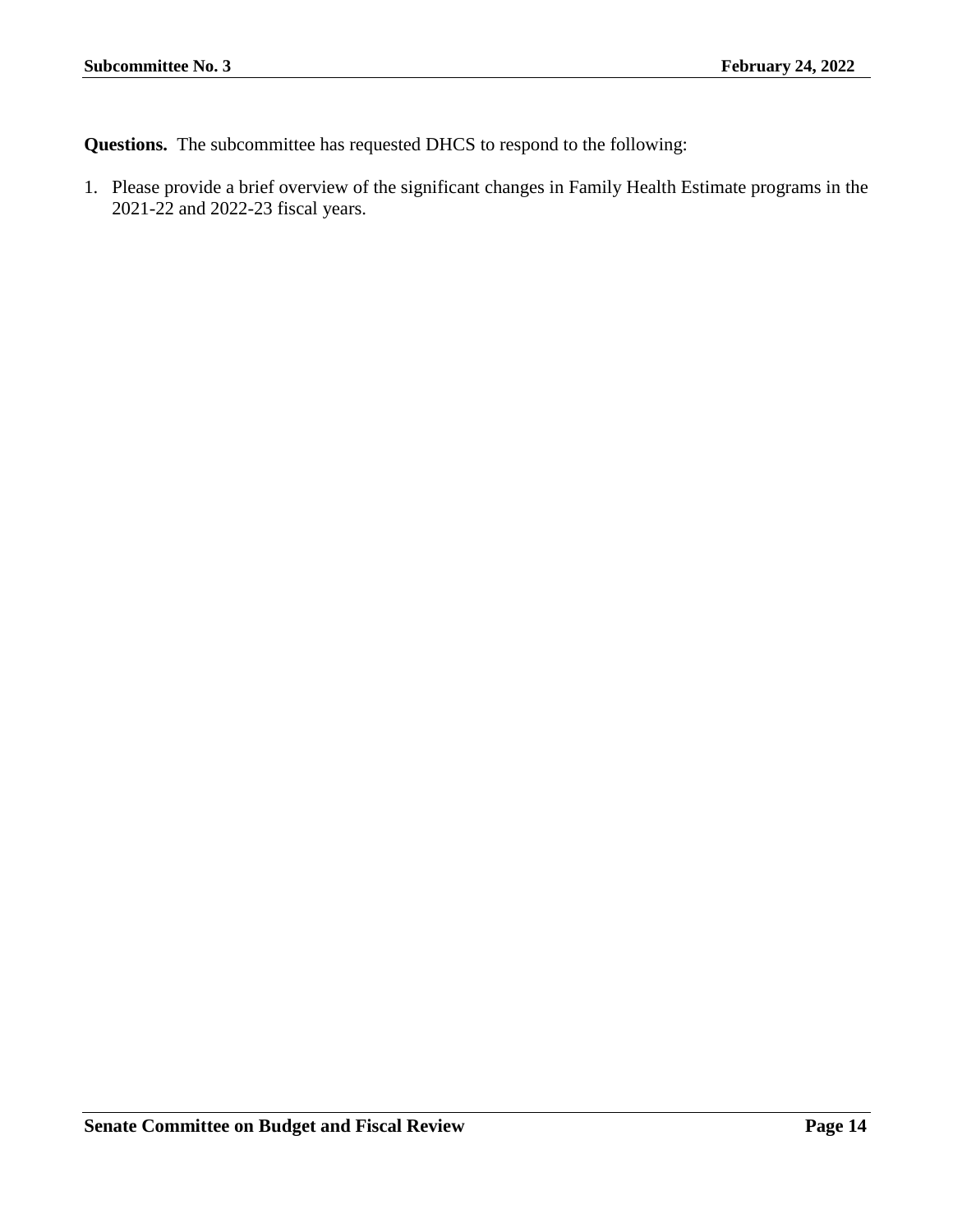#### <span id="page-14-0"></span>**Issue 4: California Advancing and Innovating in Medi-Cal (CalAIM) Implementation**

**Local Assistance and Trailer Bill Language – Governor's Budget.** DHCS requests expenditure authority of \$1.2 billion (\$495.9 million General Fund and \$693.6 million federal funds) in 2021-22 and \$2.8 billion (\$1.1 billion General Fund and \$1.7 billion federal funds) to implement the California Advancing and Innovating in Medi-Cal (CalAIM) initiative, which seeks to transform the Medi-Cal delivery, program, and payment systems to improve beneficiary health outcomes and result in long-term cost savings. This expenditure request includes implementation of the following components of CalAIM:

- Enhanced Care Management (ECM)
- Community Supports (previously In-Lieu of Services)
- Managed Care Plan Incentives
- Medi-Cal Providing Access and Transforming Health (PATH)
- Dental Initiatives
- Population Health Management
- Various Transitions of Populations Between Fee-for-Service and Managed Care
- Behavioral Health Quality Improvement Program
- Designated State Health Programs

In addition, DHCS proposes trailer bill language to make statutory changes necessary to implement the components of the CalAIM initiative.

| <b>Program Funding Request Summary - Local Assistance Funding</b> |                 |                 |  |  |  |
|-------------------------------------------------------------------|-----------------|-----------------|--|--|--|
| $2022 - 23*$<br>2021-22<br><b>Fund Source</b>                     |                 |                 |  |  |  |
| 0001 – General Fund                                               | \$520,832,000   | \$520,832,000   |  |  |  |
| 0890 – Federal Trust Fund                                         | \$552,913,000   | \$552,913,000   |  |  |  |
| <b>Total Funding Request:</b>                                     | \$1,073,745,000 | \$1,073,745,000 |  |  |  |

**Background.** During the fall of 2019, the Administration released a comprehensive proposal to transform the delivery system of physical, behavioral, and oral health care services in the Medi-Cal program, known as the California Advancing and Innovating in Medi-Cal (CalAIM) initiative. Due to the pandemic, the Administration delayed implementation of CalAIM in the 2020-21 fiscal year. The 2021 Budget Act included 69 positions and expenditure authority of \$1.6 billion (\$675.7 million General Fund and \$954.7 million federal funds), and the Legislature approved trailer bill language to authorize implementation of CalAIM.

CalAIM is an ambitious effort to incorporate evidence-based investments in prevention, case management, and non-traditional services into the Medi-Cal program. Many of these investments were piloted during the state's most recent 1115 Waiver, Medi-Cal 2020, and CalAIM incorporates many of these programs into existing Medi-Cal delivery systems on a more consistent, statewide basis. CalAIM also seeks to reform payment structures for Medi-Cal managed care plans and county behavioral health programs to streamline rate-setting and to reduce documentation and auditing workload for plans and their network providers. Other components of CalAIM include changes to populations and services that would be delivered in the fee-for-service or managed care system, continuation of certain dental services piloted in the Dental Transformation Initiative, statewide incorporation of long-term services and supports as a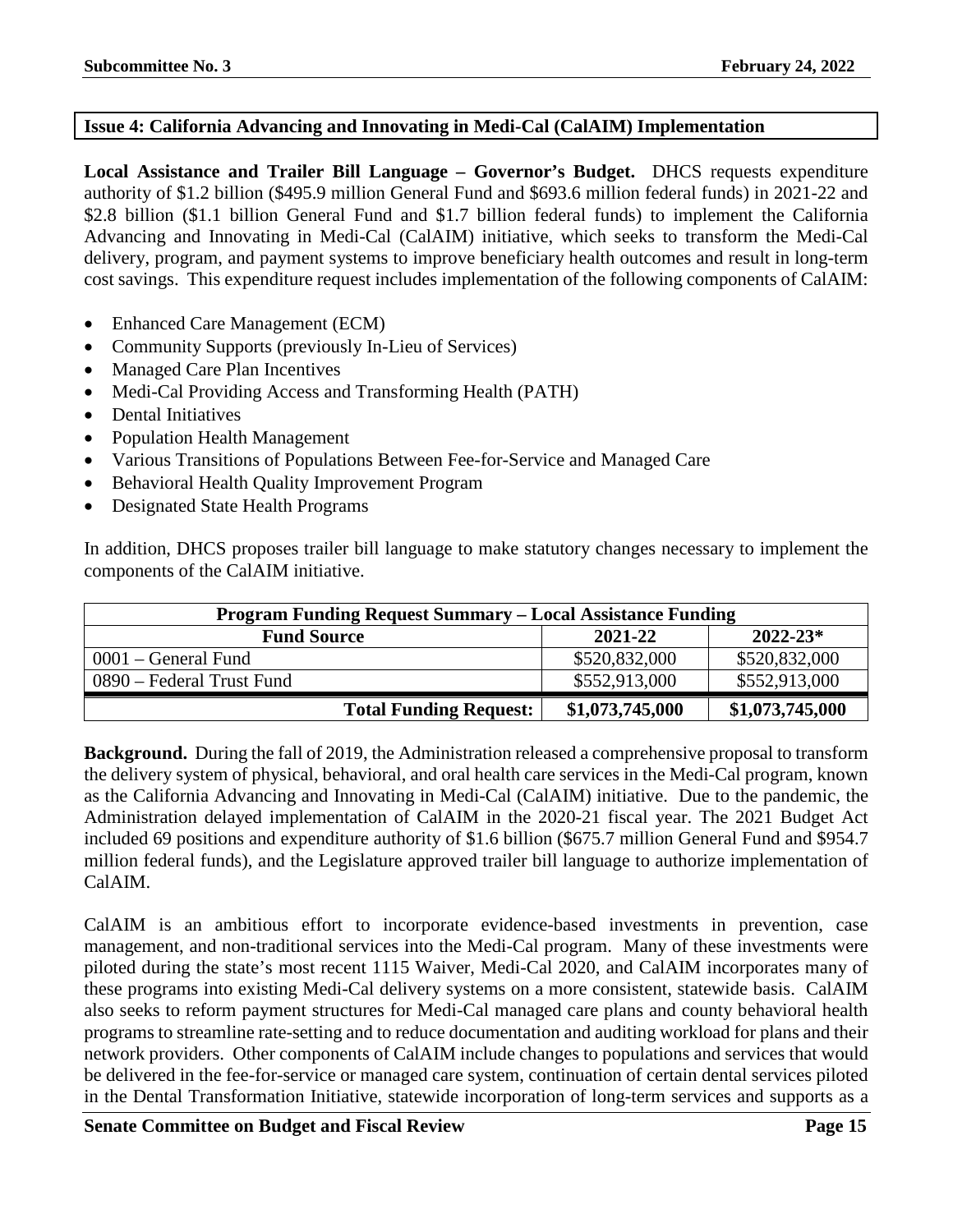mandatory managed care benefit, seeking a federal waiver to allow Medi-Cal services to be provided in an Institute for Mental Disease (IMD), and testing full integration of physical, behavioral, and oral health service delivery under a single contracted entity.

CalAIM represents a significant transformation of the health care delivery systems that provide physical health, behavioral health, and oral health care services to Medi-Cal beneficiaries. However, CalAIM also represents an opportunity to build into the foundations of the Medi-Cal program an incentive structure that achieves a healthier Medi-Cal population with a comprehensive, whole-person approach that addresses the social determinants of health and avoids cross-cutting impacts and cost shifts to other state or local social service and public safety agencies. While CalAIM contains the broad outlines of building such a foundation, the Legislature will need to carefully evaluate each component of the proposal to ensure the program changes that are ultimately implemented are consistent with the values of a publiclysupported health care program.

**CalAIM Implemented Through New Federal Waiver Authority.** CalAIM will transition many of Medi-Cal's existing programs into managed care benefits under a new 1915(b) Waiver, maintain some programs under the previous 1115 Waiver authority, and make other changes through amendments to the State Plan. The federal Centers for Medicare and Medicaid Services (CMS) approved California's 1115 Waiver and 1915(b) Waiver applications implementing CalAIM reforms on December 29, 2021. Both Waivers are approved until December 31, 2026. While the managed care authorities provided by the two Waivers are similar, there are key differences. For example, while 1115 Waivers require budget neutrality (federal expenditures must not be greater under the Waiver than they would have been without the Waiver), 1915(b) Waivers only require the demonstration of cost effectiveness and efficiency (actual expenditures cannot exceed projected expenditures)<sup>[1](#page-15-0)</sup>.

**Enhanced Care Management.** DHCS requests expenditure authority of \$197.8 million (\$66.1 million General Fund and \$131.7 million federal funds) in 2021-22 and \$575.8 million (\$192.8 million General Fund and \$383 million federal funds) in 2022-23 to support a new enhanced care management benefit. Under the previous waiver authority, Medi-Cal 2020, DHCS implemented Whole Person Care pilot programs to coordinate health, behavioral health, and social services in a patient-centered manner with the goals of improved beneficiary health and well-being through more efficient and effective use of resources. The 25 approved WPC pilots targeted services to individuals with chronic conditions, with behavioral health needs, experiencing or at-risk of homelessness, or who are justice-involved. The pilots provided eight categories of service to these individuals, including: 1) outreach, 2) care coordination, 3) housing support, 4) peer support, 5) benefit support, 6) employment assistance, 7) sobering centers, and 8) medical respite.

Beginning January 1, 2022, CalAIM expands the Whole Person Care delivery concept statewide through implementation of a mandatory enhanced care management (ECM) benefit and voluntary community supports benefits delivered by Medi-Cal managed care plans in each county. ECM is a whole-person, interdisciplinary approach to care that addresses the clinical and non-clinical needs of Medi-Cal beneficiaries with the most complex medical and social needs through systematic coordination of services and comprehensive care management that is community-based, interdisciplinary, high touch, and person-

<span id="page-15-0"></span><sup>&</sup>lt;sup>1</sup> MACPAC. "Features of federal Medicaid managed care authorities". January 2016.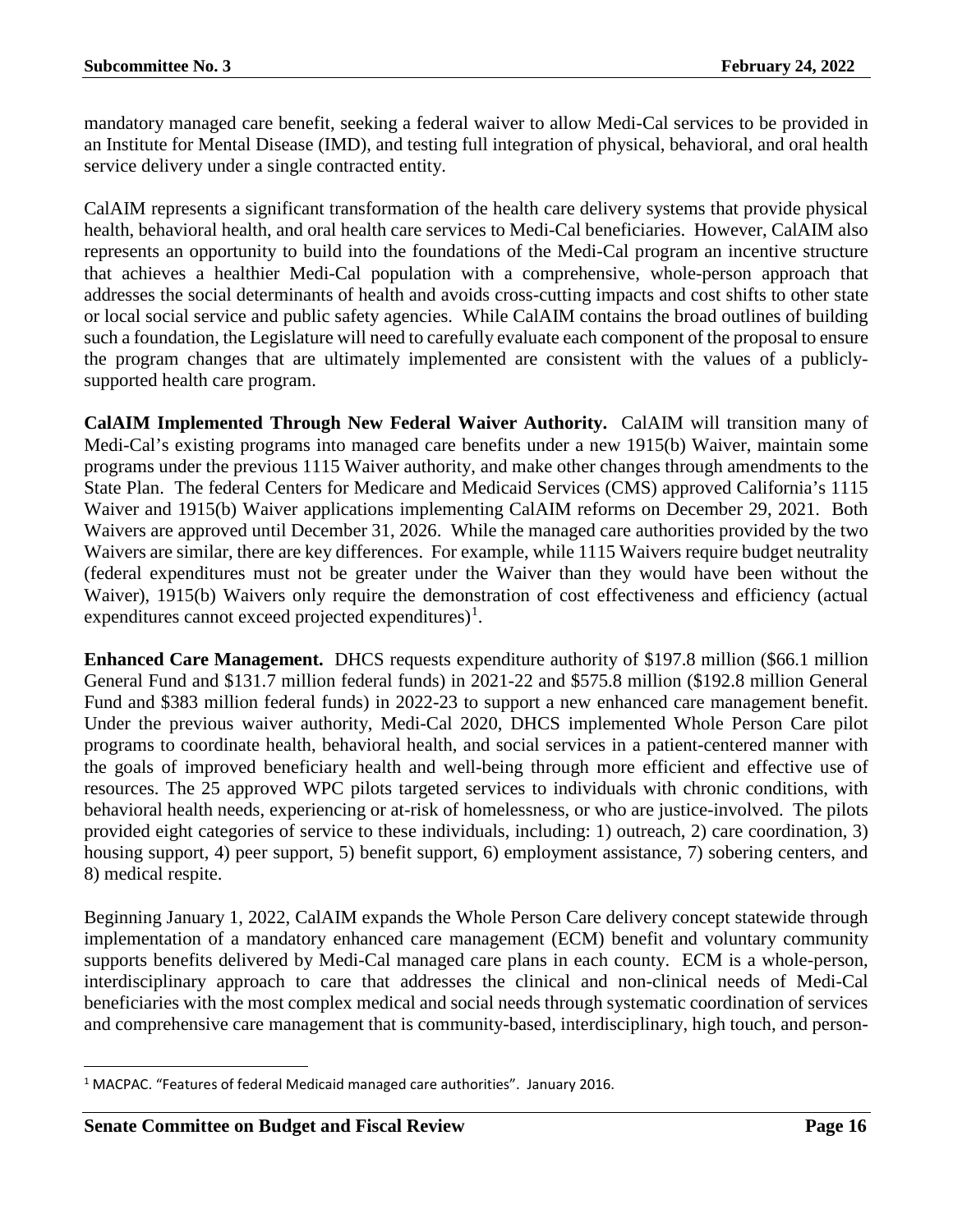centered. Medi-Cal beneficiaries will be eligible for ECM if they are included in one of the following populations of focus:

Children and Youth Populations of Focus

- Children (up to age 21) experiencing homelessness
- High utilizers
- Children with serious emotional disturbance or identified to be at clinical high risk for psychosis
- California Children's Services (CCS) with additional needs beyond CCS qualifying conditions
- Involved in, or with a history of involvement in, child welfare
- Children transitioning from incarceration

#### Adult Populations of Focus

- *Individuals and Families Experiencing Homelessness.* Individuals who are experiencing homelessness and have at least one complex physical, behavioral, or developmental health need with inability to successfully self-manage, for whom coordination of services would likely result in improved health outcomes or decreased utilization of high-cost services.
- *High Utilizers.* Adult high utilizers including those with five or more avoidable emergency room, or three or more avoidable, unplanned hospital or short-term skilled nursing facility stays in a six month period.
- *SMI/SUD*. Adults with serious mental illness (SMI) or substance use disorders (SUD), with at least one complex social factor influencing their health (e.g. food, housing, or economic insecurity; history of Adverse Childhood Experiences, former foster youth, justice-involvement), and are at high risk for institutionalization, overdose and/or suicide; use crisis services, emergency rooms, urgent care, or inpatient stays as the sole source of care; experienced two or more emergency department or hospital visits due to SMI or SUD in the past 12 months; or are pregnant or post-partum.
- *Individuals Transitioning From Incarceration.* Adults transitioning from incarceration within the past 12 months with at least one of the following conditions: chronic mental illness, SUD, chronic disease, intellectual or developmental disability, traumatic brain injury, human immunodeficiency virus (HIV), or pregnancy.
- *Individuals at Risk for Institutionalization.* Adults at risk of institutionalization eligible for long-term care services who, in the absence of services and supports, would otherwise require care for 90 days or more in an inpatient nursing facility.
- *Nursing Facility Residents Seeking Community Transition.* Adults residing in nursing facilities who desire to transition back to the community and are likely to make a successful transition.

ECM requires Medi-Cal managed care plans and their contracted ECM providers to deliver the following core services:

- *Outreach and Engagement.* Medi-Cal managed care plans are required to develop comprehensive outreach policies and procedures that can include, but are not limited to:
	- o Attempting to locate, contact, and engage Medi-Cal beneficiaries who have been identified as good candidates to receive ECM services, promptly after assignment to the plan.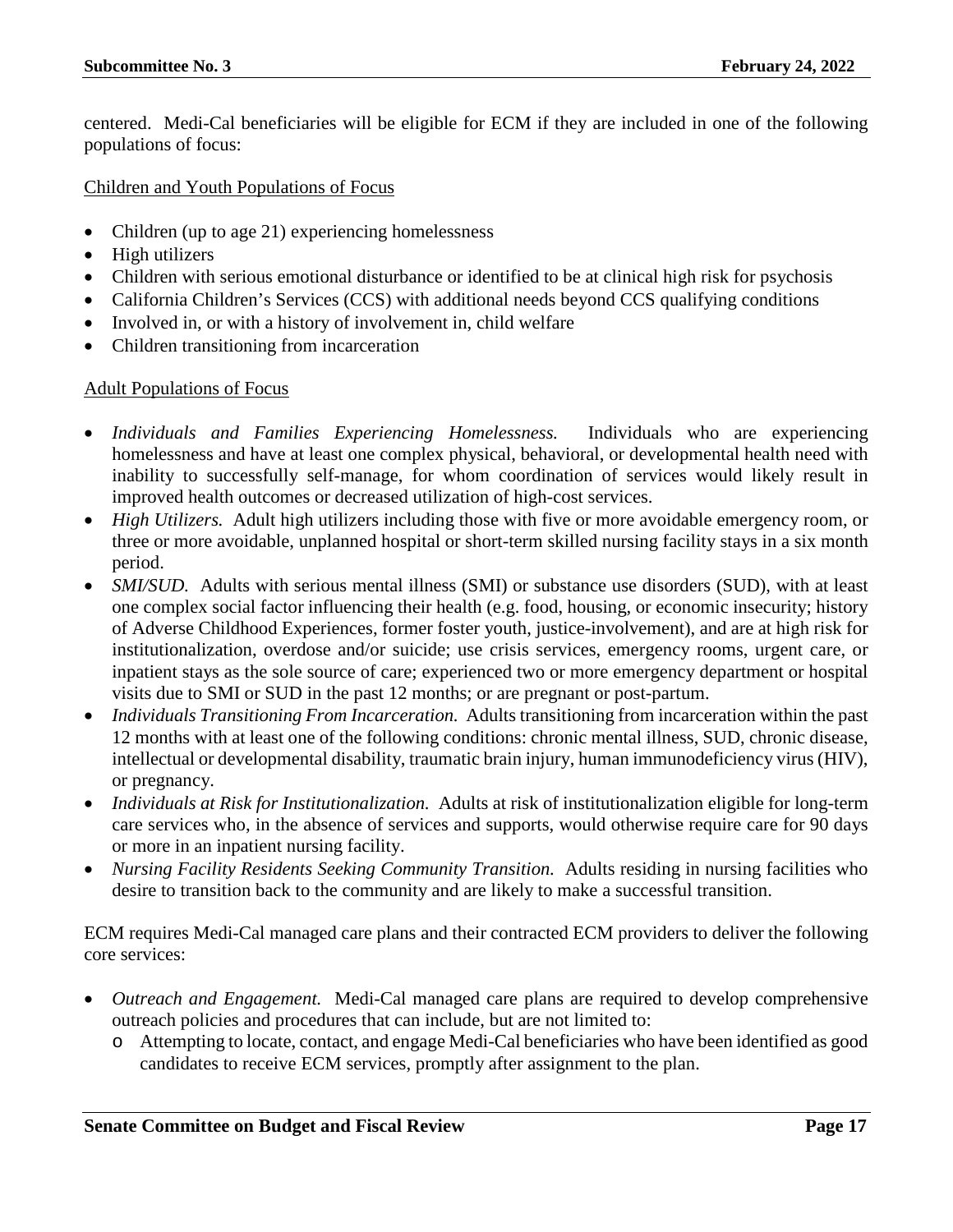- o Using multiple strategies for engagement including in-person meetings, mail, email, texts, telephone, community and street-level outreach, follow-up if presenting to another partner in the ECM network, or using claims data to contact other providers the beneficiary is known to use.
- o Using an active and progressive approach to outreach and engagement until the beneficiary is engaged.
- o Documenting outreach and engagement attempts and modalities.
- o Utilizing educational materials and scripts developed for outreach and engagement.
- o Sharing information between the managed care plan and ECM providers to assess beneficiaries for other programs if they cannot be reached or decline ECM.
- o Providing culturally and linguistically appropriate communications and information to engage members.
- *Comprehensive Assessment and Care Management Plan.* Medi-Cal managed care plans must conduct a comprehensive assessment and develop a comprehensive, individualized, person-centered care plan with beneficiaries, family members, other support persons, and clinical input. The plan must incorporate identified needs and strategies to address those needs, such as physical and developmental health care, mental health care, dementia care, SUD services, long-term services and supports (LTSS), oral health services, palliative care, necessary community-based and social services, and housing.
- *Enhanced Coordination of Care.* Enhanced coordination of care includes coordination of the services necessary to implement the care plan. This coordination could include:
	- o Organizing patient care activities in the care management plan
	- o Sharing information with the care team and family members or support persons.
	- o Maintaining regular contact with providers, including case conferences
	- o Ensuring continuous and integrated care, with follow-up with primary care, physical and developmental health care, mental health care, SUD treatment, LTSS, oral health care, palliative care, necessary community-based and social services, and housing.
- *Health Promotion.* Medi-Cal managed care plans must provide services to encourage and support lifestyle choices based on healthy behavior, such as: identifying and building on successes and support networks, coaching, strengthening skills to enable identification and access to resources to assist in managing or preventing chronic conditions, smoking cessation or other self-help recovery resources, and other evidence-based practices to help beneficiaries with management of care.
- *Comprehensive Transitional Care.* Medi-Cal managed care plans must provide services to facilitate transitions from and among treatment facilities, including developing strategies to avoid admissions and readmissions, planning timely scheduling of follow-up appointments, arranging transportation for transitional care, and addressing understanding of rehabilitation and self-management activities and medication management.
- *Member and Family Supports.* Medi-Cal managed care plans must ensure the beneficiary and family or support persons are knowledgeable about the beneficiary's conditions, including documentation and authorization for communications, providing a primary point of contact for the beneficiary and family or support persons, providing for appropriate education of the beneficiary and family or support persons, and ensuring the beneficiary has a copy of the care plan and how to request updates.
- *Coordination of and Referral to Community and Social Support Services.* Medi-Cal managed care plans must ensure any present or emerging social factors can be identified and properly addressed, including determining appropriate services to meet needs such as housing or other community supports services, and coordinating and referring beneficiaries to available community resources and following up to ensure services were provided.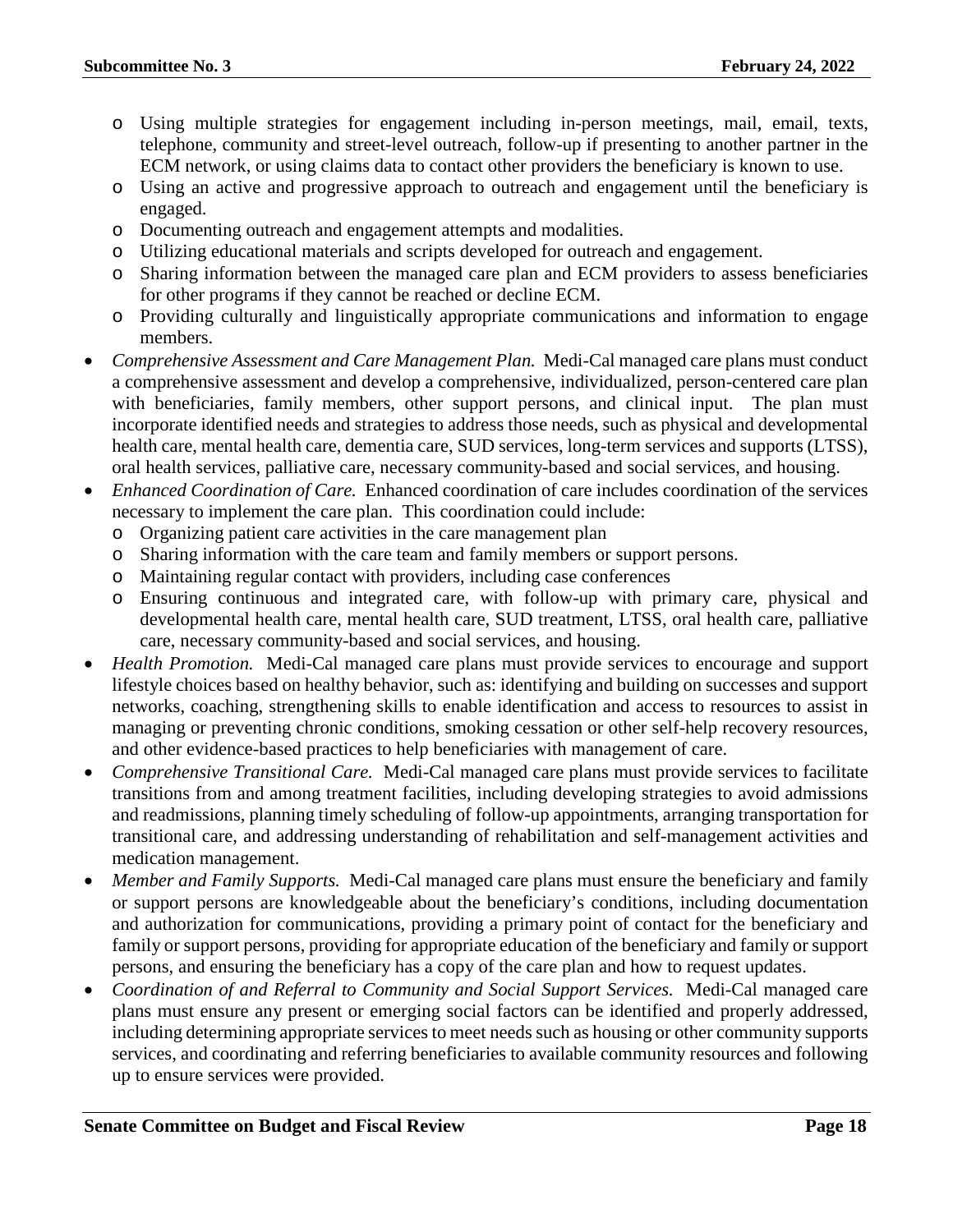ECM will phase in based on which counties implemented Home Health Programs and Whole Person Care pilots, and for certain populations as follows:

- January 1, 2022 Counties with Home Health Programs (HHP) or Whole Person Care (WPC) pilots must provide ECM services to the following populations of focus:
	- o Individuals and Families Experiencing Homelessness
	- o High Utilizer Adults
	- o Adults with SMI/SUD
- July 1, 2022 Counties without HHP or WPC pilots must provide ECM services to the following populations of focus:
	- o Individuals and Families Experiencing Homelessness
	- o High Utilizer Adults
	- o Adults with SMI/SUD
- January 1, 2023 All counties must provide ECM services to the following populations of focus:
- o Individuals Transitioning from Incarceration (Children and Adults)
- o Individuals at Risk for Institutionalization
- o Nursing Facility Residents Seeking Community Transition
- July 1, 2023 All counties must provide ECM services to all other Children and Youth

**Community Supports.** DHCS requests expenditure authority of \$66.5 million (\$21.6 million General Fund and \$44.9 million federal funds) in 2021-22 and \$162.8 million (\$52.8 million General Fund and \$110 million federal funds) in 2022-23 to support implementation of community supports services. Previously known as In-Lieu of Services, community supports are services or service settings that Medi-Cal managed care plans may offer as a medically appropriate, cost-effective alternative to Medi-Cal eligible services or settings. Provision of community supports is voluntary for Medi-Cal managed care plans to provide and voluntary for Medi-Cal beneficiaries to receive. Plans may change their election of which community supports they provide every six months. The community supports plans may provide include the following:

- Housing Transition Navigation Services These services assist beneficiaries with obtaining housing and include assessing a beneficiary's housing needs, developing a housing support plan, navigating housing options and applications, assisting with advocacy and securing available income and housing subsidy resources, assisting with reasonable accommodation and move-in readiness, and coordinating necessary environmental modifications.
- Housing Deposits These services assist beneficiaries with securing or funding one-time housing services that do not constitute room and board including security deposits, setup fees or deposits for utilities or other services, first month coverage of utilities, first and last month's rent if required for occupancy, health and safety services such as pest eradication or cleaning upon moving in, and medically necessary adaptive aids and services such as air conditioners or air filters.
- Housing Tenancy and Sustaining Services These services assist beneficiaries in maintaining safe and stable tenancy after housing is secured including early identification and intervention for behaviors that may jeopardize housing, education and training on rights and responsibilities of tenants and landlords, coordination and assistance to maintain relationships with landlords and resolve disputes, advocacy and linkage to community resources to prevent eviction, health and safety visits, unit habitability inspections, and training for independent living and life skills.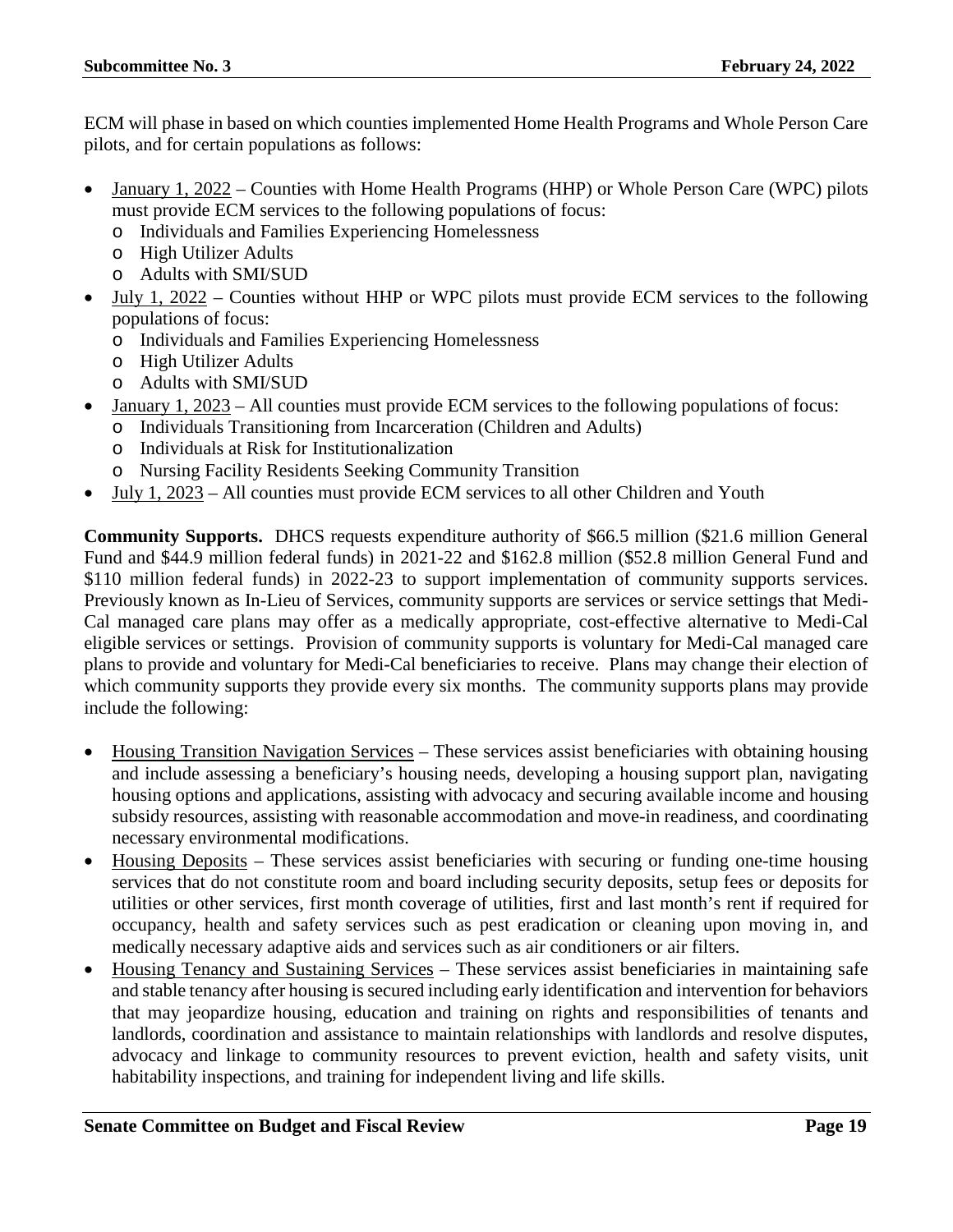- Short-Term Post-Hospitalization Housing These services may include supported housing in an individual or shared interim housing setting and are designed to assist beneficiaries who are homeless and who have high medical or behavioral health needs with the opportunity to continue their recovery immediately after exiting an inpatient hospital, substance abuse or mental health treatment facility, custody facility, or recuperative care.
- Recuperative Care (Medical Respite) These services provide short-term residential care for beneficiaries who no longer require hospitalization, but still need to heal from an injury or illness and whose condition would be exacerbated by an unstable living environment. At a minimum, the service would include interim housing with a bed and meals with ongoing monitoring of the beneficiary's condition. The service may also include limited or short-term assistance with activities of daily living, coordination of transportation to post-discharge appointments, connection to other necessary health and human services benefits or housing, or stabilizing case management relationships and programs.
- Caregiver Respite These services provide relief to caregivers of beneficiaries who require intermittent temporary supervision and may be provided by the hour on an episodic basis, by the day or overnight, or include services that attend to the beneficiary's basic self-help needs or other activities of daily living.
- Day Habilitation Programs These services assist beneficiaries in acquiring, retaining, and improving self-help, socialization, and adaptive skills necessary to reside successfully in the beneficiary's natural environment. These services may include training or assistance with the use of public transportation, personal skills development in conflict resolution, community participation, developing and maintaining interpersonal relationships, daily living skills, community resource awareness (e.g. police, fire, other local services), selecting and moving into a home, locating and choosing suitable housemates, locating household furnishings, settling disputes with landlords, managing personal financial affairs, managing needs for personal attendants, dealing with and responding to governmental agencies and personnel, asserting rights through self-advocacy, and coordinating health and human services benefits.
- Nursing Facility Transition/Diversion to Assisted Living Facilities These services assist beneficiaries to live in the community or avoid institutionalization by transitioning to a Residential Care Facility for Elderly and Adult (RCFE) or Adult Residential Facility (ARF). These services, which do not include room and board, may include assessing housing needs and presenting options, assessing onsite service needs at the RCFE or ARF, assisting in securing a residence, communicating with facility administration and coordinating the move, establishing procedures and contacts to maintain housing placement, and coordinating with enhanced care management or other in-lieu-of services necessary for stable housing.
- Nursing Facility Transition to a Home These services assist beneficiaries to live in the community and avoid institutionalization by transitioning to a private residence. These services, which do not include room and board, may include assessing housing needs and presenting options, assisting in securing housing, communicating with landlords and coordinating the move, establishing procedures and contacts to maintain housing placement, and coordinating with enhanced care management or other ILOS necessary for stable housing.
- Personal Care and Homemaker Services These services assist beneficiaries with activities of daily living such as bathing, dressing, toileting, ambulation, or feeding. These services also assist beneficiaries with instrumental activities of daily living such as meal preparation, grocery shopping and money management. These services are provided in addition to any approved In-Home Supportive Services (IHSS) benefits approved by the county or during any IHSS waiting period.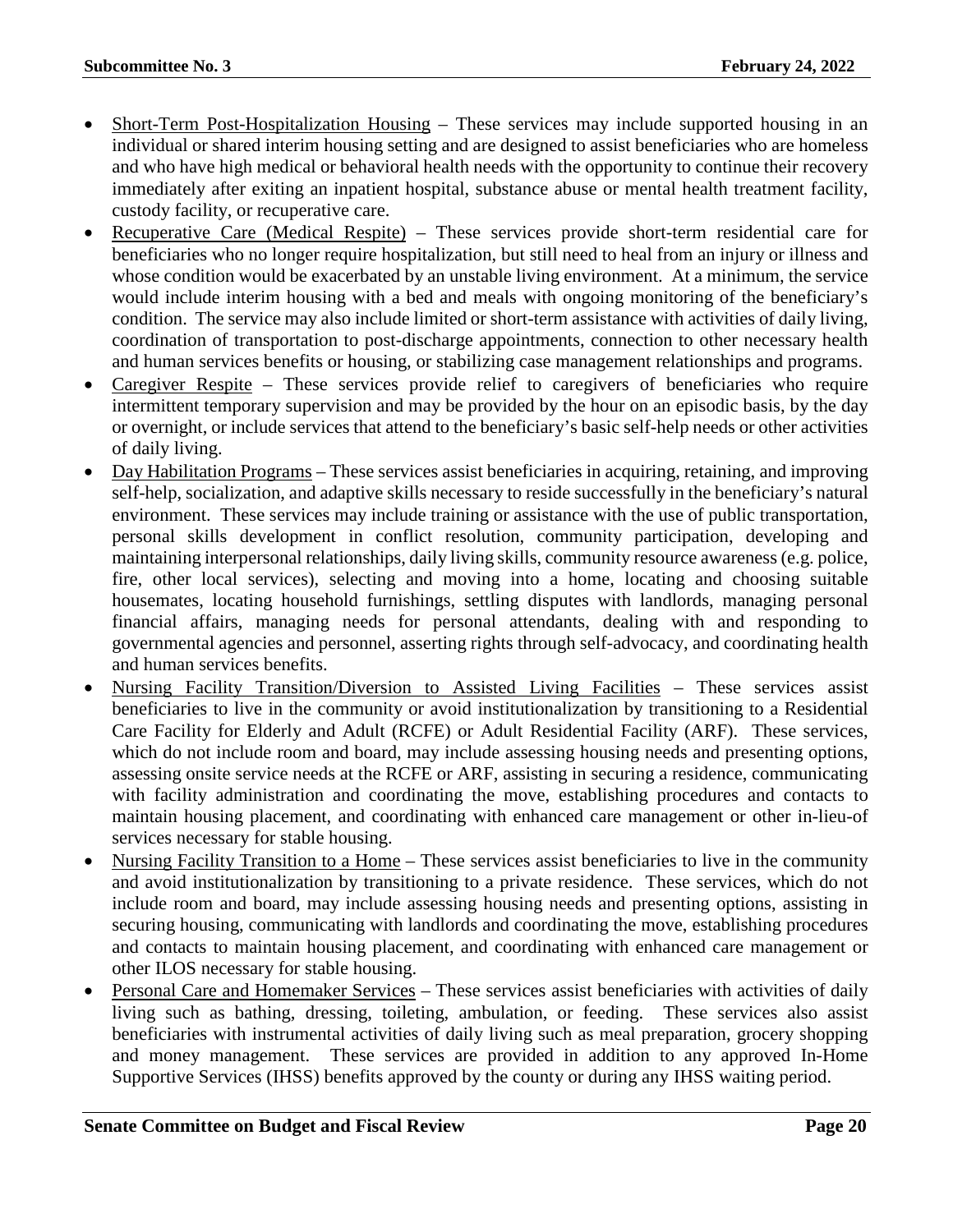- Environmental Accessibility Adaptations (Home Modifications) These services provide physical adaptations to a home that are necessary to ensure the health, welfare, and safety of a beneficiary, or enable the beneficiary to function with greater independence in the home. Adaptations may include installation of ramps and grab-bars, doorway widening for beneficiaries who require a wheelchair, installation of stair lifts, bathroom or shower accessibility, installation of specialized electric or plumbing systems to accommodate medical equipment or supplies, installation and testing of a Personal Emergency Response System for beneficiaries who are alone for significant parts of the day without a caregiver and otherwise require routine supervision.
- Meals/Medically Tailored Meals These services help beneficiaries achieve nutrition goals at critical times to help them regain and maintain their health and may include meals delivered to the home immediately following discharge from a hospital or nursing facility, or medically-tailored meals provided to the beneficiary at home to meet the unique dietary needs of a chronic condition.
- Sobering Centers These services provide a safe, supportive environment to become sober for individuals found to be publicly intoxicated and who would otherwise be transported to an emergency department or jail. These services also include medical triage, lab testing, a temporary bed, rehydration and food service, treatment for nausea, wound and dressing changes, shower and laundry facilities, substance use education and counseling, homeless care support services, and screening and linkage to ongoing supportive services.
- Asthma Remediation These services are physical modifications to a home environment that are necessary to ensure the health, welfare, and safety of the individual, or enable the individual to function in the home without acute asthma episodes that could result in emergency utilization or hospitalization. These services would include allergen-impermeable mattress and pillow dustcovers, high-efficiency particulate air filtered vacuums, integrated pest management, de-humidifiers, air filters, other moisture-controlling interventions, minor mold removal and remediation, ventilation improvements, asthma-friendly cleaning products and supplies, and other interventions identified to be medically appropriate and cost-effective.

The availability of community supports in each county, by date of implementation are as follows:

- Housing Transition Navigation Services
	- o **January 1, 2022**: Alameda, Amador, Butte, Colusa, Contra Costa, El Dorado, Fresno, Glenn, Imperial, Kern, Kings, Los Angeles, Madera, Marin, Mariposa, Mendocino, Monterey, Napa, Nevada, Orange, Placer, Plumas, Riverside, Sacramento, San Bernardino, San Diego, San Francisco, San Joaquin, San Mateo, Santa Clara, Santa Cruz, Shasta, Sierra, Sonoma, Sutter, Tehama, Tulare, Ventura, Yuba
	- o **July 1, 2022**: Alpine, Calaveras, Del Norte, Humboldt, Inyo, Lake, Lassen, Modoc, Mono, Siskiyou, Solano, Stanislaus, Trinity, Tuolumne, Yolo
	- o **January 1, 2023**: San Benito
- Housing Deposits
	- o **January 1, 2022**: Alameda, Alpine, Amador, Butte, Calaveras, Colusa, Contra Costa, El Dorado, Fresno, Glenn, Imperial, Kern, Kings, Los Angeles, Madera, Marin, Mariposa, Mendocino, Mono, Monterey, Napa, Nevada, Orange, Placer, Plumas, Riverside, Sacramento, San Benito, San Bernardino, San Diego, San Francisco, San Joaquin, San Mateo, Santa Clara, Santa Cruz, Shasta, Sierra, Sonoma, Sutter, Tehama, Tulare, Tuolumne, Ventura, Yuba
	- o **July 1, 2022**: Del Norte, Humboldt, Imperial, Lake, Lassen, Modoc, Siskiyou, Solano, Stanislaus, Trinity, Yolo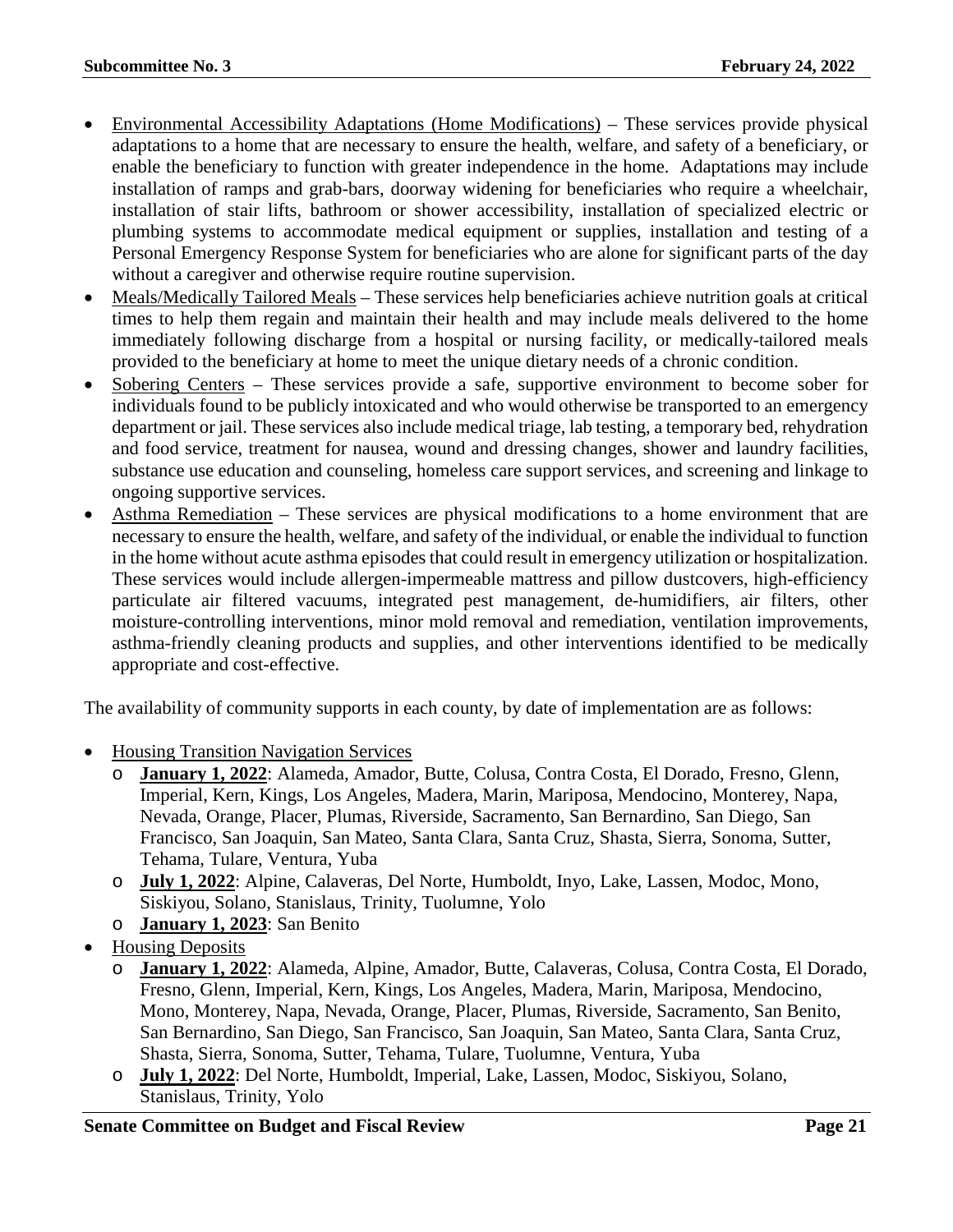- Housing Tenancy and Sustaining Services
	- o **January 1, 2022**: Alameda, Amador, Butte, Colusa, Contra Costa, El Dorado, Fresno, Glenn, Imperial, Kern, Kings, Los Angeles, Madera, Marin, Mariposa, Mendocino, Monterey, Napa, Nevada, Orange, Placer, Plumas, Riverside, Sacramento, San Bernardino, San Diego, San Francisco, San Joaquin, San Mateo, Santa Clara, Santa Cruz, Shasta, Sierra, Sonoma, Sutter, Tehama, Tulare, Ventura, Yuba
	- o **July 1, 2022**: Alpine, Calaveras, Del Norte, Humboldt, Inyo, Lake, Lassen, Modoc, Mono, Siskiyou, Solano, Stanislaus, Trinity, Tuolumne, Yolo
	- o **January 1, 2023**: San Benito
- Short-Term Post-Hospitalization Housing
	- o **January 1, 2022**: Contra Costa, Kern, Los Angeles, Madera, Marin, Mendocino, Napa, Nevada, Placer, Riverside, Sacramento, San Bernardino, San Diego, San Joaquin, Shasta, Sonoma
	- o **July 1, 2022**: Del Norte, Humboldt, Lake, Lassen, Merced, Modoc, Monterey, Santa Cruz, Siskiyou, Solano, Trinity, Yolo
	- o **January 1, 2023**: Alameda, Fresno, Imperial, Kings, Tulare, Ventura
	- o **July 1, 2023**: Alpine, Butte, El Dorado, Inyo, Mono, San Francisco, Santa Clara
	- o **January 1, 2024**: Amador, Calaveras, Colusa, Glenn, Mariposa, Plumas, San Benito, Sierra, Sutter, Tehama, Tuolumne, Yuba
- Recuperative Care (Medical Respite)
	- **January 1, 2022**: Alameda, Amador, Contra Costa, Kern, Kings, Los Angeles, Marin, Mendocino, Napa, Nevada, Orange, Placer, Riverside, Sacramento, San Bernardino, San Diego, San Francisco, San Joaquin, Santa Clara, Shasta, Sonoma, Ventura
	- o **July 1, 2022**: Del Norte, El Dorado, Humboldt, Lake, Lassen, Merced, Modoc, Monterey, San Luis Obispo, Santa Barbara, Santa Cruz, Siskiyou, Solano, Stanislaus, Trinity, Yolo
	- o **January 1, 2023**: Imperial, Inyo, Madera, Mono, Tulare
	- o **July 1, 2023**: Alpine, Butte, Fresno, Mariposa
	- o **January 1, 2024**: Calaveras, Colusa, Glenn, Plumas, San Benito, Sierra, Sutter, Tehama, Tuolumne, Yuba
- Caregiver Respite
	- o **January 1, 2022**: Nevada, Sacramento, San Diego, San Mateo
	- o **July 1, 2022**: Los Angeles, Madera
	- o **January 1, 2023**: Alameda, Alpine, Amador, Butte, Calaveras, Colusa, Del Norte, El Dorado, Fresno, Glenn, Humboldt, Imperial, Inyo, Kern, Kings, Lake, Lassen, Marin, Mariposa, Mendocino, Modoc, Mono, Napa, Placer, Plumas, Riverside, Sacramento, San Benito, San Bernardino, San Francisco, San Joaquin, Santa Clara, Shasta, Sierra, Siskiyou, Solano, Sonoma, Stanislaus, Sutter, Tehama, Trinity, Tulare, Tuolumne, Yolo, Yuba
	- o **July 1, 2023**: Contra Costa
- Day Habilitation Programs
	- o **January 1, 2022**: Alameda, Contra Costa, El Dorado, Fresno, Kings, Madera, Nevada, Placer, Sacramento, San Diego, San Francisco, Santa Clara, Tulare
	- o **July 1, 2022**: Imperial, Riverside, San Bernardino
	- o **January 1, 2023**: Kern, Los Angeles, Placer, San Joaquin, Stanislaus, Sutter, Yuba
	- o **July 1, 2023**: Alpine, Amador, Butte, Calaveras, Colusa, Glenn, Inyo, Mariposa, Mono, Plumas, Sierra, Tehama, Tuolumne
	- o **January 1, 2024**: San Benito
- Nursing Facility Transition/Diversion to Assisted Living Facilities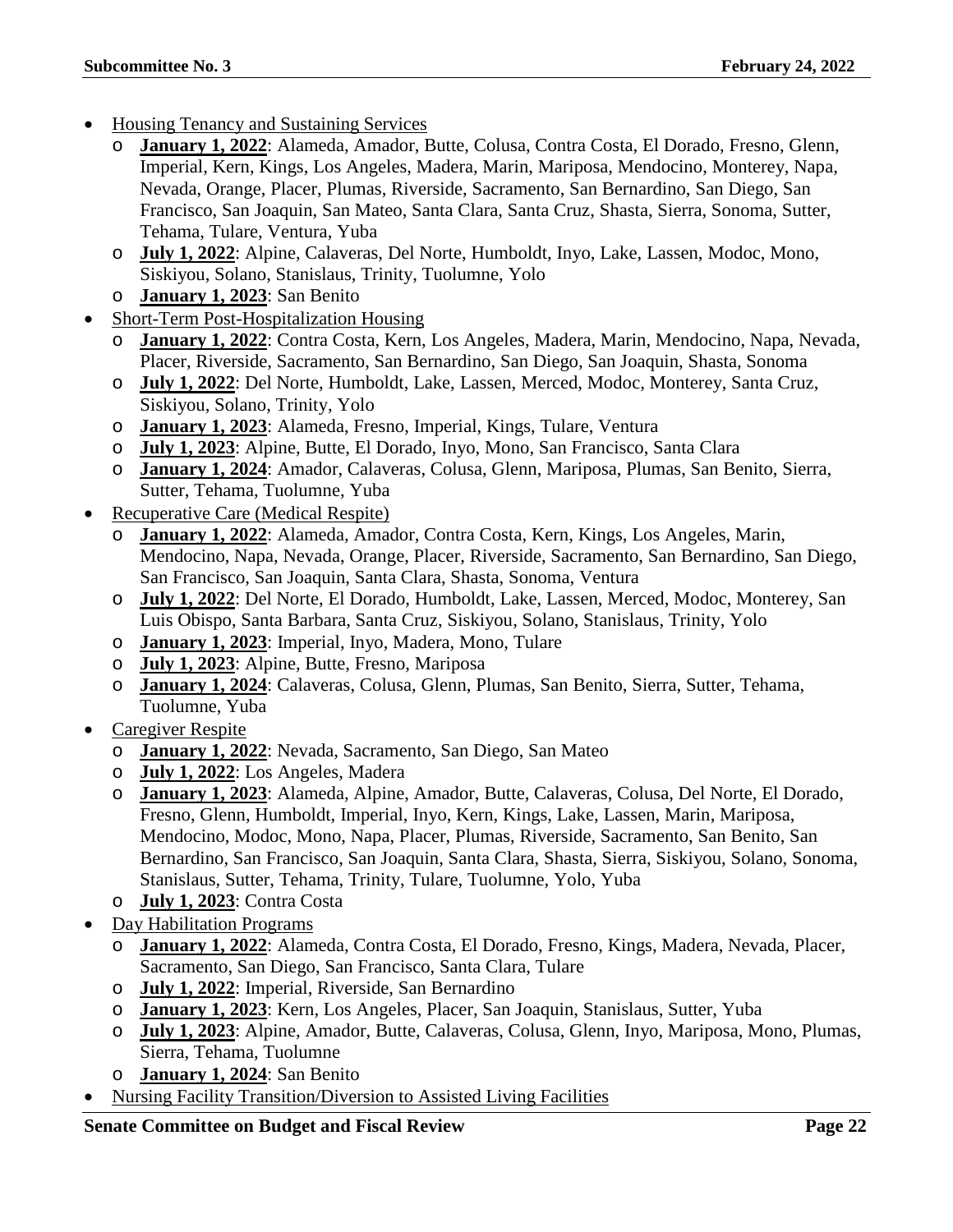- o **January 1, 2022**: Riverside, Sacramento, San Bernardino, San Diego, San Mateo, Santa Clara
- o **January 1, 2023**: Alameda, Alpine, Amador, Butte, Calaveras, Colusa, Contra Costa, El Dorado, Fresno, Glenn, Imperial, Inyo, Kern, Kings, Los Angeles, Madera, Mariposa, Mono, Nevada, Placer, Plumas, San Benito, San Francisco, San Joaquin, Sierra, Stanislaus, Sutter, Tehama, Tulare, Tuolumne, Yuba
- Nursing Facility Transition to a Home
	- o **January 1, 2022**: Riverside, Sacramento, San Bernardino, San Diego, San Mateo, Santa Clara
	- o **January 1, 2023**: Alameda, Alpine, Amador, Butte, Calaveras, Colusa, Contra Costa, El Dorado, Fresno, Glenn, Imperial, Inyo, Kern, Kings, Los Angeles, Madera, Mariposa, Mono, Nevada, Placer, Plumas, San Benito, San Francisco, San Joaquin, Sierra, Stanislaus, Sutter, Tehama, Tulare, Tuolumne, Yuba
- Personal Care and Homemaker Services
	- o **January 1, 2022**: Los Angeles, Riverside, Sacramento, San Bernardino, San Diego, San Francisco, San Mateo, Santa Clara
	- o **July 1, 2022**: Alameda, Alpine, Amador, Butte, Calaveras, Colusa, Contra Costa, El Dorado, Glenn, Inyo, Kings, Madera, Mariposa, Mono, Nevada, Placer, Plumas, San Benito, Sierra, Sutter, Tehama, Tuolumne
	- o **January 1, 2023**: Del Norte, Humboldt, Imperial, Kern, Lake, Lassen, Marin, Mendocino, Modoc, Napa, San Joaquin
	- o **July 1, 2023**: Fresno, Yuba
- Environmental Accessibility Adaptations (Home Modifications)
	- o **January 1, 2022**: Alameda Alpine, Amador, Butte, Calaveras, Colusa, Contra Costa, El Dorado, Fresno, Glenn, Inyo, Kings, Los Angeles, Madera, Mariposa, Mono, Nevada, Placer, Plumas, Riverside, Sacramento, San Benito, San Bernardino, San Diego, San Francisco, San Mateo, Santa Clara, Sierra, Stanislaus, Sutter, Tehama, Tulare, Tuolumne, Yuba
	- o **July 1, 2022**: Imperial, Kern, San Joaquin
- Meals/Medically Tailored Meals
	- o **January 1, 2022**: Alameda, Alpine, Amador, Butte, Calaveras, Colusa, Contra Costa, El Dorado, Fresno, Glenn, Imperial, Inyo, Kern, Kings, Los Angeles, Madera, Marin, Mariposa, Mendocino, Merced, Mono, Monterey, Napa, Nevada, Placer, Plumas, Riverside, Sacramento, San Benito, San Bernardino, San Diego, San Francisco, San Joaquin, San Mateo, Santa Clara, Santa Cruz, Shasta, Sierra, Sonoma, Stanislaus, Sutter, Tehama, Tulare, Tuolumne, Ventura, Yuba
	- o **July 1, 2022**: Del Norte, Humboldt, Lake, Lassen, Modoc, San Luis Obispo, Santa Barbara, Siskiyou, Solano, Trinity, Yolo
- Sobering Centers
	- o **January 1, 2022**: Amador, Kings, Los Angeles, Madera, Monterey, Placer, Riverside, Sacramento, San Diego, San Joaquin, Tulare
	- o **July 1, 2022**: El Dorado, Santa Clara, Stanislaus
	- o **January 1, 2023**: Alameda, Fresno, Imperial, Kern, San Francisco
	- o **July 1, 2023**: Alpine, Butte, Calaveras, Colusa, Contra Costa, Glenn, Inyo, Kern, San Bernardino
	- o **January 1, 2024**: Mariposa, Nevada, Plumas, San Benito, Sierra, Sutter, Tehama, Tuolumne, Yuba
- Asthma Remediation
	- o **January 1, 2022**: Alameda, Alpine, Amador, Butte, Calaveras, Colusa, Contra Costa, El Dorado, Fresno, Glenn, Imperial, Inyo, Kern, Kings, Los Angeles, Madera, Mariposa, Mono, Nevada,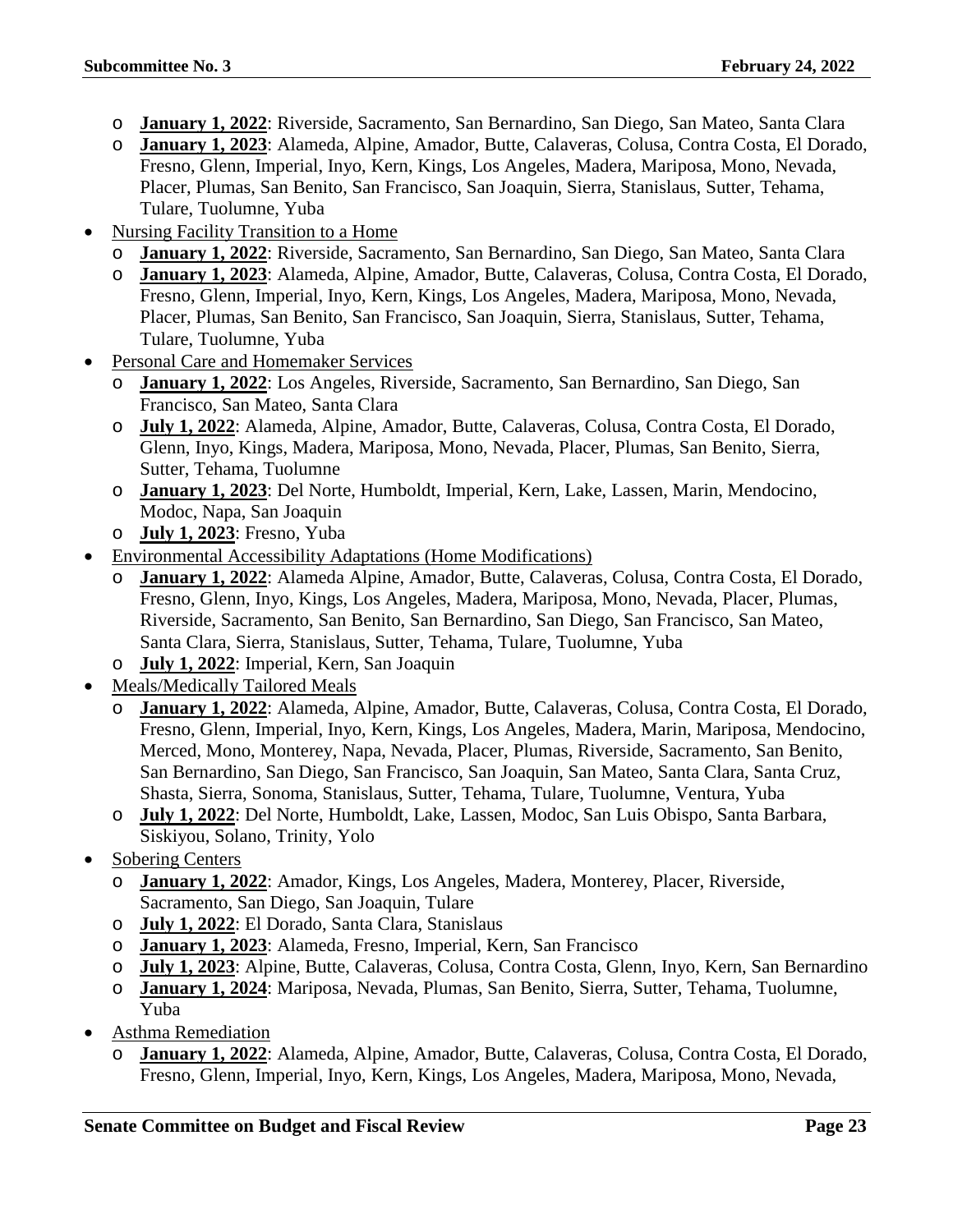Placer, Plumas, Riverside, Sacramento, San Benito, San Bernardino, San Diego, San Francisco, San Joaquin, Santa Clara, Sierra, Stanislaus, Sutter, Tehama, Tulare, Tuolumne, Yuba

**Managed Care Plan Incentives.** DHCS requests expenditure authority of \$300 million (\$150 million General Fund and \$150 million federal funds) in 2021-22 and \$600 million (\$300 million General Fund and \$300 million federal funds) in 2022-23 for managed care plan incentives. Beginning January 1, 2022, Medi-Cal managed care plans are eligible for incentive payments for investing in expanding and improving delivery of ECM and community supports. Federal regulations allow a percentage above a Medi-Cal managed care plans capitation payment to be allocated for quality improvement programs. To receive incentive payments, Medi-Cal managed care plans must improve delivery system infrastructure, build provider capacity for ECM and community supports services, and achieve certain quality benchmarks.

**Medi-Cal Providing Access and Transforming Health (PATH).** DHCS requests expenditure authority of \$389.7 million (\$194.8 million General Fund and \$194.8 million federal funds) in 2021-22 and \$706.7 million (\$353.3 million General Fund and \$353.3 million federal funds) in 2022-23 for the Medi-Cal Providing Access and Transforming Health (PATH) initiative. The Medi-Cal PATH initiative is intended to provide a smooth transition between current waiver pilots and statewide services and capacity building, including for effective pre-release care and coordination with justice agencies. PATH funding would support the transition from Whole Person Care pilots to ECM and community supports, including funding for counties, community-based organizations, and other providers to build the capacity and infrastructure necessary for these new statewide services. In addition, PATH funding would help ensure jails and prisons are ready for service delivery for the justice-involved, including mandatory Medi-Cal applications; behavioral health referrals, linkages, and warm hand-offs from county jails to Medi-Cal managed care plans and county behavioral health departments; "in reach" services up to 90 days prior to release, and the re-entry ECM benefit available in January 2023. PATH funding would also support workforce development for the homeless and home- and community-based services systems of care, including outreach, training in evidence-based practices, information technology for data sharing, and training stipends.

**Dental Initiatives.** DHCS requests expenditure authority of \$120.7 million (\$58.5 million General Fund and \$62.2 million federal funds) in 2021-22 and \$243.2 million (\$117.7 million General Fund and \$125.5 million federal funds) in 2022-23 to support incentive payments to improve dental care for Medi-Cal beneficiaries, available through the Medicaid State Plan. During the previous 1115 Waiver, DHCS implemented the Dental Transformation Initiative, which included four dental "domains", including: 1) incentive payments for increasing preventive services utilization in children; 2) incentive payments for caries risk assessment and disease management; 3) incentive payments to encourage continuity of care; and 4) local dental pilot projects. Beginning January 1, 2022, DHCS has transitioned the three incentive payments programs of the Dental Transformation Initiative into the State Plan and included coverage of silver diamine fluoride as a dental benefit for certain populations. The department reports it has set an initial goal of achieving a 60 percent dental utilization rate for eligible Medi-Cal children and adults.

**Population Health Management.** DHCS requests expenditure authority of \$75 million (\$7.5 million General Fund and \$67.5 million federal funds) in 2021-22 and \$225 million (\$22.5 million General Fund and \$202.5 million federal funds) in 2022-23 to support implementation of a Population Health Management (PHM) service. The PHM service would utilize Medi-Cal administrative and clinical data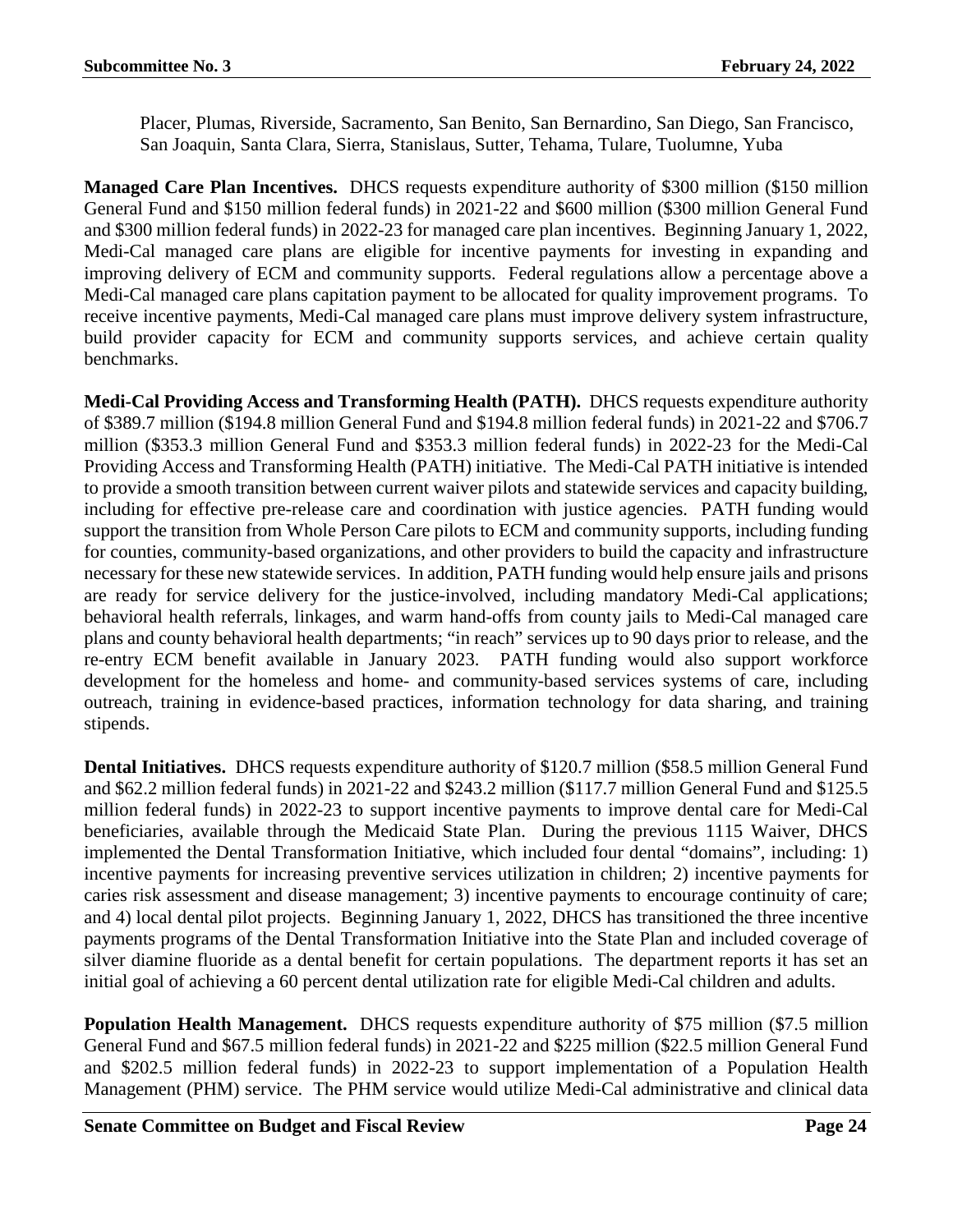and information for the department, Medi-Cal managed care plans, counties, providers, beneficiaries, and other partners to use in support of the delivery of care for Medi-Cal beneficiaries. According to DHCS, this service would also allow for identification of potential gaps in care, provider or care manager information, information on social determinants of health, as well as allow for population health analytics, health education, and tips for beneficiaries. The PHM system would also provide Medi-Cal beneficiaries with access to their administrative and clinical information.

**Transitions of Populations Between Fee-for-Service and Managed Care.** CalAIM includes several changes to how certain populations of Medi-Cal beneficiaries would access certain benefits. CalAIM seeks to standardize which benefits are available through the managed care delivery system and which are available through the fee-for-service delivery system. Similarly, CalAIM seeks to standardize the populations of Medi-Cal beneficiaries that would receive services through managed care or through feefor-service.

*Benefit Standardization.* CalAIM standardizes which Medi-Cal benefits are provided in the managed care delivery system and which benefits are provided in another delivery system. The proposed changes are as follows:

### • **Managed Care Benefits ("Carved In")**

- o Long-term care Effective January 1, 2023, all institutional long-term care services would become the responsibility of a beneficiary's managed care plan including skilled nursing facilities, pediatric and adult subacute care facilities, intermediate care facilities for individuals with developmental disabilities, disabled/habilitative/nursing services, and specialized rehabilitation in a skilled nursing facility or intermediate care facility.
- o Organ transplants Effective January 1, 2022, all major organ transplants are the responsibility of a beneficiary's managed care plan.

### • **Fee-for-Service Benefits ("Carved Out")**

- o Pharmacy Under the department's Medi-Cal Rx initiative, all prescription drugs and/or pharmacy services billed on a pharmacy claim are provided in the fee-for-service delivery system as of January 1, 2022. This carve-out does not apply to SCAN Health Plan, Programs for All-Inclusive Care for the Elderly (PACE), Cal MediConnect plans, and the Major Risk Medical Insurance Program (MRMIP).
- o Specialty mental health services (Solano and Sacramento) Effective July 1, 2023, specialty mental health services currently the responsibility of Kaiser health plans in Solano and Sacramento counties, would be provided by the county mental health plans.
- o Multipurpose Senior Services Program Effective January 1, 2022, the Multipurpose Senior Services Program, which had previously been scheduled to become the responsibility of Medi-Cal managed care plans in Coordinated Care Initiative counties, will instead remain a benefit under the existing 1915(c) Home- and Community-Based Services Waiver.

*Standardization of Mandatory Managed Care and Fee-for-Service Populations.* CalAIM will also standardize which categories of Medi-Cal beneficiaries would be required to enroll in a managed care plan to receive benefits and which beneficiaries would be required to receive benefits in the fee-for-service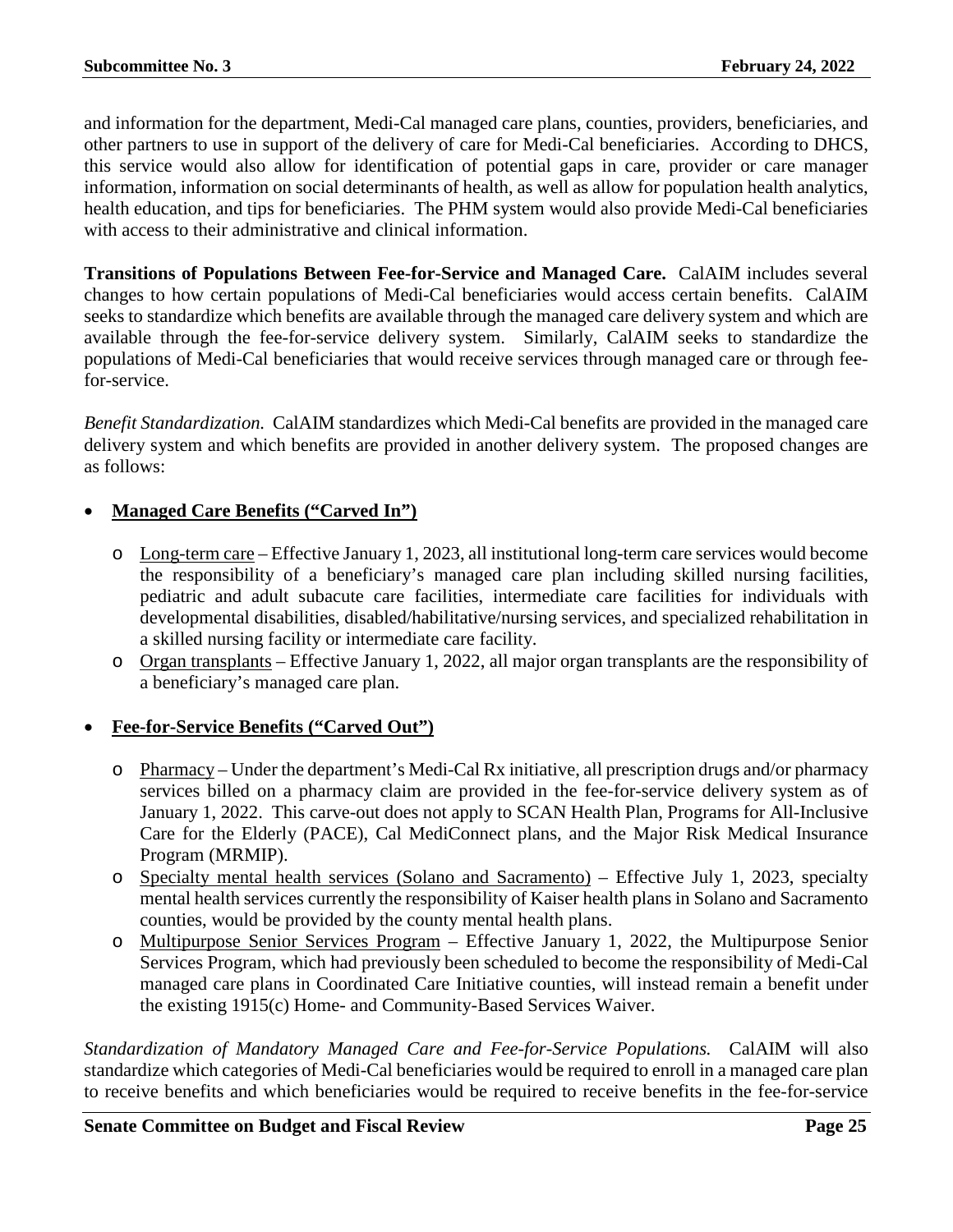delivery system. According to DHCS, standardization will enhance coordination of care and reduce complexity across the Medi-Cal program. The populations transitioning from each system are as follows:

- **Transitions from Fee-for-Service to Mandatory Managed Care.** Populations currently receiving benefits in the fee-for-service delivery system that would be required to enroll in a Medi-Cal managed care plan are as follows:
	- o Trafficking and Crime Victims Assistance Program beneficiaries, except those with a share of cost
	- o Individuals participating in accelerated enrollment
	- o Breast and Cervical Cancer Treatment Program (BCCTP) non-dual beneficiaries
	- o Beneficiaries with other health care coverage
	- o Beneficiaries living in rural ZIP codes
	- o Individuals eligible for long-term care services, including those with a share of cost, beginning January 1, 2023
	- o All dual-eligible beneficiaries, not including those with a share of cost or with restricted-scope benefits, beginning January 1, 2023
- **Transitions from Managed Care to Mandatory Fee-for-Service.** Populations currently receiving benefits in the managed care delivery system that would be required to receive benefits in the fee-forservice delivery system:
	- o Individuals receiving restricted-scope benefits
	- o Individuals with a share of cost, including in county organized health systems, Coordinated Care Initiative counties, Trafficking and Crime Victims Assistance Program, but excluding long-term care
	- o Presumptive eligibility
	- o State medical parole, county compassionate release, and incarcerated individuals
	- o Non-citizen pregnancy-related aid codes enrolled in Medi-Cal, not including Medi-Cal Access Infant Program enrollees
	- o Omnibus Budget Reconciliation Act (OBRA) beneficiaries currently in managed care in Napa, Solano, and Yolo counties

According to DHCS, enrollment requirements for foster care children and youth will remain unchanged pending discussions and recommendations of its Foster Care Workgroup on future delivery system reforms for this population.

*Long-Term Services and Supports Integration.*Under CalAIM, DHCS will make several changes to the delivery system for long-term services and supports (LTSS) that build upon the state's duals demonstration project, the Coordinated Care Initiative (CCI). DHCS intends to use selective contracting to move toward aligned enrollment in a Medi-Cal managed care plan and a dual-eligible special needs plan (D-SNP) operated by one integrated organization. In the seven CCI demonstration counties, all Medi-Cal beneficiaries in a Cal MediConnect plan would transition to aligned D-SNPs and managed care plans operated by the same organization as their Cal MediConnect product, beginning January 1, 2023. Aligned enrollment would occur in non-CCI counties by 2026. Dual-eligible beneficiaries already in a non-aligned D-SNP (not affiliated with their managed care plan) would be allowed to maintain their enrollment, but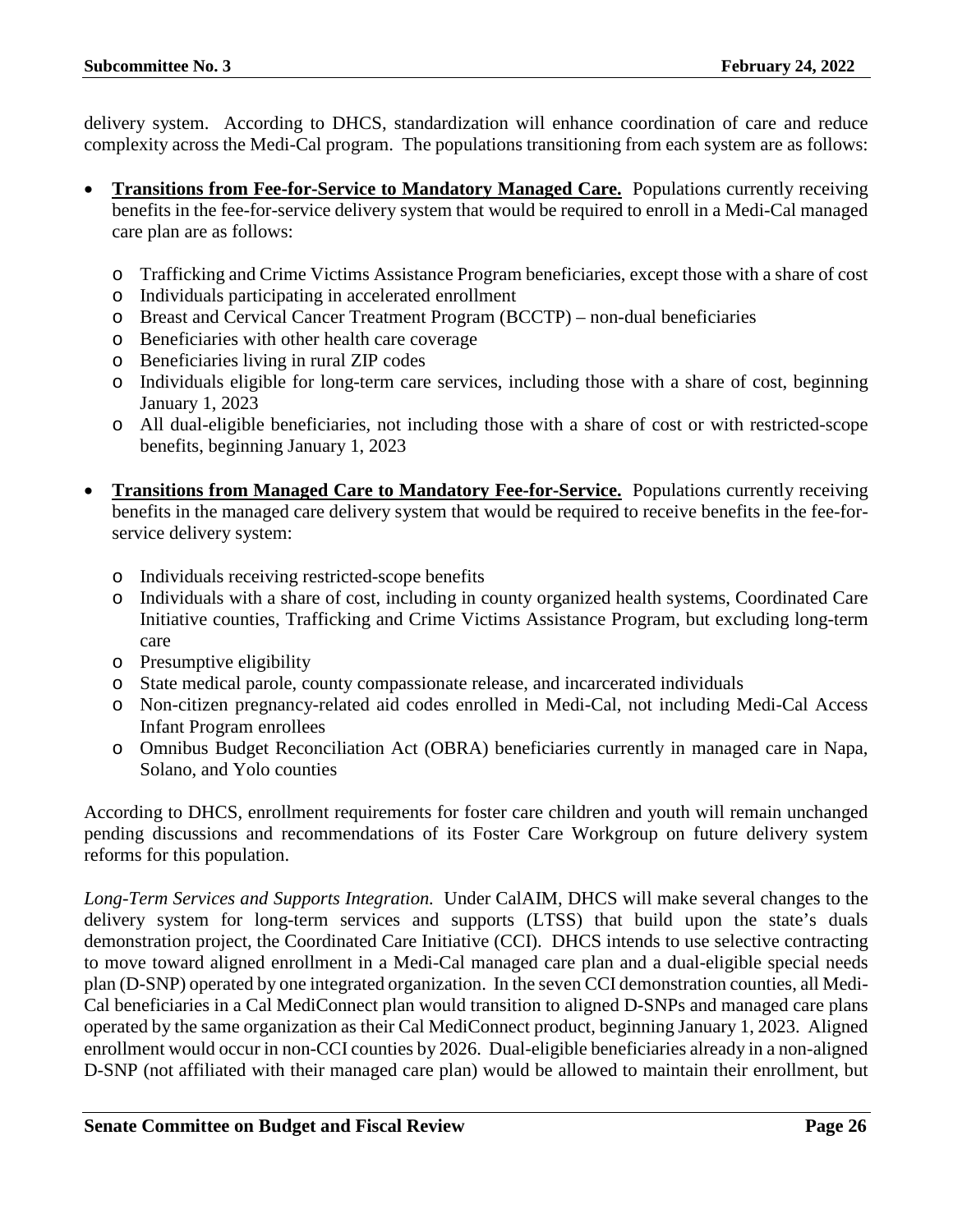new enrollment in non-aligned D-SNPs would be closed. DHCS will also limit enrollment in Medicare Advantage plans that are D-SNP "look-alikes" beginning in 2022.

DHCS will require all D-SNPs to use a model of care addressing both Medicare and Medi-Cal services to support coordinated care, high-quality care transitions, and information sharing. D-SNPs would be required to: 1) develop and use integrated member materials, 2) include consumers in existing advisory boards, 3) establish joint contract management team meetings for aligned D-SNPs and managed care plans, 4) include dementia specialists in care coordination efforts, and 5) coordinate carved-out LTSS benefits including in-home supportive services (IHSS), MSSP, and other home- and community-based services waiver programs.

Beginning January 1, 2023, DHCS would implement mandatory enrollment of full- and partial-benefit dual eligible beneficiaries into managed care plans for Medi-Cal benefits, including dual and non-dual eligible long-term care residents. Long-term care benefits would be integrated into Medi-Cal managed care statewide. Cal MediConnect plans and the Coordinated Care Initiative would also be discontinued at this time.

**Behavioral Health Payment and Medical Necessity Reform.** DHCS requests General Fund expenditure authority of \$21.8 million in 2021-22 and \$45.4 million in 2022-23 to support the Behavioral Health Quality Improvement Program (BH-QIP). CalAIM seeks to reform behavioral health payment methodologies in a multi-step process from the current cost-based reimbursement process to a rate-based and value-based structure using intergovernmental transfers to fund the non-federal share of services. The first step in the process, supported by the BH-QIP, will transition behavioral health services from the current claims coding system, Healthcare Common Procedure Coding System (HCPCS) Level II, to HCPCS Level I. According to DHCS, this transition would allow for more granular claiming and reporting of services provided, as well as more accurate reimbursements.

DHCS expects that, concurrent with the transition to HCPCS Level I, DHCS will transition to a ratesetting process for behavioral health services by peer groups of counties with similar costs of doing business. The non-federal share of rates would be provided by counties via intergovernmental transfer (IGT), rather than the current, cost-based certified public expenditure (CPE) process. DHCS would make annual updates to established rates to ensure reimbursement reflects the costs of providing services. DHCS would, at first, make payments to counties on a monthly basis, and would eventually transition to a quarterly payment schedule.

CalAIM also seeks to modify the existing medical necessity criteria for behavioral health services to ensure behavioral health needs are being addressed and guided to the most appropriate delivery system as well as provide appropriate reimbursement to counties. These changes will separate the concept of eligibility for services from that of medical necessity, allow counties to provide services to meet a beneficiary's behavioral health needs prior to diagnosis of a covered condition, clarify that treatment in the presence of a co-occurring substance use disorder is appropriate and reimbursable when medical necessity is met, implement a standardized screening tool to facilitate accurate determinations of which delivery system (specialty mental health, Medi-Cal managed care, or Medi-Cal fee-for-service) is most appropriate for care, implement a "no wrong door" policy to ensure beneficiaries receive medically necessary treatment regardless of the delivery system in which they seek care, and make other revisions and technical corrections. These changes will ensure that eligibility criteria, largely being driven by level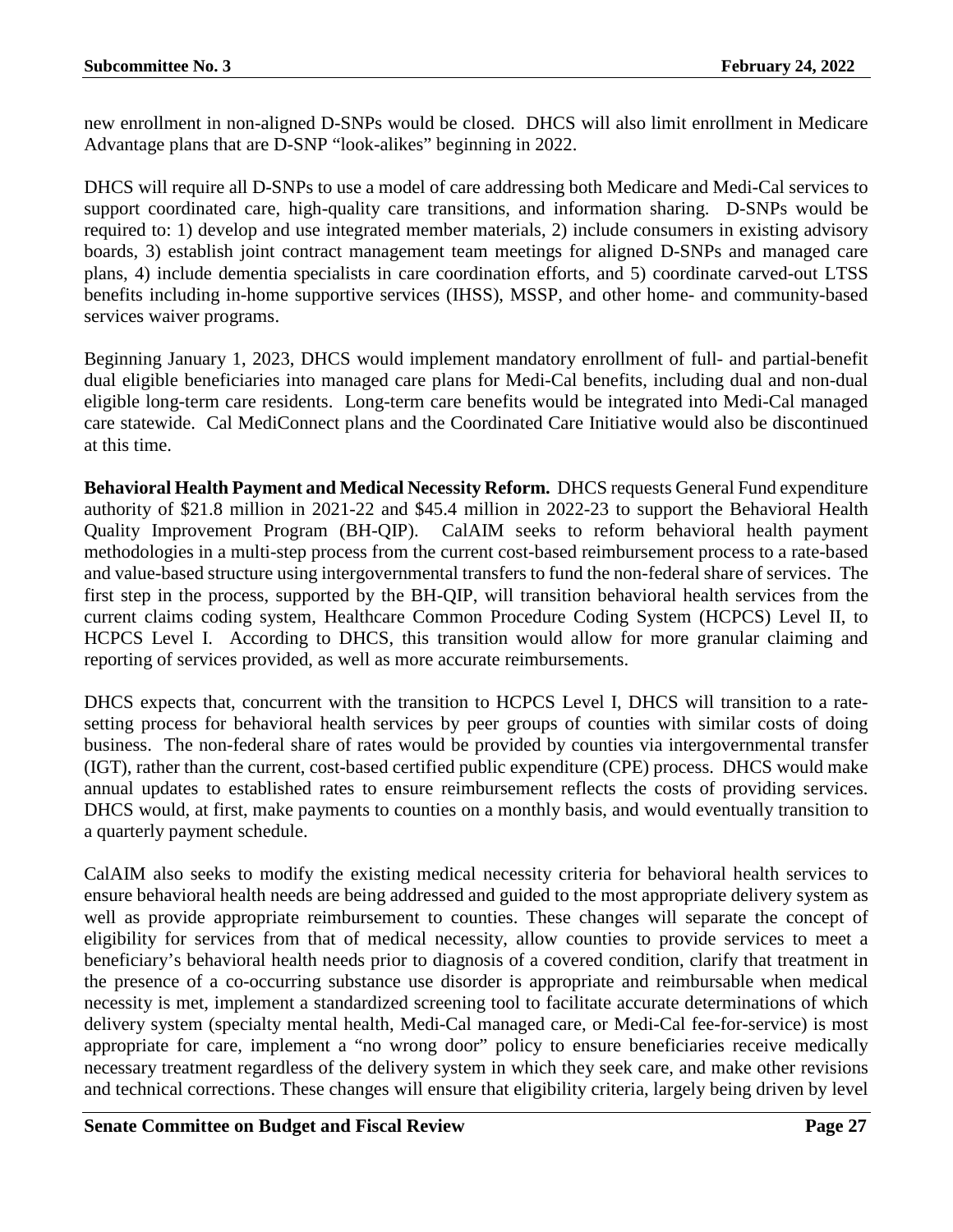of impairment as well as diagnosis or a set of factors across the bio-psycho-social continuum, will be the driving factor for determining the delivery system in which a beneficiary should receive services. These changes are being phased in, beginning January 1, 2022.

**Subcommittee Staff Comment and Recommendation—Hold Open.** Subcommittee staff recommends holding this item open to allow continued discussions in advance of the May Revision.

**Questions.** The subcommittee has requested DHCS to respond to the following:

- 1. Please provide a brief overview and update of implementation of the following components of CalAIM:
	- a. Enhanced Care Management
	- b. Community Supports
	- c. Behavioral Health Payment and Medical Necessity Reforms
	- d. Long-Term Care Transition to Managed Care
- 2. How will the various components of CalAIM work with other state and local agencies, providers, and community members to ensure a full continuum of health and behavioral health care, and other supports and services that address social determinants of health, for:
	- a. Individuals experiencing, or at risk of, homelessness or housing insecurity
	- b. Justice-involved individuals, particularly those with serious mental illness
	- c. Individuals in skilled nursing facilities, or at risk of institutionalization, who could more appropriately be served in a home- or community-based setting.
- 3. Please describe the structure of the incentive payments for Medi-Cal managed care plans. What are the benchmarks or other metrics the plans are required to meet to be eligible for incentive payments?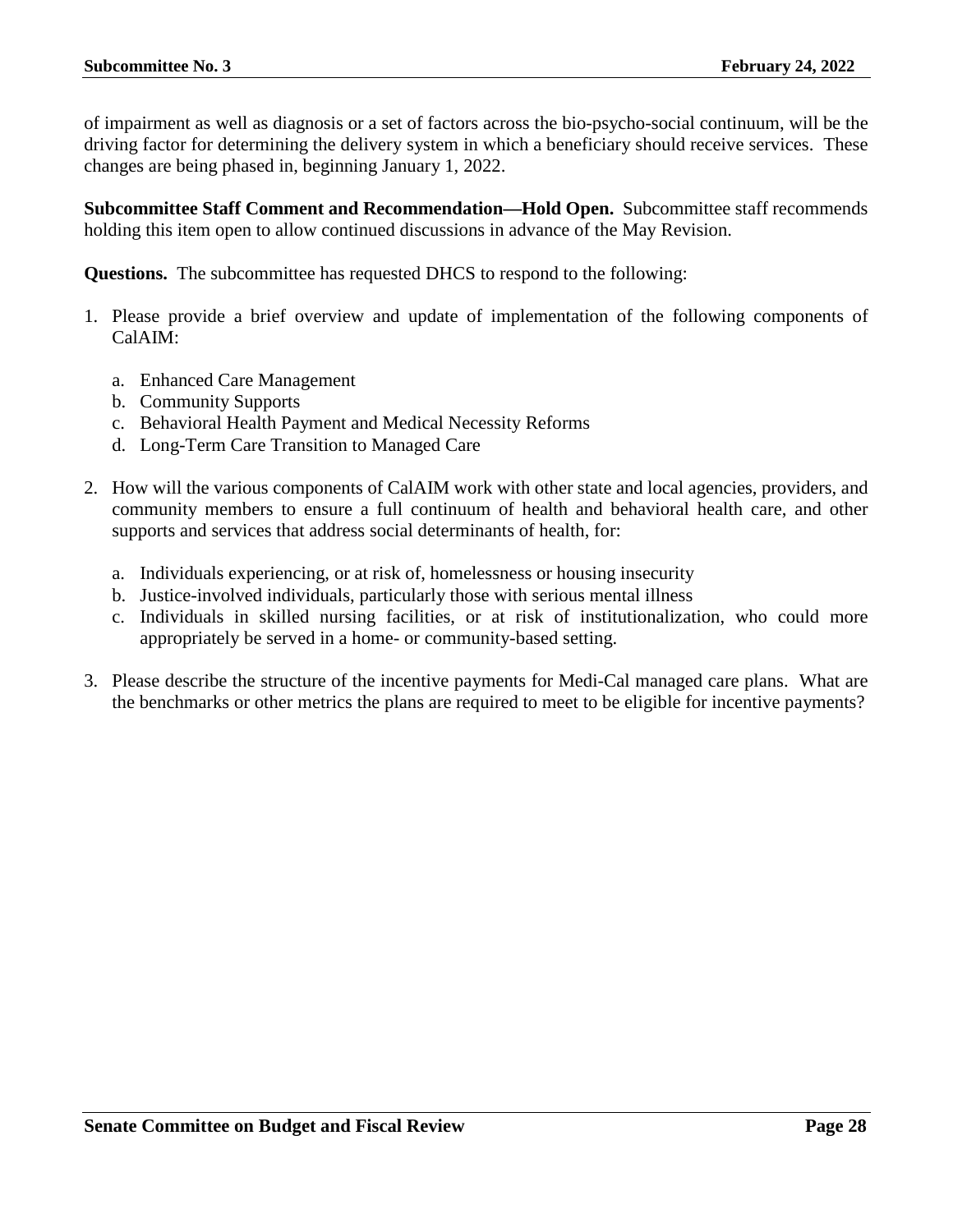#### <span id="page-28-0"></span>**Issue 5: Behavioral Health Continuum Infrastructure Program and Bridge Housing Proposal**

**Local Assistance – Governor's Budget.** DHCS requests expenditure authority of \$466 million (\$166 million General Fund and \$300 million Coronavirus Fiscal Recovery Fund or CFRF) in 2021-22 and \$1.7 billion (\$1.4 billion General Fund and \$218.5 million CFRF) in 2022-23. If approved, these resources would support continuing grant funding rounds for the Behavioral Health Continuum Infrastructure Program (BHCIP).

In addition, DHCS requests General Fund expenditure authority of \$1 billion in 2022-23 to support bridge housing projects to address the immediate housing and treatment needs of people experiencing unsheltered homelessness with serious behavioral health conditions.

| <b>Program Funding Request Summary - Local Assistance Funding (BHCIP)</b> |               |                 |  |  |
|---------------------------------------------------------------------------|---------------|-----------------|--|--|
| 2022-23<br>2021-22<br><b>Fund Source</b>                                  |               |                 |  |  |
| $0001$ – General Fund                                                     | \$166,000,000 | \$1,441,249,000 |  |  |
| 8506 – Coronavirus Fiscal Recovery Fund                                   | \$300,000,000 | \$218,500,000   |  |  |
| <b>Total Funding Request:</b>                                             | \$466,000,000 | \$1,659,749,000 |  |  |

| Program Funding Request Summary – Local Assistance Funding (Bridge Housing) |      |                 |  |  |
|-----------------------------------------------------------------------------|------|-----------------|--|--|
| 2022-23<br>2021-22<br><b>Fund Source</b>                                    |      |                 |  |  |
| $0001$ – General Fund                                                       |      | \$1,000,000,000 |  |  |
| <b>Total Funding Request:</b>                                               | \$1- | \$1,000,000,000 |  |  |

**Background.** The 2021 Budget Act included expenditure authority of \$755.7 million (\$445.7 million General Fund and \$310 million Coronavirus Fiscal Recovery Fund or CFRF) in 2021-22, \$1.4 billion (\$1.2 billion General Fund and \$220 million CFRF) in 2022-23 and \$2.1 billion General Fund in 2023-24 for competitive grants to qualified entities to construct, acquire, and rehabilitate real estate assets to expand the community continuum of behavioral health treatment resources. Of this amount, \$150 million was made available to support mobile crisis infrastructure, along with \$55 million in federal grant funds from the Substance Abuse and Mental Health Services Administration (SAMHSA), for a total investment of \$205 million. DHCS announced the BHCIP funding would be released in six rounds, as follows:

- Round 1: Mobile Crisis \$205 million
- Round 2: County and Tribal Planning Grants \$16 million
- Round 3: Launch Ready \$518.5 million
- Round 4: Children and Youth \$480.5 million
- Round 5: Behavioral Health Needs Assessment Phase One \$480 million
- Round 6: Behavioral Health Needs Assessment Phase Two \$480 million

The following facility types may be considered for project funding through BHCIP:

- Community wellness centers
- Hospital-based outpatient treatment (e.g. outpatient detox or withdrawal management)
- Intensive outpatient treatment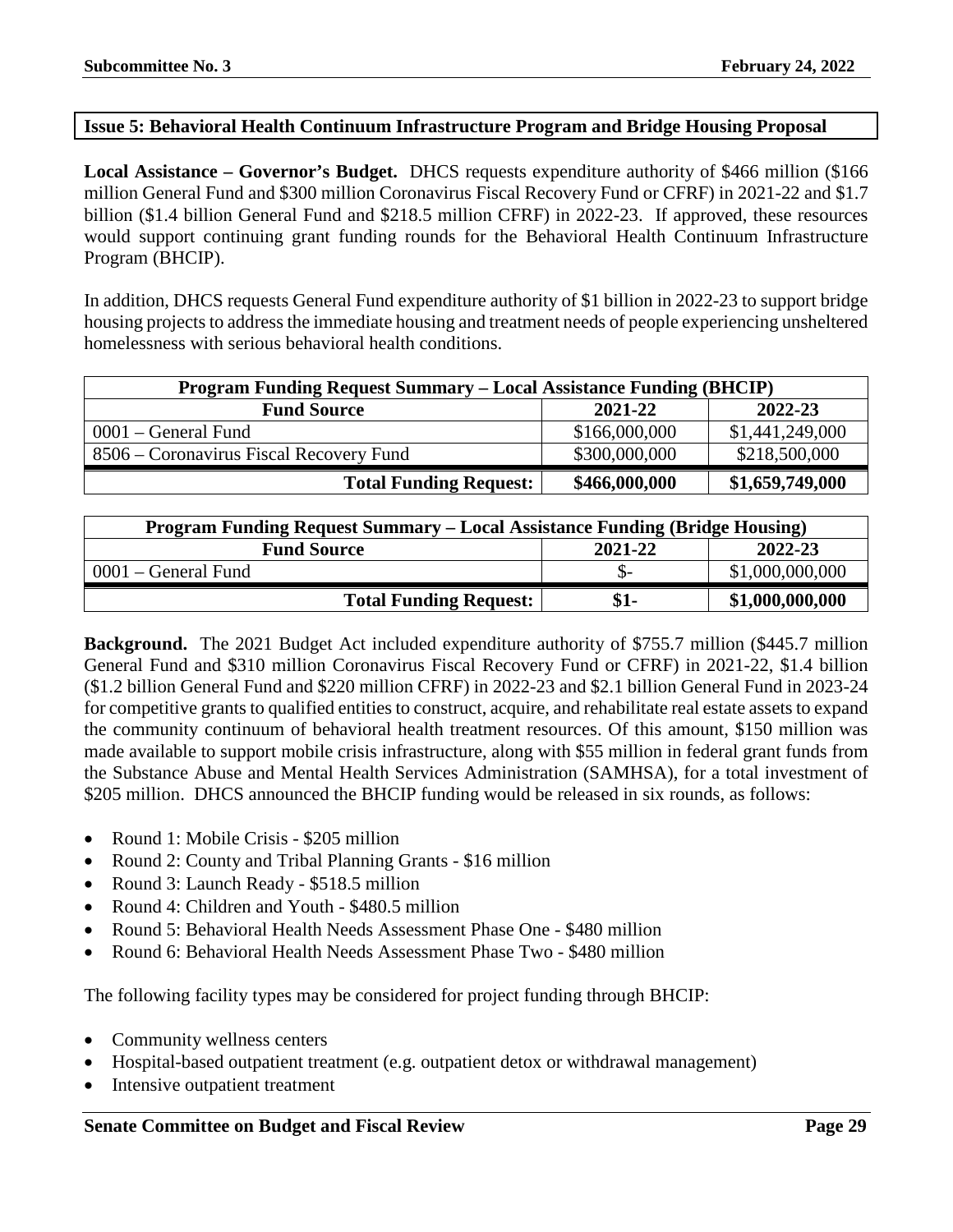- Narcotic Treatment Programs (NTPs)
- NTP medication units
- Office-based outpatient treatment
- Sobering centers
- Acute inpatient hospitals medical detox or withdrawal management
- Acute psychiatric inpatient facilities
- Adolescent residential treatment facilities for substance use disorders (SUD)
- Adult residential treatment facilities for SUD
- Chemical dependency recovery hospitals
- Children's crisis residential programs (CCRPs)
- Community treatment facilities (CTFs)
- Crisis stabilization units (CSUs)
- General acute care hospitals (GACHs) and acute care hospitals (ACHs)
- Mental health rehabilitation centers (MHRCs)
- Psychiatric health facilities (PHFs)
- Short-term residential therapeutic programs (STRTPs)
- Skilled nursing facilities with special treatment programs (SNFs/STPs)
- Social rehabilitation facilities (SRF)
- Peer respite
- Recovery residence/sober living homes

Funding may also be used for mobile crisis infrastructure.

**Initial Funding Rounds for Mobile Crisis Infrastructure and County Planning Grants.** During the fall of 2021, DHCS requested funding applications for Round 1 of BHCIP from county, city, or tribal behavioral health authorities to support planning or implementation of the development and expansion of Crisis Care Mobile Units (CCMUs) in California. During Round 1, DHCS awarded more than \$140 million to 45 grantees, which will create or enhance 219 mobile crisis response teams in the state. The grantees were as follows:

| <b>Grantee</b>     | <b>Type of Award</b> | New teams | <b>Enhanced</b> | <b>Funding</b> |
|--------------------|----------------------|-----------|-----------------|----------------|
|                    |                      |           | <b>Teams</b>    | <b>Awarded</b> |
| Alameda            | Implementation       | 0         |                 | \$937,322      |
| Amador             | Implementation       |           |                 | \$500,000      |
| Berkeley           | Implementation       |           | O               | \$1,000,000    |
| <b>Butte</b>       | Implementation       | 2         | 3               | \$5,000,000    |
| Calaveras          | Planning             | N/A       | N/A             | \$50,000       |
| Contra Costa       | Implementation       | 3         | $\mathbf{U}$    | \$2,992,679    |
| Del Norte          | Planning             | N/A       | N/A             | \$187,450      |
| El Dorado          | Planning             | N/A       | N/A             | \$200,000      |
| Fresno             | Implementation       | 0         |                 | \$753,437      |
| Glenn              | Implementation       | 0         | $\mathfrak{D}$  | \$500,000      |
| Hoopa Valley Tribe | Implementation       |           |                 | \$750,000      |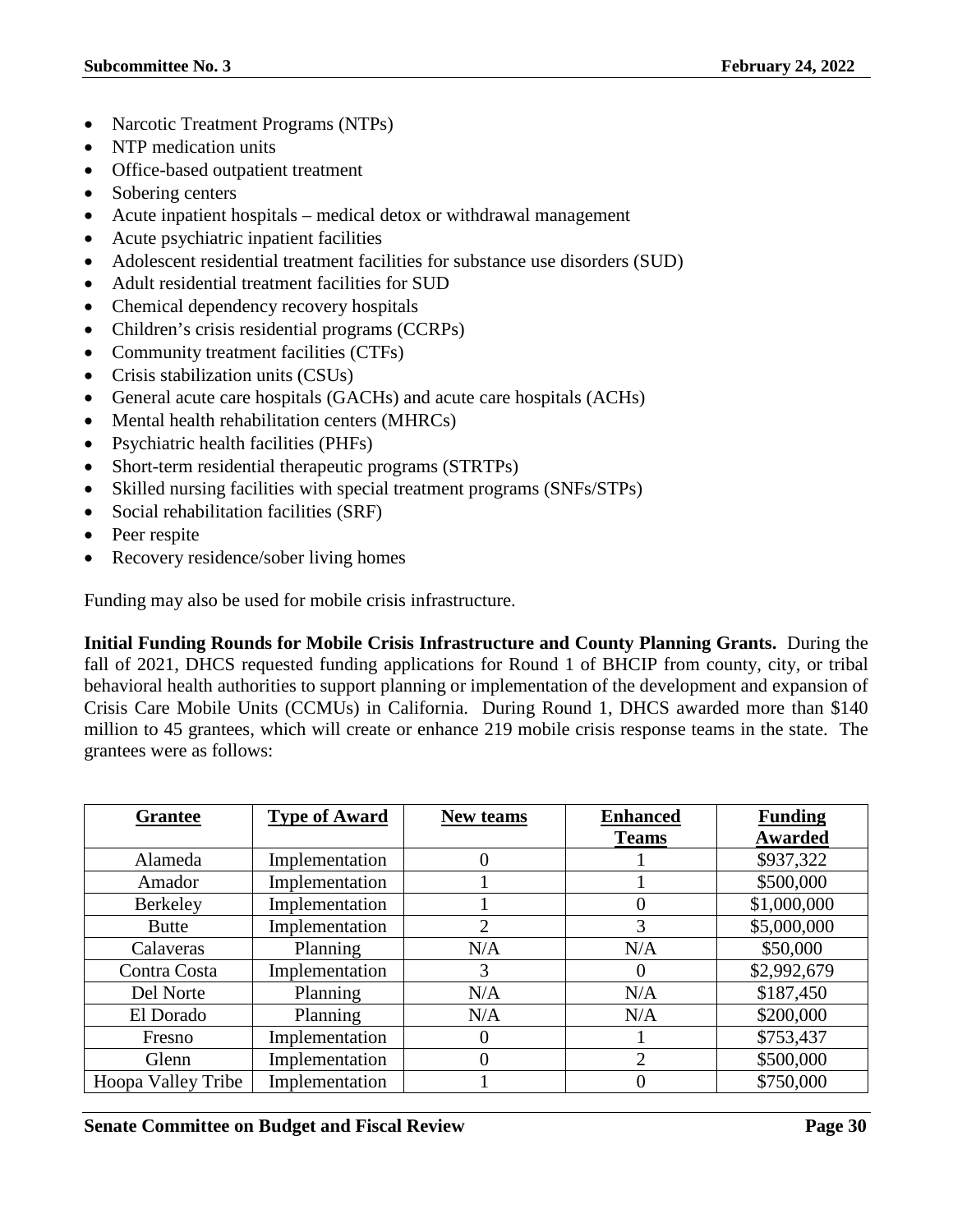| Humboldt        | Implementation | $\boldsymbol{0}$ | 1              | \$985,063     |
|-----------------|----------------|------------------|----------------|---------------|
| Imperial        | Implementation | $\overline{2}$   | 1              | \$3,000,000   |
| Inyo            | Planning       | N/A              | N/A            | \$200,000     |
| Kings           | Planning       | N/A              | N/A            | \$186,338     |
| Los Angeles     | Implementation | 50               | 30             | \$51,831,000  |
| Madera          | Implementation | $\overline{2}$   |                | \$3,000,000   |
| Marin           | Implementation | $\mathbf{1}$     | $\mathbf 1$    | \$1,971,509   |
| Mariposa        | Implementation | $\mathbf{1}$     | $\overline{0}$ | \$500,000     |
| Mendocino       | Implementation | $\overline{3}$   | $\mathbf{1}$   | \$3,742,392   |
| Merced          | Implementation | $\mathbf{1}$     | $\overline{0}$ | \$1,000,000   |
| Mono            | Implementation | $\mathbf{1}$     | $\overline{0}$ | \$690,000     |
| Monterey        | Implementation | $\overline{0}$   | $\mathbf{1}$   | \$999,117     |
| Napa            | Implementation | $\mathbf{1}$     | $\overline{0}$ | \$500,000     |
| Nevada          | Implementation | $\mathbf{1}$     | $\mathbf 1$    | \$1,000,000   |
| Placer          | Implementation | $\mathbf{1}$     | $\overline{3}$ | \$4,000,000   |
| Riverside       | Implementation | $\overline{7}$   | $\overline{0}$ | \$7,000,000   |
| Sacramento      | Implementation | $\overline{3}$   | $\overline{0}$ | \$2,999,940   |
| San Bernardino  | Implementation | 6                | 18             | \$7,703,122   |
| San Diego       | Implementation | 18               | $\overline{0}$ | \$18,000,000  |
| San Francisco   | Implementation | $\boldsymbol{0}$ | $\overline{2}$ | \$1,977,500   |
| San Joaquin     | Implementation | $\mathbf{1}$     | $\overline{8}$ | \$1,934,594   |
| San Luis Obispo | Implementation | $\overline{1}$   | $\overline{3}$ | \$1,000,000   |
| San Mateo       | Planning       | N/A              | N/A            | \$200,000     |
| Santa Barbara   | Implementation | 1                | $\overline{0}$ | \$1,000,000   |
| Santa Clara     | Implementation | $\boldsymbol{0}$ | 15             | \$2,000,000   |
| Santa Cruz      | Implementation | $\mathbf{1}$     | 3              | \$3,946,123   |
| Shasta          | Implementation | $\mathbf{1}$     | $\overline{2}$ | \$1,000,000   |
| Siskiyou        | Planning       | N/A              | N/A            | \$40,400      |
| Solano          | Implementation | $\overline{c}$   | $\overline{2}$ | \$1,000,000   |
| Sonoma          | Implementation | $\overline{2}$   | $\mathbf{1}$   | \$2,498,899   |
| Sutter          | Planning       | N/A              | N/A            | \$200,000     |
| Tri-City (LA)   | Planning       | N/A              | N/A            | \$200,000     |
| Trinity         | Implementation | $\mathbf{1}$     | $\overline{0}$ | \$499,978     |
| Ventura         | Implementation | $\overline{1}$   | $\overline{0}$ | \$633,390     |
| <b>TOTAL</b>    |                | 117              | 102            | \$140,310,253 |

The infrastructure investment in mobile crisis units will allow counties and other entities to deploy behavioral health treatment resources for individuals experiencing a behavioral health crisis, or other acute behavioral health needs, in the community. This infrastructure may also be used to implement the new Medi-Cal mobile crisis intervention services benefit, authorized by the federal American Rescue Plan Act. (see also *Issue 6: Medi-Cal Qualifying Community-Based Mobile Crisis Intervention Services Benefit*)

DHCS also completed its Round 2 application process for county and tribal planning grants. DHCS awarded \$5.3 million to 36 grantees including nine tribes and 27 counties. The grantees were as follows: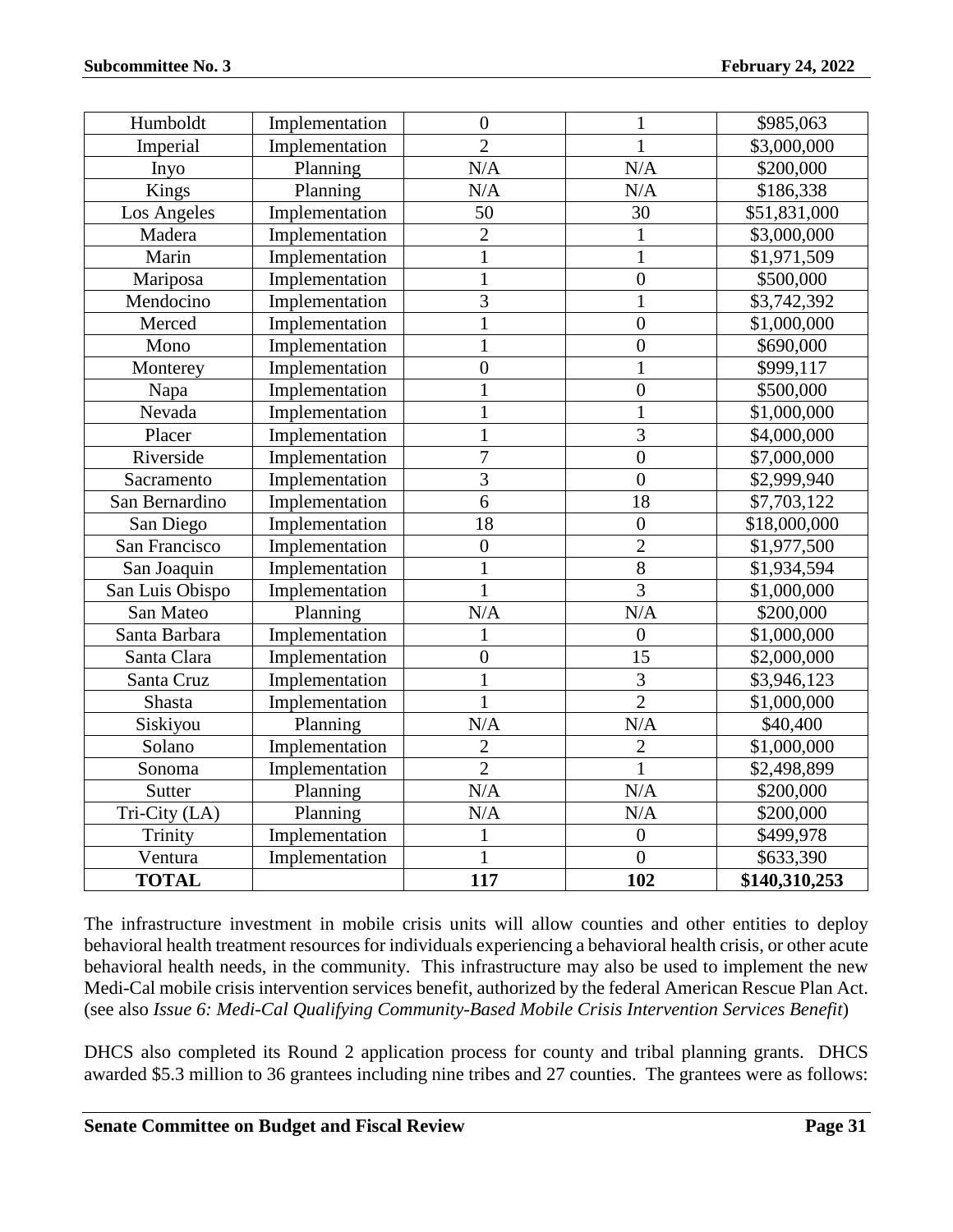- Bakersfield American Indian Health Project \$150,000
- Butte County \$150,000
- Contra Costa County \$150,000
- Merced County \$150,000
- Placer County \$150,000
- Riverside County \$150,000
- San Diego County \$150,000
- San Luis Obispo County \$150,000
- Santa Barbara County \$150,000
- Sonoma County \$150,000
- Dry Creek Rancheria Band of Pomo Indians \$145,073
- El Dorado County \$150,000
- Fresno American Indian Health Project \$150,000
- Fresno County \$150,000
- Glenn County \$150,000
- Habematolel Pomo of Upper Lake Tribe \$107,700
- Inyo County  $$150,000$
- Los Angeles County (Dept. of Mental Health) \$150,000
- Los Angeles County (Dept. of Public Health) \$150,000
- Marin County \$150,000
- Mariposa County \$150,000
- Mendocino County \$150,000
- Middletown Rancheria \$149.315
- Monterey County \$150,000
- Morongo Band of Mission Indians \$150,000
- Nevada County \$150,000
- Orange County \$150,000
- Sacramento County \$150,000
- San Mateo County \$149,873
- Santa Cruz County \$150,000
- Southern Indian Health Council \$150,000
- Stanislaus County \$150,000
- Sutter County \$150,000
- Ventura County \$149,916
- Washoe Tribe of Nevada and California \$150,000
- Wilton Rancheria \$149,880

DHCS plans to re-release this funding opportunity to grant the remaining funds. Applications for this funding will be due at the end of February 2022.

**Subsequent Rounds of Funding – Launch Ready, Children and Youth, and Filling Gaps.** Round 3 of BHCIP will focus on projects that are considered "launch ready" and will award up to \$518.5 million to qualified applicants. To be considered launch ready, the applicant must demonstrate the proposed project has the following: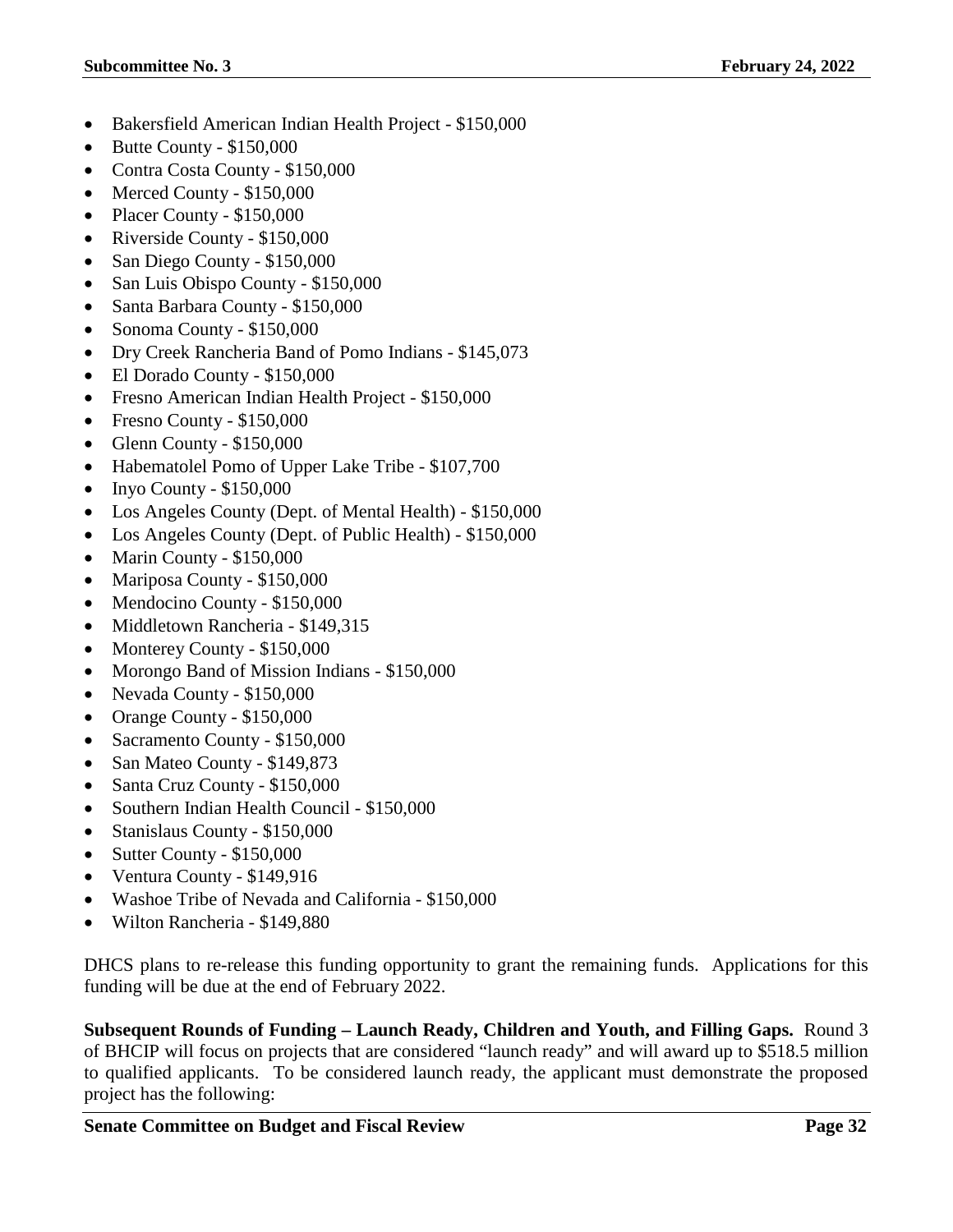- Site Control The applicant must have clear control of the property to be acquired or rehabilitated
- Permits The applicant must understand approvals and permitting needed, and document the capacity to obtain these approvals and permits.
- Licensure and Certification The applicant must provide documentation of all required certifications or licenses or, for projects that cannot be licensed or certified until after completion, the applicant must demonstrate understanding of the licensing and certification process and requirements.
- Preliminary construction plans The applicant must provide preliminary construction plans for the proposed project.
- Acquisition or construction timeline The applicant must begin acquisition or construction within six months of the award and provide a timeline from a licensed general contractor or construction manager.
- Match requirements The applicant must have capacity to meet matching requirements.
- Approval and engagement The applicant must demonstrate organizational support from county officials, active community engagement and support, and a contract for provision of Medi-Cal services in the facility.

The application process for Round 3 opened on February 15, 2022, and will consist of two parts, one closing March 31, 2022, and one closing May 31, 2022.

Round 4 will focus on children and youth-focused behavioral health infrastructure projects and will award up to \$480.5 million to qualified entities. The department is currently engaging in stakeholder meetings to inform policies around this application process.

Rounds 5 and 6 are expected to be available in October 2022, and December 2022, respectively, and will award up to \$480 million each to qualified entities. These funding rounds are expected to address gaps identified in the department's Behavioral Health Needs Assessment, released in January 2022. The assessment evaluated the need for behavioral health services throughout the state and the capacity for providing those services. Among its conclusions, the assessment found the following:

- 9.2 percent of California adults has a substance use disorder
- 4.5 percent of California adults has a serious mental illness
- The rate of serious mental illness in survey data has increased by more than 50 percent between 2008 and 2019.
- One in 13 California children have a serious emotional disturbance, with higher rates for low-income children and those who are Black or Latino.
- Visits to emergency departments due to a mental health crisis have climbed by 24 percent for children between ages five and 11, and 31 percent for children ages 12 to 17.
- Marginalized groups are at higher risk for behavioral health issues, but also less likely to have access to services.
- 30 percent of adults in prison received mental health treatment services in 2017, more than double the rate since 2000.
- 43 percent of Californians seeking mental health services reported it was somewhat or very difficult to secure an appointment with a provider who accepts their insurance.
- Nearly 90 percent of people living with a substance use disorder do not receive treatment.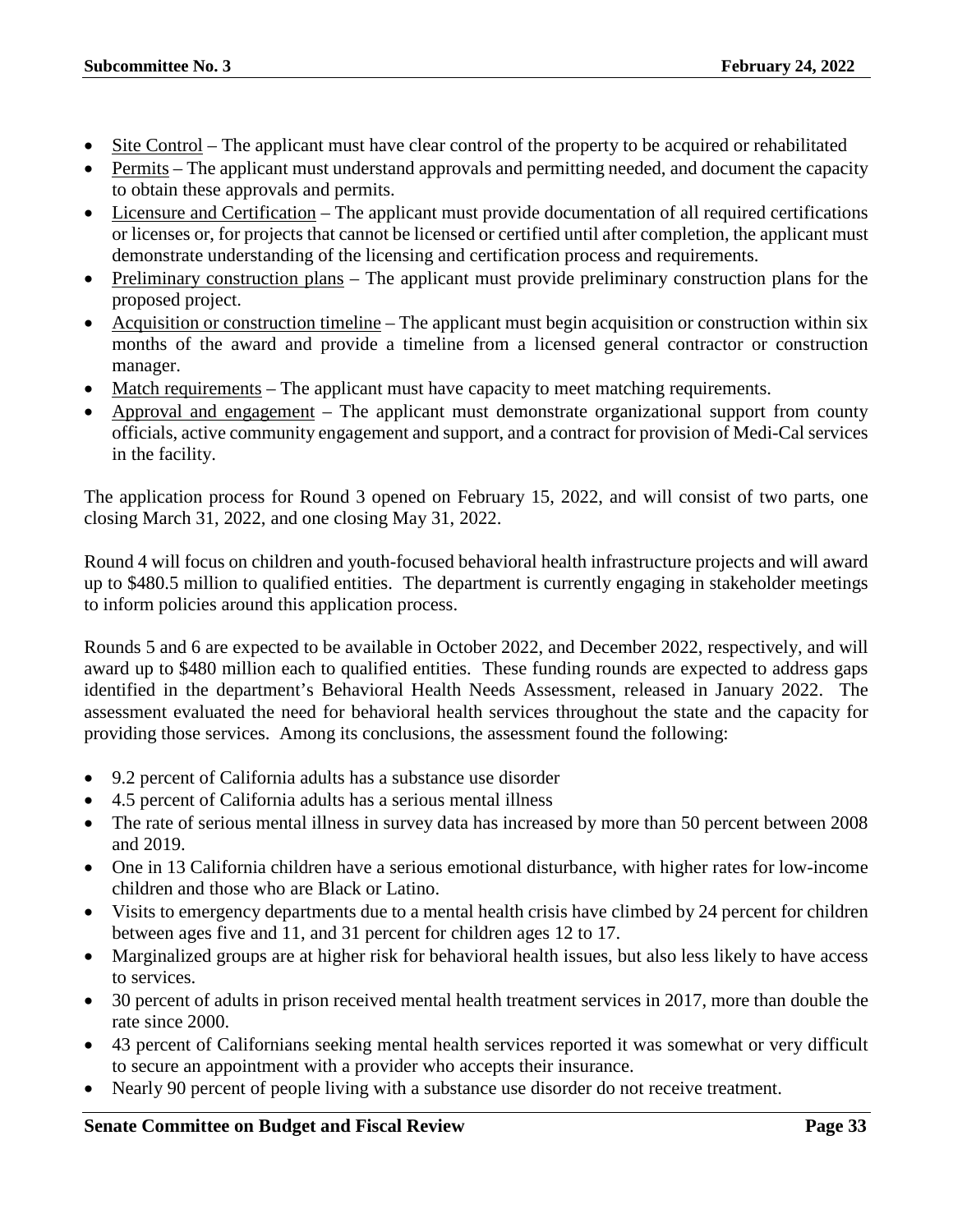There is considerable county-level variation in the prevalence of behavioral health conditions.

**Behavioral Health Bridge Housing.** DHCS requests General Fund expenditure authority of \$1 billion in 2022-23 to support bridge housing projects to address the immediate housing and treatment needs of people experiencing unsheltered homelessness with serious behavioral health conditions. Funding would be administered through the BHCIP process and would be used to purchase and install tiny homes with time-limited operational supports, as well as other bridge housing settings, such as assisted living. DHCS expects county behavioral health departments and Medi-Cal managed care plans to improve coordination to serve people with acute behavioral health challenges and those needing housing, treatment, and services, including medication, peer and family supports.

**Subcommittee Staff Comment and Recommendation—Hold Open.** Subcommittee staff recommends holding this item open to allow continued discussions in advance of the May Revision.

**Questions.** The subcommittee has requested DHCS to respond to the following:

- 1. Please provide a status update on funding rounds for the Behavioral Health Continuum Infrastructure Programs.
- 2. When does the department expect "launch ready" projects approved in Round 3 to begin providing services? Does the department have any preliminary information on the types of projects for which qualified entities will be submitting applications in this round?
- 3. What types of projects will be funded by the Round 4 Children and Youth funding round? How will these projects be coordinated with entities receiving funding or other support through the Children and Youth Behavioral Health Initiative?
- 4. How will the department utilize the Behavioral Health Needs Assessment released in January to inform the Round 5 and 6 grant process? Will qualified entities be expected to use the assessment to identify local needs and submit applications accordingly? What types of pre-application activities will occur to ensure qualified entities are engaging in pre-planning of projects that meet the needs identified in the assessment, for submission of future applications in Round 5 and 6?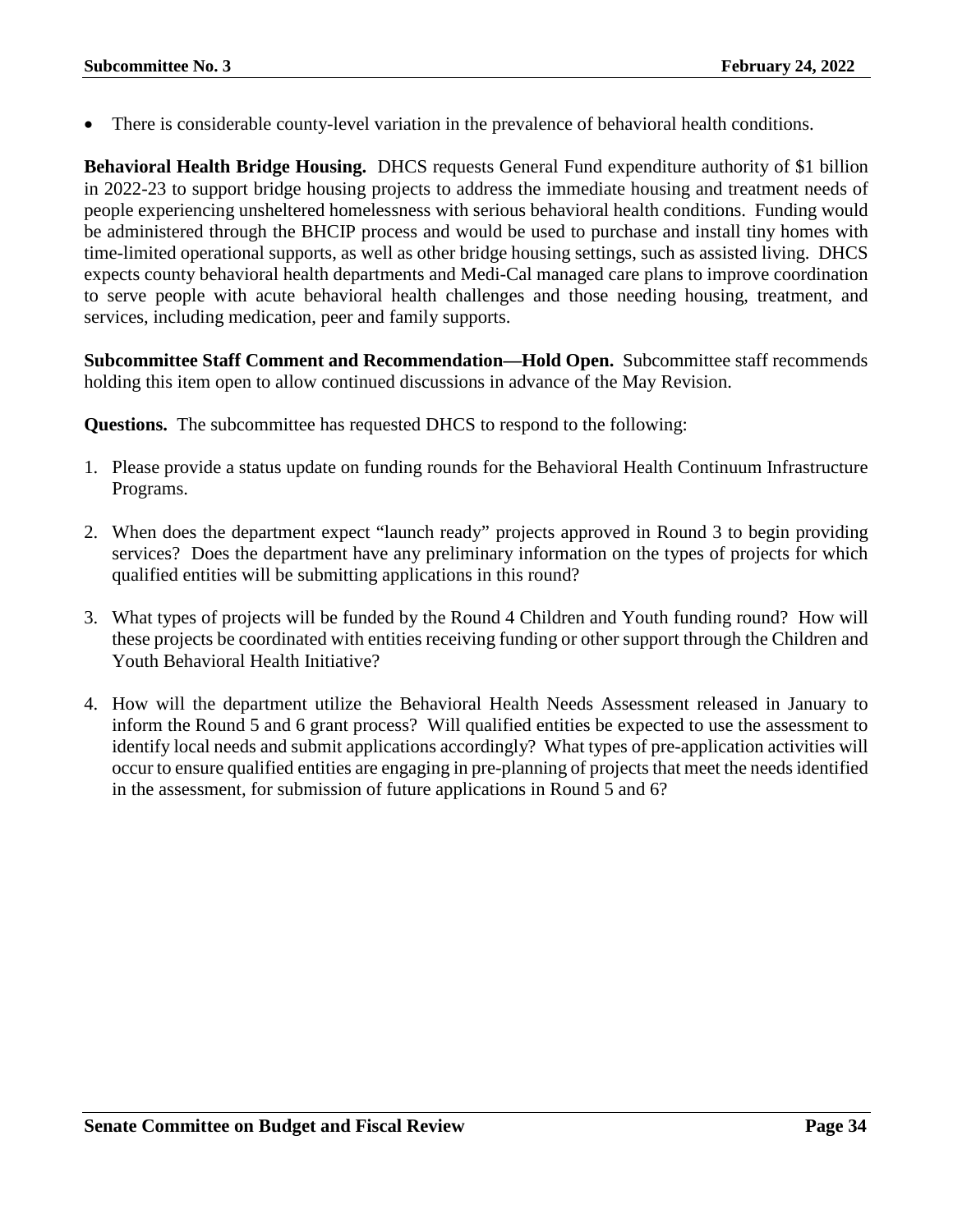#### <span id="page-34-0"></span>**Issue 6: Medi-Cal Qualifying Community-Based Mobile Crisis Intervention Services Benefit**

**Local Assistance and Trailer Bill Language – Governor's Budget.** DHCS requests expenditure authority of \$108.5 million (\$16.3 million General Fund and \$92.2 million federal funds) in 2022-23 to provide qualifying community-based mobile crisis intervention services to Medi-Cal beneficiaries in need of behavioral health services. DHCS also proposes trailer bill language to implement this new benefit.

| <b>Program Funding Request Summary – Local Assistance</b> |         |               |
|-----------------------------------------------------------|---------|---------------|
| <b>Fund Source</b>                                        | 2021-22 | 2022-23       |
| 0001 – General Fund                                       | .Th-    | \$16,272,000  |
| 0890 – Federal Trust Fund                                 | .Th-    | \$92,211,000  |
| <b>Total Funding Request:</b>                             | ው-      | \$108,483,000 |

**Background.** Section 9813 of the federal American Rescue Plan Act of 2021 authorizes state Medicaid programs to provide qualifying community-based mobile crisis intervention services for a period of up to five years, beginning April 1, 2022, and ending March 31, 2027. States that implement the mobile crisis intervention benefit receive an 85 percent federal match for reimbursement of these services for the first three years of the five year period. DHCS proposes to implement this benefit beginning January 1, 2023.

Mobile crisis intervention services are intended to provide rapid response, individual assessment, and crisis resolution by trained mental health and substance use treatment professionals and paraprofessionals in situations that involve individuals with behavioral health conditions. The federal Substance Abuse and Mental Health Services Administration (SAMHSA) describes three core components of a robust crisis system: 1) a 24 hour clinically staffed call center that can serve as a the hub of an integrated mental health crisis system, 2) mobile crisis response teams that can respond rather than law enforcement, and 3) crisis receiving and stabilization facilities that provide short-term services and can be accessed readily rather than relying on emergency departments or hospital environments.

**Implementation of 988 for Suicide Prevention and Behavioral Health Crises.** In July 2020, the Federal Communications Commission adopted rules to establish 988 as a new, nationwide, three-digit phone number for people in crisis to connect with suicide prevention and mental health crisis counselors. By July 16, 2022, all phone service providers will be required to direct all 988 calls to the existing National Suicide Prevention Lifeline. The new rules apply to all telecommunications carriers as well as all interconnected one-way Voice over Internet Protocol (VoIP) service providers.

**Qualifying Community-Based Mobile Crisis Services.** DHCS proposes to add qualifying communitybased mobile crisis intervention services, as soon as January 1, 2023, for a five year period as a mandatory Medi-Cal benefit available to eligible Medi-Cal beneficiaries 24 hours a day, seven days a week. The benefit would be implemented through the county behavioral health delivery systems by multidisciplinary mobile crisis teams in the community. The services would cover both mental health and substance use disorder crises, using the specialty mental health benefit and adding crisis intervention as an outpatient service eligible under the Drug Medi-Cal benefit. According to DHCS, the benefit would be provided outside a hospital or other facility setting and include screening and assessment, stabilization and deescalation, and coordination with and referrals to health, social, and other services and supports.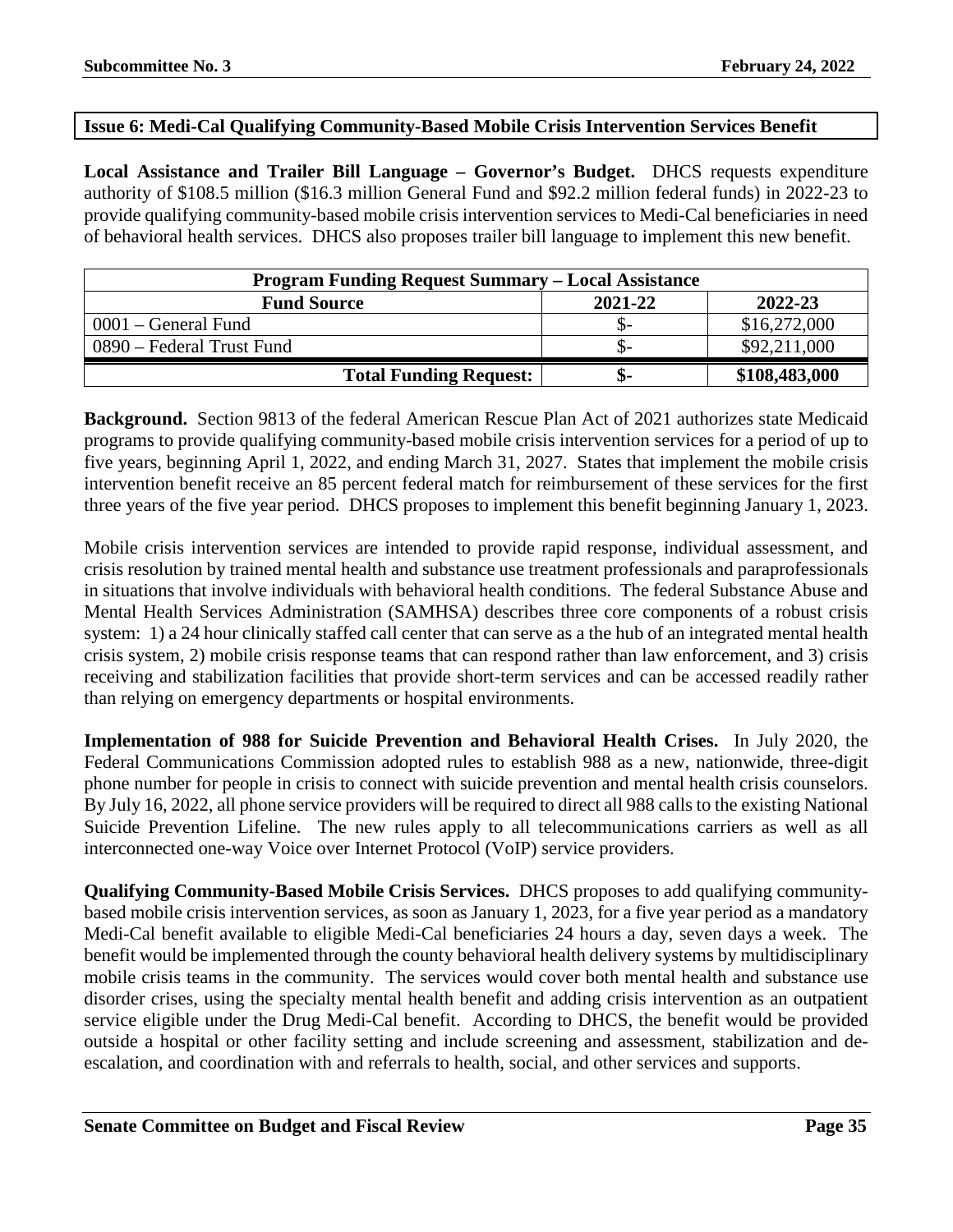**Subcommittee Staff Comment and Recommendation—Hold Open.** Subcommittee staff recommends holding this item open to allow continued discussions in advance of the May Revision.

**Questions.** The subcommittee has requested DHCS to respond to the following:

- 1. Please provide a brief overview of this proposal.
- 2. How would this benefit connect with the 988 crisis hotline being implemented in July 2022?
- 3. What types of professionals or paraprofessionals would be included in a mobile crisis team? Would there be different teams for different types of crises or specific to the individual in crisis?
- 5. How does the department plan to reimburse mobile crisis teams, including for the time the team is idle awaiting a call?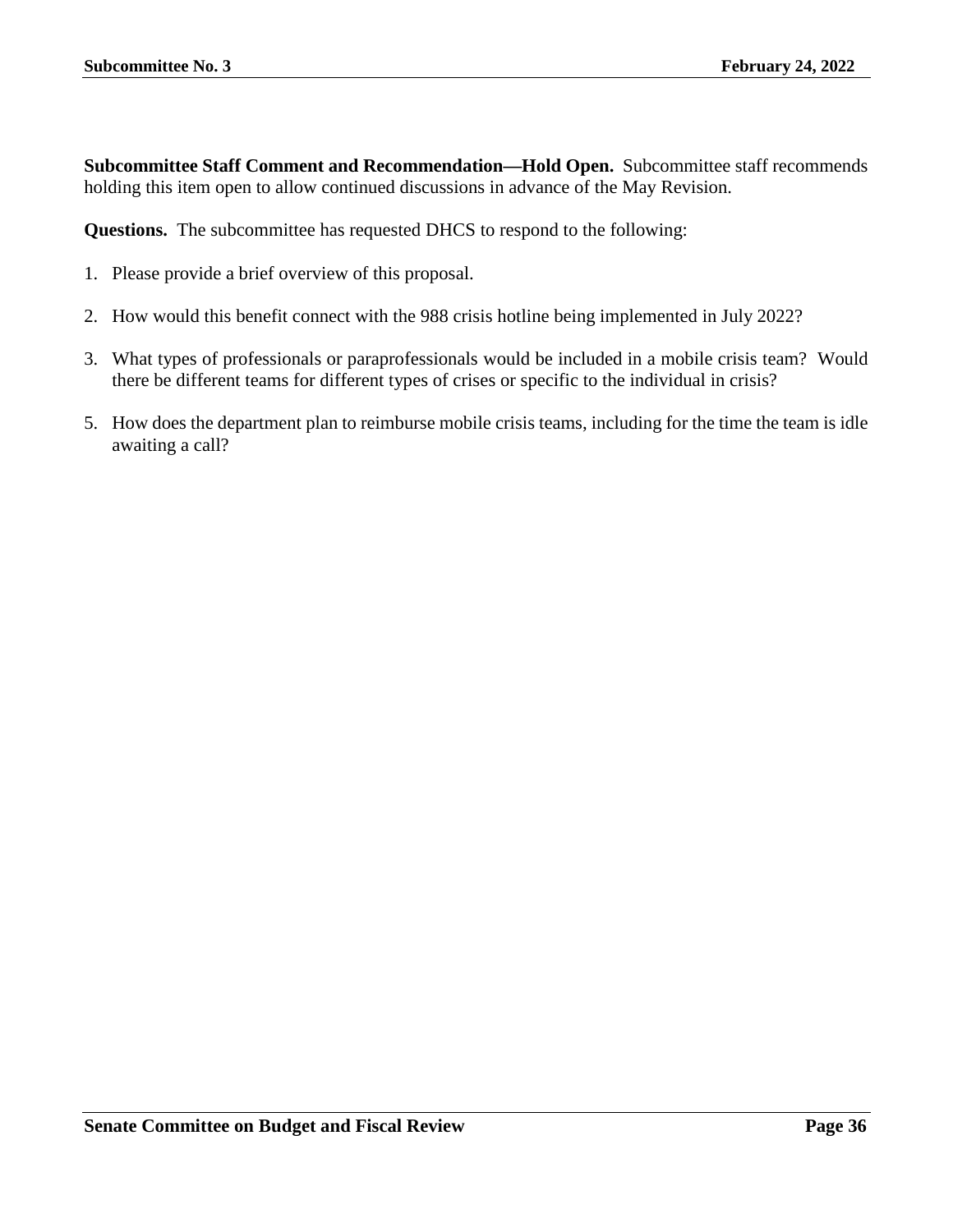### **Issue 7: Panel Discussion – Creating a Complete Continuum of Care for Medi-Cal Beneficiaries**

**Panel Discussion – Creating a Complete Continuum of Care for Medi-Cal Beneficiaries.** The budget includes several important investments and implementation of previous investments in creating a complete continuum of health and behavioral health care, including social services and other supports that address the social determinants of health and prevent homelessness or housing insecurity, unemployment or other economic dislocations, and involvement with the criminal justice system. These investments include the transformation of Medi-Cal under CalAIM, the multi-year infrastructure capacity building under the BHCIP, support of behavioral health bridge housing for immediate housing needs for individuals experiencing or at risk of homelessness with unmet behavioral health needs, and the implementation of a mobile crisis intervention services benefit in Medi-Cal. Together, these investments have the potential to form the foundation of a complete continuum of care for Medi-Cal beneficiaries and other Californians in need, but require significant oversight and coordination among and between state and local partners, providers, consumers, and other stakeholders.

The subcommittee has requested the following panelists to discuss how these and other potential investments can create a complete continuum of care for Californians:

**Linnea Koopmans**, Chief Executive Officer, Local Health Plans of California **Dr. Ryan Quist,** Behavioral Health Director, County of Sacramento **Le Ondra Clark Harvey**, Chief Executive Officer, CA Council of Comm. Behavioral Health Agencies **Kim Pederson**, Senior Attorney-Mental Health Practice Group, Disability Rights California **Linda Nguy**, Senior Policy Advocate, Western Center on Law and Poverty **Tara Gamboa-Eastman**, Legislative Advocate, Steinberg Institute **Peter Ragsdale,** Executive Director, Housing Authority-County of San Joaquin

**Subcommittee Staff Comment—**This is an informational item.

**Questions.** The subcommittee has requested panelists to respond to the following:

### Local Health Plans of California

- 1. Please describe how Medi-Cal managed care plans are implementing the new ECM and community supports services under CalAIM.
- 2. What types of organizations are plans contracting with to provide the ECM and community services benefits?
- 3. How does the implementation of these benefits allow plans to serve and stabilize beneficiaries with complex health, behavioral health, and social service needs?
- 4. How are plans coordinating with other partners, including county behavioral health and social service agencies, to create a complete continuum of care for beneficiaries?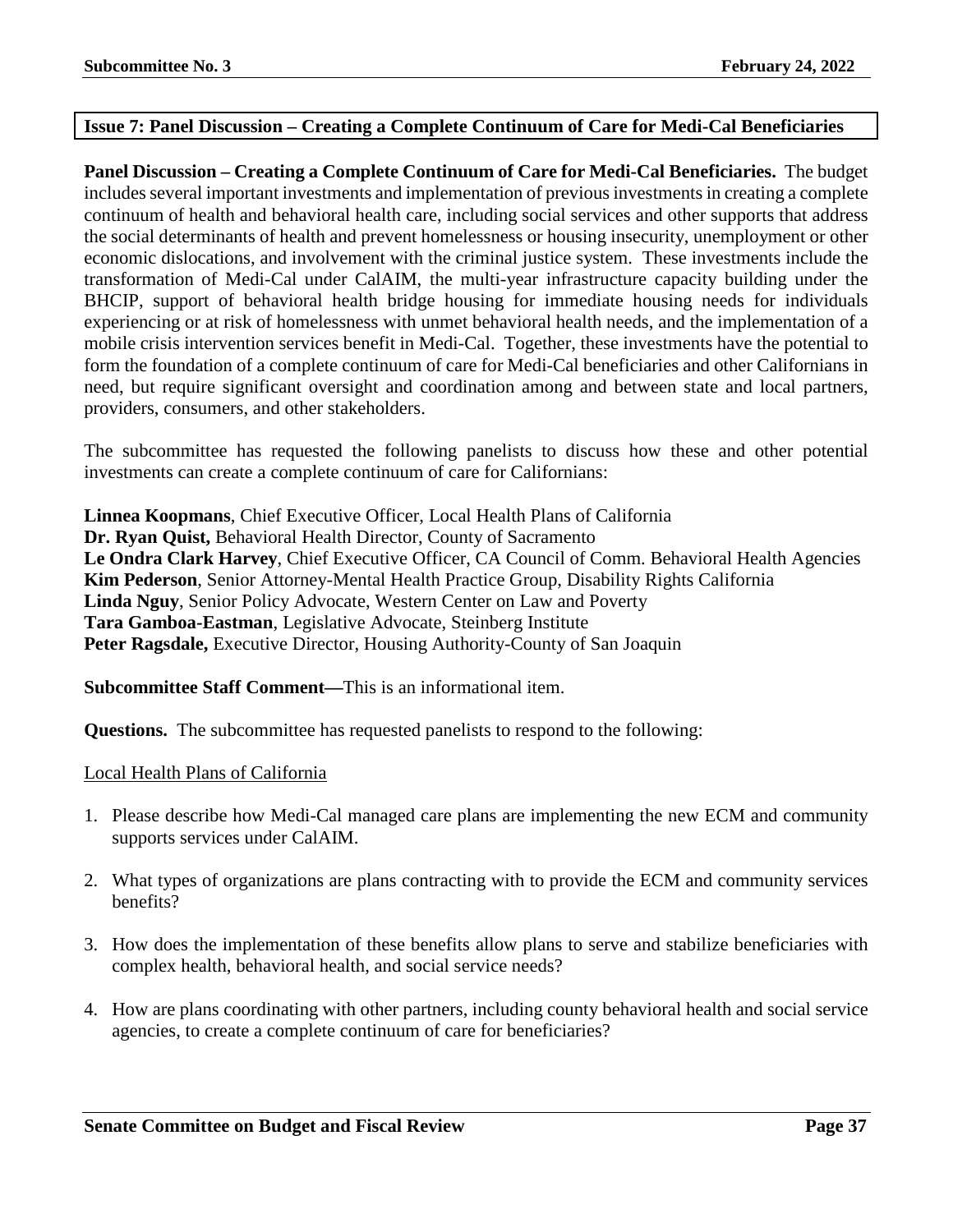### Behavioral Health Directors

- 5. How are the changes to medical necessity criteria helping behavioral health departments better serve beneficiaries?
- 6. How are behavioral health departments engaging in the Behavioral Health Continuum Infrastructure Program to fill gaps in local service delivery? How will filling these gaps help provide a complete continuum of care for beneficiaries?
- 7. How would behavioral health departments propose to implement the behavioral health bridge housing funding? What types of clinically-enriched housing placements do counties anticipate applying for? How would those behavioral health and other support services be delivered?
- 8. How are behavioral health departments implementing the Round 1 funding for mobile crisis units? How will these units connect with both the implementation of the 988 system, as well as the proposed mobile crisis intervention services benefit in Medi-Cal?

## CA Council of Community Behavioral Health Agencies

- 9. How will the investments in CalAIM, the Behavioral Health Continuum Infrastructure Program, behavioral health bridge housing, and the mobile crisis services benefit support be leveraged by behavioral health providers to support their clients and patients?
- 10. What further investments might be necessary to create a complete continuum of care that addresses the health, behavioral health, social services, and other needs of Medi-Cal beneficiaries?

### Disability Rights California

- 11. What are the particular challenges for individuals with disabilities in accessing necessary supports and services in the Medi-Cal program? How might these investments help improve that access?
- 12. What would constitute a complete continuum of care for individuals with disabilities in Medi-Cal, and what additional investments might the state consider to achieve that goal?

### Western Center on Law and Poverty

- 13. What are the barriers currently faced by Medi-Cal beneficiaries in accessing a complete continuum of care?
- 14. How will the investments in CalAIM, such as ECM and community supports, improve access, and what gaps do you believe still remain?

### Steinberg Institute

15. What is your organizations view about whether these investments are sufficient to create a complete continuum of care? What gaps still remain?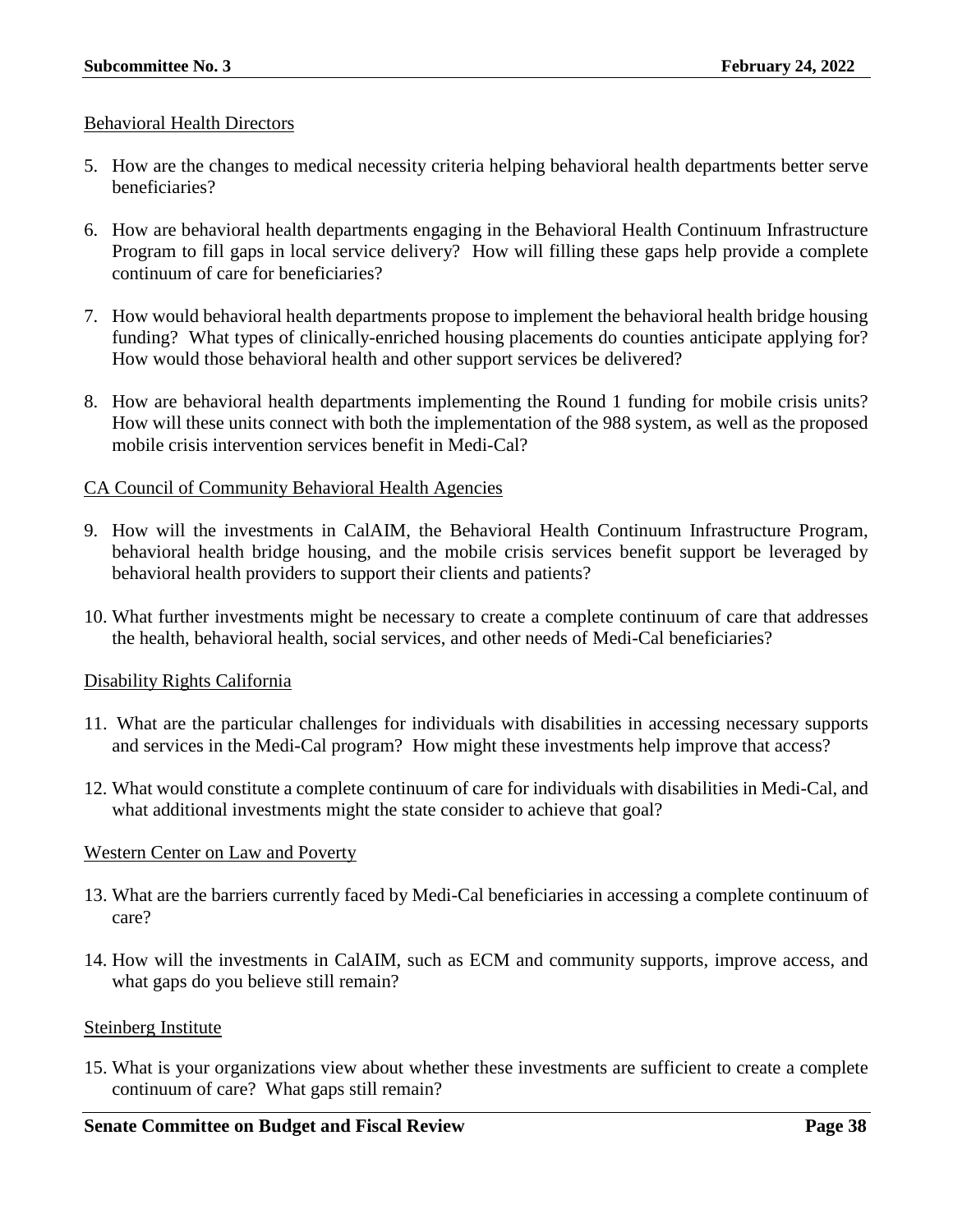16. How might the investment in mobile crisis services connect with efforts to implement the 988 system, or other response resources for individuals experiencing a behavioral health crisis?

San Joaquin Housing Authority

- 17. How might these investments improve the ability to keep individuals with serious mental illness stably housed?
- 18. How would your agency benefit from the investment in behavioral health bridge housing? The proposal currently references tiny homes and residential care facilities for the elderly (RCFEs) as bridge housing options. Are there other types of bridge housing that would be appropriate for the immediate needs of individuals experiencing homelessness with serious mental illness?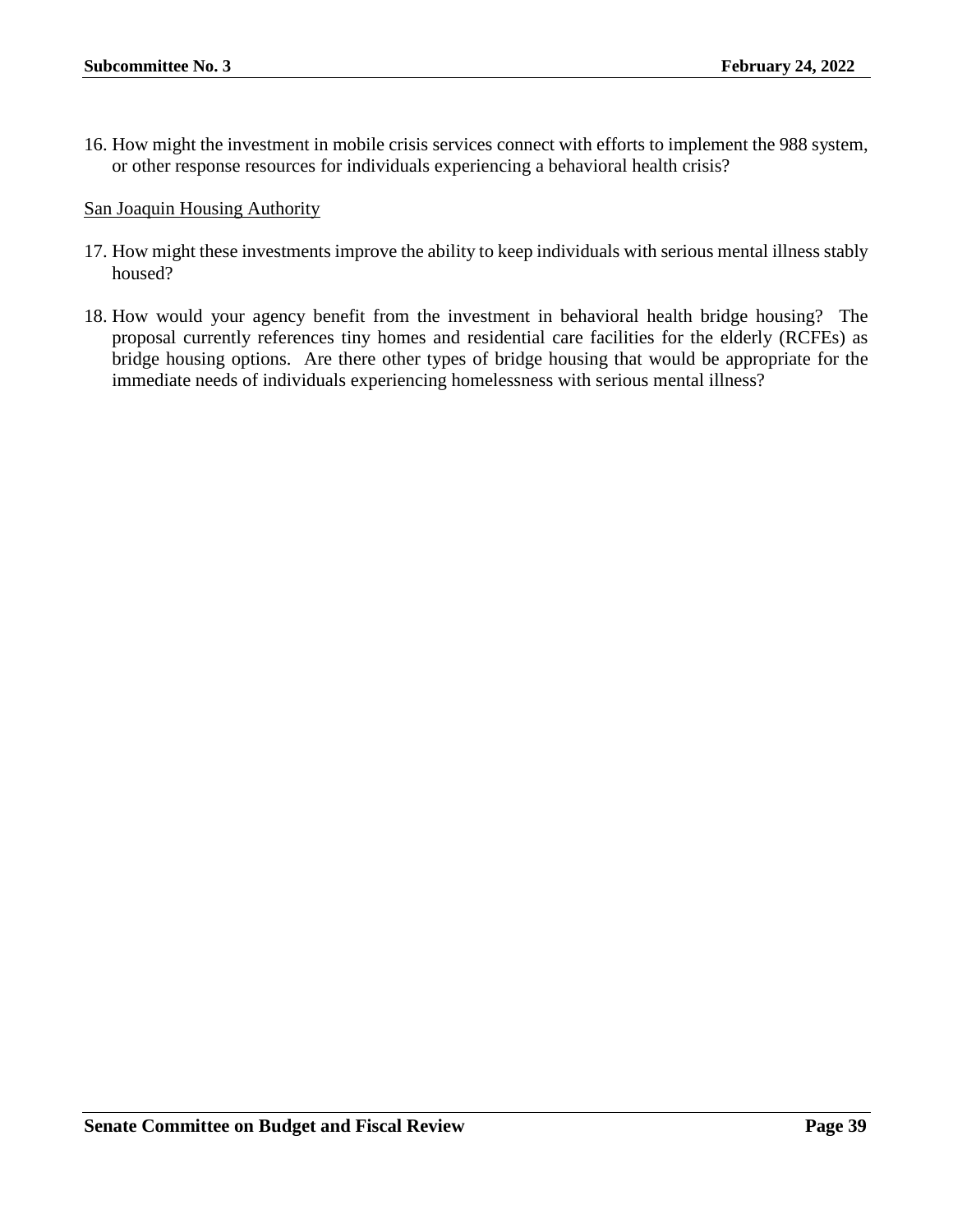## **Issue 8: Children and Youth Behavioral Health Initiative Implementation**

**Local Assistance – Governor's Budget.** DHCS requests expenditure authority of \$185.8 million (\$153.4 million General Fund and \$32.4 million federal funds) in 2021-22 and \$1.3 billion (\$1.2 billion General Fund and \$111.5 million federal funds) in 2022-23. If approved, these resources would support implementation of the components of the Children and Youth Behavioral Health Initiative authorized by the 2021 Budget Act.

| <b>Program Funding Request Summary - Local Assistance</b> |               |                 |  |
|-----------------------------------------------------------|---------------|-----------------|--|
| <b>Fund Source</b>                                        | 2021-22       | 2022-23         |  |
| $0001$ – General Fund                                     | \$153,415,000 | \$1,231,621,380 |  |
| 0890 – Federal Trust Fund                                 | \$32,415,000  | \$111,484,900   |  |
| <b>Total Funding Request:</b>                             | \$185,830,000 | \$1,343,106,280 |  |

**Background.** The 2021 Budget Act included expenditure authority of \$1.4 billion (\$1 billion General Fund, \$100 million Coronavirus Fiscal Recovery Fund or CFRF, \$222 million federal funds, and \$105 million Mental Health Services Fund) in 2021-22, \$1.3 billion (\$769.2 million General Fund, \$429 million CFRF, and \$124 million federal funds) in 2022-23, \$275.2 million (\$175.2 million General Fund and \$100 million federal funds) in 2023-24, \$262.1 million (\$156.1 million General Fund and \$106 million federal funds) in 2024-25, and \$227.1 million (\$121.1 million General Fund and \$106 million federal funds) in 2025-26, to support the Children and Youth Behavioral Health Initiative and other interventions to support behavioral health services for students. The total investment over five years is \$3.5 billion and includes the following components administered by DHCS:

- *Medi-Cal Managed Care Plan Student Behavioral Health Incentives.* \$400 million (\$200 million General Fund and \$200 million federal funds) for DHCS to support incentives for Medi-Cal managed care plans to provide mild-to-moderate behavioral health services to students in partnership with schools and county behavioral health departments.
- *School-Linked Behavioral Health Partnerships.* \$100 million CFRF in 2021-22 and \$450 million in 2022-23 for the Department of Health Care Services (DHCS) to support school-linked behavioral health partnerships. Of the two year funding, \$400 million would support county behavioral health department partnerships with schools and \$150 million would support behavioral health services in higher education.
- *Evidence-Based Behavioral Health Programs.* \$429 million CFRF in 2022-23 for DHCS to develop and expand evidence-based behavioral health programs addressing early psychosis, disproportionately impacted communities and communities of color, youth drop-in wellness centers, intensive outpatient programs for youth, and prevention and early intervention services for youth. DHCS will coordinate with MHSOAC to implement these programs and allocate 10 percent of the funding for administration by the commission.
- *Planning for Behavioral Health Services and Supports Platform.* \$10 million General Fund in 2021- 22 for DHCS to support initial planning for implementation of a behavioral health services and supports platform to expand CalHOPE.
- *Dyadic Services Benefit in Medi-Cal.* \$200 million (\$100 million General Fund and \$100 million federal funds) annually beginning in 2022-23 for DHCS to add dyadic services as a Medi-Cal benefit.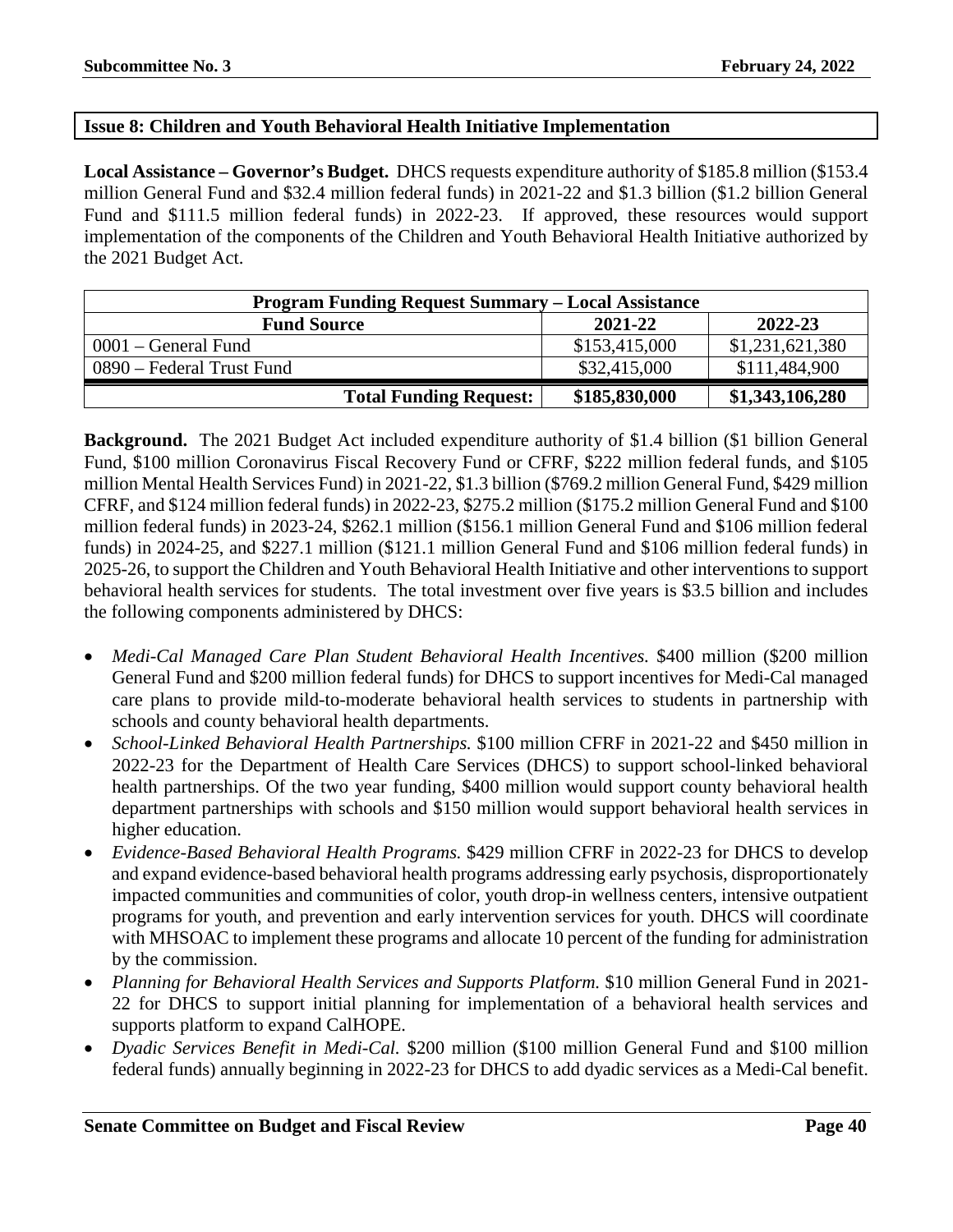- *Continuation of CalHOPE*. \$45 million General Fund in 2021-22 for DHCS to continue CalHOPE, a crisis counseling program that includes a media campaign, web-based resources and services, a 24 hour warm line, and student support for social and emotional learning.
- *State Operations and Administration.* \$44 million (\$22 million General Fund and \$22 million federal funds) in 2021-22, \$48 million (\$24 million General Fund and \$24 million federal funds) in 2022-23, \$12 million (\$6 million General Fund and \$6 million federal funds) in 2024-25, and \$12 million (\$6 million General Fund and \$6 million federal funds) in 2025-26, for DHCS to support state operations and administration of the various components of the initiative.

The Legislature also approved trailer bill language to implement the components of the initiative, including requiring DHCS to develop and maintain a school-linked statewide fee schedule for outpatient mental health or substance use disorder treatment provided to a student 25 years of age or younger at a school site. A health care service plan, including a Medi-Cal managed care plan, or an insurer will, commencing January 1, 2024, be required to reimburse school-based services provided to one of its members according to the fee schedule, regardless of whether the provider is within the plan's or insurer's contracted provider network.

**Medi-Cal Managed Care Plan Student Behavioral Health Incentives.** DHCS requests expenditure authority of \$64.8 million (\$32.4 million General Fund and \$32.4 million federal funds) in 2021-22 and \$129.7 million (\$64.8 million General Fund and \$64.8 million federal funds) in 2022-23 to support incentive payments to Medi-Cal managed care plans to, in coordination with county behavioral health departments and schools, build infrastructure, partnerships, and capacity statewide to increase access to preventive and early intervention behavioral health services for students. The 2021 Budget Act investment of \$400 million for this program is being spread out over several fiscal years as the program phases in.

According to DHCS, the goal of these incentive payments is to break down silos and improve coordination of child and adolescent student behavioral health services; increase the number of students enrolled in Medi-Cal receiving behavioral health services through schools, school-affiliated providers, county behavioral health departments, and county offices of education; increase non-specialty services on or near school campuses; and address health equity gaps, inequalities, and disparities in access to behavioral health services. Participating Medi-Cal managed care plans must work with their partner local educational agencies (LEAs) and county behavioral health departments to conduct a needs assessment of existing behavioral health services for students. The assessment is then used to identify targeted interventions to improve behavioral health for students. Eligible interventions include:

- Behavioral health wellness programs
- Telehealth infrastructure to enable services or access
- Behavioral health screenings and referrals
- Suicide prevention strategies
- Substance use disorder prevention, early intervention, and treatment
- Building stronger partnerships to increase access to Medi-Cal services
- Behavioral health public dashboards and reporting
- Technical assistance support for contracts
- Expanding the behavioral health workforce
- Care teams for outreach, engagement, home visits, and linkage to social services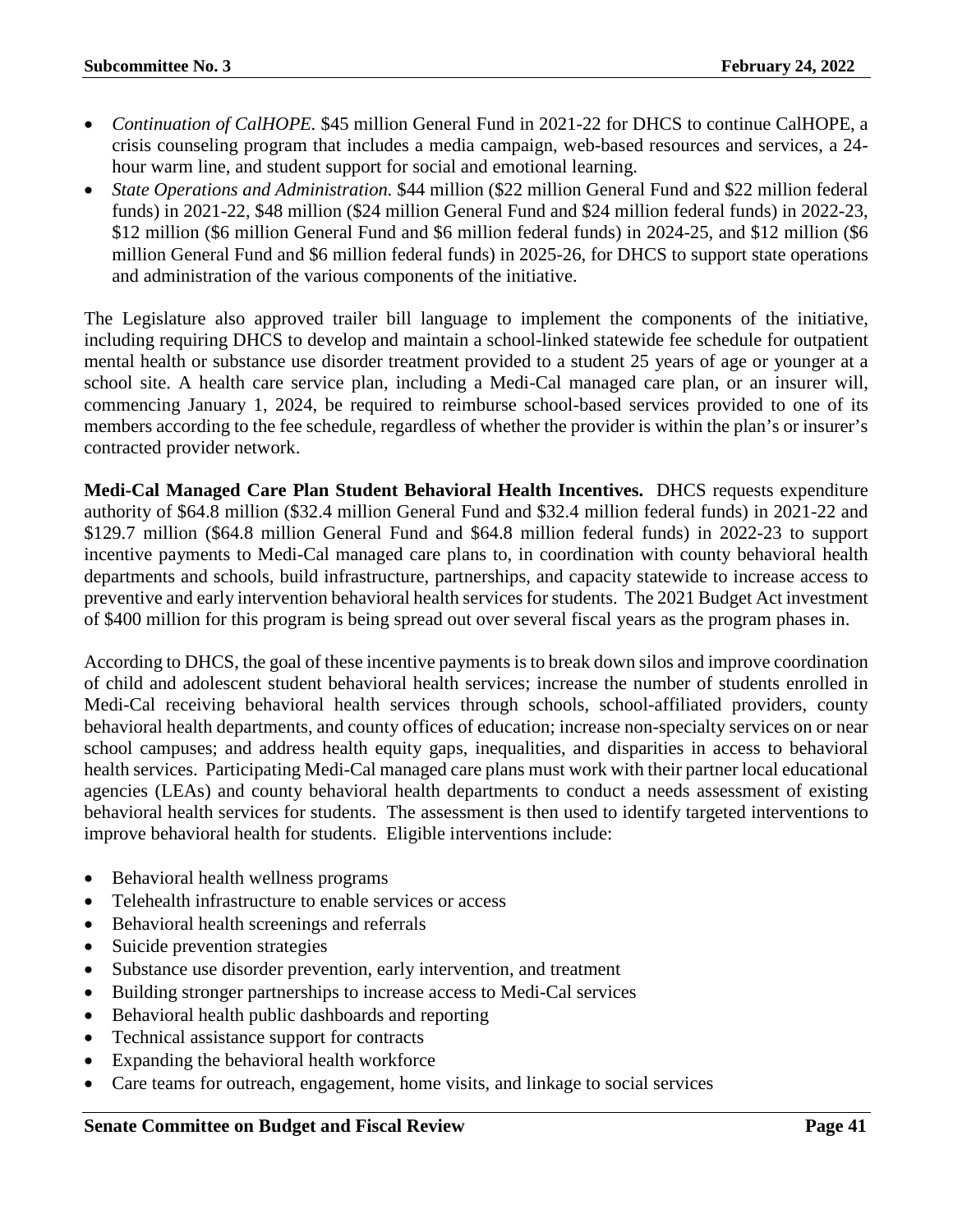- Information technology enhancements for behavioral health services
- Access to behavioral health screening and treatment for pregnant students and teen parents
- Evidence-based parenting and family services

For any of these interventions, plans will receive incentive payments based on one of two performance outcome metrics:

- Increased access to behavioral health services for Medi-Cal beneficiaries on or near campus
- Increased access to behavioral health services for Medi-Cal beneficiaries provided by school-affiliated behavioral health providers.

DHCS expects most Medi-Cal managed care plans would begin implementing interventions beginning in 2023.

**School-Linked Behavioral Health Partnerships.** DHCS requests General Fund expenditure authority of \$100 million in 2021-22 and \$450 million in 2022-23 to support direct grants to local educational agencies (LEAs), institutions of higher education, publicly funded childcare and preschools, health care services plans, community-based organizations (CBOs), tribal entities, behavioral health providers, city mental health authorities, or counties to build infrastructure, partnerships, and capacity statewide to increase the number of children and youth receiving preventive and early intervention behavioral health services from schools, providers in school, school affiliated CBOs, or school-based health centers. Of the \$550 million investment over two years, \$400 million is targeted to children pre-school through 12<sup>th</sup> grade, while \$150 million is targeted to higher education. DHCS reports it is still developing the timeline for this grant program. DHCS hired a consultant in January 2022 and is developing a work plan.

**Evidence-Based Behavioral Health Programs.** DHCS requests General Fund expenditure authority of \$429 million in 2022-23 to support scaling and spreading of evidence-based interventions statewide to improve outcomes for children and youth. These resources would support a grant program for counties, tribal entities, commercial plans, managed care plans, CBOs, and behavioral health providers to implement evidence-based practices and programs, including early psychosis intervention and treatment, prevention and early intervention, youth drop-in centers, and other programs. DHCS is partnering with the Mental Health Services Oversight and Accountability Commission (MHSOAC) to develop this program, with 10 percent of the funding allocated to the commission. The program was originally authorized for the 2022-23 fiscal year and included funding from the CFRF. DHCS is requesting to use General Fund for this grant program and redirect the CFRF funding for other purposes.

**Behavioral Health Services and Supports Platform.** DHCS requests General Fund expenditure authority of \$10 million in 2021-22 and \$230 million in 2022-23 to procuring a business services vendor to implement a statewide, all-payer behavioral health direct services and supports platform. The platform would support regular automated age appropriate assessments, screenings, and self-monitoring tools, and would develop tools to help families navigate how to access help, regardless of payer source. The platform would provide interactive education, app-based games, videos, book suggestions, automated cognitive behavioral therapy and mindfulness exercises. Those whose interactions demonstrate a need for clinical services would be guided to their health plan to set up assessment visits, allowing ongoing, continuous relationships with licensed clinicians through telehealth or in person. The platform would also include econsult and e-referrals, as well as being accessible by telephone.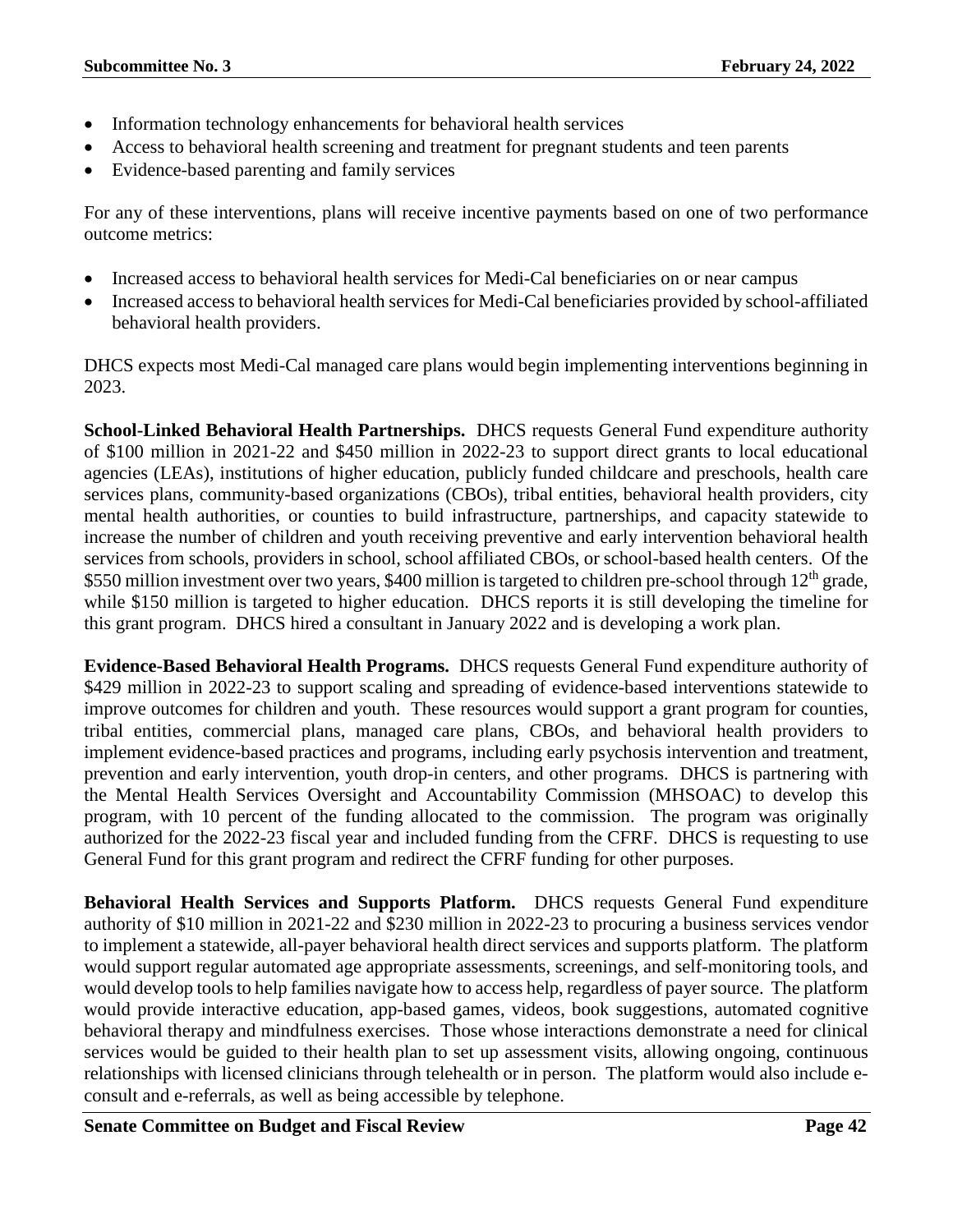**Dyadic Services.** DHCS requests expenditure authority of \$87.4 million (\$40.8 million General Fund and \$46.7 million federal funds) in 2022-23 to add dyadic services as a Medi-Cal benefit for children under 21 years old and their parents or guardians, beginning July 1, 202. Dyadic services in Medi-Cal, beginning January 1, 2023. Dyadic services are based on the Healthy Steps model of care, an integrated behavioral health care model in which health care is delivered in the context of the caregiver and family, so that families are screened for behavioral health problems, interpersonal safety, tobacco and substance misuse and social determinants of health such as food insecurity and housing instability.

**CalHOPE Student Support.** DHCS requests General Fund expenditure authority of \$11 million in 2021- 22 and \$17 million in 2022-23 to provide training, technical assistance, technology, and tools to build and enhance positive social-emotional learning environments in schools through administration of the CalHOPE Student Support Program. The program was launched during the COVID-19 pandemic with support from the Federal Emergency Management Agency (FEMA) and the Substance Use and Mental Health Services Administration (SAMHSA) to address the challenges and stressors experienced by children, youth and families including social isolation, lack of school structure, and the need to adapt to distance learning. The CalHOPE Student Support Program is designed to give teachers and staff the skills to prepare a healthy learning environment for children, to be able to easily identify signs of stress and poor functioning, provide support for children and youth, and refer to more intensive services where needed.

**Subcommittee Staff Comment and Recommendation—Hold Open.** Subcommittee staff recommends holding this item open to allow continued discussions in advance of the May Revision.

- 1. Please provide a brief update on implementation progress for the following components of the Children Youth Behavioral Health Initiative:
	- a. Medi-Cal Managed Care Plan Student Behavioral Health Incentives
	- b. School Behavioral Health Partnerships and Capacity
	- c. Evidence-Based Behavioral Health Practices
	- d. Behavioral Health Services and Supports Platform
	- e. Dyadic Services
	- f. CalHOPE Student Support
- 2. What is the timeline for implementation of the Behavioral Health Services and Supports Platform? How will the department select the vendor for the platform? Has the department engaged with stakeholders to inform how such a platform should be deployed and be most useful?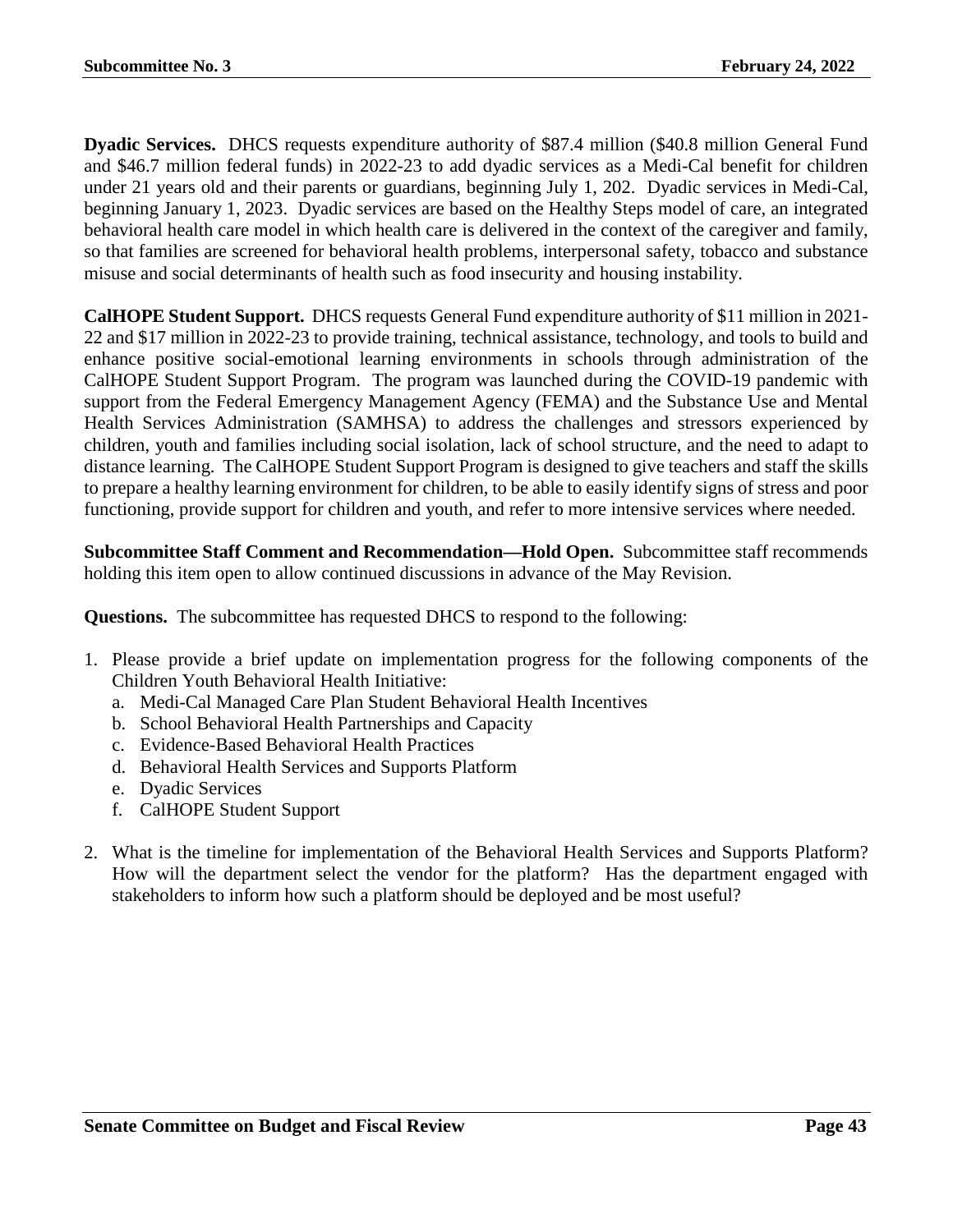## **Issue 9: Full-Scope Medi-Cal for All Adults Regardless of Immigration Status**

**Trailer Bill Language– Governor's Budget.** DHCS proposes trailer bill language to extend full scope Medi-Cal coverage to individuals who are age 26 through 49, regardless of immigration status, no sooner than January 1, 2024.

**Background.** California provides restricted-scope Medi-Cal coverage, such as emergency and pregnancy-related services, to income eligible adults who are 19 years or older without, or unable to verify, satisfactory immigration status. The 2015 Budget Act expanded full-scope Medi-Cal coverage to incomeeligible children, and the 2019 Budget Act expanded coverage to young adults up to age 26. The 2021 Budget Act authorized expansion of full-scope Medi-Cal coverage for income-eligible adults age 50 years of age and older regardless of immigration status, beginning May 1, 2022. The budget includes expenditure authority of \$52.5 million (\$41.6 million General Fund and \$10.9 million federal funds) in 2021-22 and \$589.8 million (\$496.1 million General Fund and \$93.8 million federal funds) in 2022-23 for costs related to the expansion.

**Delayed Implementation Related to Systems Readiness Challenges.** According to DHCS, the proposed expansion of full-scope coverage to the remaining population age 26 to 49 would be implemented no sooner than January 1, 2024, due to challenges programming eligibility changes into the Statewide Automated Welfare System (SAWS). Currently, the CalHHS Office of Systems Integration is overseeing the integration of two county subsystems used at county social services agencies to administer Medi-Cal and other social services programs. This project requires scheduling of changes to eligibility for the Medi-Cal program based on when the system changes can be programmed. Several other changes to Medi-Cal eligibility have been previously approved by the Legislature, including full-scope expansion for older adults, extension of post-partum Medi-Cal eligibility, and changes to income requirements for the Aged and Disabled program. DHCS indicates it does not believe the system would be ready for implementation of expansion of full-scope Medi-Cal coverage to adults age 26 to 49 until January 1, 2024.

As a result of the delayed implementation, DHCS is not requesting resources for 2022-23, but is requesting trailer bill language to implement the expansion in 2024. DHCS estimates this expansion would result in costs of \$819.3 million (\$613.5 million General Fund and \$205.8 million federal funds) in 2023-24. DHCS estimates there are 708,786 adults age 26 to 49 currently enrolled in restricted-scope Medi-Cal coverage, who would be transitioned immediately upon implementation of the expansion in 2024. DHCS estimates there are 55,094 adults age 26 to 49 who are eligible but not enrolled in restricted-scope coverage and that 10 percent or 5,509 of those adults would enroll in full-scope coverage in 2024.

**Subcommittee Staff Comment and Recommendation—Hold Open.** Subcommittee staff recommends holding this item open to allow continued discussions in advance of the May Revision.

- 1. Please provide a brief overview of this proposal.
- 2. Please describe the systems readiness challenges that result in this proposal being implemented no sooner than January 1, 2024.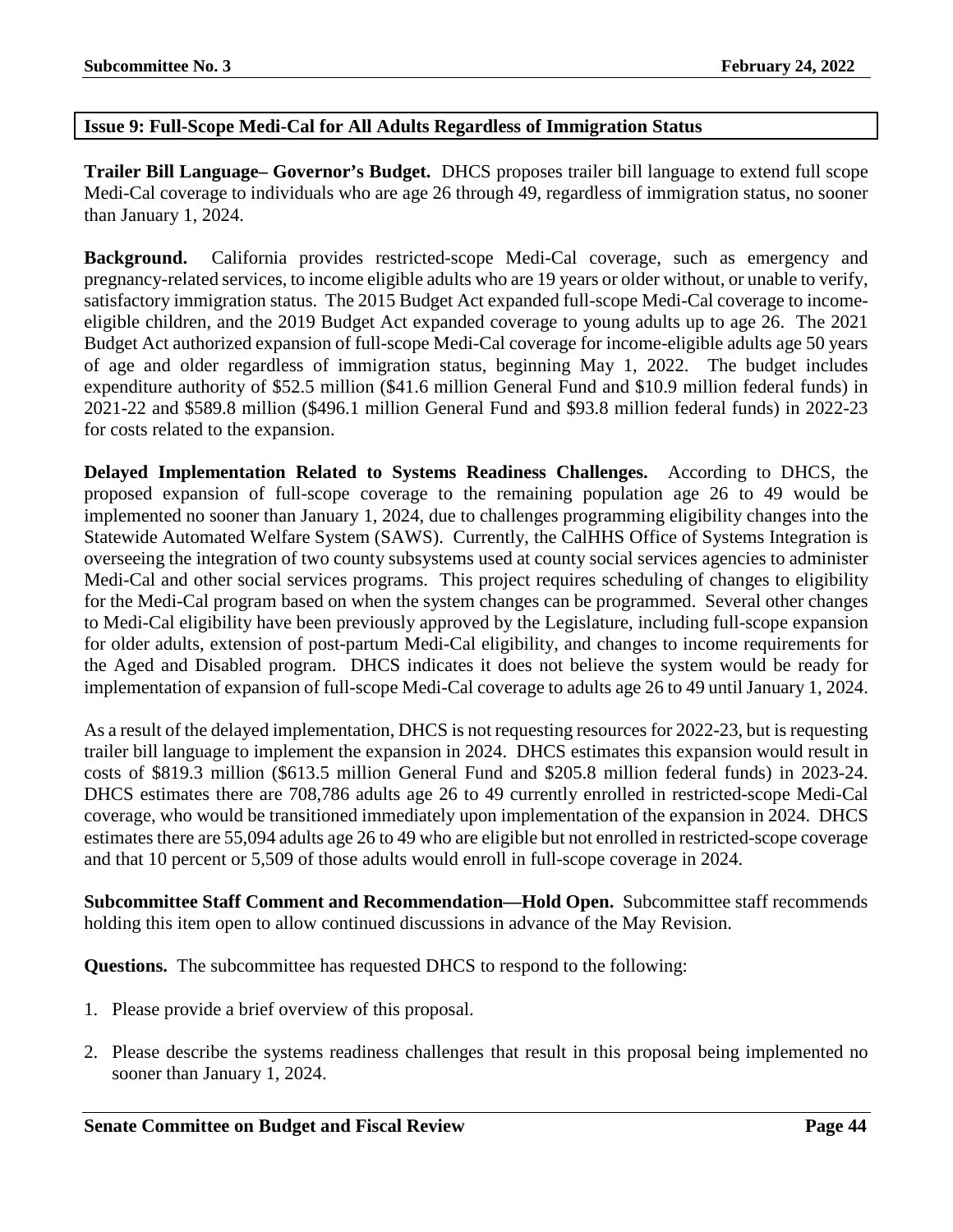## **Issue 10: Elimination of Premiums and Copayments in the Medi-Cal Program**

**Local Assistance and Trailer Bill Language – Governor's Budget.** DHCS requests General Fund expenditure authority of \$53.2 million (\$19.1 million General Fund and \$34.1 million federal funds) in 2022-23 to eliminate premiums for children and working disabled beneficiaries in the Medi-Cal program. DHCS also proposes trailer bill language to eliminate its ability to collect copayments in the Medi-Cal program.

| <b>Program Funding Request Summary – Local Assistance</b> |         |              |  |
|-----------------------------------------------------------|---------|--------------|--|
| <b>Fund Source</b>                                        | 2021-22 | 2022-23      |  |
| $0001$ – General Fund                                     | .১–     | \$19,080,250 |  |
| 0890 – Federal Trust Fund                                 | .১–     | \$34,082,750 |  |
| <b>Total Funding Request:</b>                             | .ზ-     | \$53,163,000 |  |

**Background.** Currently, Medi-Cal beneficiaries in the Optional Targeted Low Income Children Program (OTLICP), the County Children's Health Initiative Program (CCHIP), the Medi-Cal Access Program (MCAP), and the 250 percent Working Disabled Program (WDP) pay premiums to receive coverage in the Medi-Cal program. In OTLICP, which provides Medi-Cal coverage to children with incomes up to 266 percent of the federal poverty level (FPL), premiums are imposed on individuals with family income above 160 percent of the FPL at a monthly cost of \$13 per child and a maximum of \$39. In CCHIP, which provides coverage for low-income children, premiums are imposed on all beneficiaries, at a monthly cost of \$21 per child and a maximum of \$63. In MCAP, which provides coverage for pregnant women and their infants up to age two, premiums are imposed on pregnant women equivalent to 1.5 percent of gross income, and for infants a monthly cost of \$13 per child and a maximum of \$39. For the WDP, which provides Medi-Cal coverage for certain working disabled individuals, premiums are imposed based on an individual or couple's net countable income and ranges from a minimum of \$20 or \$30 to a maximum of \$250 or \$375 per month for an individual and couple respectively.

DHCS proposes to eliminate all of these premiums, effective July 1, 2022.

**Trailer Bill Language – Copayments.** According to DHCS, current law requires Medi-Cal beneficiaries to pay a nominal, non-enforceable copayment for certain covered services. Beneficiaries are charged by providers, and the provider retains the copayments, which are not passed on to the Medi-Cal program. Federal regulations require states to track copayments to ensure beneficiaries do not pay more than five percent of their income on premiums and cost-sharing. DHCS indicates it does not currently have a mechanism to track cost-sharing. The federal Centers for Medicare and Medicaid Services (CMS) has indicated DHCS must either comply with the tracking requirement or eliminate copayments. As a result, DHCS is proposing trailer bill language to eliminate copayments in an effort to remove potential barriers in access to care and avoid costly system changes to comply with federal regulations.

**Subcommittee Staff Comment and Recommendation—Hold Open.** Subcommittee staff recommends holding this item open to allow continued discussions in advance of the May Revision.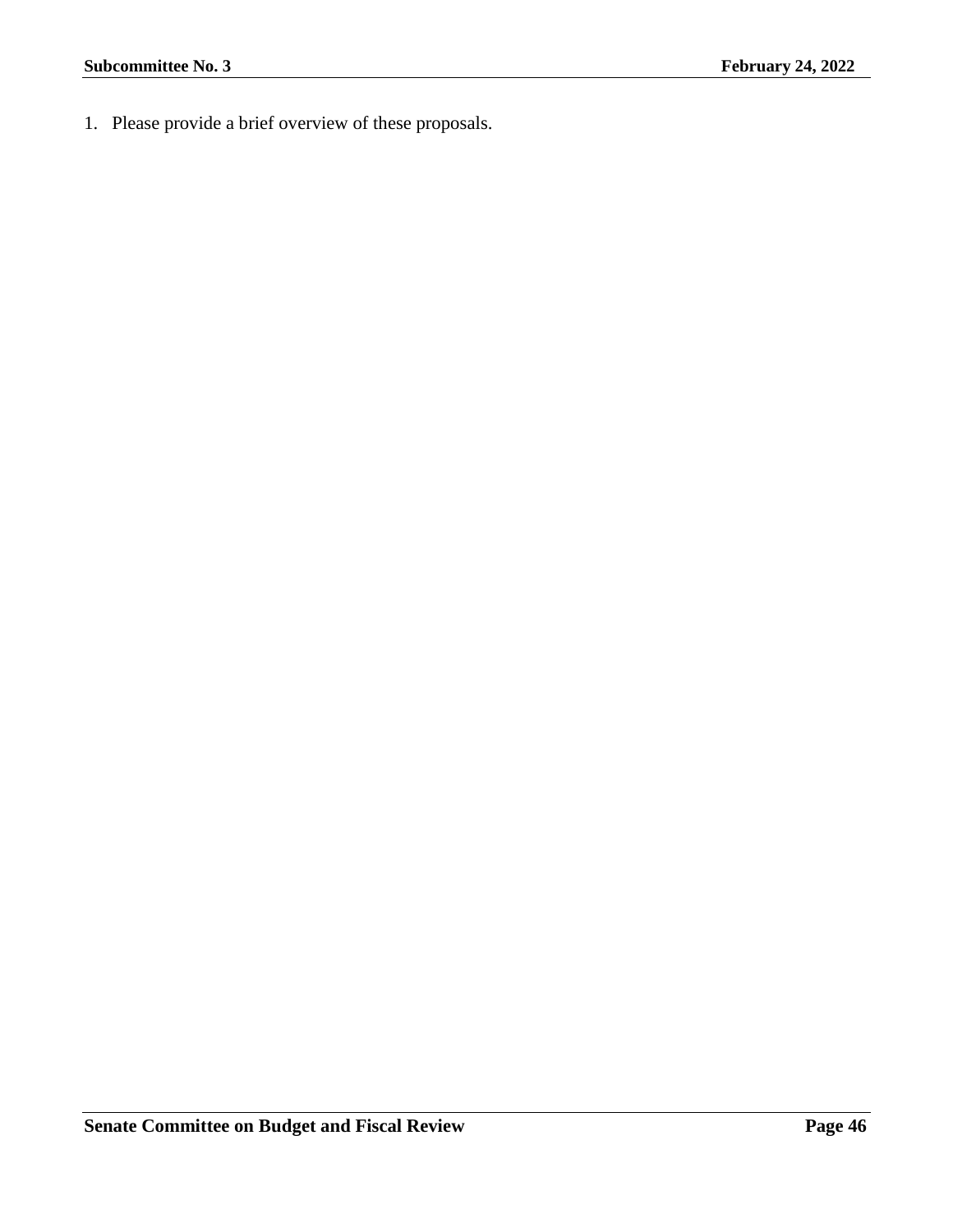# **Issue 11: Align Medi-Cal Redeterminations with Federal Guidelines**

**Trailer Bill Language – Governor's Budget.** DHCS proposes trailer bill language to align state law with federal guidelines on redeterminations of eligibility for Medi-Cal.

**Background.** According to DHCS, beneficiaries who are discontinued from Medi-Cal as a result of not providing required information are given 90 days to submit the information without needing to reapply for Medi-Cal. This period is referred to as the 90-day cure period. State law requires that if a discontinued beneficiary provides the information within the 90-day cure period and was continuously eligible, the beneficiary's eligibility may be reinstated back to the date of discontinuation with an annual renewal data 12 months later. However, CMS guidance released in December 2020 clarifies that discontinued beneficiaries returning information during the cure period must be treated as new applicants, with eligibility only reinstated for previous months if requested and the beneficiary is found eligible. In addition, the annual renewal date must be set 12 months after the reinstatement, rather than based on any retroactive eligibility.

In addition, counties conduct eligibility reviews when they receive information about a change in a beneficiary's circumstances that may affect eligibility, such as a new job or when they get married. Existing law requires the county to send a form to the beneficiary pre-populated with information received by the county during its review. Federal regulations do not require a pre-populated form, which are more restrictive and burdensome for beneficiaries and for county eligibility workers. DHCS reports it never updated the change in circumstance form to be pre-populated, but is nonetheless required to do so by state law.

DHCS proposes trailer bill language to align state law with these federal guidelines. The proposed language would align with CMS guidance on retroactive eligibility and annual renewal dates for beneficiaries reinstated during the 90-day cure period. The language would also repeal the requirement to send a pre-populated change of circumstance form to beneficiaries, consistent with federal requirements.

**Subcommittee Staff Comment and Recommendation—Hold Open.** Subcommittee staff recommends holding this item open to allow continued discussions in advance of the May Revision.

**Questions.** The subcommittee has requested DHCS to respond to the following: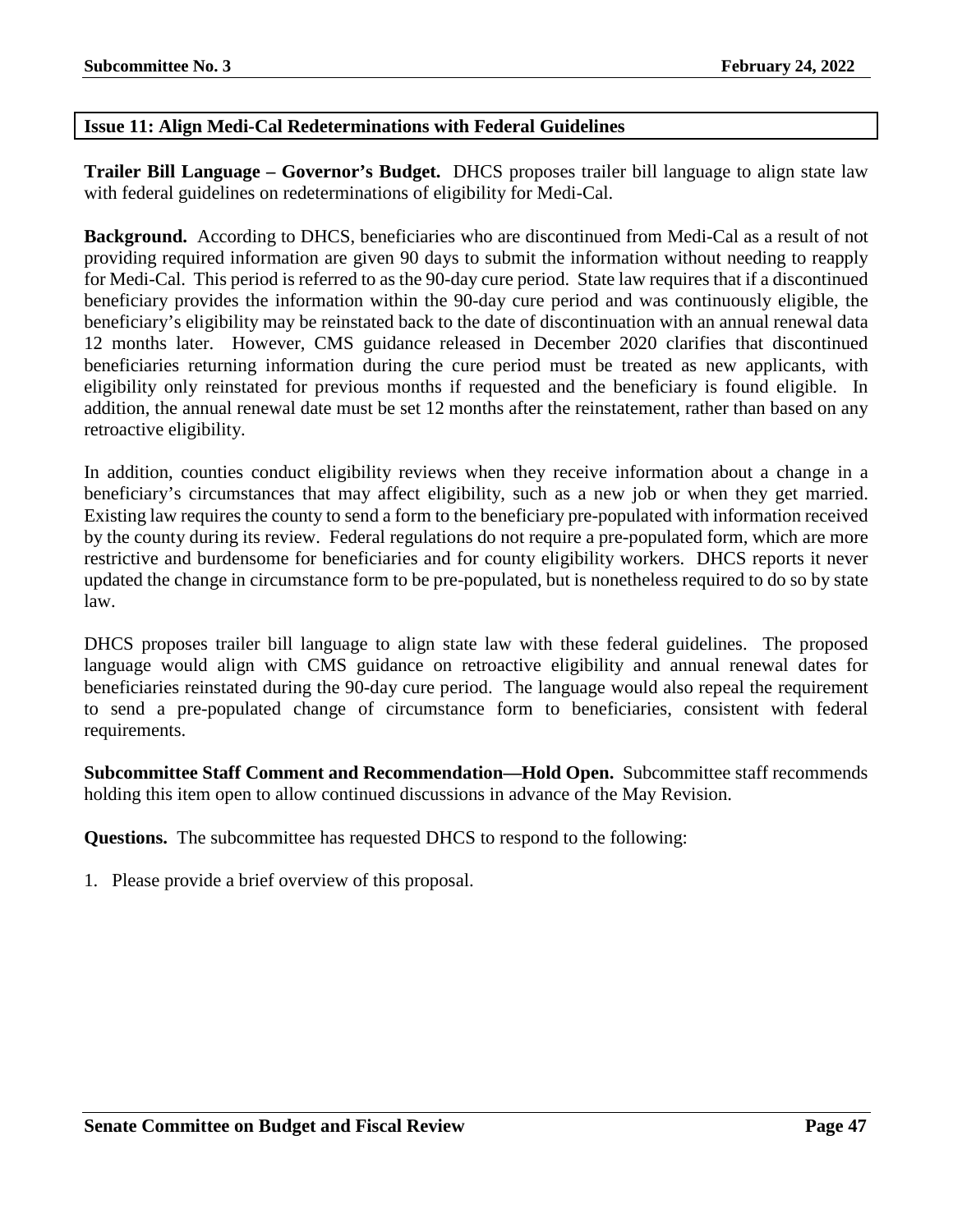# **Issue 12: Discontinue CHDP and Expand Presumptive Eligibility**

**Trailer Bill Language – Governor's Budget.** DHCS proposes trailer bill language to sunset the Child Health and Disability Prevention Program and expand presumptive eligibility for children in the Medi-Cal program, effective July 1, 2023.

**Background.** The Child Health and Disability Prevention (CHDP) Program provides complete health assessments for the early detection and prevention of disease and disabilities for low-income children and youth. Health assessments provided in CHDP include a health history, physical examination, developmental assessment, nutritional assessment, dental assessment, vision and hearing tests, a tuberculosis test, laboratory tests, immunizations, health education, anticipatory guidance, and a referral for any needed diagnosis or treatment. The program also oversees the screening and follow-up components of the Early and Periodic Screening, Diagnosis, and Treatment (EPSDT) benefit for Medi-Cal eligible children and youth.

CHDP is operated at the local level by city and county health departments. Local programs carry out community activities including planning, evaluation and monitoring, case management, providing health education materials, provider recruitment, quality assurance, and client support services.

The CHDP Gateway program is an automated pre-enrollment process for non-Medi-Cal, uninsured children, serving as an entry point for these children to enroll in health care coverage in Medi-Cal. Enrolling providers

DHCS proposes trailer bill language to sunset the CHDP program effective July 1, 2023. DHCS indicates its goal is to streamline the Medi-Cal program under the CalAIM initiative. As part of the proposal, DHCS will implement the Children's Presumptive Eligibility Program to replace the CHDP Gateway to allow applicable Medi-Cal providers to enroll children into Medi-Cal through the presumptive eligibility process.

**Subcommittee Staff Comment and Recommendation—Hold Open.** Subcommittee staff recommends holding this item open to allow continued discussions in advance of the May Revision.

**Questions.** The subcommittee has requested DHCS to respond to the following: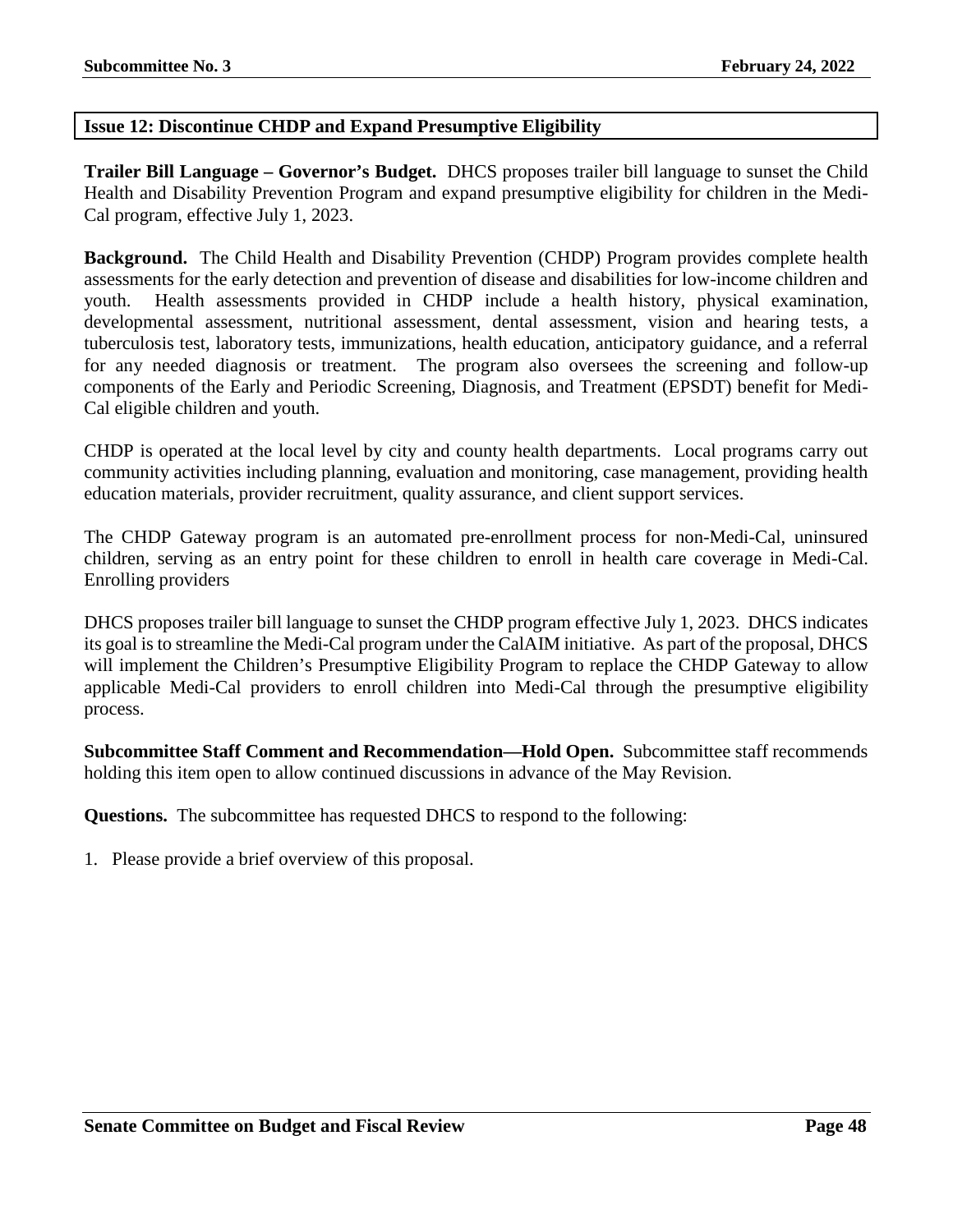# **Issue 13: Family PACT Human Papillomavirus Vaccine Coverage**

**Local Assistance – Governor's Budget.** DHCS requests expenditure authority of \$8 million (\$4.6 million General Fund and \$3.5 million federal funds) in 2022-23 to provide human papillomavirus vaccination as a covered benefit in the Family Planning, Access, Care and Treatment Program.

| <b>Program Funding Request Summary – Local Assistance</b> |         |             |  |
|-----------------------------------------------------------|---------|-------------|--|
| <b>Fund Source</b>                                        | 2021-22 | 2022-23     |  |
| $0001$ – General Fund                                     | .৯–     | \$4,581,000 |  |
| 0890 – Federal Trust Fund                                 |         | \$3,459,000 |  |
| <b>Total Funding Request:</b>                             | ক্ৰ-    | \$8,040,000 |  |

**Background.** The Family Planning, Access, Care, and Treatment (Family PACT) Program provides family planning and reproductive health services at no cost to California residents of reproductive age under 200 percent of the federal poverty level. The program offers comprehensive family planning services, including contraception, pregnancy testing, sterilization, sexually transmitted infection testing, and certain cancer screening services. According to DHCS, Family PACT serves approximately 1.1 million eligible men and women of childbearing age through a network of 2,400 providers.

The human papillomavirus (HPV) is a common viral infection spread through intimate skin-to-skin contact. According to the federal Centers for Disease Control and Prevention (CDC), more than 42 million Americans are currently infected with HPV types that can cause disease, with 13 million Americans infected each year. Some HPV infections may lead to cancers of the: 1) cervix, vagina, and vulva in women; 2) penis in men; 3) anus in both women and men; 4) back of the throat in both men and women. HPV can also lead to genital warts. HPV causes approximately 36,000 cases of cancer in men and women each year.

Vaccination against HPV has demonstrated a significant reduction in cancer causing infections and precancers. According to the CDC, infections with HPV types that cause cancers and genital warts have dropped 88 percent among teen girls and 81 percent among young adult women. Among vaccinated women, the rate of cervical precancers caused by HPV has dropped 40 percent.

The CDC recommends two doses of the HPV vaccine for children ages 11 to 12, given six to 12 months apart. HPV vaccines can be given starting at age nine. If the HPV vaccine is given after age 15, the CDC recommends three doses over six months. HPV vaccination is recommended for everyone through age 26, and up to age 45 depending on the risk of possible HPV infection.

**HPV Vaccination in Family PACT.** DHCS requests expenditure authority of \$8 million (\$4.6 million General Fund and \$3.5 million federal funds) in 2022-23 to provide HPV vaccination as a covered benefit in the Family PACT Program. The benefit would be provided to females and males, ages 19 through 45, beginning July 1, 2023. DHCS estimates that 10,830 Family PACT clients would be vaccinated in 2022- 23, at a reimbursement rate of \$742.38 for the three dose vaccination.

**Subcommittee Staff Comment and Recommendation—Hold Open.** Subcommittee staff recommends holding this item open to allow continued discussions in advance of the May Revision.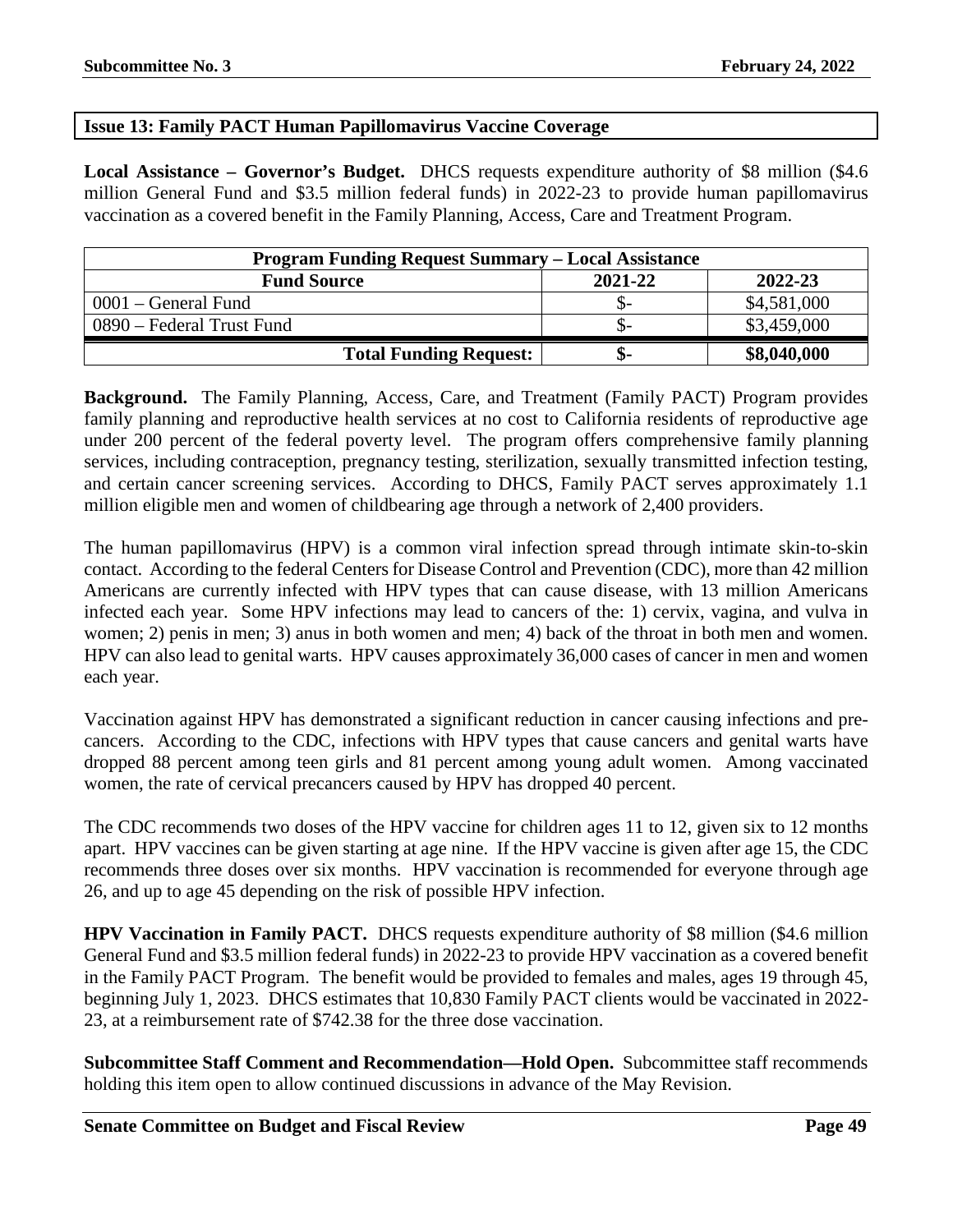**Questions.** The subcommittee has requested DHCS to respond to the following: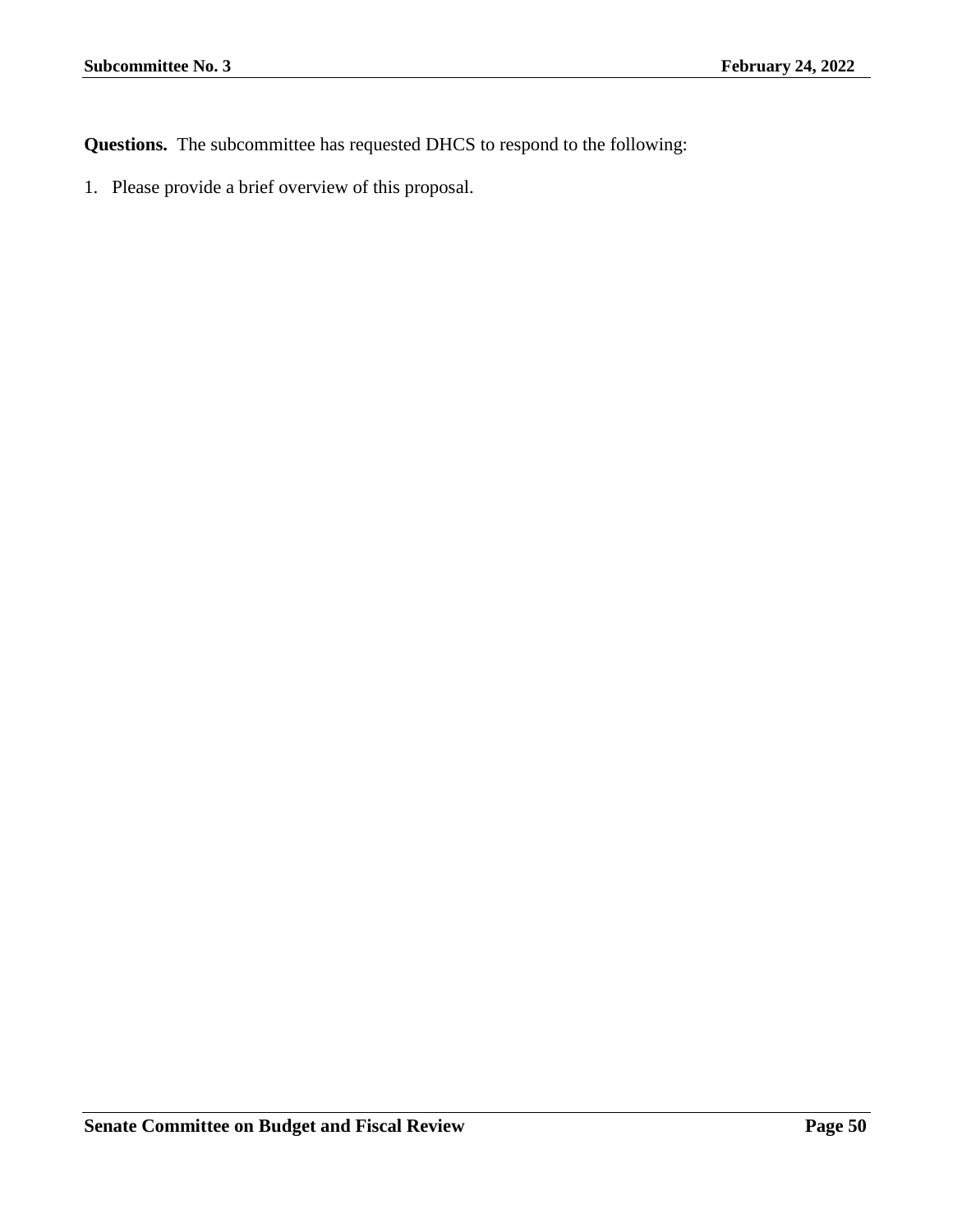# **Issue 14: Medi-Cal Rx Implementation**

**Governor's Executive Order on Prescription Drug Purchasing.** On January 7, 2019, the Governor issued Executive Order N-01-19, ordering state departments to implement several directives intended to reduce the cost of prescription drugs for both public and private purchasers, including a transition of Medi-Cal prescription drug benefits from the managed care to the fee-for-service delivery system. The Executive Order directed DHCS to take all necessary steps to transition all pharmacy services provided by Medi-Cal managed care plans into the Medi-Cal fee-for-service delivery system. The transition is intended to create additional negotiating leverage on behalf of the state's 14.2 million Medi-Cal beneficiaries and standardize the Medi-Cal drug benefit, reduce confusion among beneficiaries without sacrificing quality or outcomes, and result in hundreds of millions of dollars in additional savings from supplemental drug rebates.

**Medi-Cal Rx.** As of January 1, 2022, under the Medi-Cal Rx program, all pharmacy benefits are carved out of managed care and are available on a fee-for-service basis. DHCS contracted with Magellan Medicaid Administration, Inc., as the Medi-Cal Rx vendor, providing pharmacy support systems including: 1) claims administration and utilization management, 2) pharmacy drug rebate administration, and 3) provider and beneficiary support. According to DHCS, the net impact of Medi-Cal Rx will result in net costs of \$435 million (\$149 million General Fund) in 2021-22, net savings of \$414 million (\$178 million General Fund) in 2022-23, and net savings of \$827 million (\$307 million General Fund) annually when fully implemented. The components of these savings figures are as follows:

| (dollars in millions)            |             | 2021-22   | 2022-23     |           | <b>Annual</b> |             |  |  |  |
|----------------------------------|-------------|-----------|-------------|-----------|---------------|-------------|--|--|--|
| <b>Policy</b>                    | TF          | GF        | TF          | GF        | TF            | GF          |  |  |  |
| Reduction in Managed             |             |           |             |           |               |             |  |  |  |
| Care Rx Costs                    | $(\$2,588)$ | $(\$810)$ | $(\$6,350)$ | (\$1,987) | $(\$6,544)$   | $(\$2,047)$ |  |  |  |
| Managed Care Admin               | \$110)      | $(\$35)$  | $(\$271)$   | (\$85)    | $(\$279)$     | $(\$87)$    |  |  |  |
| <b>Cost Savings</b>              |             |           |             |           |               |             |  |  |  |
| <b>Increased Fee-for-Service</b> | \$3,052     | \$955     | \$6,942     | \$2,172   | \$7,106       | \$2,223     |  |  |  |
| <b>Rx Costs</b>                  |             |           |             |           |               |             |  |  |  |
| 340B Savings                     | $(\$61)$    | $(\$31)$  | (\$147)     | $(\$74)$  | (\$147)       | $(\$74)$    |  |  |  |
| 340B Clinic                      | \$53        | \$26      | \$105       | \$53      | \$105         | \$53        |  |  |  |
| <b>Supplemental Payments</b>     |             |           |             |           |               |             |  |  |  |
| <b>Additional Savings from</b>   | $(\$7)$     | $(\$2)$   | (\$15)      | (\$5)     | (\$15)        | $(\$5)$     |  |  |  |
| MAIC in Fee-for-Service          |             |           |             |           |               |             |  |  |  |
| Fee-for-Service Admin            | $($ \$1)    | $(\$0)$   | $(\$5)$     | (\$1)     | (\$5)         | \$1)        |  |  |  |
| <b>Cost Savings</b>              |             |           |             |           |               |             |  |  |  |
| <b>New Rx Related Admin</b>      | \$99        | \$46      | \$99        | \$23      | \$99          | \$25        |  |  |  |
| Costs                            |             |           |             |           |               |             |  |  |  |
| <b>Additional Supplemental</b>   | \$0         | \$0       | $(\$595)$   | $(\$204)$ | (\$853)       | $(\$292)$   |  |  |  |
| Rebates - Carve-Out              |             |           |             |           |               |             |  |  |  |
| <b>Additional Supplemental</b>   | \$0         | \$0       | $(\$75)$    | $(\$20)$  | (\$192)       | $(\$50)$    |  |  |  |
| Rebates – Fee-for-Service        |             |           |             |           |               |             |  |  |  |
| <b>Medical Supply Rebates</b>    | \$0         | \$0       | (\$101)     | $(\$51)$  | (\$101)       | $(\$51)$    |  |  |  |
| <b>TOTAL</b>                     | \$435       | \$149     | $(\$414)$   | (\$178)   | $(\$827)$     | $(\$307)$   |  |  |  |

**Senate Committee on Budget and Fiscal Review Page 51**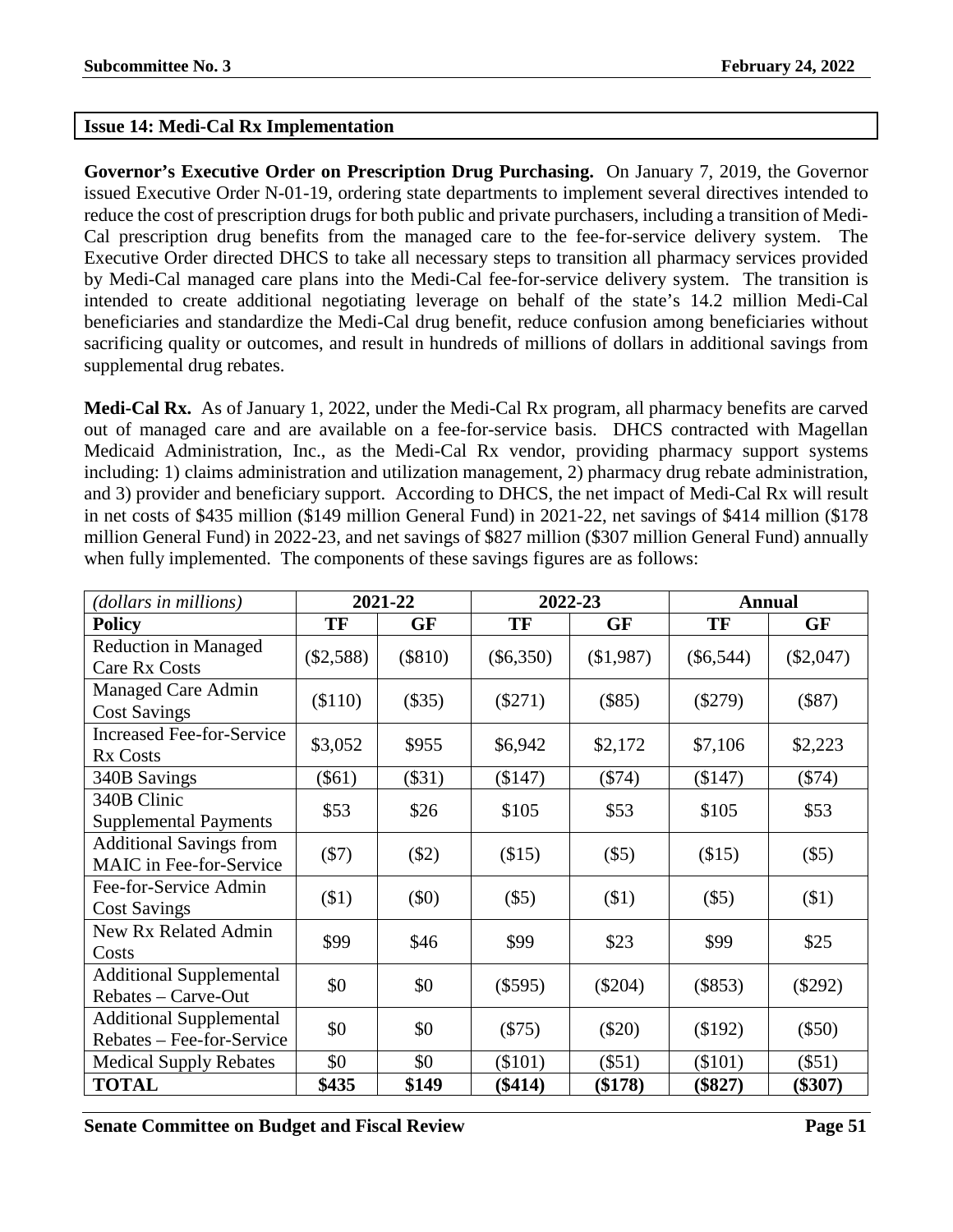**Consumers and Providers Reporting Issues With Prescriptions.** After the implementation of Medi-Cal Rx on January 1, 2022, stakeholders have reported several issues with beneficiary access to medications. These issues have included requiring new prior authorization for existing prescriptions and difficulties accessing specialty medications. In response, DHCS reports it has been working with Magellan to address these issues and indicates the following results:

- The backlog of prior authorizations was cleared as of February 11, 2022.
- By February 14, 2022, Magellan was on track to achieve a 24 hour turnaround time for prior authorizations
- In its call center, while Magellan is considerably underperforming its contractual requirements, there has been a 20 percent improvement in overall average speed of answer including live and callbacks combined. DHCS reports Magellan plans to hire and train 136 new associates by February 21.
- System changes have resulted in a reduction in point-of-sale claim rejections from 20 percent in January, to eight to ten percent in February.
- DHCS reports it is working with DHCS to implement an escalation process for beneficiaries and providers with issues accessing medications.

**Subcommittee Staff Comment and Recommendation—Hold Open.** Subcommittee staff recommends holding this item open to allow continued discussions in advance of the May Revision.

**Questions.** The subcommittee has requested DHCS to respond to the following:

1. Please provide a brief update on the implementation of Medi-Cal Rx, including addressing the challenges with accessing medications reported by consumers, providers, and other stakeholders.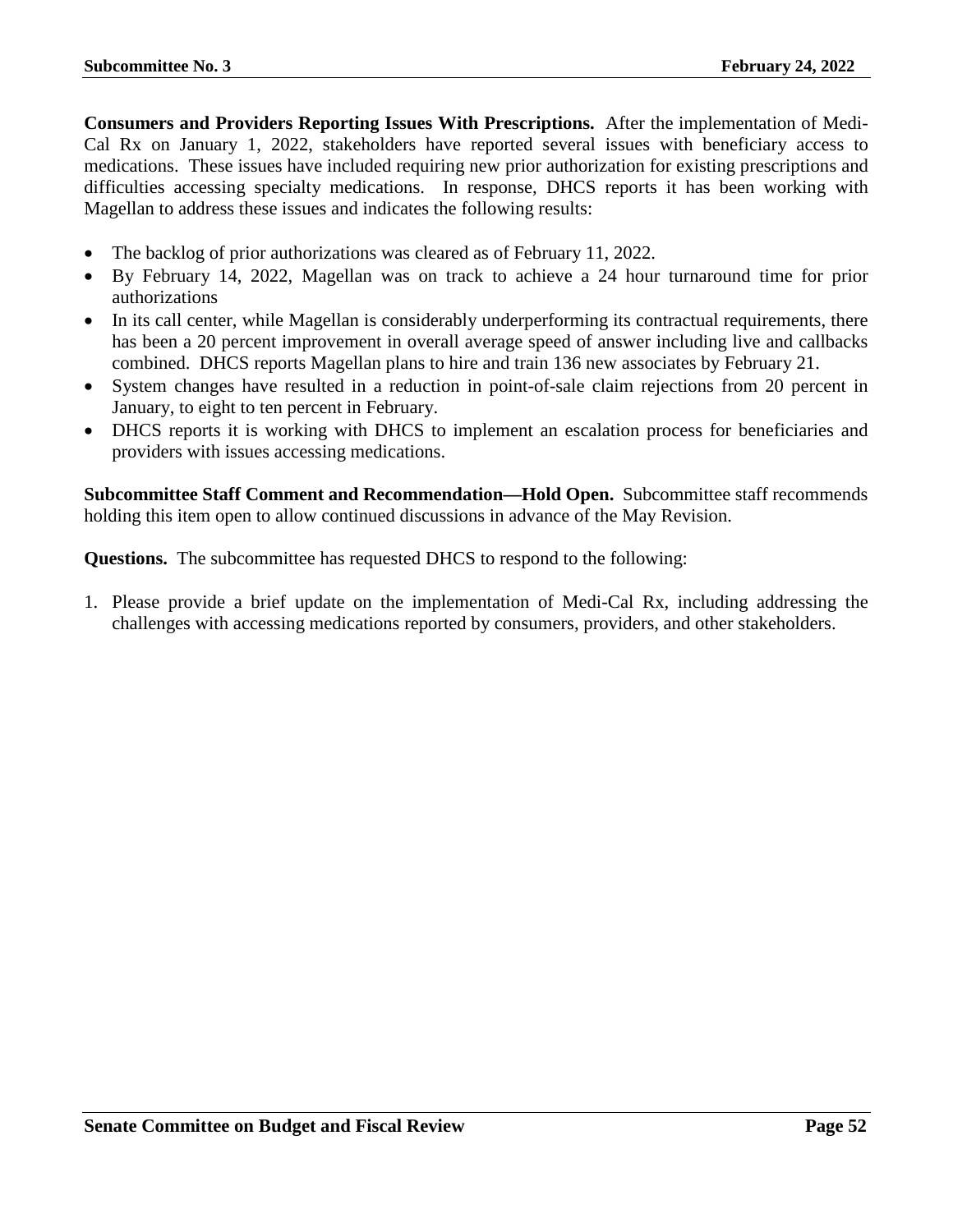### **Issue 15: Pharmacy Recoupment**

**Local Assistance – Governor's Budget.** DHCS estimates net savings of \$99.9 million (\$37.2 million General Fund and \$62.6 million federal funds) in 2021-22 and \$110.2 million (\$49.3 million General Fund and \$60.9 million federal funds) in 2022-23 for retroactive adjustments to payments for pharmacy providers related to a federally required change in the pharmacy reimbursement methodology implemented in April 1, 2017.

This estimate assumes retroactive adjustments begin January 1, 2022. However, due to factors related to ongoing litigation, DHCS is pausing these recoupments until further notice.

| <b>Program Funding Request Summary – Local Assistance</b> |                  |                   |  |
|-----------------------------------------------------------|------------------|-------------------|--|
| <b>Fund Source</b>                                        | 2021-22          | 2022-23           |  |
| 0001 – General Fund                                       | $(\$37,221,800)$ | $(\$49,307,200)$  |  |
| 0890 – Federal Trust Fund                                 | $(\$62,632,200)$ | $(\$60,936,800)$  |  |
| <b>Total Funding Request:</b>                             | $(\$99,854,000)$ | (\$110, 244, 000) |  |

**Background.** The federal Affordable Care Act requires state Medicaid agencies, including Medi-Cal, to adopt a new reimbursement methodology for covered outpatient drugs, based on the actual acquisition cost. States are also required to adjust pharmacy professional dispensing fees, as well. DHCS submitted a State Plan Amendment to the federal Centers for Medicare and Medicaid Services (CMS) in 2017 to implement the new reimbursement methodology. CMS approved the state's request with an implementation data of April 1, 2017.

Due to delays in implementation of system and other changes necessary to begin using the new reimbursement methodology, providers were reimbursed using the previous methodology until February 23, 2019, when the new methodology was implemented. As a result, for the 23 month period between April 1, 2017, and February 23, 2019, DHCS informed providers it would recoup the higher payments they had received. In June 2019, providers filed a lawsuit, *California Pharmacists Association, et al., v. Kent, et al.* to enjoin the department from implementing the retroactive adjustments. As a result, DHCS paused the adjustments and attempted to address the providers' concerns by approving alternative payment arrangements, which allowed the recoupments to occur over as long as 48 months, rather than 12 months.

DHCS reports it planned to resume recoupments in February 2021, but has continued to pause the recoupments due to factors related to the litigation.

**Subcommittee Staff Comment and Recommendation—Hold Open.** Subcommittee staff recommends holding this item open to allow continued discussions in advance of the May Revision.

**Questions.** The subcommittee has requested DHCS to respond to the following:

1. Please provide a brief update on the status of implementation of the pharmacy recoupment and any plans for its resumption.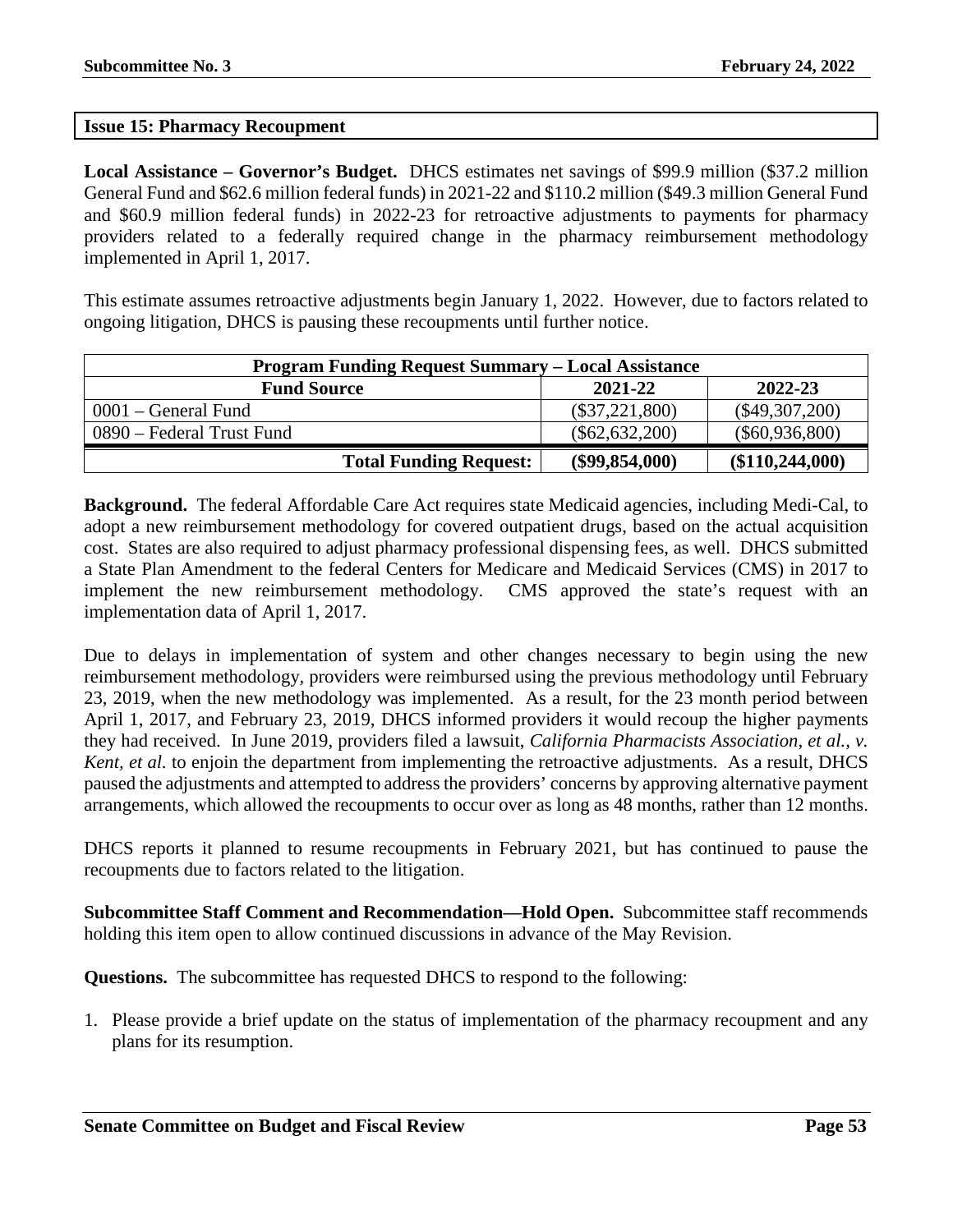# **Issue 16: Medi-Cal Dental Policy Evidence-Based Practices**

**Local Assistance and Trailer Bill Language – Governor's Budget.** DHCS requests expenditure authority of \$37.1 million (\$12.9 million General Fund and \$24.2 million federal funds) to support implementation of evidence-based dental practices, including laboratory processed crowns on posterior teeth for adult Medi-Cal beneficiaries. DHCS also proposes trailer bill language to implement these new services.

| <b>Program Funding Request Summary – Local Assistance</b> |         |              |  |
|-----------------------------------------------------------|---------|--------------|--|
| <b>Fund Source</b>                                        | 2021-22 | 2022-23      |  |
| 0001 – General Fund                                       | . Tr    | \$12,915,800 |  |
| 0890 – Federal Trust Fund                                 | .D-     | \$24,194,200 |  |
| <b>Total Funding Request:</b>                             | -ው      | \$37,110,000 |  |

**Background.** The Medi-Cal program currently covers stainless steel crowns for adult beneficiaries, but does not cover laboratory-processed crowns, which are consistent with guidelines from the American Association of Pediatric Dentists and the American Dental Association. According to DHCS, the use of stainless steel crowns can lead to decay and possible damage to the gum tissue around the tooth because the margins of the stainless steel crowns are not custom fitted to the tooth. Laboratory-processed crowns, which are custom fitted to the tooth, are currently covered for children, but not adults.

DHCS proposes to include coverage for laboratory-processed crowns on posterior teeth for adult Medi-Cal beneficiaries beginning in 2022-23.

**Subcommittee Staff Comment and Recommendation—Hold Open.** Subcommittee staff recommends holding this item open to allow continued discussions in advance of the May Revision.

**Questions.** The subcommittee has requested DHCS to respond to the following: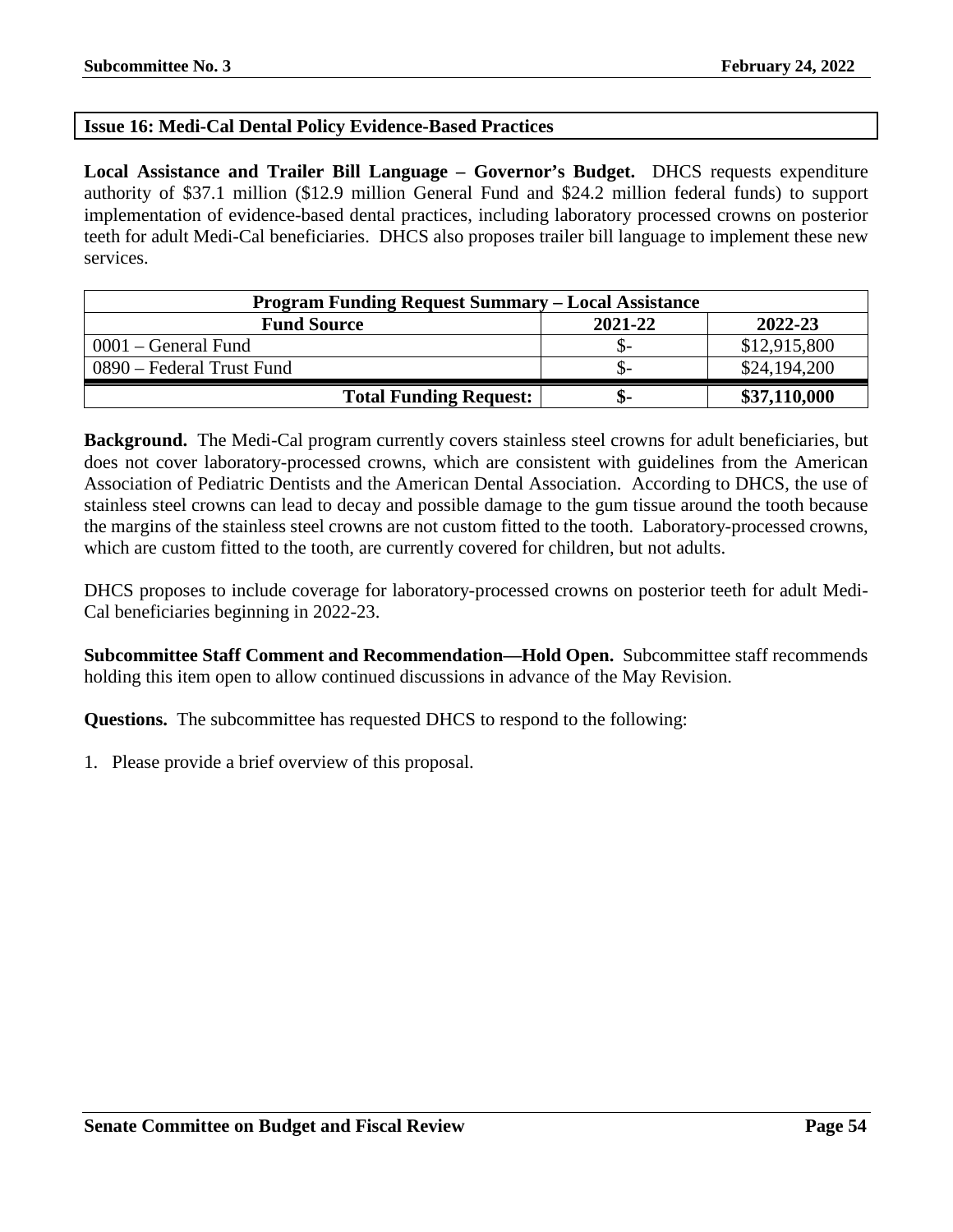# **Issue 17: Extension of Dental Managed Care**

**Trailer Bill Language – Governor's Budget.** DHCS proposes trailer bill language to extend the operation of existing dental managed care contracts in Sacramento and Los Angeles Counties until December 31, 2023, and to require DHCS to procure and execute new contracts to continue the dental managed care delivery system in these counties through the end of the 1915(b) waiver period.

**Background.** DHCS contracts with six dental managed care plans that provide dental care to approximately 896,000 Medi-Cal beneficiaries in Sacramento and Los Angeles counties. These plans are regulated by the Department of Managed Health Care and licensed under the Knox-Keene Act. The department contracts with Access Health Plan, Health Net and Liberty Health Plan to provide dental benefits in both Sacramento and Los Angeles.

**CalAIM – Fully Integrated Plans.** One of the long-term goals of the California Advancing and Innovating in Medi-Cal (CalAIM) initiative is the development of fully integrated plans. A fully integrated plan would provide Medi-Cal beneficiaries with physical health, behavioral health, and oral health services in one managed care plan. All of these services would be consolidated under a single contract between the plan and DHCS. As this is a long-term project, DHCS expects implementation of fully integrated plans no sooner than January 2027.

**One-Year Extension of Contracts in 2021 Budget Act.** In 2021-22, the Administration proposed to eliminate dental managed care in Sacramento and Los Angeles Counties to allow for a more effective and uniform provider and beneficiary outreach on a statewide basis. In addition, DHCS had concerns about lower rates of dental utilization for dental managed care, particularly among children, compared to the fee-for-service delivery system. However, to avoid changes to dental coverage for a significant number of Medi-Cal beneficiaries during the COVID-19 pandemic, the Legislature adopted trailer bill language to extend the dental managed care contracts for one year, until December 31, 2022.

DHCS proposes trailer bill language to extend the operation of existing dental managed care contracts in Sacramento and Los Angeles Counties until December 31, 2023, and to require DHCS to procure and execute new contracts to continue the dental managed care delivery system in these counties through the end of the 1915(b) waiver period. The 1915(b) waiver is the federal authority governing the CalAIM initiative.

**Subcommittee Staff Comment and Recommendation—Hold Open.** Subcommittee staff recommends holding this item open to allow continued discussions in advance of the May Revision.

**Questions.** The subcommittee has requested DHCS to respond to the following: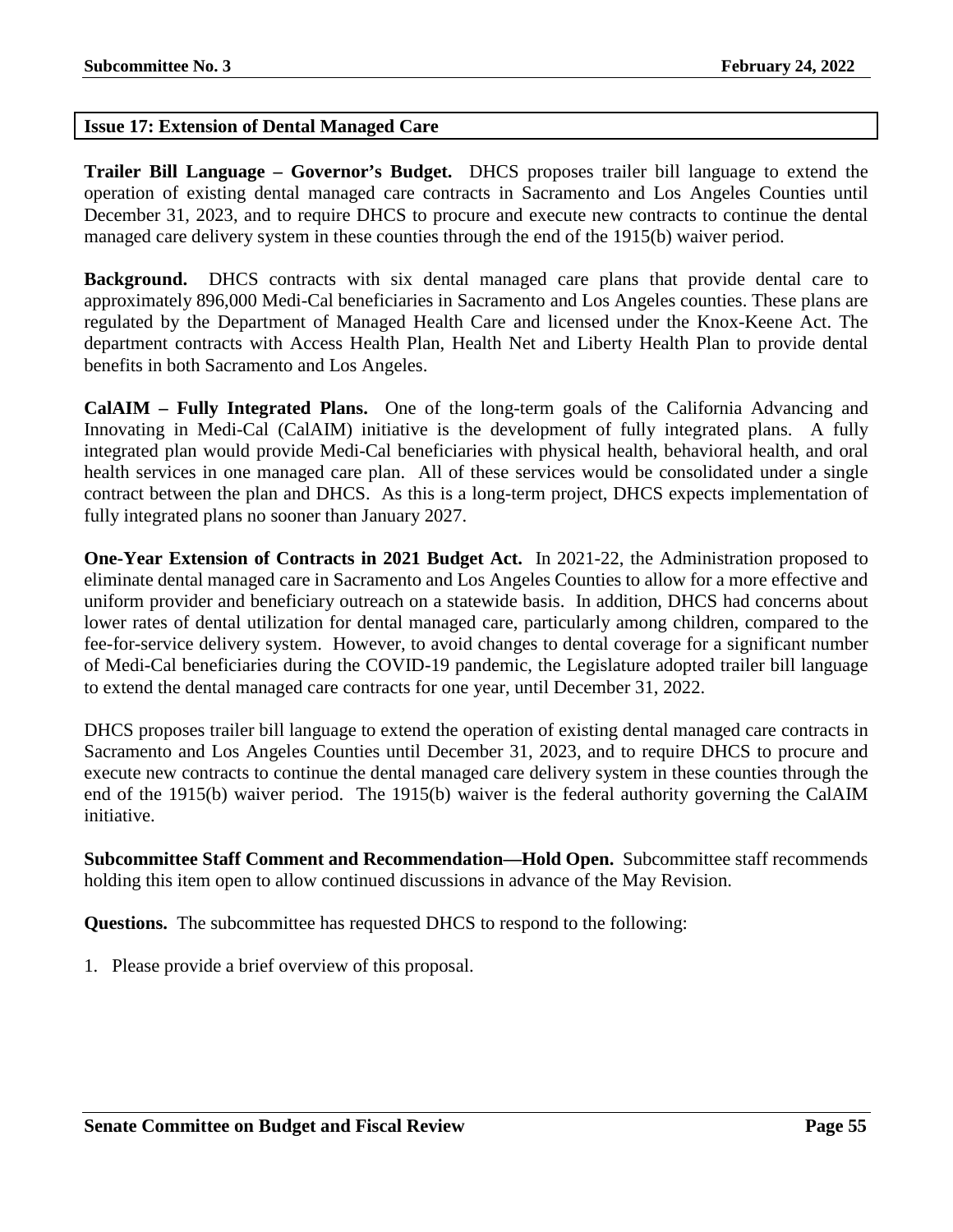# **Issue 18: Maternal Care and Services (SB 65)**

**Budget Change Proposal – Governor's Budget.** DHCS requests expenditure authority of \$510,000 (\$255,000 General Fund and \$255,000 federal funds) in 2022-23 and \$492,000 (\$246,000 General Fund and \$246,000 federal funds) in 2023-24 to examine and evaluate the implementation of doula services in Medi-Cal, pursuant to the requirements of SB 65 (Skinner), Chapter 449, Statutes of 2021.

| <b>Program Funding Request Summary</b>   |                    |           |  |  |  |
|------------------------------------------|--------------------|-----------|--|--|--|
| 2022-23<br>2023-24<br><b>Fund Source</b> |                    |           |  |  |  |
| $0001$ – General Fund                    | \$255,000          | \$246,000 |  |  |  |
| 0890 – Federal Trust Fund                | \$255,000          | \$246,000 |  |  |  |
| <b>Total Funding Request:</b>            | \$510,000          | \$492,000 |  |  |  |
| <b>Total Requested Positions:</b>        | $\boldsymbol{0.0}$ | 0.0       |  |  |  |

**Background.** SB 65 (Skinner), Chapter 449, Statues of 2021 requires DHCS to convene a workgroup between April 1, 2022, and December 31, 2023 to examine implementation of doula services as a new Medi-Cal benefit. The workgroup would include doulas, health care providers, consumer and community advocates, health plans, county representatives, and others experienced with doula services. The workgroup would:

- Ensure that doula services are available to eligible Medi-Cal beneficiaries who want doula services.
- Minimize barriers and delays in payments to doulas or reimbursement to Medi-Cal beneficiaries for doula services received.
- Make recommendations for outreach efforts so all eligible beneficiaries and other target populations are aware of the option to use doula services.

SB 65 also requires DHCS to publish a report by July 1, 2024, on the number of Medi-Cal recipients utilizing doula services, including information about race, ethnicity, primary language, health plan, and county of recipients. The report must identify barriers that impede access to doula services, make recommendations to the Legislature and DHCS on ways to reduce identified barriers, and provide a comparison of birthing outcomes of Medi-Cal recipients who receive doula services compared with those who do not.

**Resource Request.** DHCS requests expenditure authority of \$510,000 (\$255,000 General Fund and \$255,000 federal funds) in 2022-23 and \$492,000 (\$246,000 General Fund and \$246,000 federal funds) in 2023-24 to examine and evaluate the implementation of doula services in Medi-Cal, pursuant to the requirements of SB 65 (Skinner), Chapter 449, Statutes of 2021. Specifically, DHCS requests the following:

- Resources equivalent to **one Health Program Specialist I** position would track implementation, manage the stakeholder process, and perform a variety of administrative, health program management, technical, and analytical tasks.
- Resources equivalent to **one Associate Governmental Program Analyst** would develop the scope of work of the external evaluation contractor; collaborate with the contractor, data staff, and program staff to help design the program evaluation; work with data staff to get required data; review and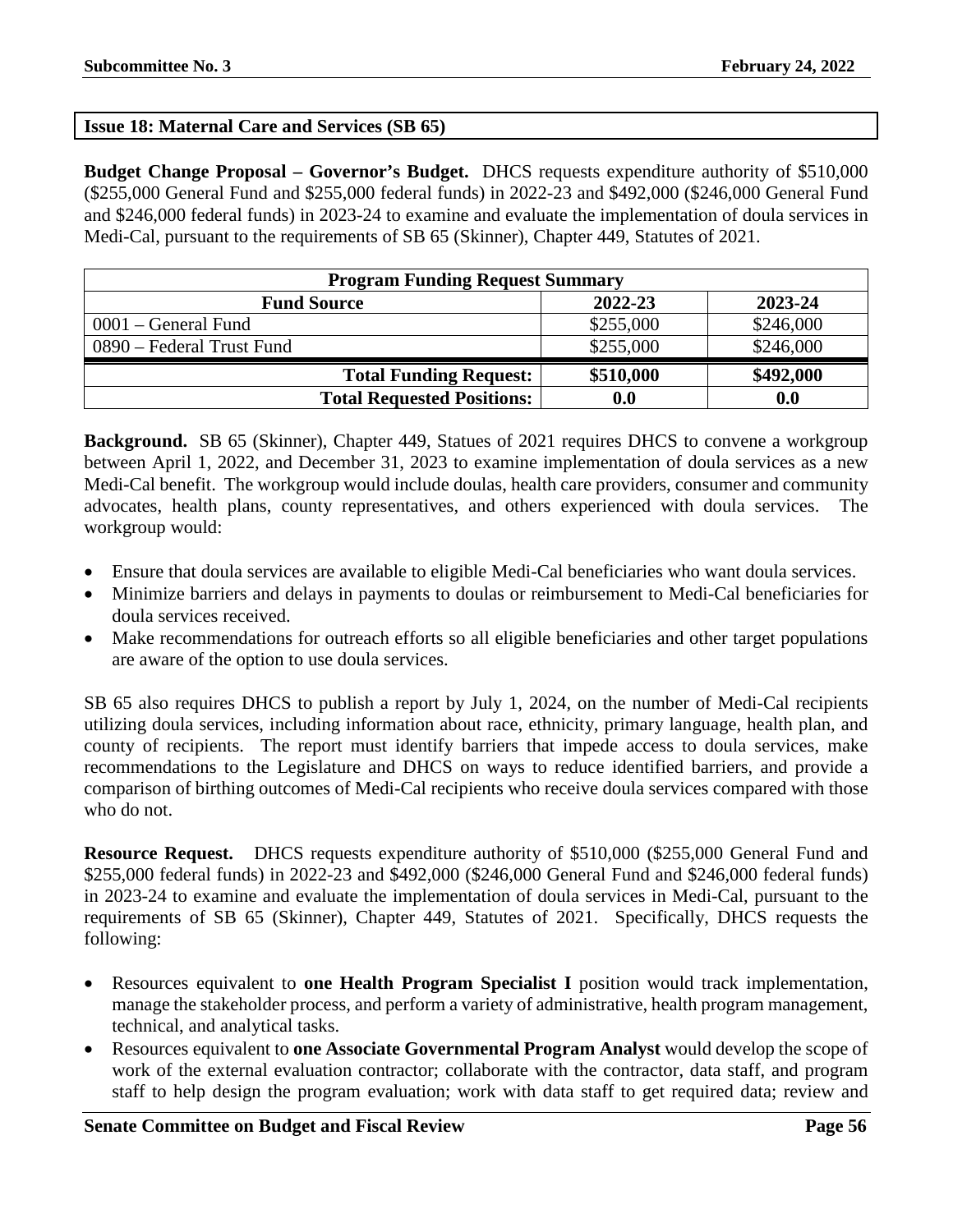provide feedback on drafts of the evaluation; and finalize and disseminate recommendations to program staff, the Legislature, and on the DHCS website on ways to reduce barriers to access to doula services.

• DHCS requests expenditure authority of \$215,000 (\$108,000 General Fund and \$107,000 federal funds) in 2022-23 and 2023-24 to support an external contractor that would conduct a program evaluation of the different models of doula care implemented in Medi-Cal to: describe utilization; identify barriers to access; make recommendations to reduce barriers; compare efficacy and birthing outcomes of Medi-Cal recipients who receive these services and those that do not; evaluate community-based organization involvement; and describe qualitative and quantitative health equity outcomes.

**Subcommittee Staff Comment and Recommendation—Hold Open.** Subcommittee staff recommends holding this item open to allow continued discussions in advance of the May Revision.

**Questions.** The subcommittee has requested DHCS to respond to the following: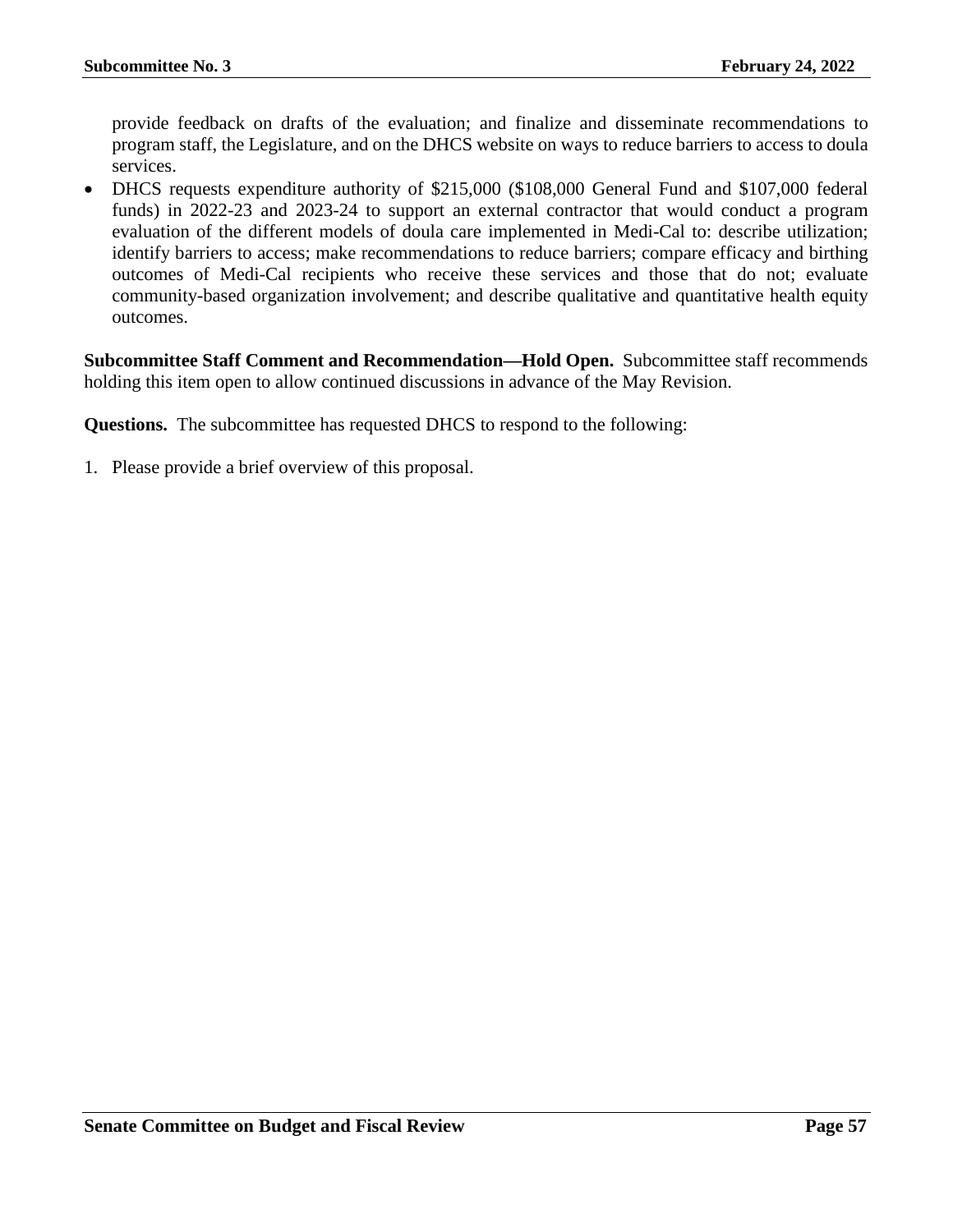### **Issue 19: Indian Health Grant Program**

**Budget Change Proposal – Governor's Budget.** DHCS requests General Fund expenditure authority of \$12 million in 2022-23 to restore local assistance grant funding to the Indian Health Program.

| <b>Program Funding Request Summary</b>   |                    |                    |  |  |  |
|------------------------------------------|--------------------|--------------------|--|--|--|
| 2022-23<br>2023-24<br><b>Fund Source</b> |                    |                    |  |  |  |
| $0001$ – General Fund                    | \$12,000,000       |                    |  |  |  |
| <b>Total Funding Request:</b>            | \$12,000,000       | ת-                 |  |  |  |
| <b>Total Requested Positions:</b>        | $\boldsymbol{0.0}$ | $\boldsymbol{0.0}$ |  |  |  |

**Background.** American Indians experience significant health disparities, including lower life expectancy, disproportionate disease burden, as well as higher prevalence of preterm births, suicide, substance use disorders, drug-induced death, diabetes, and other chronic diseases. The Indian Health Program, established in 1975, is responsible for conducting studies, providing technical and financial assistance, staffing the American Indian Policy Advisory Panel, and coordinating with other similar agencies. The program distributed \$6.5 million of local assistance grant funding annually to support clinic infrastructure, including provider salaries, operational costs and training, as well as two regional Traditional Health Programs. In the midst of the Great Recession, the 2009 Budget Act eliminated funding for the program.

**Resource Request.** DHCS requests General Fund expenditure authority of \$12 million in 2022-23 to restore local assistance grant funding to the Indian Health Program. Of this amount, \$11.6 million would support local assistance grants in the following categories:

- Primary care recruitment and retention \$6.4 million would support recruitment and retention efforts for primary care providers, and would be distributed using service population to provider ratios and other factors, such as distance to the nearest source of tertiary care and specialists, vacancy rates, and proximity to medical schools or residency programs.
- Population Service Index \$1.7 million would be provided based on the number of individual patients served during the preceding calendar year.
- Quality measures \$3.5 million would be distributed based on federal clinical performance measures including care for patients with diabetes, cancer screening, immunization, behavioral health screening, oral health screenings, pre- and post-natal care, and other prevention measures.

In addition, DHCS requests General Fund expenditure authority of \$424,000 in 2022-23 to support the following:

• Resources equivalent to **three Associate Governmental Program Analysts** would review request for application responses, determine awardees, administer local assistance grants, develop funding allocations, and provide technical assistance to Indian health clinic corporations.

**Subcommittee Staff Comment and Recommendation—Hold Open.** Subcommittee staff recommends holding this item open to allow continued discussions in advance of the May Revision.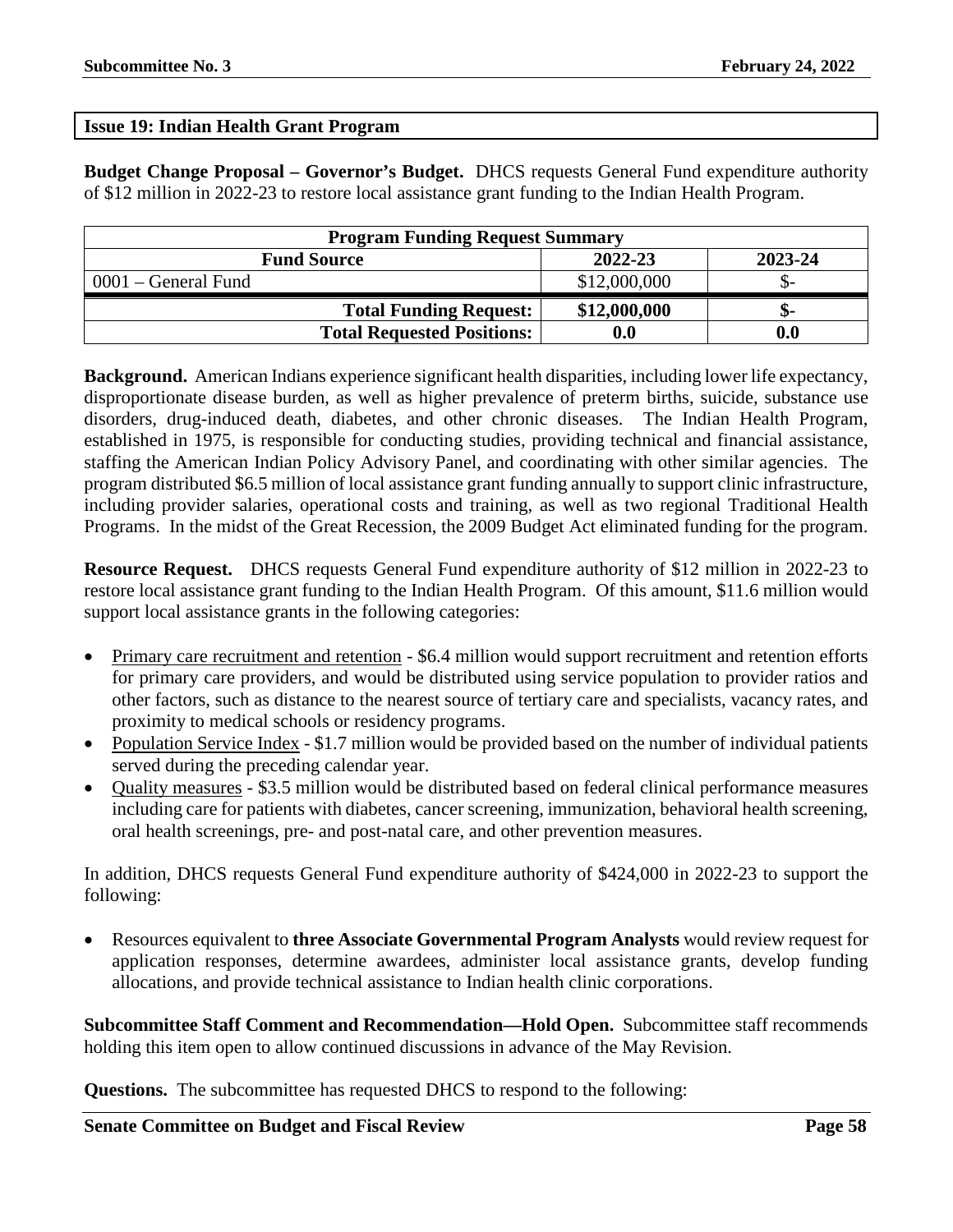- 1. Please provide a brief overview of this proposal.
- 2. Please explain why this funding is only proposed for a single year, rather than ongoing?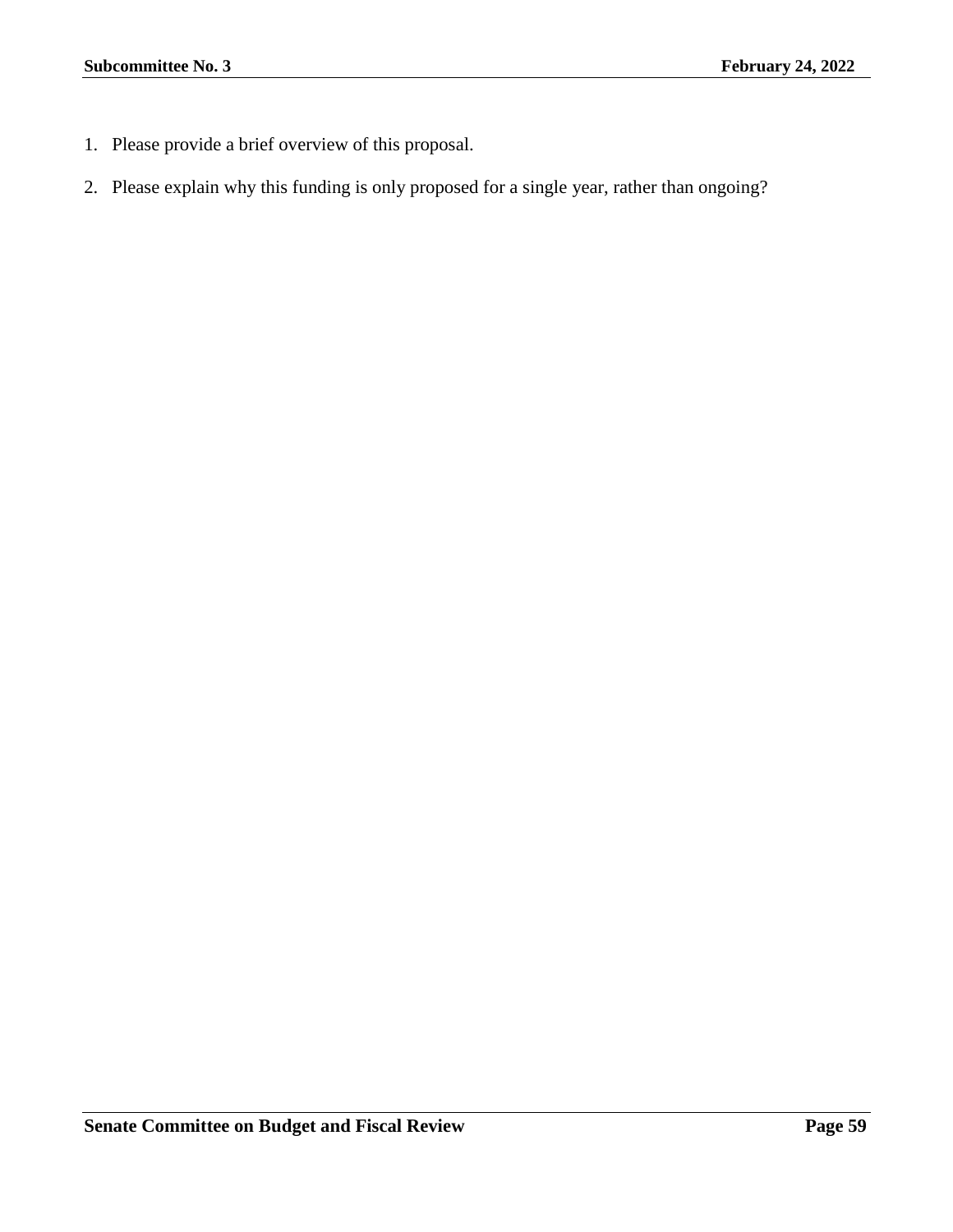# **Issue 20: Transforming Quality Outcomes and Health Equity in Medi-Cal**

**Budget Change Proposal – Governor's Budget.** DHCS requests 19 positions and expenditure authority of \$4.7 million (\$2.3 million General Fund and \$2.3 million federal funds) in 2022-23, \$4.5 million (\$2.2 million General Fund and \$2.2 million federal funds) in 2023-24, and \$4.1 million (\$2 million General Fund and \$2 million federal funds) annually thereafter. If approved, these positions and resources would allow DHCS to administer and lead quality improvement and health equity efforts in the Medi-Cal program.

| <b>Program Funding Request Summary</b>                    |             |             |  |  |
|-----------------------------------------------------------|-------------|-------------|--|--|
| $2023 - 24$ <sup>*</sup><br>2022-23<br><b>Fund Source</b> |             |             |  |  |
| $0001$ – General Fund                                     | \$2,345,000 | \$2,232,000 |  |  |
| 0890 – Federal Trust Fund                                 | \$2,344,000 | \$2,231,000 |  |  |
| <b>Total Funding Request:</b>                             | \$4,689,000 | \$4,463,000 |  |  |
| <b>Total Requested Positions:</b>                         | <b>19.0</b> | <b>19.0</b> |  |  |

\* Additional fiscal year resources requested: 2024-25 and ongoing: \$4,083,000.

**Background.** According to DHCS, recent data and reports have suggested quality improvement in the Medi-Cal program to date has been stagnant. In particular, DHCS sites:

- A 2018 report from the California State Auditor that found an average of 2.4 million children in Medi-Cal did not receive all required preventive services and California's utilization rate for preventive services remained below 50 percent and ranked  $40<sup>th</sup>$  for all states.
- A 2019 report from the California State Auditor that found nearly half of children ages one and two enrolled in Medi-Cal were not tested for lead poisoning.
- A 2021 audit by the federal Office of Inspector General found deficiencies in quality of care provided to beneficiaries using Opioid Treatment Program services.

DHCS also found, in its 2018 Health Disparities Report, that health disparities for 70 percent of indicators persisted between 2017 and 2019, demonstrating these disparities are not improving.

DHCS attributes its challenges in improving quality an equity in Medi-Cal to the lack of an organizational structure and staff within the department to lead quality improvement and health equity efforts across programs. DHCS has hired a new Deputy Director of Quality and Population Health Management, who also serves as the Chief Quality Officer, and initiated a reorganization of existing workload and staff focused on quality, health equity, and population health management throughout the organization under the supervision of this new position. DHCS identified numerous gaps in its quality and health infrastructure including in the areas of behavioral health, fee-for-service, and long-term services and supports. In addition, DHCS reports it has never developed a comprehensive approach to facilitate program evaluation to utilize data and dashboards to assess program efficacy, in collaboration with external evaluators, and to use this analysis to focus quality improvement activities and program improvement. DHCS believes its staffing and resource request would enable the new Quality and Population Health Management program to achieve effective quality monitoring and compliance to drive expected quality and health equity outcomes desired for the Medi-Cal program.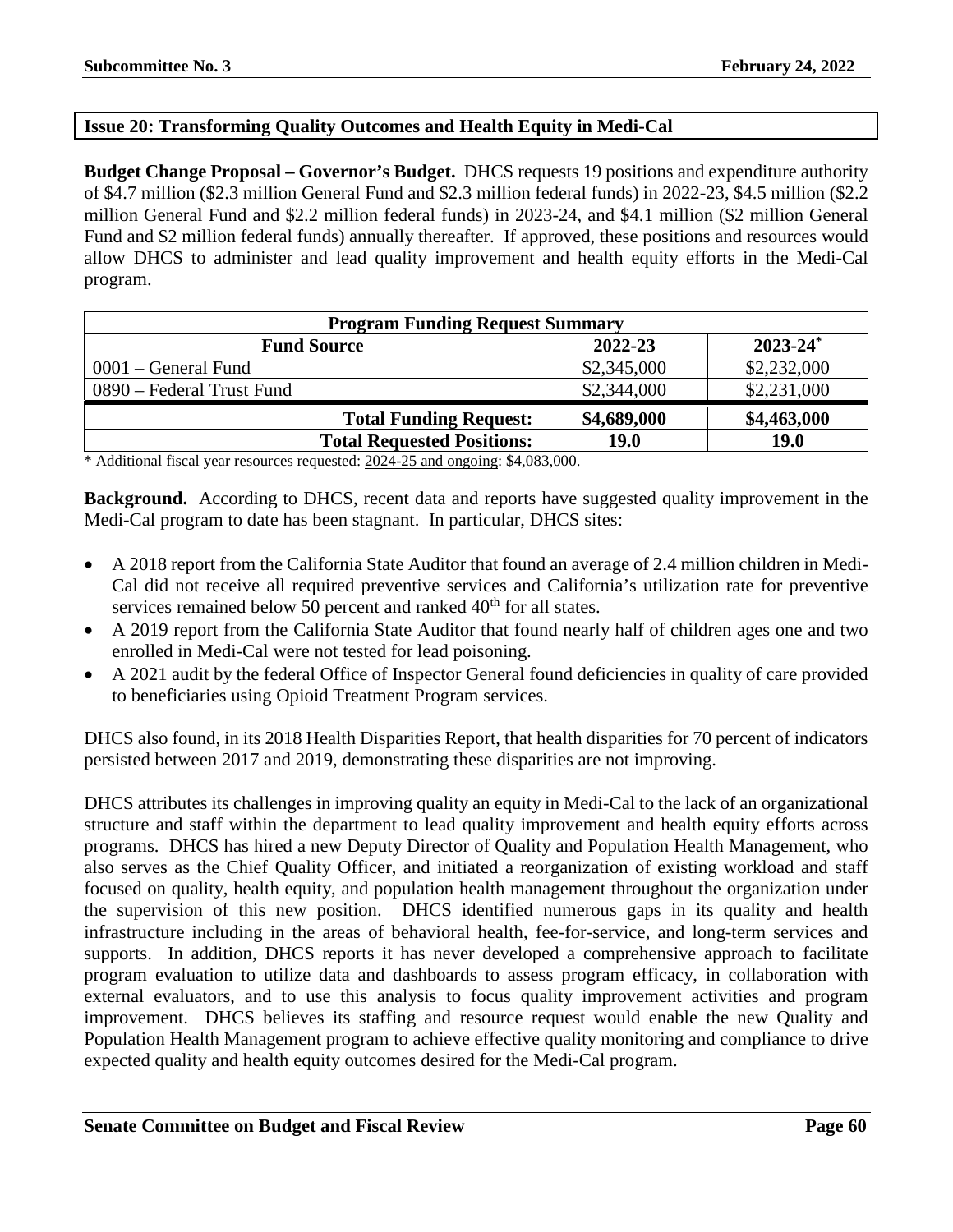**Staffing and Resource Request.** DHCS requests 19 positions and expenditure authority of \$4.7 million (\$2.3 million General Fund and \$2.3 million federal funds) in 2022-23, \$4.5 million (\$2.2 million General Fund and \$2.2 million federal funds) in 2023-24, and \$4.1 million (\$2 million General Fund and \$2 million federal funds) annually thereafter to administer and lead quality improvement and health equity efforts in the Medi-Cal program. Specifically, DHCS requests the following positions and resources:

- **Two Career Executive Appointments (CEA)** would serve as the Quality and Equity Division Chief and the Population Health Division Chief. The Quality and Equity Division Chief would oversee all health care quality functions of the department, lead health equity efforts, and coordinate with other areas within the department, other departments, and external stakeholders to achieve the goal of equitable, quality care in Medi-Cal. The Population Health Division Chief would oversee all population health efforts within the department, including the Population Health Management Program, Enhanced Care Management, and the population health strategy for California Advancing and Innovating Medi-Cal (CalAIM), to support care coordination for all Medi-Cal beneficiaries.
- **One Staff Services Analyst (SSA)** would serve as an assistant to the Deputy Director and Assistant Deputy Director and would perform day-to-day administrative and analytical duties, coordinate any departmental or division drills including bill and legislative analysis requests, and engage and maintain effective flow of communication among DHCS divisions and external partners through Week Ahead Reports (WARs), Daily Action Reports (DARs), and Stakeholder Updates, etc.
- **One SSA** would provide support for the necessary overall contracting process, budgets, and financial drills related to quality and equity; and provide necessary oversight and technical support for contracts development and amendments, reviewing for compliance with State Contracting Manual, Public Contract Code, Government Code and federal guidelines.
- **One SSA** would provide support for personnel work for the Division of Quality and Population Health Management, including processing recruitment and hiring, retaining the most capable workforce, handling personnel-related drills, performance management and consulting, and payroll and benefits.
- **One Health Program Manager (HPM) II** position would serve as the Health Equity Section Chief and provide programmatic and managerial leadership for the professional and technical staff in the section, provide consultation to the internal departmental and external stakeholder partners of the Quality and Equity Division on matters relating to health equity, and lead the implementation of DHCS' health equity strategy.
- **Two Health Program Specialist (HPS) II** positions would serve as Quality Improvement Specialists for the Behavioral Health and Fee-for-Service (FFS)/Long-Term Services and Supports (LTSS) program areas, respectively; develop Behavioral Health (BH) and FFS/LTSS quality improvement frameworks, review existing data and recommendation regarding new health metrics, implement programmatic changes, and measure progress towards achieving these goals.
- **One Health Education Consultant (HEC) III** position would serve as a highly skilled technical program education consultant working to coordinate, implement, and evaluate behavioral health education for department staff and its behavioral health quality improvement initiatives.
- **One HEC III** position would serve as a highly skilled technical program education consultant working to coordinate, implement, and evaluate health education related to FFS/LTSS services for department staff and its FFS/LTSS quality improvement initiatives.
- **One Research Scientist (RS) Supervisor I** position would serve as the Program Monitoring and Evaluation Section Chief; provide administrative guidance and leadership in planning, organizing and directing this new section focusing on program evaluation; supervise scientific and non-scientific staff, and conduct recruitment and training according DHCS policies and procedures, Institutional Review

**Senate Committee on Budget and Fiscal Review <b>Page 61**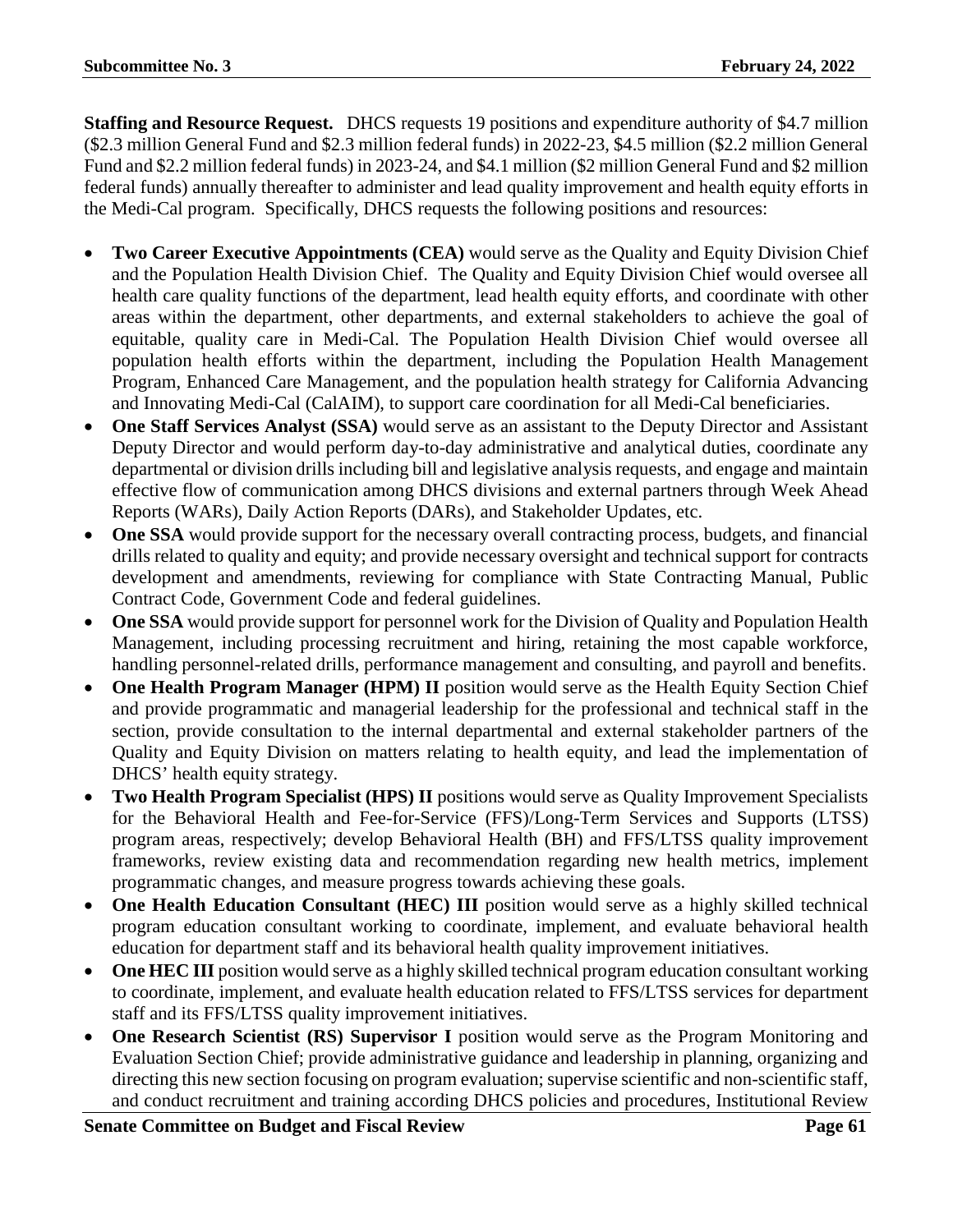Board and federal law; and work with external contractors conducting program evaluation on behalf of DHCS and other programs within DHCS to conduct and coordinate DHCS program evaluation efforts.

- **One RS III** position would work with external contractors conducting program evaluation, lead the development of program evaluation designs working with the rest of the division staff, participate in the design and implementation of all phases of evaluation and fidelity studies, lead complex evaluation projects, coordinate data collection, and document and present findings to program staff to facilitate quality improvement efforts.
- **One RS II** position would implement evaluation policies and procedures to evaluate DHCS program quality improvement efforts, work with external contractors, and collect, analyze and leverage evaluation data and research to benefit and optimize DHCS quality improvement efforts.
- **One HPS II** position would serve as the project manager for the development of evaluation models for various DHCS programs, work with DHCS programs and external evaluators to develop scopes of work for external evaluation contracts, review evaluations provided by external contracted evaluators prior to DHCS approval, and work with programs to inform successes and areas for programmatic change/improvement based on final evaluations.
- One HPM II position would supervise staff and provide guidance in day-to-day program and policy decisions for the Incentive Program Section.
- **One Staff Services Manager I** position and **three Associate Governmental Program Analysts** would comprise a Health Equity Unit, which would build on contract work with the Center for Applied Research Solutions, which expires on March 31, 2023, that provides training and technical assistance for counties to revamp their strategies related to achieving health equity, workforce diversity, and cultural and linguistic proficiency, based on the current requirement for counties to develop annual cultural competence plans.

# Contract Resources

- DHCS requests expenditure authority of \$55,000 (\$27,000 General Fund and \$28,000 federal funds) in 2022-23 for a contractor to provide Lean Quality Improvement training for department staff.
- DHCS requests expenditure authority of \$130,000 (\$65,000 General Fund and \$65,000 federal funds) in 2022-23 and 2023-24 for a contractor to provide expertise on developing and executing a plan to improve health equity among Medi-Cal beneficiaries, focused on health equity training and technical assistance for health equity efforts.
- DHCS requests expenditure authority of \$250,000 (\$125,000 General Fund and \$125,000 federal funds) in 2022-23 and 2023-24 for a contractor to provide expertise on improving health care quality among Medi-Cal beneficiaries in the following priority areas: 1) children's preventive care, 2) integrated behavioral health, and 3) maternity outcomes.
- DHCS requests expenditure authority of \$1 million (\$500,000 General Fund and \$500,000 federal funds) in 2022-23 through 2026-27 for a contractor to extend the current work of the Department of Public Health to provide technical assistance to county behavioral health departments in reducing mental health disparities. The contractor would review county mental health plans and Drug Medi-Cal Organized Delivery System cultural competency plans focusing on resolving behavioral health inequities and achieving a diverse behavioral health workforce.

**Subcommittee Staff Comment and Recommendation—Hold Open.** Subcommittee staff recommends holding this item open to allow continued discussions in advance of the May Revision.

**Senate Committee on Budget and Fiscal Review <b>Page 62 Page 62**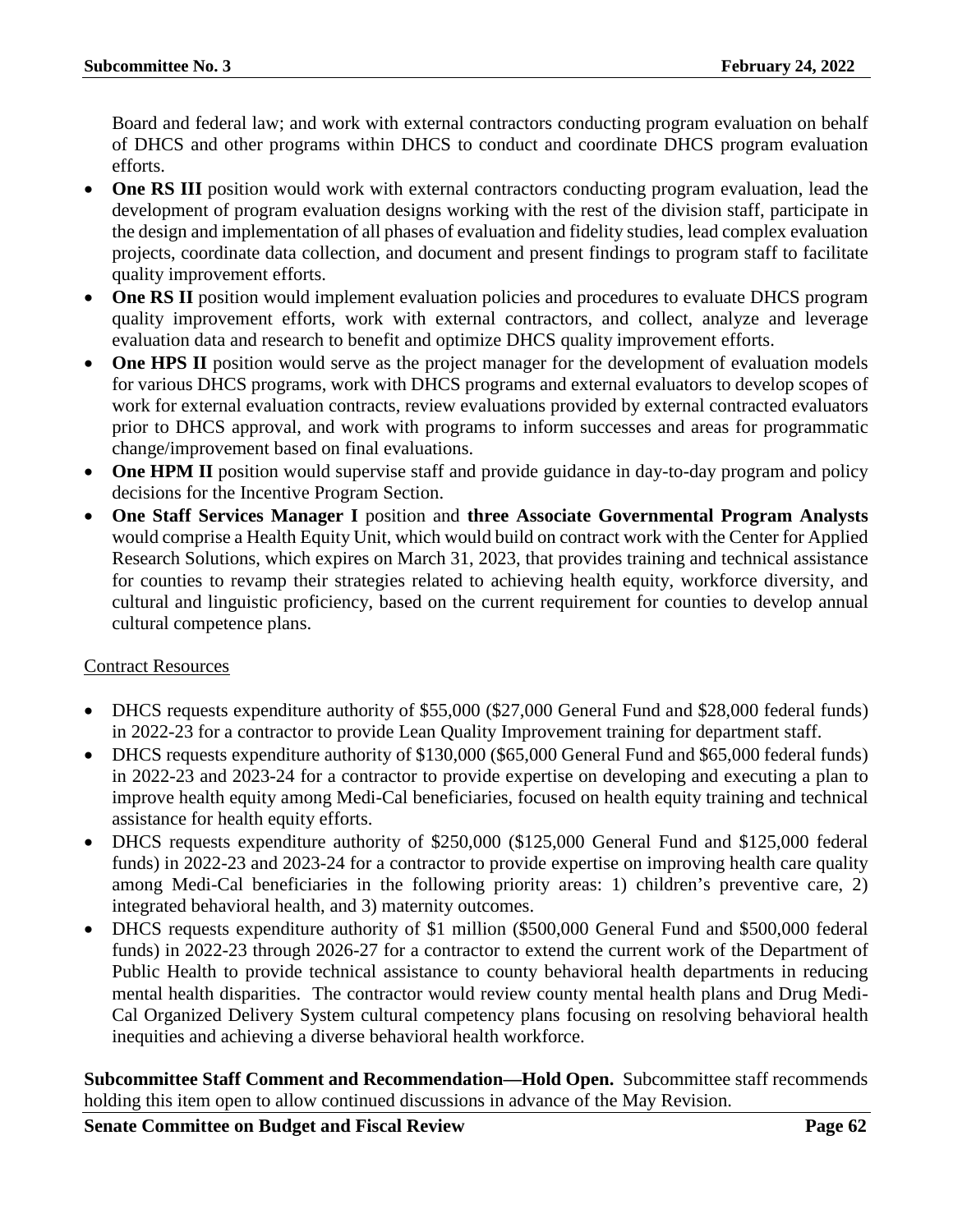**Questions.** The subcommittee has requested DHCS to respond to the following: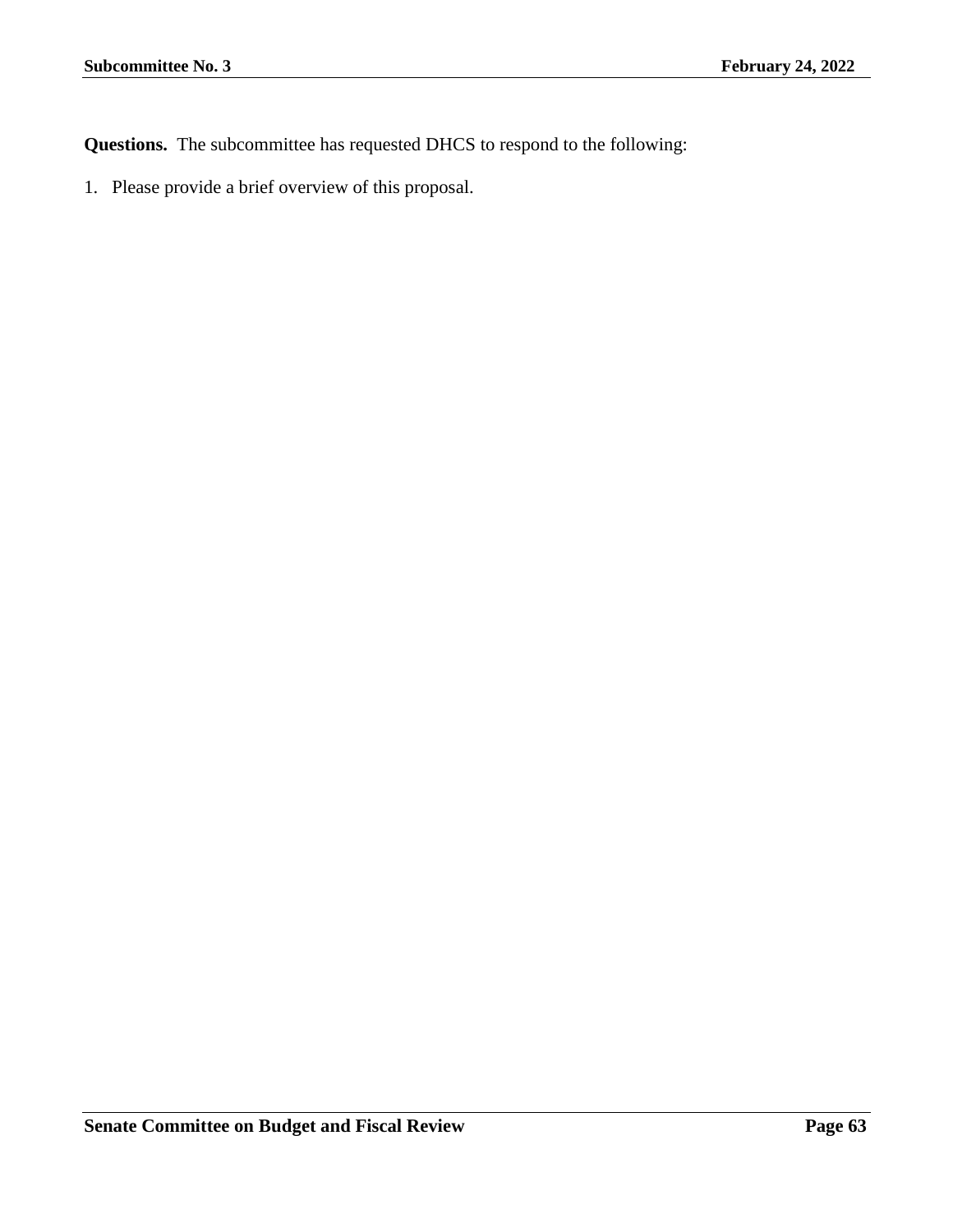# **Issue 21: Further Strengthen Fiscal Functions and Outcomes**

**Budget Change Proposal – Governor's Budget.** DHCS requests ten positions and expenditure authority of \$2.4 million (\$1.2 million General Fund and \$1.2 million federal funds) in 2022-23, \$2.2 million (\$1.1 million General Fund and \$1.1 million federal funds) in 2023-24, and \$1.5 million (\$743,000 General Fund and \$742,000 federal funds) annually thereafter. If approved, these positions and resources would allow DHCS to continue to strengthen its fiscal estimates and cash flow monitoring and provide resources for increasing and complex workloads.

| <b>Program Funding Request Summary</b>         |             |             |  |  |  |
|------------------------------------------------|-------------|-------------|--|--|--|
| $2023 - 24^*$<br>2022-23<br><b>Fund Source</b> |             |             |  |  |  |
| $0001$ – General Fund                          | \$1,181,000 | \$1,114,000 |  |  |  |
| 0890 – Federal Trust Fund                      | \$1,181,000 | \$1,113,000 |  |  |  |
| <b>Total Funding Request:</b>                  | \$2,362,000 | \$2,227,000 |  |  |  |
| <b>Total Requested Positions:</b>              | 10.0        | <b>10.0</b> |  |  |  |

\* Additional fiscal year resources requested: 2024-25 and ongoing: \$1,485,000.

**Background.** The 2019 Budget Act included 25 positions and expenditure authority of \$3.6 million (\$1.7 million General Fund and \$1.9 million federal funds) to strengthen fiscal estimates and cash flow monitoring. The primary goals of these positions and resources were: 1) consolidation and improvement of coordination of fiscal functions within DHCS; 2) strengthening DHCS' ability to track expenditures relative to projections; and 3) improving and increasing the transparency of projections of DHCS' expenditures. This budget augmentation allowed DHCS to achieve the following:

- Hire a deputy director-level Chief Financial Officer to oversee and coordinate accounting, budgets, and fiscal forecasting operations.
- Reorganized and streamlined departmental divisions and units.
- Convened the first of several fiscal stakeholder workgroup meetings in August 2019.
- Established a Cash Management Section, which produces monthly internal cash reports and quarterly external updates that explain major sources of variation between expenditures and estimates.
- Dedicated staff resources to increasing estimate development capacity in key policy areas, including managed care and pharmacy, as well as strengthening research capacity and developing new tools to assist with the estimates.
- Introduced a number of initial enhancements to improve transparency and usability of the Medi-Cal Estimate, including "how-to" documentation that provides guidance on how to interpret estimate displays and navigation aids in the form of tables of contents, with a fully-hyperlinked alphabetical index of policy changes.
- The Cash Flow Reporting Unit was created within the accounting section and is responsible for the accounting functions related to monitoring, tracking, and managing DHCS' cash flow.

DHCS has identified additional gaps and opportunities for improvement in its fiscal estimates and other activities, including: 1) programmatic process improvement initiatives; 2) additional, more complex workload related to the California Advancing and Innovating Medi-Cal (CalAIM) initiative, the Children and Youth Behavioral Health Initiative, and responses to the COVID-19 pandemic; and 3) an increase in cash management transactions and workload.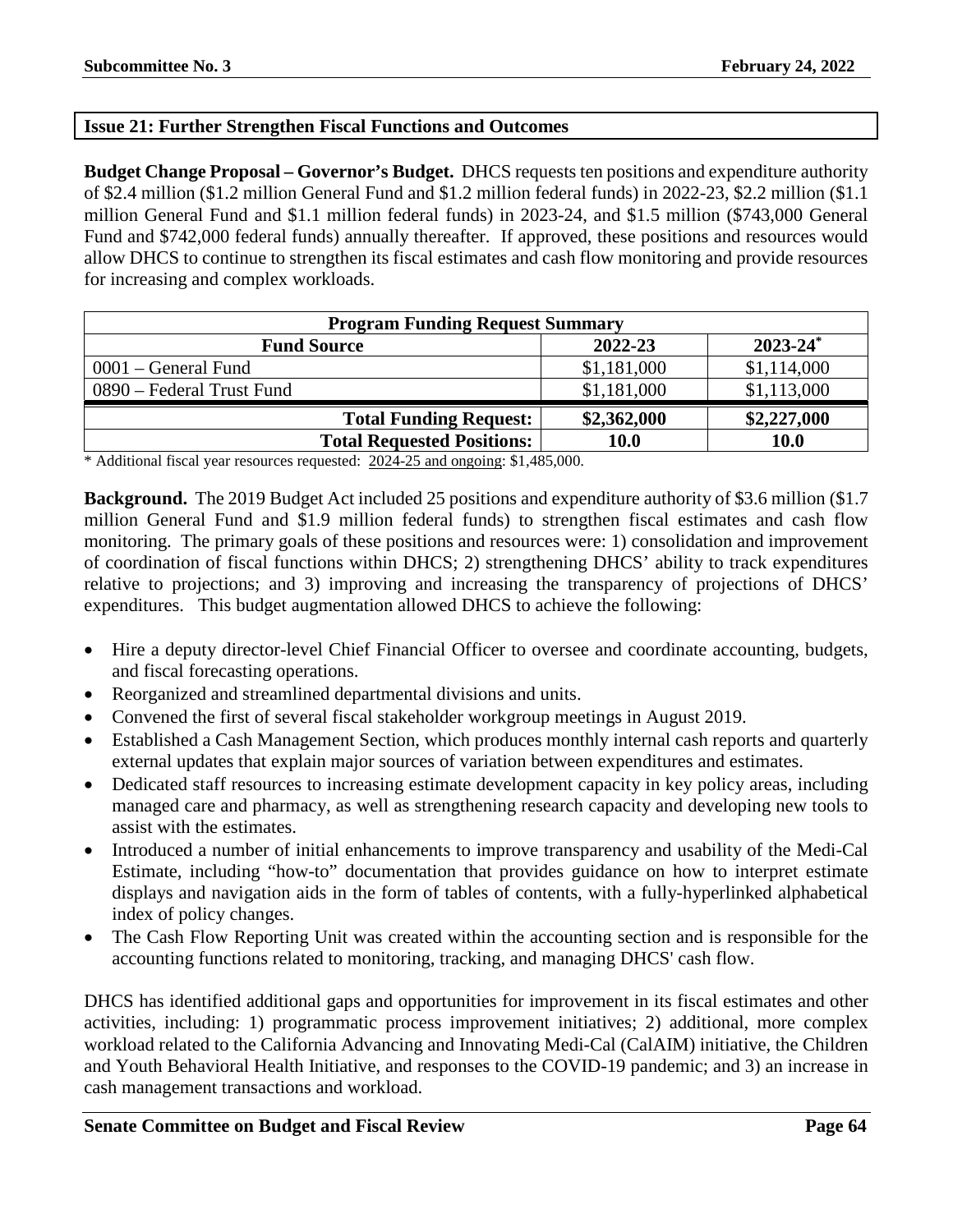**Staffing and Resource Request.** DHCS requests ten positions and expenditure authority of \$2.4 million (\$1.2 million General Fund and \$1.2 million federal funds) in 2022-23, \$2.2 million (\$1.1 million General Fund and \$1.1 million federal funds) in 2023-24, and \$1.5 million (\$743,000 General Fund and \$742,000 federal funds) annually thereafter to continue to strengthen fiscal estimates and cash flow monitoring and provide resources for increasing and complex workloads. Specifically, DHCS requests the following positions and resources:

# Fiscal Deputy Director's Office – One position

• **One Staff Services Manager (SSM) I** position would assist with providing support to fiscal staff members and programmatic process improvement initiatives; enhance financial reporting, monitoring, and oversight for internal and external partners; increase workforce training to enhance accounting knowledge and improve financial reporting; assist with managing Fiscal strategic initiatives impacting multiple DHCS divisions; develop training opportunities based on Fiscal strategic initiatives to improve workforce accounting and reporting knowledge; assist with researching and understanding complicated federal and state reporting regulations; and assist staff in gaining the skills necessary to manage the volume of significant and sensitive policy issues within DHCS.

## Fiscal Forecasting Division – Four positions

- **One Health Program Specialist (HPS) I** position would redistribute workload from existing staff and alleviate excess workload and increase capacity for cross-training; and create additional capacity to address workload associated with numerous new programs and policies in the behavioral health area implemented in recent years.
- **One SSM II** position would create additional supervisory oversight of base estimate development functions, leading a new section to align estimate workload and free up capacity to focus on critical DHCS priorities related to cash management.
- **One Research Data Specialist (RDS) II** position would research existing tools, develop new tools, and improve the overall federal reporting process resulting in increased federal grant budget accuracy and reduced workload for the team.
- **One HPS II** position would support operations and special projects, assist with emergent workload that exceeds workload capacity, manage and implement Estimate improvement projects, manage and track complex intradepartmental information requests for the division, and assist with compiling Estimate summary documentation.

Financial Management Division – Accounting Section – One position and resources equivalent to three positions

• Resources equivalent to **one Accounting Administrator I Specialist** would assist with the increase in workload and to improve retention of quality staff, including: managing the CMS deferral process, implementation of Federal Draw and Reporting, and additional federal grant awards for behavioral health, and federal stimulus packages.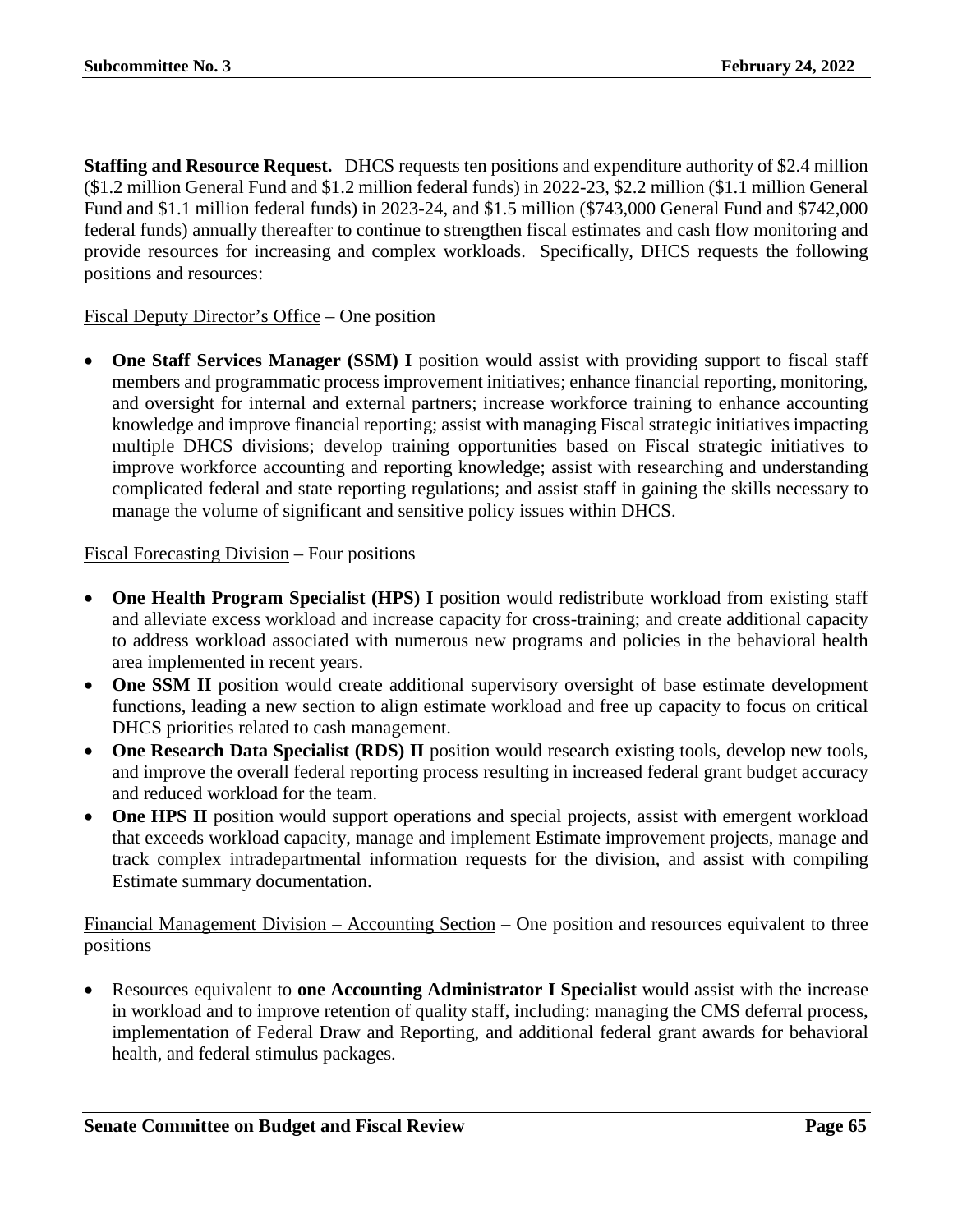- Resources equivalent to **one Associate Accounting Analyst (AAA)** would support additional workload created by the increase in funds and increase in funding for existing funds that have to be reconciled and reported on and increase in GAAP accruals.
- One AAA would assist with reconciliation of various complex reports from internal program systems.
- Resources equivalent to **one AAA** would meet increased workload demands, including cashiering services for all programs with the DHCS, payments made to the department for revenues, reimbursement, Intergovernmental Transfers (IGTs) via checks, cash, and electronic fund transfer for depositing, posting in FI\$Cal and remitting to the State Controller's Office for approval, reviewing the balance in the un-cleared collections Centralized Treasury System account, and remit to the appropriate State Funds within required timeframes.

Financial Management Division – Budget Branch – Four positions

• **One SSM II, one SSM I,** and **two Associate Governmental Program Analysts** would support increased workload related to overlapping due dates and shortened turnaround times, review of contract requests, new funds and enhanced reporting and oversight, training and technical assistance for internal partners regarding budget forecasting, and an increase in DHCS positions.

Business Operations Technology Services Division – Resources equivalent to two positions

• Resources equivalent to **two Information Technology Specialist I** positions would make needed upgrades to estimate systems and facilitate additional improvements to estimate transparency and usability.

**Subcommittee Staff Comment and Recommendation—Hold Open.** Subcommittee staff recommends holding this item open to allow continued discussions in advance of the May Revision.

**Questions.** The subcommittee has requested DHCS to respond to the following: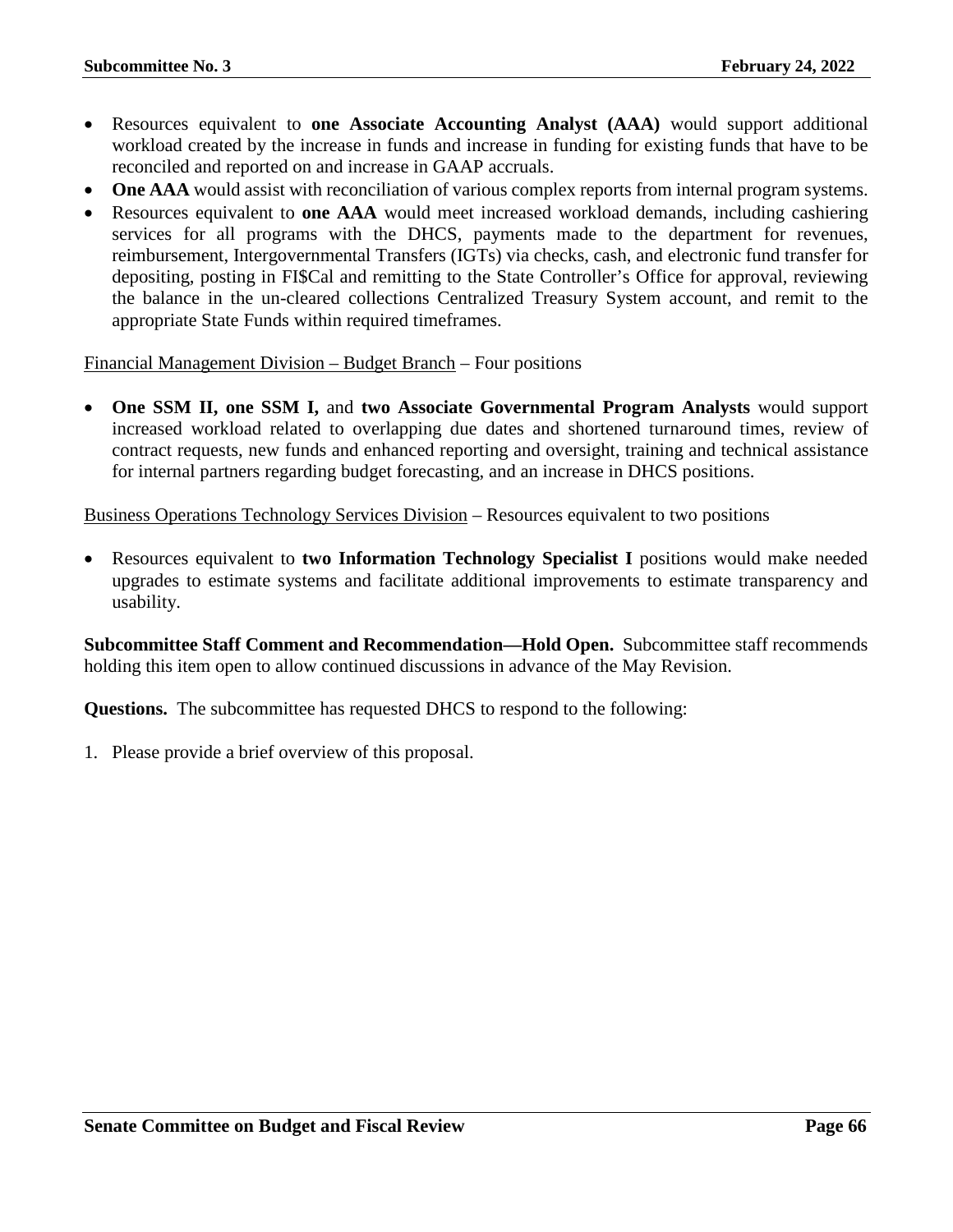## **Issue 22: Increased Program Workload**

**Budget Change Proposal – Governor's Budget.** DHCS requests 35.5 positions and expenditure authority of \$5.6 million (\$2.5 million General Fund, \$2.8 million federal funds, and \$304,000 reimbursements) in 2022-23 and \$5.3 million (\$2.4 million General Fund, \$2.6 million federal funds, and \$286,000 reimbursements) annually thereafter. If approved, these positions and resources would allow DHCS to address increased program workload related to benefits, behavioral health financing, dental services, and administration.

| <b>Program Funding Request Summary</b> |             |               |  |
|----------------------------------------|-------------|---------------|--|
| <b>Fund Source</b>                     | 2022-23     | $2023 - 24^*$ |  |
| $0001 - \text{General Fund}$           | \$2,521,000 | \$2,390,000   |  |
| 0890 – Federal Trust Fund              | \$2,783,000 | \$2,644,000   |  |
| $0995 - Reimbursements$                | \$304,000   | \$286,000     |  |
| <b>Total Funding Request:</b>          | \$5,608,000 | \$5,320,000   |  |
| <b>Total Requested Positions:</b>      | 35.5        | 35.5          |  |

\* Positions and resources ongoing after 2023-24.

**Background.** According to DHCS, several of its divisions have experienced increased workload related to program administration. These divisions include the Benefits Division, the Local Government Financing Division, the Medi-Cal Dental Services Division, and various administrative divisions. The increases in workload are as follows:

- The Benefits Division reports increased workload related to: 1) new telehealth policies implemented during the pandemic; 2) benefit policies for new provider types, such as doulas and community health workers; 3) addition of the dyadic services benefit; 4) coverage of continuous glucose monitors; 5) development of COVID-19 vaccine coverage policies and incentives; 6) updates and clarifications to provider manuals; 7) increase in regulations; 8) increase in updates to Interagency Agreements; 9) updating policies for long-term care facilities; 9) review of benefit coverage questions in life care plans; 10) increase in the number of State Plan Amendments submitted to the federal Centers for Medicare and Medicaid Services (CMS); and 11) redirected responsibilities for coordination of policies for community clinics.
- The Local Governmental Financing Division reports increased workload related to its review of three behavioral health service delivery systems, including: 1) processing manual claims for reimbursement of administrative costs, utilization review and quality assurance costs, and interim and final cost settlements; 2) developing or processing interim rates; and 3) developing the November and May Medi-Cal Local Assistance Estimates.
- The Medi-Cal Dental Services Division reports increased workload related to its administration of the Administrative Services Organization and Fiscal Intermediary contracts for Denti-Cal, administration of contracts for Dental Managed Care, Proposition 56 supplemental payments for dental services, provider application and enrollment, supplemental payments available through the California Advancing and Innovating Medi-Cal (CalAIM) initiative, and the dental integration pilot in San Mateo County.
- Various administrative divisions report increased workload due to the addition of significant resources to implement CalAIM, Quality Population Health Management, and the Children and Youth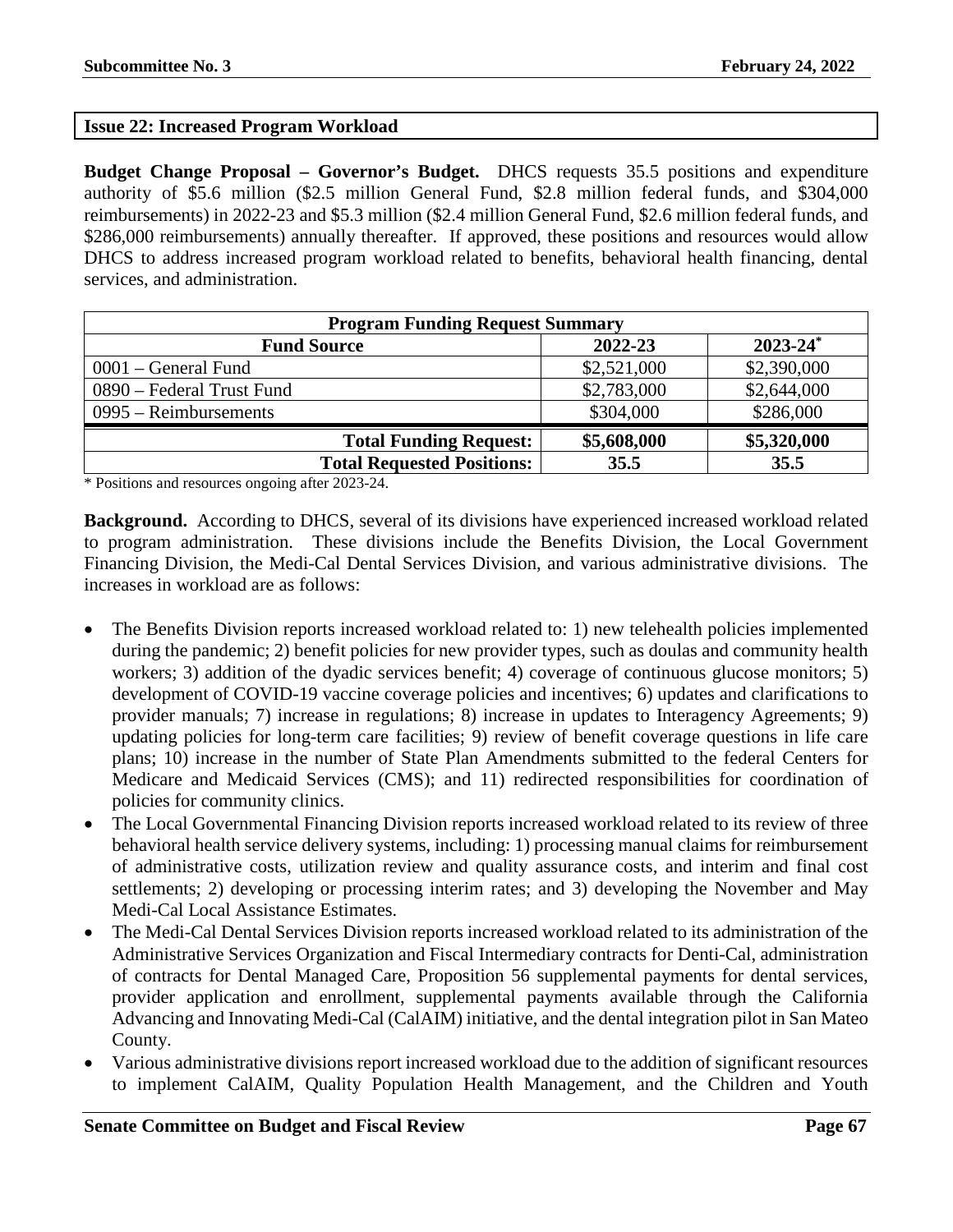Behavioral Health Initiative. This increased workload includes an increase in the number of contract and procurement requests with short deadlines, an increase in Enterprise Technology Services contract requests, and other personnel-related workload.

**Staffing and Resource Request.** DHCS requests 35.5 positions and expenditure authority of \$5.6 million (\$2.5 million General Fund, \$2.8 million federal funds, and \$304,000 reimbursements) in 2022- 23 and \$5.3 million (\$2.4 million General Fund, \$2.6 million federal funds, and \$286,000 reimbursements) annually thereafter to address increased program workload related to benefits, behavioral health financing, dental services, and administration. Specifically, DHCS requests the following positions and resources:

### Benefits Division  $-11$  positions

- **Two Staff Services Manager (SSM) III** positions would assist the Division Chief in planning, organizing, and directing the activities of the division; oversee Medi-Cal policies and procedures related to Medi-Cal benefits, as well as benefit programs, program financing, and federal claiming.
- **One Medical Consultant (MC) II** position would provide a licensed clinician to formulate policy for existing and new Medi-Cal benefits; give professional advice and guidance on the medical aspects of DHCS' programs, collaborate with a group of medical consultants and technical staff to review and establish medical policy while assuring uniformity, quality, and up-to-date decisions in the development of policies and standards relative to the BD's programs; provide technical guidance to other Division staff, DHCS divisions, providers, professional and community organizations, and other interested stakeholders; and assist with the implementation and interpretation of state and federal laws, as well as formulation of regulations, policies, and procedures relating to medical aspects of DHCS programs.
- **One Nurse Consultant (NC) III** position would provide expert nursing consultation and serve as a key member of the licensed professional team with responsibility for benefit policy planning, development and implementation; review and implement program initiatives; analyze legislation; develop appropriate policies and procedures for covered benefit; and assist in other program areas including but not limited to community health workers, and health education.
- **Two Health Program Specialist (HPS) II** positions would independently and in a lead capacity perform a variety of administrative, health program management, highly technical, and analytical tasks necessary to accomplish the goals and objectives of the program; coordinate and implement initiatives derived from the Preschool Development Grant (PDG) project, and enhancements and improvements to Early and Periodic Screening, Diagnosis, and Treatment (EPSDT); develop and implement department projects including telehealth policy, preventive services provided by community health workers and doulas, and support management by interpreting data, creating reports, and coordinating long-term projects; and coordinate the development of program policy and problem resolution recommendations with multiple departmental, immediate, and long-range impacts.
- **One HPS I** position would perform a variety of high level analytical tasks necessary to accomplish the goals and objectives of the program; work on extensive stakeholder engagement necessary to implement or update benefits, including developing State Plan Amendments, regulations, communication plans, and all associated notices for outreach to stakeholders; and ensure compliance with state and federal laws for benefits.
- **Four Associate Governmental Program Analysts (AGPAs)** would be responsible for oversight of eight interagency agreements (IAs), including invoice processing, updating IAs, contracts, program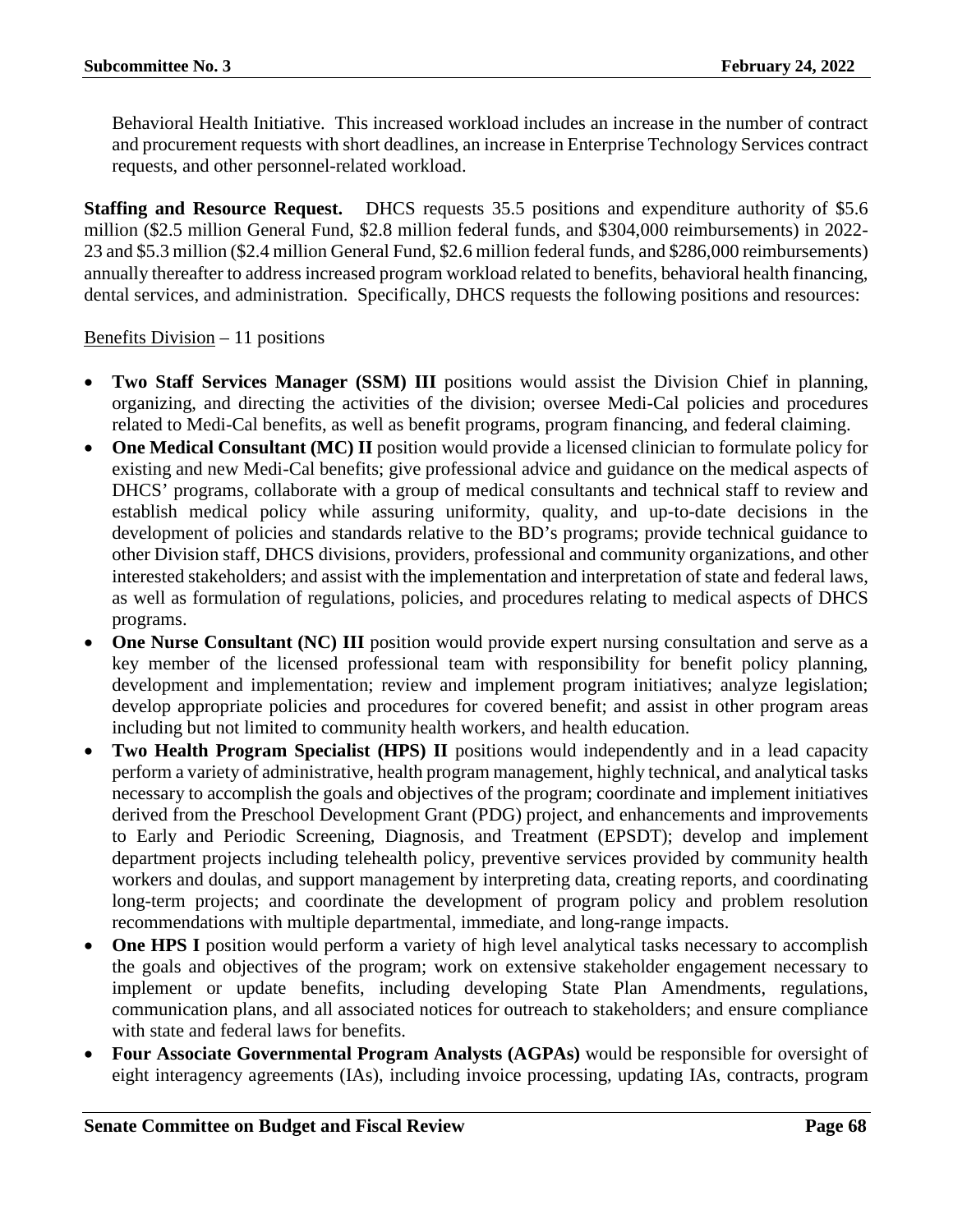evaluation, policy analysis, budgeting, and documentation reviews relating to the scope and duration of the program; and work on the PDG grant, EPSDT, and improvements to Medi-Cal for children.

Local Government Financing Division – Six positions

- **One SSM II** position would manage the Behavioral Health Fiscal Policy Section, be responsible for the planning and implementation of new and ongoing fiscal policies that impact the three behavioral health programs, including revisions to state plan amendments and federal waivers, overhaul of billing codes in the Short Doyle claims systems, implementation of behavioral health payment reform, cost report policies, updates to Short Doyle, and oversight of the county customer service support program.
- **Two SSM I** positions would supervise two new units within the Behavioral Health Fiscal Policy Section, which would be responsible for analyzing proposed fiscal policies, developing guidance and informational bulletins for stakeholders, developing Short Doyle system change requests and business rules for new policies, maintaining cost report templates and instructions, and providing support and technical assistance to counties via monthly calls and through the county customer support program.
- **One HPS I** position would be responsible for the additional workload related to the CalAIM initiatives and payment reform, and for ongoing fiscal policy analysis, including analyzing and developing rate methodologies for payment reform and providing technical assistance to counties related to CalAIM system changes.
- **Two AGPAs** would update cost report templates for the three behavioral health programs, assist with implementation of behavioral health payment reform including the transition to intergovernmental transfers, and develop technical assistance materials for counties.

### Medi-Cal Dental Services Division – Four positions

- **One HPS II** position would provide subject matter expertise regarding the managed care final rule, serve as a division-wide resource to sustain business operations and administrative efficiencies, support the Division on special projects across various program areas and dental delivery systems, along with coordinating efforts across multiple divisions and external organizations, and discuss ongoing issues and develop recommendations for executive level management, verify knowledge transfer of takeover and turnover efforts, and deliver training and development of materials to division staff.
- **One Research Data Specialist (RDS) II** position would provide analytic support to the Division through tracking, monitoring, collaborating with other program areas, and responding to data requests from stakeholders and through the Public Records Act; and data mine, research, and analyze the Medi-Cal dental benefit for progress towards utilization goals and compliance with state and federal statutory reporting requirements.
- **Two AGPAs** would sustain the Division's operational and administrative workload that has increased since 2016 by supporting other units experiencing an influx of workload; continue oversight of six dental managed care (DMC) plans including validating timely receipt and review of all contract deliverables, verifying compliance with all contract and network adequacy requirements, providing ongoing technical assistance, and responding to plan inquiries; provide DMC performance insights, and create All-Plan Letters to convey policy interpretations and directives from federal and state policy changes to DMC plans.

Administration – 14.5 positions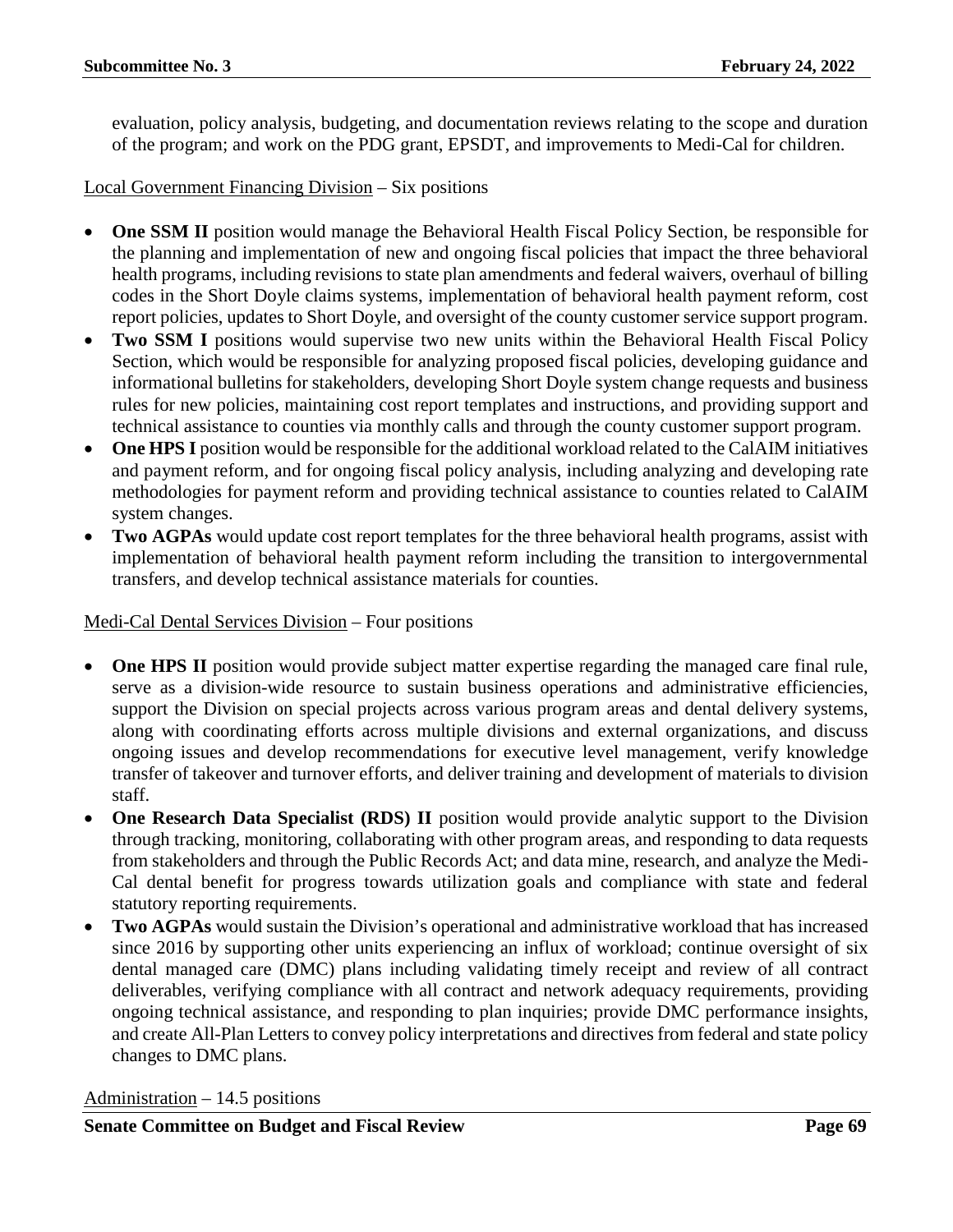- **One SSM I** position in the Contracts Division would provide technical and administrative knowledge required to formulate and implement solutions tailored to procurements.
- **Four SSM I** positions, **one Senior Personnel Specialist, one personnel Specialist,** and **three Associate Personnel Analysts** in the Human Resources Division would support increased workload related to additional department staff, including, classification, performance management, and management consultant issues with the Divisions; administration of the appropriate laws, rules, regulations, and contract language pertaining to personnel transactions, employee relations, and performance management; and address all facets of payroll, benefits, and various medical leaves.
- **One SSM I** and **3.5 AGPAs** in the Program Support Division would perform increased business services functions commensurate with the requested program staffing increases, including Records Management Program, Forms Management, Asset Management, and space planning to accommodate newly authorized positions and the transition to telework and a hybrid work environment.

**Subcommittee Staff Comment and Recommendation—Hold Open.** Subcommittee staff recommends holding this item open to allow continued discussions in advance of the May Revision.

**Questions.** The subcommittee has requested DHCS to respond to the following: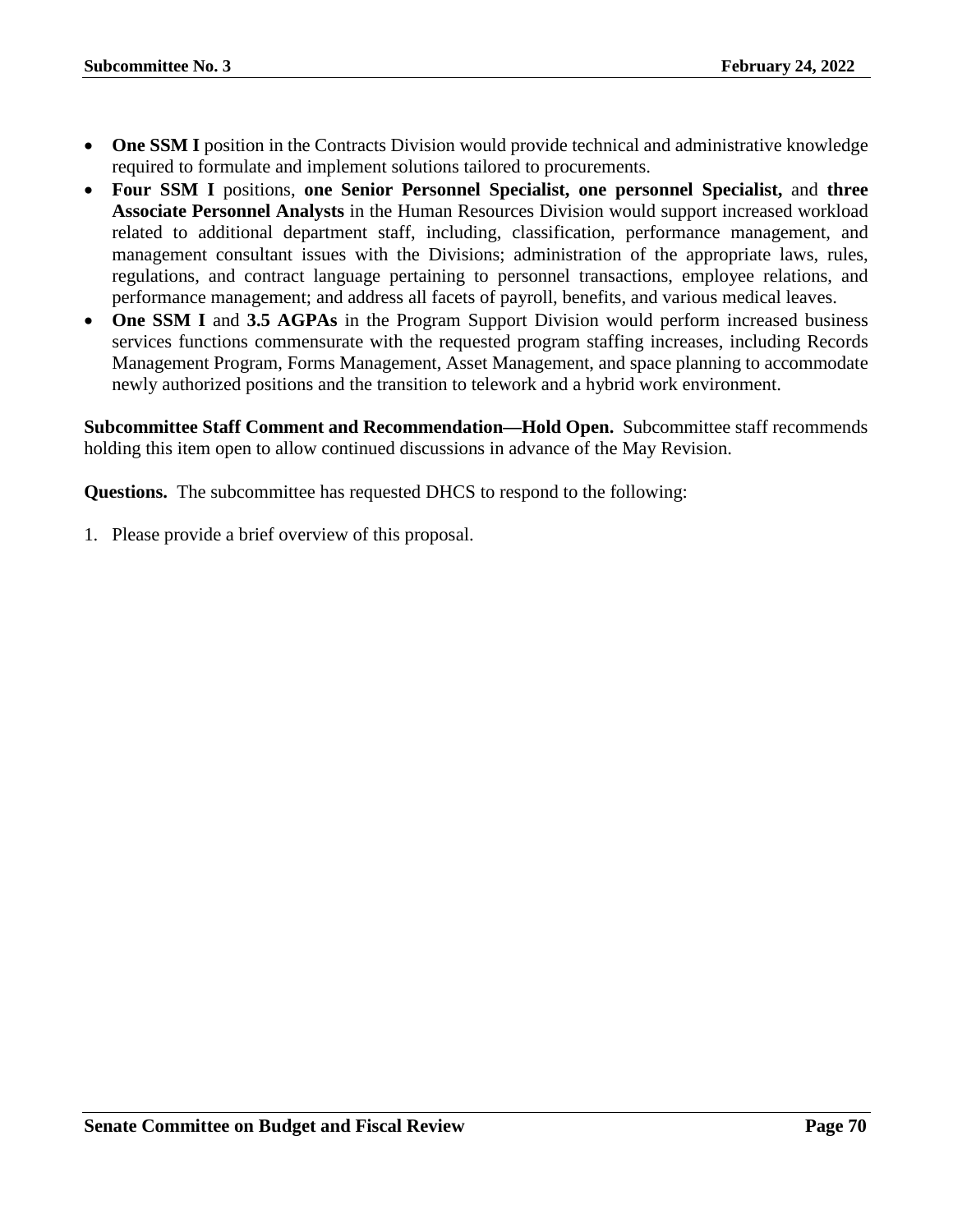### **Issue 23: Medi-Cal Enterprise Systems Modernization–Federal Draw and Reporting Operations**

**Budget Change Proposal – Governor's Budget.** DHCS requests expenditure authority of \$4.6 million (\$2.3 million General Fund and \$2.3 million federal funds) in 2022-23 and \$4.6 million (\$1.1 million General Fund and \$3.4 million federal funds) in 2023-24. If approved, these resources would support the Federal Draw and Reporting system operations as part of the Medi-Cal Enterprise System Modernization project.

| <b>Program Funding Request Summary</b>   |             |             |  |  |
|------------------------------------------|-------------|-------------|--|--|
| 2022-23<br>2023-24<br><b>Fund Source</b> |             |             |  |  |
| $0001 - \text{General Fund}$             | \$2,290,000 | \$1,145,000 |  |  |
| 0890 – Federal Trust Fund                | \$2,289,000 | \$3,434,000 |  |  |
| <b>Total Funding Request:</b>            | \$4,579,000 | \$4,579,000 |  |  |
| <b>Total Requested Positions:</b>        | 0.0         | 0.0         |  |  |

**Background.** According to DHCS, the technology that supports the Medi-Cal program's ability to support its beneficiaries, the Medi-Cal Enterprise System (MES), is a fragile patchwork of systems that struggles to meet business needs, react timely to changing state and federal requirements, and is inefficient and unnecessarily costly to maintain. These issues prevent the Medi-Cal program from being able to deliver health services in modern ways that, for example, utilize data to understand local population needs and allow beneficiaries to have better access to services and their health care information. Much of the current systems were built during a time when the main method used for delivering services was a feefor-service model. However, during the last few decades, major shifts have occurred such that over 80 percent of the Medi-Cal beneficiary population is covered through the managed care plan service delivery model. MES Modernization will take in to account the recent change in service delivery model and also plan for such changes in the future.

The MES Federal Draw and Reporting (FDR) project is replacing the legacy system, CMS-64, which supports federal expenditure reporting. The CMS-64 system has been fully supported by contract resources. As the FDR Design, Development and Implementation phase comes to a close at the end of June 2022, the FDR project will end and in July of 2022 will enter operations. The increase in operations cost supports monitoring system performance, making bug fixes, developing the Post Implementation Evaluation Report (PIER), security updates, patches, certification activities, testing the application after any changes are made, managing release activities and coordinating implementation tasks. Ongoing funding will be required in order to meet the operational responsibilities of FDR and to provide development, testing, and implementation activities for ongoing operations

**Resource Request.** DHCS requests expenditure authority of \$4.6 million (\$2.3 million General Fund and \$2.3 million federal funds) in 2022-23 and \$4.6 million (\$1.1 million General Fund and \$3.4 million federal funds) in 2023-24 to support the Federal Draw and Reporting system operations as part of the Medi-Cal Enterprise System Modernization project. Specifically, DHCS requests the following resources:

• \$4.6 million in 2022-23 and 2023-24 would support contracts for engineering services (\$3.3 million) and digital support services (\$1.3 million)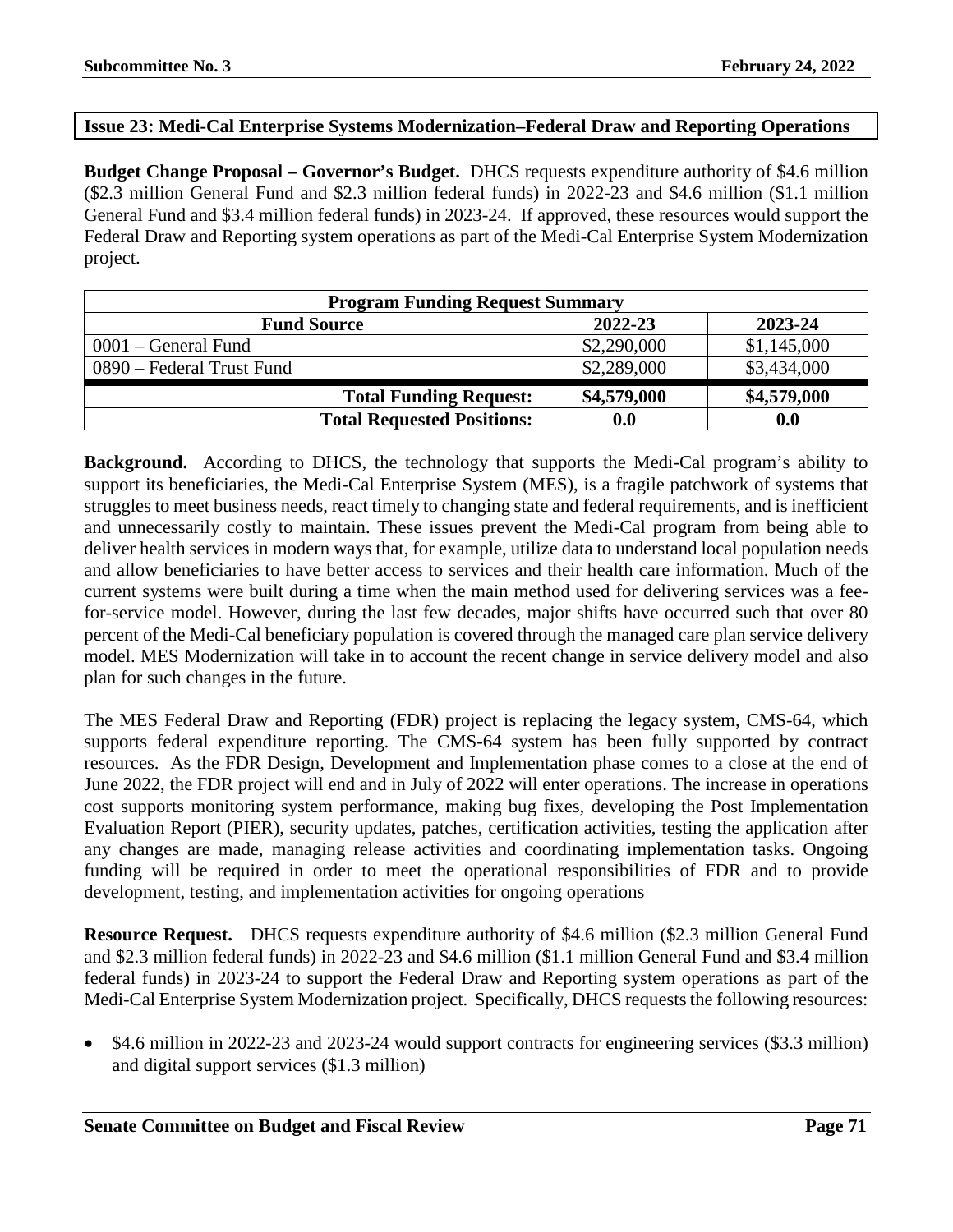**Subcommittee Staff Comment and Recommendation—Hold Open.** Subcommittee staff recommends holding this item open to allow continued discussions in advance of the May Revision.

**Questions.** The subcommittee has requested DHCS to respond to the following: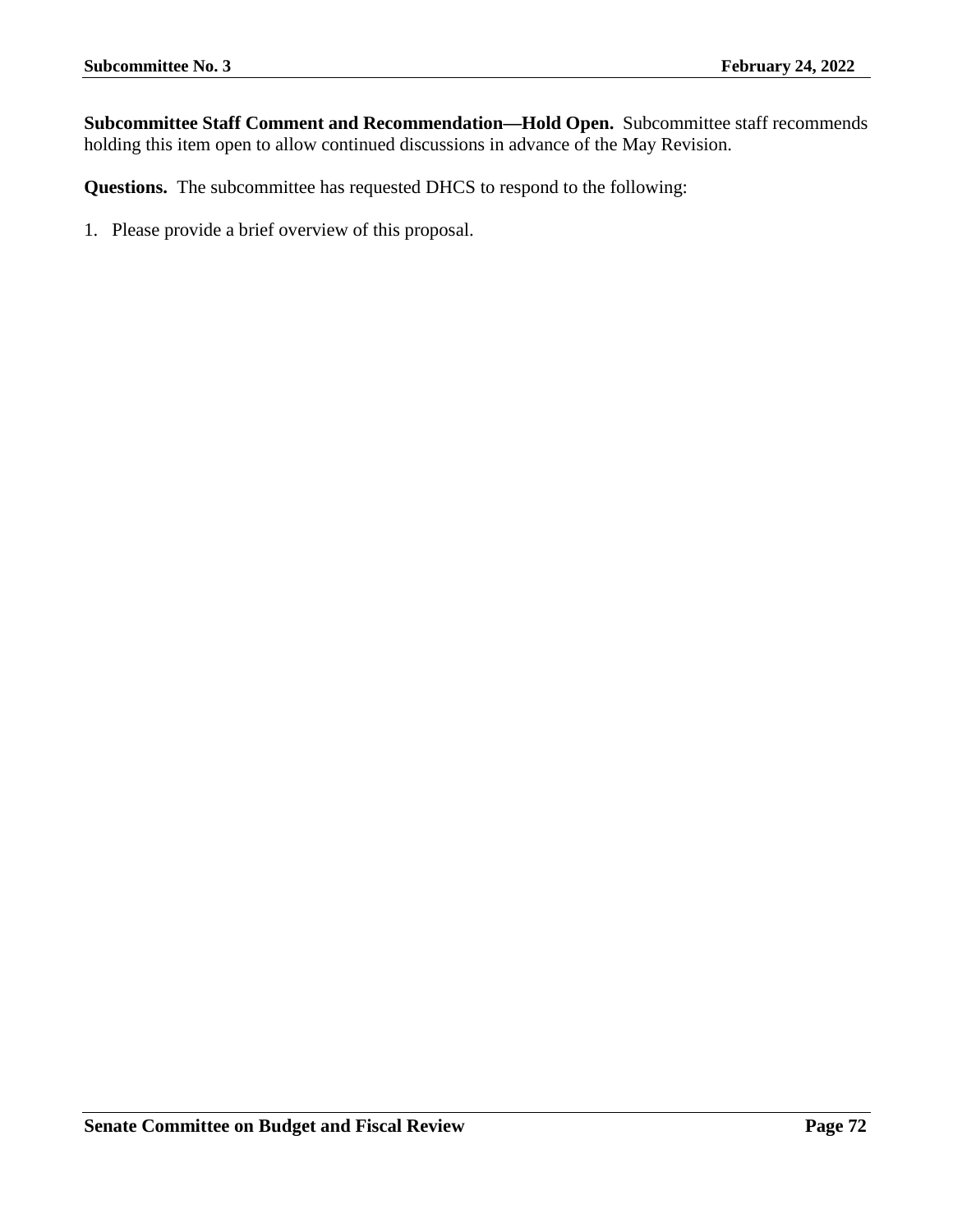| <b>Community Mental Health – Three Year Funding Summary</b> |                 |                 |                  |
|-------------------------------------------------------------|-----------------|-----------------|------------------|
| <b>Fund Source</b>                                          | 2020-21         | 2021-22         | 2022-23          |
| 1991 Realignment (base and growth):                         |                 |                 |                  |
| <b>Mental Health Subaccount</b>                             | \$220,057,000   | \$302,716,000   | \$363,202,000    |
|                                                             |                 |                 |                  |
| 2011 Realignment (base and growth):                         |                 |                 |                  |
| <b>Mental Health Subaccount</b>                             | \$1,148,655,000 | \$1,141,311,000 | \$1,133,307,000  |
| <b>Behavioral Health Subaccount</b>                         | \$1,488,359,000 | \$1,769,398,000 | \$1,976,998,000  |
|                                                             |                 |                 |                  |
| <b>Realignment Total</b>                                    | \$2,857,071,000 | \$3,213,425,000 | \$3,473,507,000  |
|                                                             |                 |                 |                  |
| <b>Medi-Cal SMHS Federal Funds</b>                          | \$2,985,445,000 | \$2,966,042,000 | \$2,936,719,000  |
| <b>Medi-Cal SMHS General Fund</b>                           | \$420,571,000   | \$419,206,000   | \$384,449,000    |
|                                                             |                 |                 |                  |
| <b>MHSA Local Expenditures</b>                              | \$2,773,591,000 | \$3,350,340,000 | \$3,469,384,000  |
|                                                             |                 |                 |                  |
| <b>Total Funds</b>                                          | \$9,036,678,000 | \$9,949,013,000 | \$10,264,059,000 |

# **Issue 24: Community Mental Health - Overview**

**Background.** California's system of community mental health treatment was first established in 1957 after passage of the Short-Doyle Act. Prior to Short-Doyle, the state was primarily responsible for the care and treatment of Californians with mental illness or developmental disabilities in fourteen regional psychiatric hospitals throughout the state. Short-Doyle was enacted to allow individuals with mental illness to be treated in a community-based setting nearer to friends and family to support more successful treatment outcomes, and resulted in a significant shift of the locus of treatment out of the state's psychiatric hospitals and into the community. Covered Short-Doyle benefits included treatment and rehabilitation services in primarily outpatient settings, as well as community education and training for professionals and staff in public entities to address mental health problems early.

**Mental Health Services in Medi-Cal.** Medi-Cal, California's state Medicaid program, was established in 1966 and covered specific mental health-related benefits including psychiatric inpatient hospital services, nursing facility care, and professional services provided by psychiatrists and psychologists. In 1971, many of the benefits provided by local Short-Doyle community mental health programs were also included in the scope of benefits provided to Medi-Cal beneficiaries. During this period, beneficiaries could access mental health services through Short-Doyle Medi-Cal (SD/MC) or through direct fee-forservice Medi-Cal providers (FFS/MC).

**State-Local Realignment Funding for Community Mental Health.** In 1991, in response to a state General Fund deficit, many state programs and funding streams were realigned to local governments including community mental health programs. The Bronzan-McCorquodale Act (1991 Realignment) provided that county mental health departments would be responsible for community mental health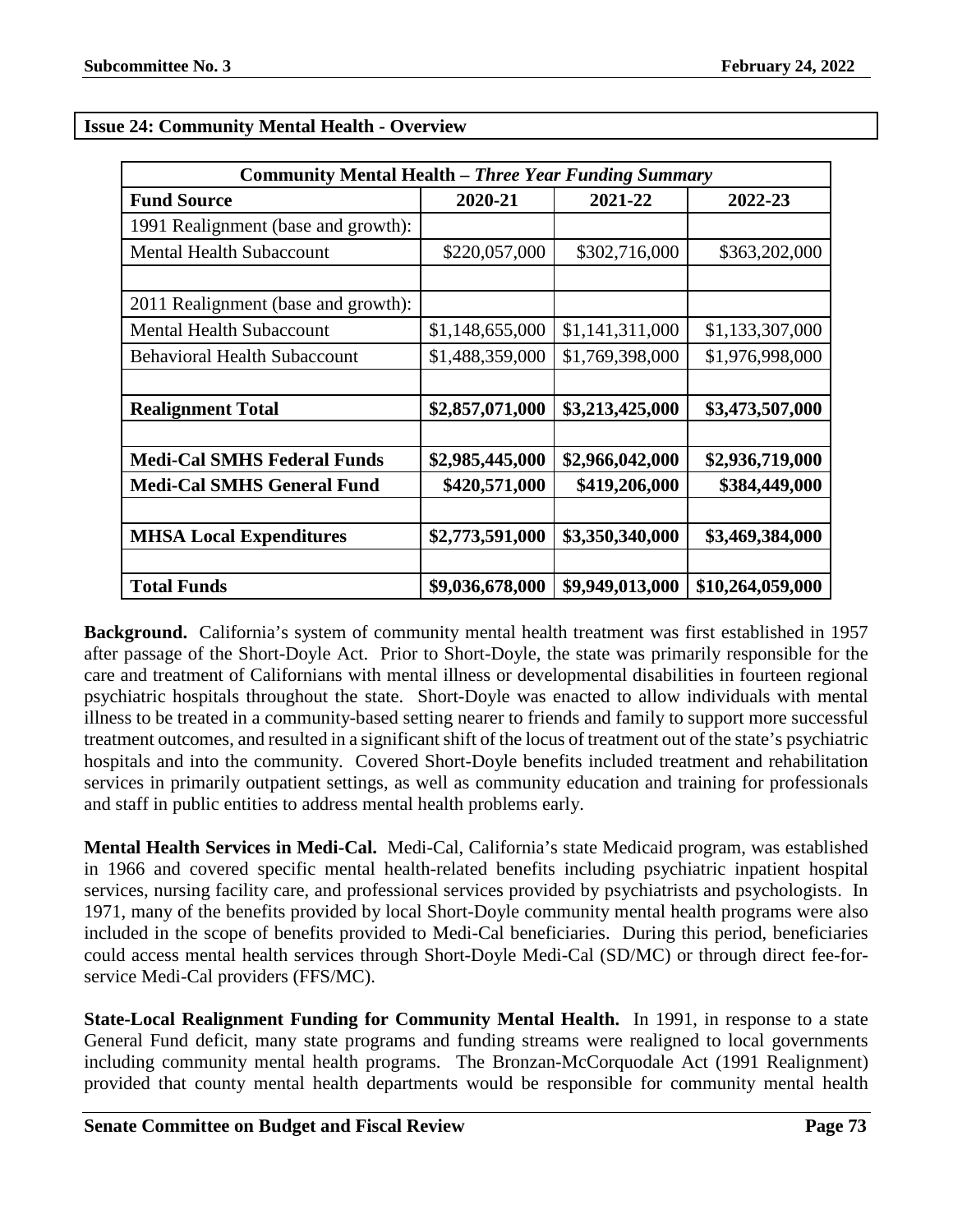services for Medi-Cal beneficiaries, for payments to state hospitals for treatment of individuals civilly committed under the Lanterman-Petris-Short Act (LPS), and for Institutions for Mental Disease (IMDs) that provide short-term nursing level care to individuals with serious mental illness. Funding for these programs is provided by redirection of sales tax and vehicle license fee revenues to counties.

In 2011, additional mental health responsibilities were realigned to counties in a package primarily focused on major public safety programs (2011 Realignment). Additional sales tax and vehicle license fee revenue was allocated to counties to fund these programs, which included responsibility for Early Periodic Screening, Diagnosis, and Treatment (EPSDT) services for children in Medi-Cal. Funding for the 1991 Mental Health Subaccount, up to \$1.12 billion, was redirected to fund maintenance of effort requirements for the California Work Opportunities and Responsibility for Kids (CalWORKs) program. This redirection of funding was replaced by \$1.12 billion of 2011 Realignment revenue deposited in the 2011 Realignment Mental Health Subaccount for community mental health programs. Consequently, realignment funding for community mental health services is derived primarily from 2011 Realignment funding allocations.

**Affordable Care Act Expansion of Mental Health Benefits.** The federal Affordable Care Act expanded certain mental health benefits available to Medi-Cal beneficiaries. SB 1 X1 (Hernandez), Chapter 4, Statutes of 2013, First Extraordinary Session, implemented these new benefit requirements. These benefits are provided to individuals with mild to moderate levels of impairment by Medi-Cal managed care plans, rather than community mental health plans.

**Medi-Cal Mental Health.** There are three systems that currently provide mental health services to Medi-Cal beneficiaries:

- **1. County Mental Health Plans (MHPs) -** California provides Medi-Cal specialty mental health services (SMHS) under a federal 1915(b) waiver that includes outpatient SMHS, such as clinic outpatient providers, psychiatrists, psychologists and some nursing services, as well as psychiatric inpatient hospital services. Children's SMHS is provided under the federal requirements of the EPSDT benefit for persons under age 21. County mental health plans are responsible for the provision of SMHS and Medi-Cal enrollees must obtain SMHS through the county. SMHS is a Medi-Cal entitlement for adults and children that meet medical necessity criteria, which consist of having a specific covered diagnosis, functional impairment, and meeting intervention criteria.
- **2. Managed care plans –** SB 1 X1 expanded the scope of Medi-Cal mental health benefits, pursuant to the federal Affordable Care Act, and required these services to be provided by Medi-Cal managed care plans excluding those benefits provided by county mental health plans under the SMHS waiver. Generally these are mental health services for those with mild to moderate levels of impairment. The mental health services provided by managed care plans include:
	- Individual and group mental health evaluation and treatment (psychotherapy)
	- Psychological testing when clinically indicated and medically necessary to evaluate a mental health condition
	- Outpatient services for the purposes of monitoring drug therapy
	- Outpatient laboratory, drugs, supplies and supplements
	- Psychiatric consultation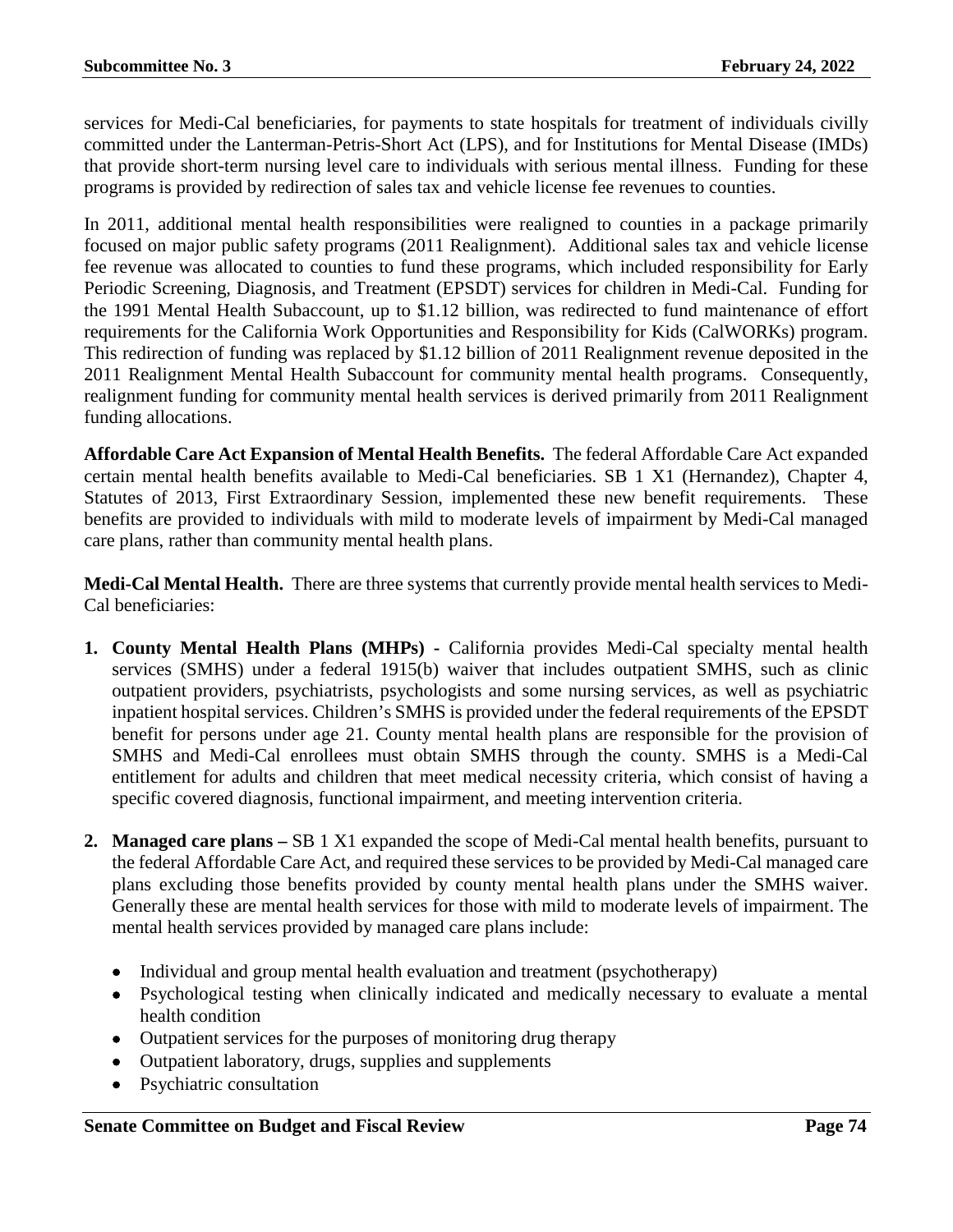- **3. Fee-For-Service Provider System -** Effective January 1, 2014 the mental health services listed below are also available through the fee-for-service provider system:
	- Individual and group mental health evaluation and treatment (psychotherapy)
	- Psychological testing when clinically indicated and medically necessary to evaluate a mental health condition
	- Outpatient services for the purposes of monitoring drug therapy
	- Outpatient laboratory, drugs, supplies and supplements
	- Psychiatric consultation

**Mental Health Services Act (Proposition 63, Statutes of 2004).** The Mental Health Services Act (MHSA) imposes a one percent income tax on personal income in excess of \$1 million. These tax receipts are reconciled and deposited into the MHSA Fund on a "cash basis" (cash transfers) to reflect funds actually received in the fiscal year. The MHSA provides for a continuous appropriation of funds for local assistance.

The purpose of the MHSA is to expand mental health services to children, youth, adults, and older adults who have severe mental illnesses or severe mental health disorders and whose service needs are not being met through other funding sources (i.e., funds are to supplement and not supplant existing resources).

Most MHSA funding is to be expended by county mental health departments for mental health services consistent with local Three-Year Plans with Annual Updates approved by DHCS and the required five components, as required by MHSA. The following is a brief description of the five components:

- 1. **Community Services and Supports for Adult and Children's Systems of Care.** This component funds the existing adult and children's systems of care established by the Bronzan-McCorquodale Act (1991). County mental health departments establish, through a stakeholder process, a listing of programs for which these funds will be used. Of total annual revenues, 80 percent is allocated to this component.
- 2. **Prevention and Early Intervention.** This component supports the design of programs to prevent mental illnesses from becoming severe and disabling, with an emphasis on improving timely access to services for unserved and underserved populations. Of total annual revenues, 20 percent is allocated to this component.
- **3. Innovation.** The goal of this component is to develop and implement promising practices designed to increase access to services by underserved groups, increase the quality of services, improve outcomes, and promote interagency collaboration. This is funded from five percent of the Community Services and Supports funds and five percent of the Prevention and Early Intervention funds.
- 4. **Workforce Education and Training.** This component targets workforce development programs to remedy the shortage of qualified individuals to provide services to address severe mental illness. In 2005-06, 2006-07, and 2007-08, 10 percent of total revenues were allocated to this component, for a total of \$460.8 million provided to counties and the Department of Health Care Access and Information (HCAI, formerly OSHPD).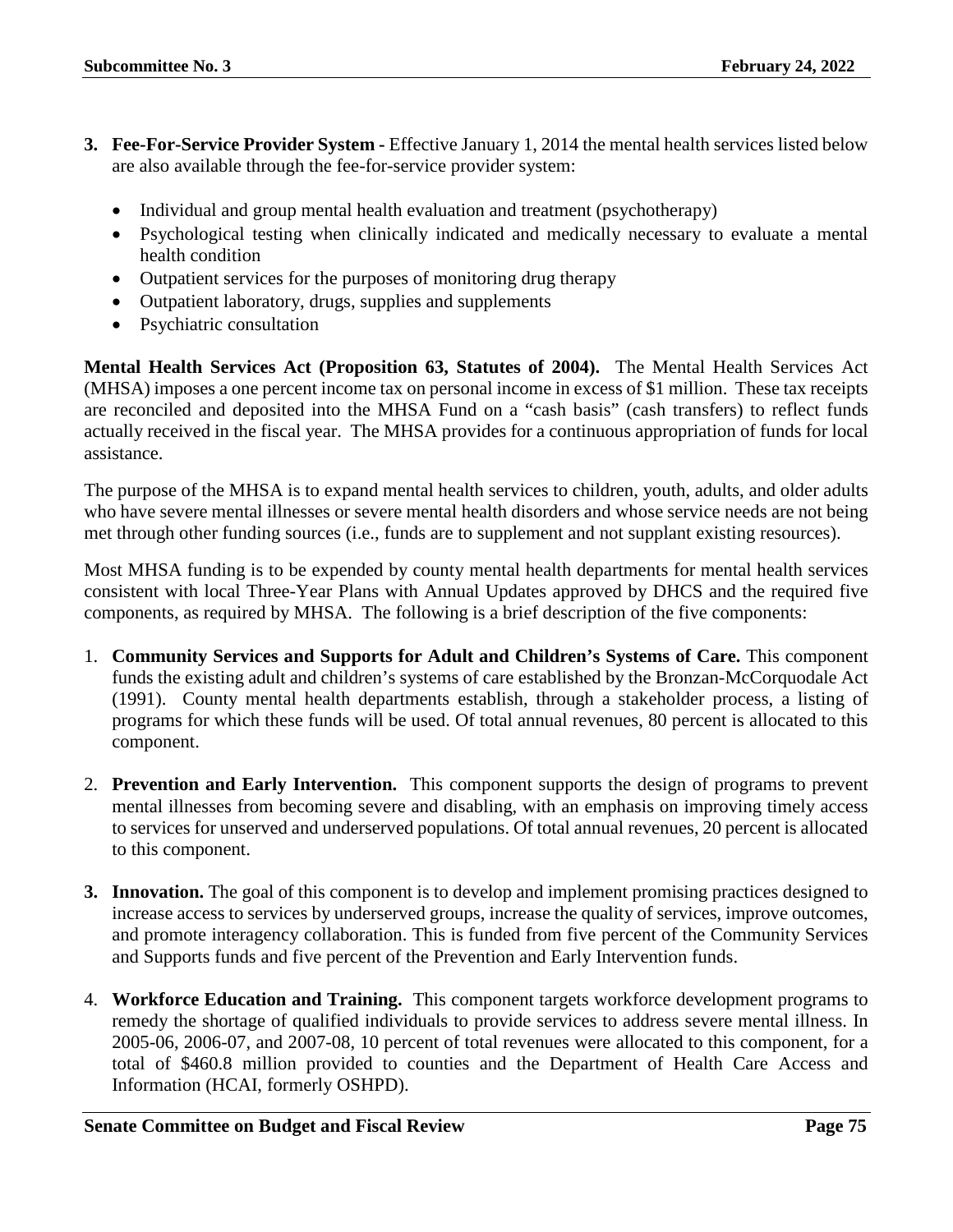**5. Capital Facilities and Technological Needs.** This component addresses the capital infrastructure needed to support implementation of the Community Services and Supports, and Prevention and Early Intervention programs. It includes funding to improve or replace existing technology systems and for capital projects to meet program infrastructure needs.

Counties are required to submit annual revenue and expenditure reports to DHCS and the Mental Health Services Oversight and Accountability Commission (MHSOAC). DHCS monitors county's use of MHSA funds to ensure the county meets the MHSA and Mental Health Services Fund requirements.

**Subcommittee Staff Comments and Recommendation—Hold Open.** Subcommittee staff recommends holding this item open as updated estimates of caseload and expenditures will be provided at the May Revision.

**Questions.** The subcommittee has requested DHCS to respond to the following questions:

1. Please provide a brief overview of community mental health programs overseen by DHCS.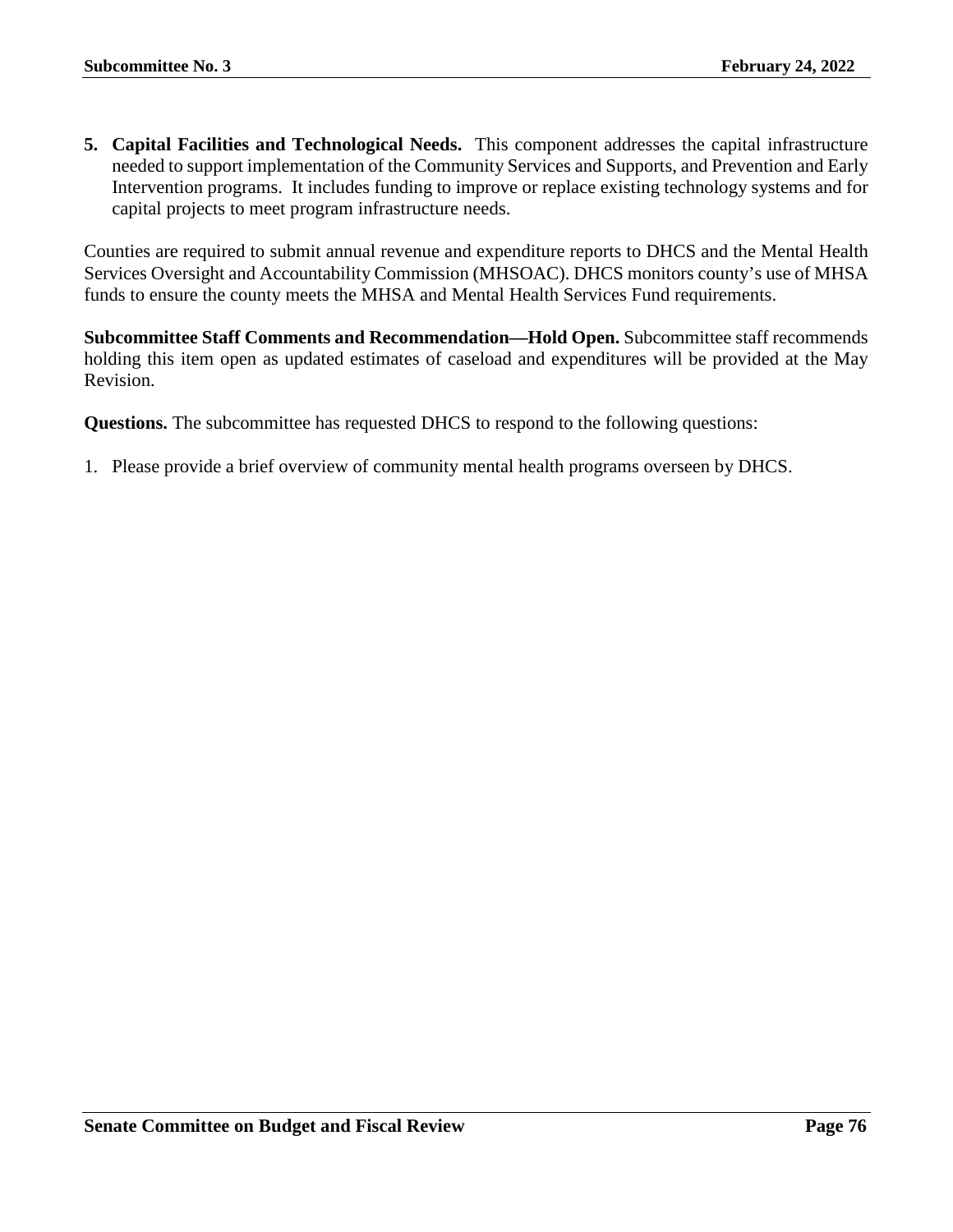#### **Issue 25: Short-Term Residential Therapeutic Program Support for IMD Exclusion Transition**

**Local Assistance – Governor's Budget.** DHCS requests General Fund expenditure authority of \$712,000 in 2021-22 and \$6 million in 2022-23. If approved, these resources would support Medi-Cal services provided to Medi-Cal beneficiaries in short-term residential therapeutic programs classified as Institutes for Mental Disease.

| <b>Program Funding Request Summary – Local Assistance</b> |               |                 |  |
|-----------------------------------------------------------|---------------|-----------------|--|
| <b>Fund Source</b>                                        | 2021-22       | 2022-23         |  |
| $0001$ – General Fund                                     | \$712,000     | \$6,017,000     |  |
| 0890 – Federal Trust Fund                                 | $(\$712,000)$ | $(\$6,017,000)$ |  |
| <b>Total Funding Request:</b>                             | ক্ত-          | ক-              |  |

**Background.** The federal Families Firs Prevention Services Act (FFPSA), enacted in 2018, was intended to restrict the use of congregate care, unless absolutely necessary by limiting payments to specific types of congregate care settings meeting certain requirements. The act added Qualified Residential Treatment Programs (QRTPs) as an allowable congregate care setting for children and youth requiring a therapeutic placement as long as specific criteria are met. In California, regulatory requirements for short-term residential therapeutic programs (STRTPs) are similar to QRTPs. However, some of the definition criteria for QRTPs overlap with the criteria used to determine if a facility is an Institute for Mental Disease (IMD), for which federal matching funds are prohibited under Title XIX of the Social Security Act, which governs the Medicaid program.

In July 2020, CMS indicated that it could not provide a blanket assurance that all of the STRTPs operated in the state are not IMDs. As a result, DHCS must assess each STRTP to determine whether it meets the criteria as an IMD. In addition, DHCS reports that CMS has developed a waiver opportunity for states to receive federal funds for mental health services provided to populations with a serious mental illness or serious emotional disturbance. DHCS intends to apply for the waiver in fall 2022.

**Local Assistance Request.** DHCS requests General Fund expenditure authority of \$712,000 in 2021-22 and \$6 million in 2022-23 to support Medi-Cal services provided to Medi-Cal beneficiaries in short-term residential therapeutic programs classified as Institutes for Mental Disease.

**Subcommittee Staff Comment and Recommendation—Hold Open.** Subcommittee staff recommends holding this item open to allow continued discussions in advance of the May Revision.

**Questions.** The subcommittee has requested DHCS to respond to the following: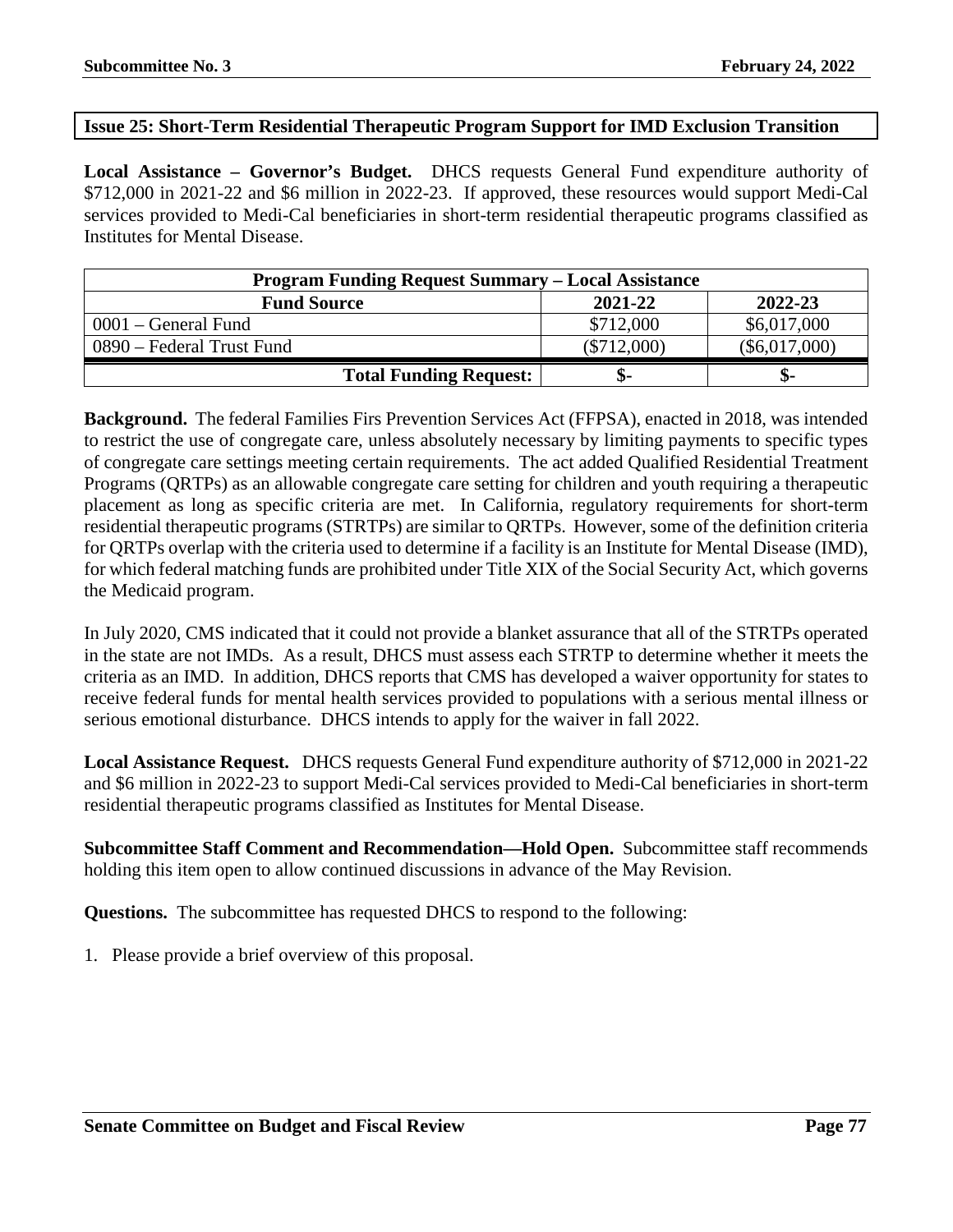### **Issue 26: Short-Term Residential Therapeutic Program Approval, Oversight, and Monitoring**

**Budget Change Proposal – Governor's Budget.** DHCS requests nine positions and expenditure authority of \$1.3 million (\$661,000 General Fund and \$661,000 federal funds) annually. If approved, these positions and resources would allow DHCS to provide oversight, monitoring, and reviews of shortterm residential therapeutic programs, mental health program approval, and children's crisis residential programs.

| <b>Program Funding Request Summary</b> |             |                          |
|----------------------------------------|-------------|--------------------------|
| <b>Fund Source</b>                     | 2022-23     | $2023 - 24$ <sup>*</sup> |
| $0001$ – General Fund                  | \$661,000   | \$661,000                |
| 0890 – Federal Trust Fund              | \$661,000   | \$661,000                |
| <b>Total Funding Request:</b>          | \$1,322,000 | \$1,322,000              |
| <b>Total Requested Positions:</b>      | 9.0         | 9.0                      |

\* Positions and resources ongoing after 2023-24.

**Background.** Continuum of Care Reform (CCR) requires DHCS, the California Health and Human Services Agency, the Department of Education, the Department of Social Services, Associations, the Legislature and stakeholders to collaborate, in a transparent manner, and make statutory, regulatory, and administrative changes to improve timely access for children to available level of care options. In particular, CCR requires a state-level focus on increasing access to children's residential and communitybased services to better meet therapeutic, outpatient, and inpatient behavioral health needs.

Consequently, the intended outcome for children and youth when placed in a short-term residential therapeutic program (STRTP) with a mental health program approval (MHPA) is greater access to available services, reduction in lengths of stay in residential placement, improved health outcomes, and a defined established pathway, especially for those in California's foster care system, to family reunification or adoption in a home-based community setting.

DHCS, or its delegated county mental health plan (MHP), is required to approve initially and annually thereafter the MHPA for STRTPs. Prior to 2020, 11 of the 57 MHPs accepted delegation of the MHPA but subsequently, two relinquished delegation. As a result, only nine of the 57 MHPs currently maintain their delegation of the MHPAs. Due to the low amount of counties accepting delegation, DHCS is tasked with the review of applications and all documents required as part of the program statement, initial onsite reviews, and annual onsite reviews for all of the STRTP providers throughout the remaining 48 counties, as well as overseeing the nine delegate counties to meet compliance with mental health program standards.

DHCS oversight activities may include interviews with residing children and clinical staff as well as reviewing any complaint files. When applicable, DHCS also takes administrative actions against STRTPs, including the denial, suspension, or revocation of MHPA approvals or imposition of sanctions or corrective action plans. Other actions undertaken by DHCS may include carrying out formal complaint investigations and due process functions resulting from provider informal disputes or appeals regarding identified deficiencies or corrective action plan findings resulting from DHCS or delegate compliance review.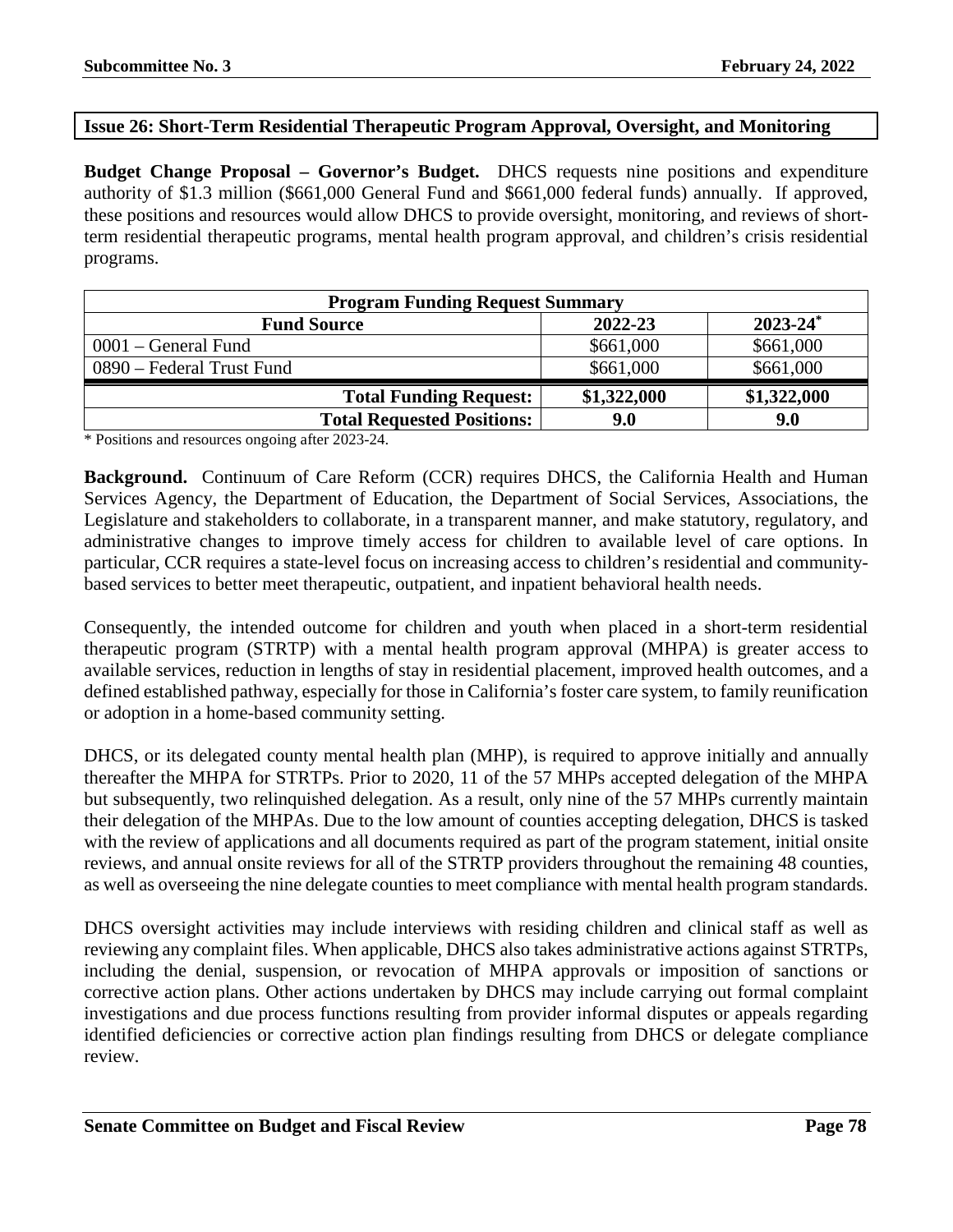Although nine MHPs have delegated authority to issue MHPAs, DHCS continues to provide oversight and policy guidance to delegate counties to meet program consistency in meeting MHPA standards throughout the state. In addition, DHCS recently received interest from three counties to develop CCRP programs. CCRP is in a developmental phase, which includes updates to interim and final promulgation of regulations, application process, onsite review protocols, staff training, and technical assistance resources for STRTPs to convert or expand their programs.

**Staffing and Resource Request.** DHCS requests nine positions and expenditure authority of \$1.3 million (\$661,000 General Fund and \$661,000 federal funds) annually to provide oversight, monitoring, and reviews of short-term residential therapeutic programs, mental health program approval, and children's crisis residential programs. Specifically, DHCS requests the following positions and resources:

- **One Staff Services Manager (SSM) II** position would direct and oversee the STRTP Section; provide oversight and personnel management of the section; plan, organize, monitor and oversee the statewide MHPAs for all STRTPs and CCRPs; communicate with upper management regarding the status of provider MHPAs, delegate county assignments, and provide recommendations on any areas of concern; direct and coordinate the review process for initial and annual reviews, supervise the Section to allow DHCS to meet its obligations and all work associated with the MHPA, and address the most complex issues; collaborate with the Department of Social Services (CDSS) as the licensing authority, delegate counties and the county MHPs, providers, and other stakeholder groups, and make certain accurate information is available in order to provide updates to the Legislature; and ensure that MHPA data is maintained and organized accurately on an ongoing basis to brief upper management, executive staff, and legislative aides.
- **Two SSM I** positions would assume supervisory responsibility of assigned regions of the state and direct the work of their unit in carrying out the required initial and annual MHPAs and all associated work; be responsible for recruitment, hiring, training and managing of staff; and manage and coordinate each MHPA application, provide oversight, training, and technical assistance to staff regarding continuum of care reform, MHPA processes and procedures, relevant statutory requirements, the delegation of tasks, and legislative bill analyses impacting STRTPs and CCRPs.
- **Two Health Program Specialist (HPS) II** positions would perform the most complex reviews and investigations of STRTPs statewide and lead the timely development and publication of MHPA regulations and policy guidance that communicates to group homes and STRTPs the administrative and regulatory requirements and expectations specified in published STRTPs/CCRPs interim regulations; conduct ongoing statewide and individualized intensive technical assistance required to assist STRTPs, state-level partners, and stakeholders in understanding the administrative operational actions necessary to maintain MHPAs/CCRPs pursuant to federal and state law.
- **Two HPS I** positions would serve as subject matter experts assisting staff and conducting initial and annual reviews for the STRTP and CCRPs throughout California when there is the need for assistance due to the intensity of the review or needs of the provider; conduct research and analysis to develop recommendations to challenges identified during onsite reviews, assist in developing policy and regulatory changes; oversee data tracking elements of all STRTPs statewide and provide management with a current tracking log of all approvals, denials, average time to process approvals, trending of program deficiencies and any other reporting requirements management and executive leadership require to report to the Legislature; and provide oversight of delegated counties.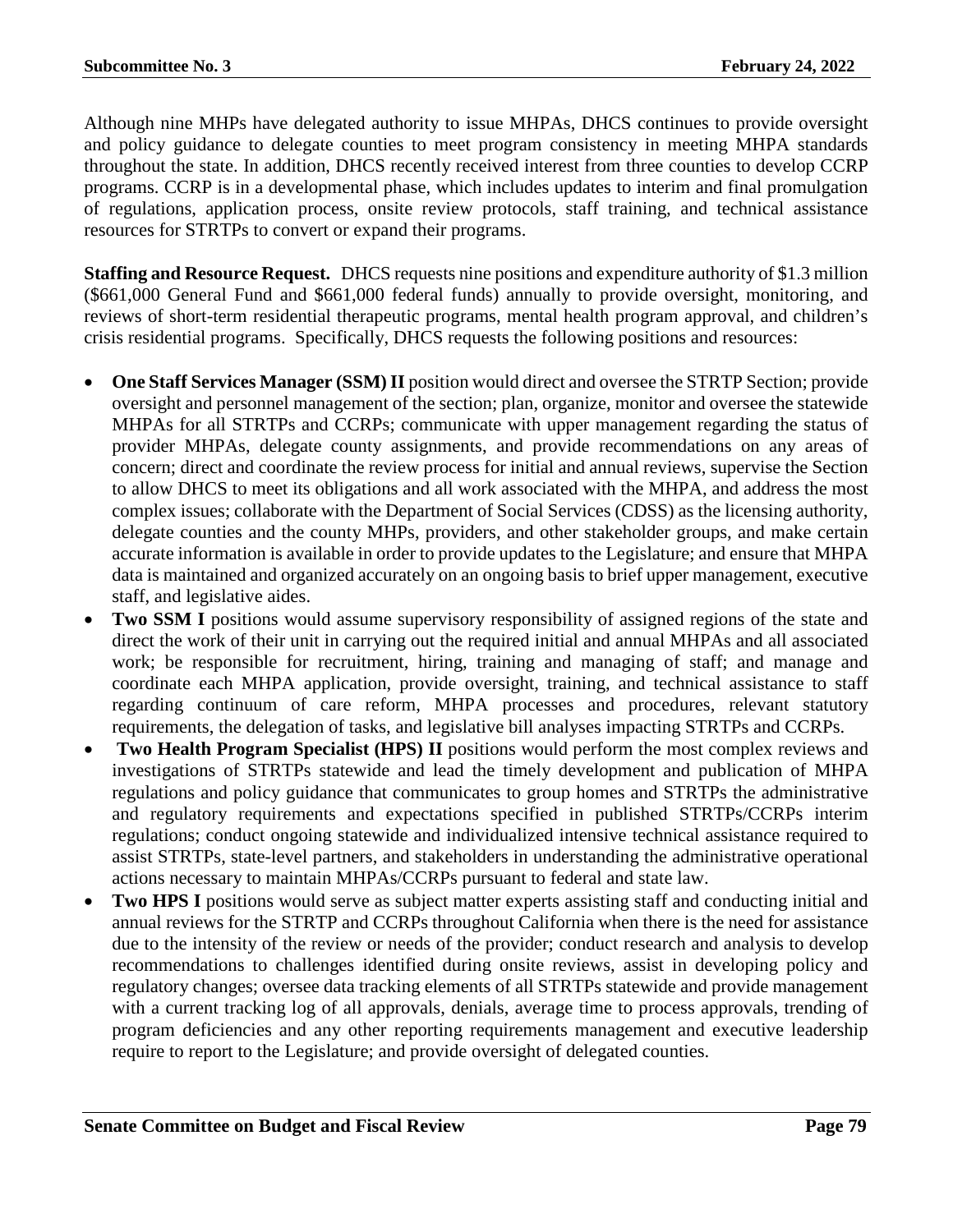• **Two Associate Governmental Program Analysts** would be responsible for performing the oversight and monitoring of STRTPs and CCRPs, including conducting the initial review of MHPA applications and supporting documents and issuing approvals.

**Subcommittee Staff Comment and Recommendation—Hold Open.** Subcommittee staff recommends holding this item open to allow continued discussions in advance of the May Revision.

**Questions.** The subcommittee has requested DHCS to respond to the following: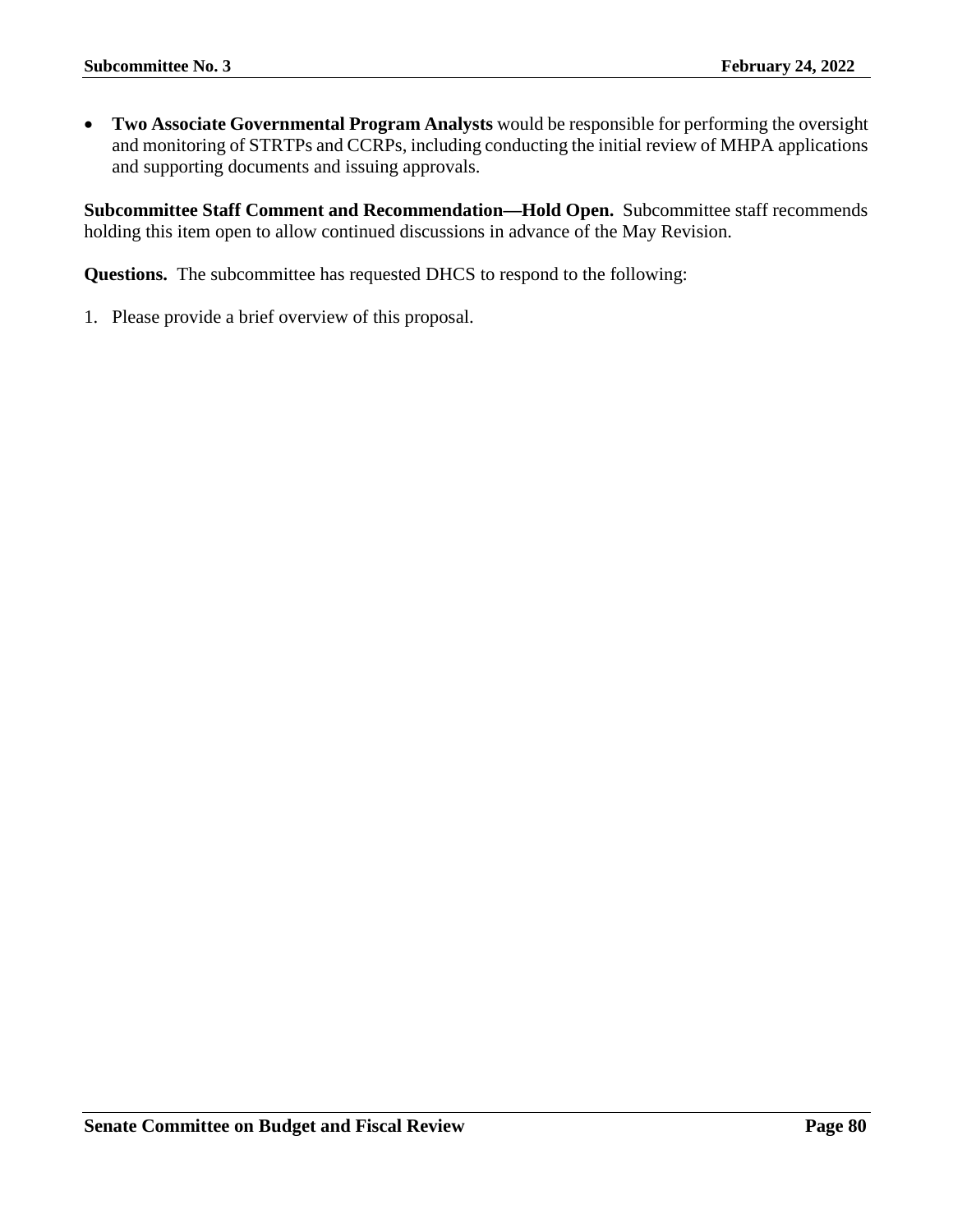## **Issue 27: Behavioral Health Workload**

**Budget Change Proposal – Governor's Budget.** DHCS requests 34 positions and expenditure authority of \$21.2 million (\$9.8 million General Fund, \$10.6 million federal funds, and \$883,000 reimbursements) in 2022-23, \$20.9 million (\$9.6 million General Fund, \$10.4 million federal funds, and \$883,000 reimbursements) in 2023-24 and 2024-25, \$5.2 million (\$1.8 million General Fund, \$2.6 million federal funds, and \$883,000 reimbursements) in 2025-26, \$4.3 million (\$1.8 million General Fund and \$2.6 million federal funds) in 2026-27, and \$3.6 million (\$1.4 million General Fund and \$2.2 million federal funds annually thereafter. If approved, these positions and resources would allow DHCS to address increased workload related to behavioral health services.

| <b>Program Funding Request Summary</b> |              |                          |
|----------------------------------------|--------------|--------------------------|
| <b>Fund Source</b>                     | 2022-23      | $2023 - 24$ <sup>*</sup> |
| $0001$ – General Fund                  | \$9,755,000  | \$9,629,000              |
| 0890 – Federal Trust Fund              | \$10,601,000 | \$10,430,000             |
| 0995 - Reimbursements                  | \$883,000    | \$883,000                |
| <b>Total Funding Request:</b>          | \$21,239,000 | \$20,942,000             |
| <b>Total Requested Positions:</b>      | 34.0         | 34.0                     |

\* Addl. fiscal year resources - 2024-25: \$20,942,000; 2025-26: \$5,230,000; 2026-27: \$4,347,000; 2027, ongoing: \$3,643,000.

**Background.** According to DHCS, unprecedented federal and state attention to addressing behavioral health needs has required increased workload to ensure behavioral health services are accessible, timely, high-quality, equitable, culturally appropriate, and integrated. County behavioral health departments are also transitioning from serving as provider organizations to assuming responsibilities required due to implementation of new federal rules. DHCS is tasked with setting a high standard for county performance, aligning expectations across the department for all delivery systems, and ensuring that mental health plans (MHPs), Drug Medi-Cal (DMC), and Drug Medi-Cal Organized Delivery Systems (DMC-ODS) meet these high standards. The following divisions expect additional workload in achieving these goals:

- The Medi-Cal Behavioral Health Division expects additional workload to meet state and federal requirements and rising expectations of performance of the behavioral health system, including:
	- o Network adequacy oversight
	- o Data and operational quality improvement
	- o Expansion of the Behavioral Health Quality Improvement Program (BHQIP)
	- o Implementation of the Medi-Cal Mobile Crisis Intervention Benefit
	- o Implementation of the 90 day justice-involved in-reach program
	- o Technical assistance to counties for compliance with federally required interoperability standards
	- o Support of the federal Families First Prevention Services Act (FFPSA), related to services for foster youth
	- o Support for administration of the Children's Crisis Continuum Pilot program
- The Office of Legal Services expects increased investigation and enforcement workload for substance use disorder treatment providers.
- The Community Services Division is experiencing increased workload across many programs, including administration of recurring federal grants, including the Substance Abuse Block Grant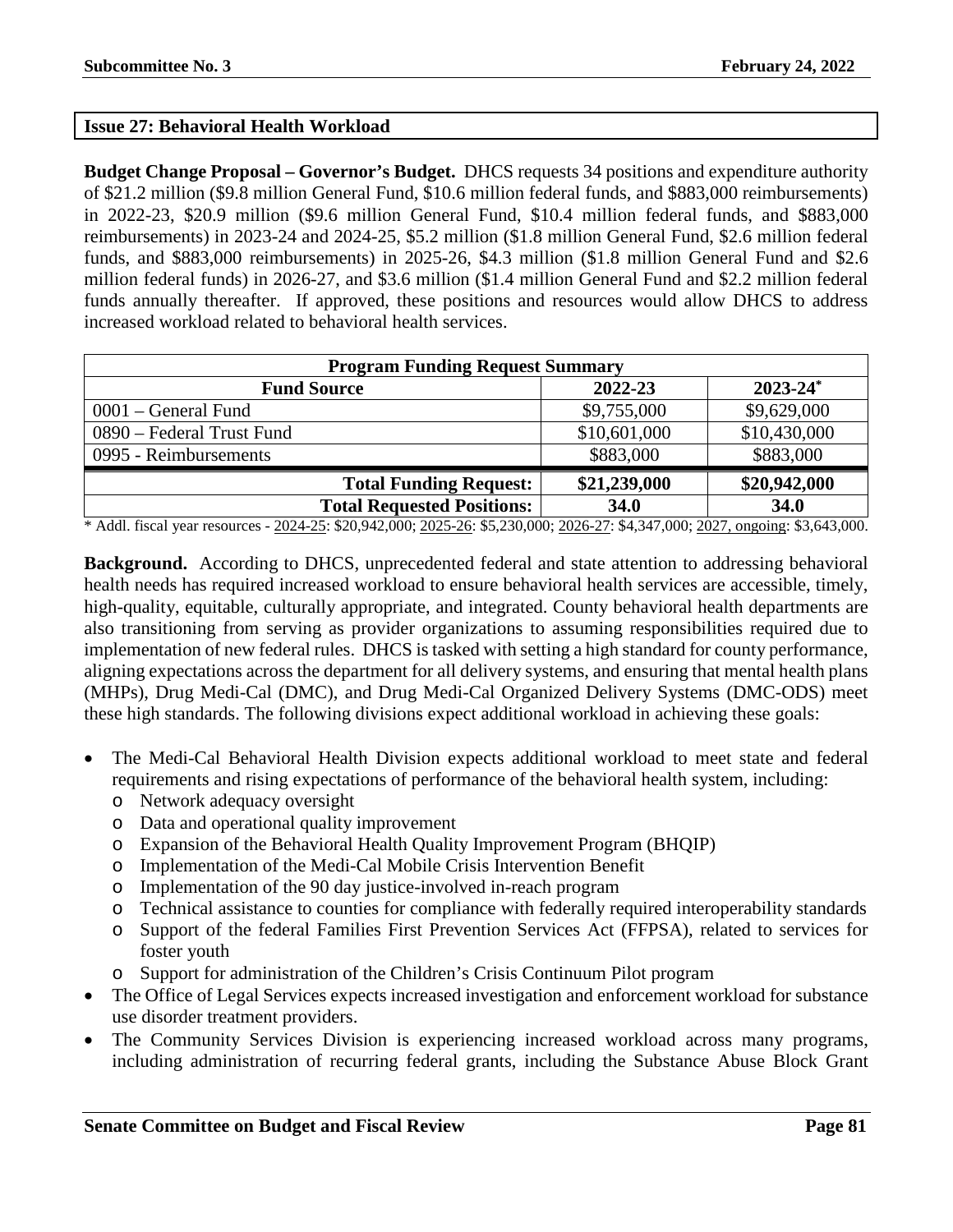(SABG), the Mental Health Block Grant (MHBG), Projects for Assistance in Transition from Homelessness (PATH), State Opioid Response grants, and COVID-19 related grants.

**Staffing and Resource Request.** DHCS requests 34 positions and expenditure authority of \$21.2 million (\$9.8 million General Fund, \$10.6 million federal funds, and \$883,000 reimbursements) in 2022-23, \$20.9 million (\$9.6 million General Fund, \$10.4 million federal funds, and \$883,000 reimbursements) in 2023- 24 and 2024-25, \$5.2 million (\$1.8 million General Fund, \$2.6 million federal funds, and \$883,000 reimbursements) in 2025-26, \$4.3 million (\$1.8 million General Fund and \$2.6 million federal funds) in 2026-27, and \$3.6 million (\$1.4 million General Fund and \$2.2 million federal funds annually thereafter to address increased workload related to behavioral health services. Specifically, DHCS requests the following positions and resources:

Medi-Cal Behavioral Health Division – 27 positions and resources equivalent to five positions

- **One Staff Services Manager (SSM) I** position, **one Health Program Specialist (HPS) II** position, **two HPS I** positions, and **five Associate Governmental Program Analysts (AGPAs)** would support network adequacy and oversight, including developing and implementing new network adequacy measures such as adequate residential and inpatient networks, mobile crisis services, foster care services, and other top network adequacy priorities, in consultation with the County Behavioral Health Directors Association and other stakeholders; assist in developing reporting strategies; provide technical assistance to counties for the understanding of requirements and reporting; collect and analyze county data; review and respond to alternate access standard requests; issue corrective action plans or sanctions; monitor corrective action plans and assist counties in achieving compliance; and continue to evolve measures and oversight approach year by year, including leading consultation with stakeholders.
- **One SSM I** position and **seven AGPAs** would work closely with counties on the building blocks of quality data and operations, and verifying the core quality assurance functions are met; develop new standards for Quality Improvement (QI) plans and county QI projects, issuing guidance to reflect the new standards, and meeting with individual county MHPs and DMC-ODS plans frequently to provide technical assistance; aligning county improvement efforts with DHCS statewide priorities; monitoring and overseeing development of goals, milestones and metrics; analyzing county submissions and data; working with counties on improvement opportunities; problem-solving through barriers; and ensuring the county plan makes continuing progress.
- **Two HPS II** positions to support the expansion of BH-QIP, including the new 5-year limited term mobile crisis intervention services Medi-Cal benefit, implementation of the DHCS 90-day justice inreach program, and compliance with new interoperability standards
- **Three AGPAs** would work with stakeholders on implementation plans for community-based mobile crisis intervention services, including how crisis teams would interplay with the new national 988 line, submit a new state plan amendment, develop and issue guidance, amend regulations, and provide oversight to counties to make sure services are billed appropriately on an ongoing basis.
- Resources equivalent to **one SSM I** position, **one HPS II** position, **one HPS I** position, and **two AGPAs** would support start-up workload related to FFPSA, including multi-year policy and program implementation, facilitation of workgroups, engagement with stakeholders, and providing trainings and technical assistance to MHPs.
- **One SSM I** position, **two HPS I** positions, and **two AGPAs** would support the development and realization of the full spectrum continuum of care for youth with an emphasis on crisis service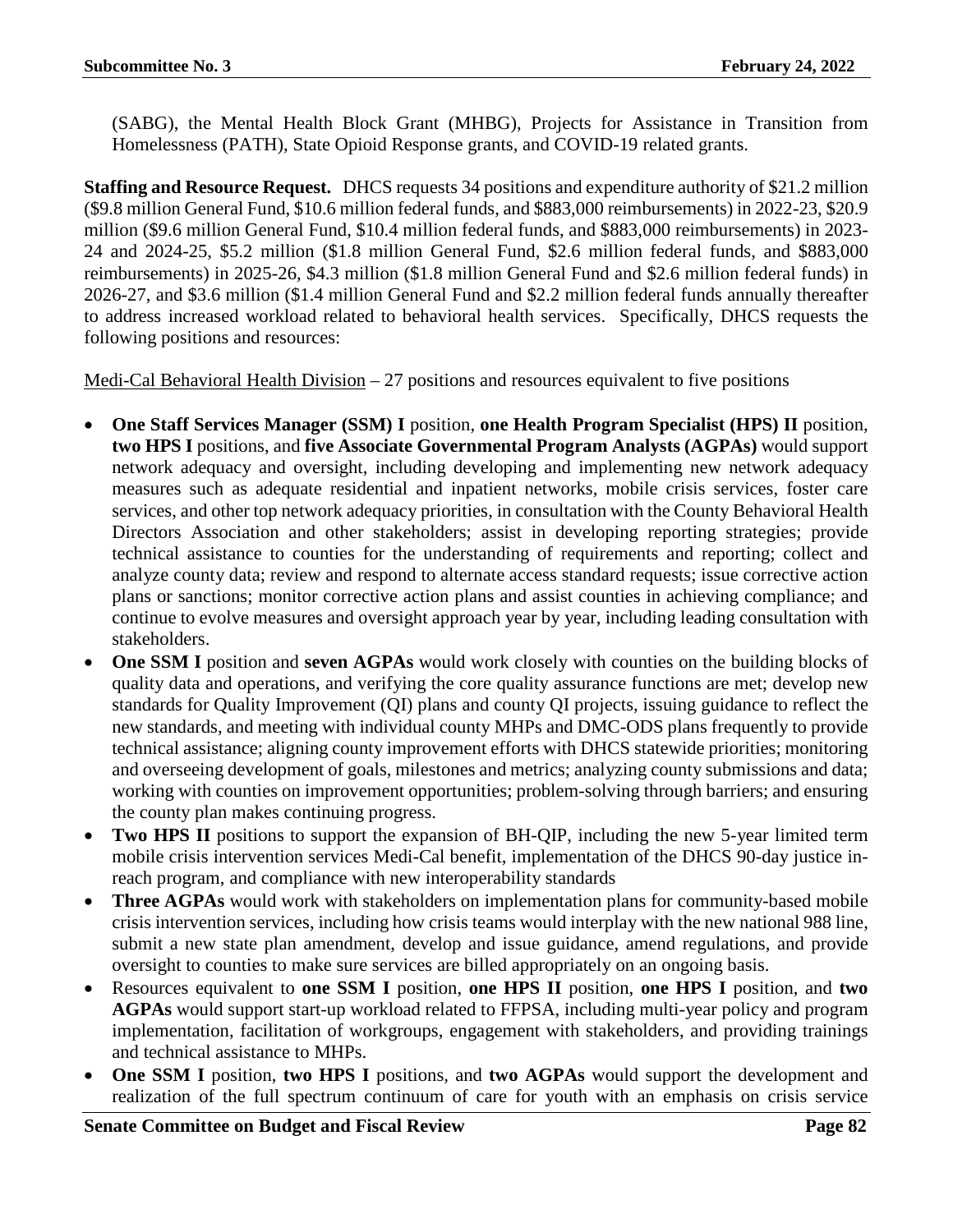expansion; provide leadership to the DHCS team and direct supervision of the work activities of the team; serve key roles in rendering a needs assessment to determine how to best allocate resources, and support the team to leverage existing resources in conjunction with new resources to assure the continuum fully addresses the complex needs of the foster care population; and engage with counties and stakeholders around the specific needs of the continuum, assuring details like capacity ration and co-location of service levels are met.

• DHCS also requests expenditure authority of \$15 million (\$7.5 million General Fund and \$7.5 million federal funds) in 2022-23 through 2024-25 for contract resources to provide county technical assistance and training for three initiatives: 1) mobile crisis intervention services, 2) 90 day jail inreach, and 3) county compliance with new interoperability standards.

Community Services Division – Five positions

• **One SSM III** position, **one SSM II** position, **one SSM I** position, and **two HPS I** positions would support administration of federal grants in the Community Services Division, alleviating increased workload related to annual county applications, county performance contracts, and other certification workload.

#### Office of Legal Services – One position

• **One Attorney IV** position would supports the Behavioral Health, Licensing and Certification Division (LCD), in the investigation, suspension, and revocation of licenses for Alcohol and Other Drug (AOD) Recovery and Treatment Programs, including assisting and advising on investigations of program providers, drafting accusations suspending or revoking licenses, and representing LCD and DHCS before the Office of Administrative Hearings in settlement conference and evidentiary hearings.

#### Deputy Director's Office – One position

• **One Career Executive Appointment B** position would serve as Assistant Deputy Director; provide the necessary leadership to help implement the Administration's ambitious behavioral health policy agenda; guide initiatives and respective staff in making sure the timelines are met; and focus primarily on the crisis continuum of care, children and youth issues in behavioral health, emergency response initiatives such as CalHOPE and other crisis counseling programs, collaborative efforts between the CDSS and DHCS to improve the foster care system, and data transparency.

**Subcommittee Staff Comment and Recommendation—Hold Open.** Subcommittee staff recommends holding this item open to allow continued discussions in advance of the May Revision.

**Questions.** The subcommittee has requested DHCS to respond to the following: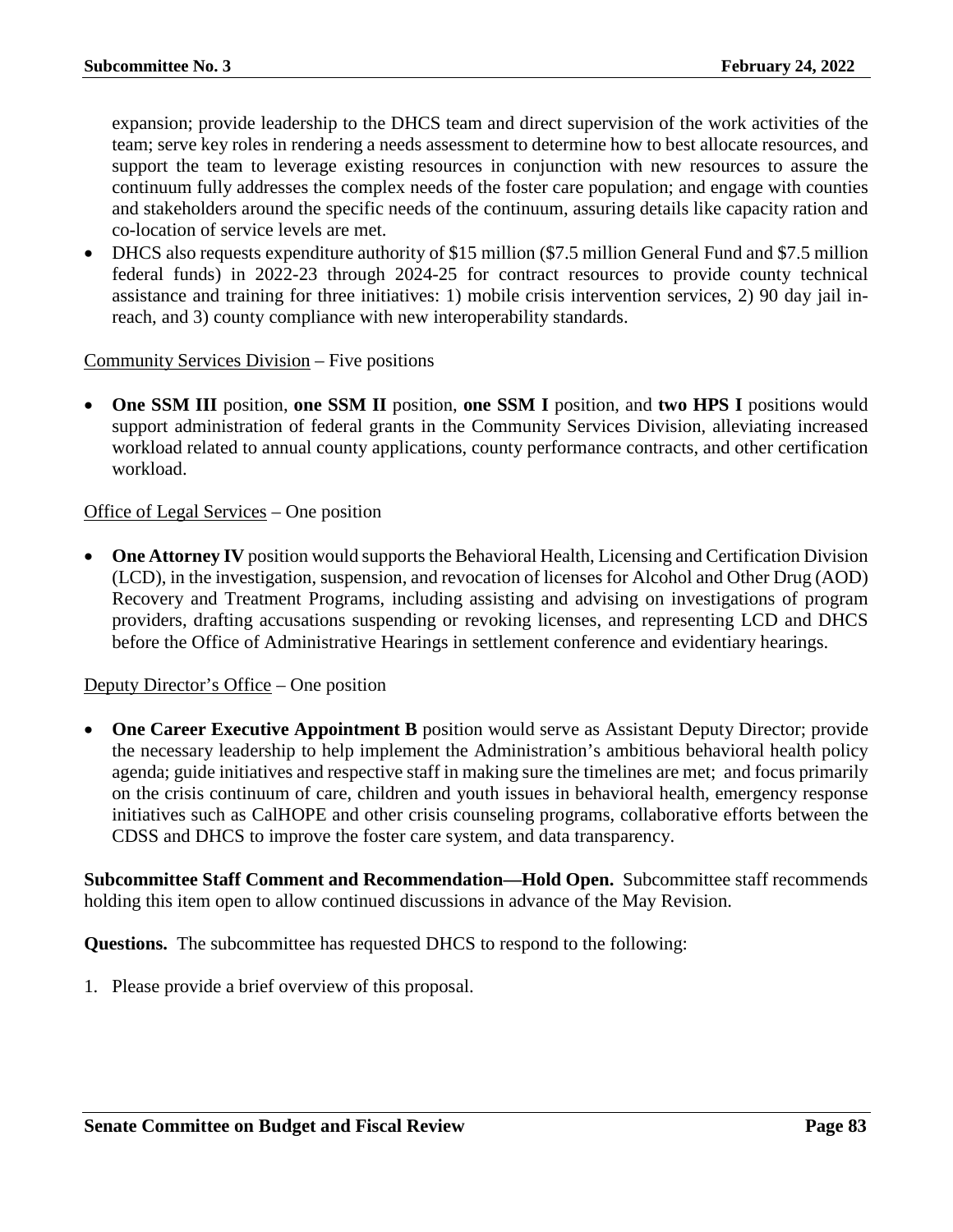# **Issue 28: Behavioral Health Timely Access to Care Oversight (SB 221)**

**Budget Change Proposal – Governor's Budget.** DHCS requests eight positions and expenditure authority of \$1.3 million (\$660,000 General Fund and \$660,000 federal funds) in 2022-23 and \$1.2 million (\$624,000 General Fund and \$624,000 federal funds) annually thereafter. If approved, these positions and resources would allow DHCS to perform compliance oversight of Medi-Cal managed care plan timely access to care requirements for follow-up behavioral health services, pursuant to the requirements of SB 221 (Wiener), Chapter 724, Statutes of 2021.

| <b>Program Funding Request Summary</b> |             |               |
|----------------------------------------|-------------|---------------|
| <b>Fund Source</b>                     | 2022-23     | $2023 - 24^*$ |
| $0001$ – General Fund                  | \$660,000   | \$624,000     |
| 0890 – Federal Trust Fund              | \$660,000   | \$624,000     |
| <b>Total Funding Request:</b>          | \$1,320,000 | \$1,248,000   |
| <b>Total Requested Positions:</b>      | 8.0         | 8.0           |

\* Positions and resources ongoing after 2023-24.

**Background.** SB 221 (Wiener), Chapter 724, Statutes of 2021, codifies existing timely access to care standards for health plans and insurers, applies those requirements to Medi-Cal managed care plans, prohibits contracting providers and employees from being disciplined for informing patients about timely access standards, and adds a new standard for non-urgent follow up appointments for non-physician mental health care or substance use disorder providers that is within 10 business days of the prior appointment. The provisions of SB 221 apply to Medi-Cal managed care plans, county mental health plans (MHPs), and Drug Medi-Cal Organized Delivery System (DMC-ODS) plans.

According to DHCS, SB 221 imposes the following additional requirements:

- SB 221, commencing July 1, 2022, adds an appointment time standard for non-urgent follow-up appointments with a non-physician mental health care or SUD provider, with a follow-up appointment required within 10 business days of the prior appointment for those undergoing a course of treatment for an ongoing mental health or SUD condition. Currently, there are no timely access requirements for follow-up appointments for any provider type.
- SB 221 requires referrals to a specialist by a primary care provider or another specialist to be subject to the relevant time-elapsed standards established in the bill, unless specified requirements are met. Currently, there are no timely access requirements related to referrals.
- SB 221 requires interpreter services to be coordinated with scheduled appointments for health care services in a manner that facilitates the provision of interpreter services at the time of the appointment without imposing delay on the scheduling of the appointment. Currently, the delay of scheduling an appointment in this circumstance is not prohibited.
- SB 221 requires out-of-network coverage if medically necessary treatment of a mental health disorder or SUD is not available in network within the geographic and timely access standards.

**Staffing and Resource Request.** DHCS requests eight positions and expenditure authority of \$1.3 million (\$660,000 General Fund and \$660,000 federal funds) in 2022-23 and \$1.2 million (\$624,000 General Fund and \$624,000 federal funds) annually thereafter to perform compliance oversight of Medi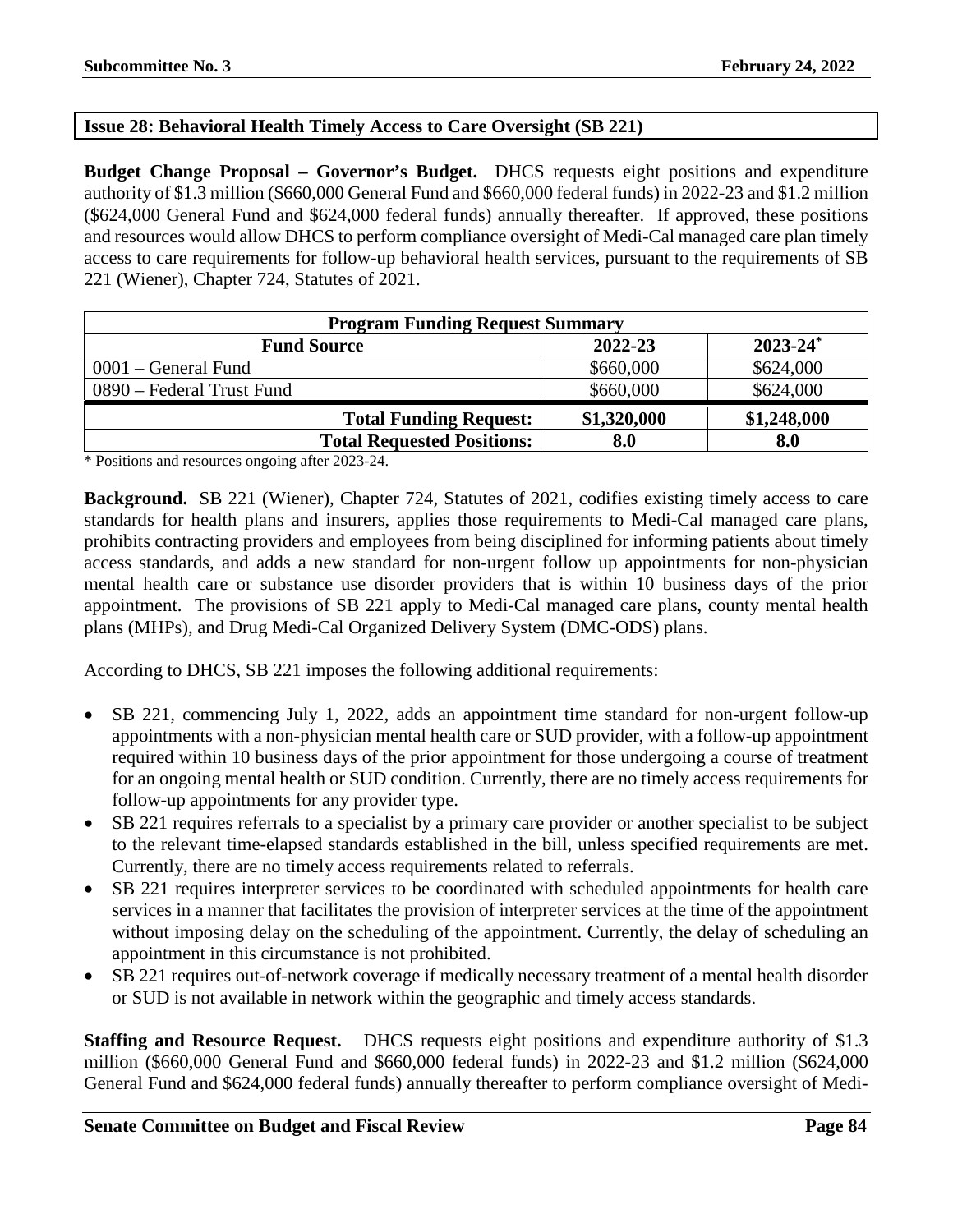Cal managed care plan timely access to care requirements for follow-up behavioral health services, pursuant to the requirements of SB 221 (Wiener), Chapter 724, Statutes of 2021. Specifically, DHCS requests the following positions and resources:

Managed Care Quality Management Division – Four positions

- **Two Associate Governmental Program Analysts (AGPAs)** would draft updates to managed care contracts, Evidence of Coverage, and All Plan Letters and other policy guidance related to the bill's requirements regarding triaging for SUDs and new timely access requirements; review managed care plan responses on a quarterly basis for instances of non-compliance; provide technical assistance to managed care plans when issues of non-compliance are found; compose analytical reports, and develop and present data-informed recommendations to staff; and monitor the execution of developed planning activities processes and procedures within the developed timeframes.
- **One Health Program Specialist I** position would contribute to the development of implementation timelines, roles and responsibilities, processes and procedures, and other planning activities; work with the External Quality Review Organization to update the timely access methodology; lead policy development related to timely access requirements for follow-up appointments; work with managed care plans on implementation; draft a timely access All-Plan Letter to communicate policy guidance; ensure the managed care plan contract, Evidence of Coverage, and any applicable All-Plan Letters reflect updated policy; monitor efforts to improve plan and provider compliance; and provide technical assistance to plans when necessary.
- **One Staff Services Manager I** position would lead the development of implementation timelines, roles and responsibilities, processes and procedures, and other planning activities; review and approve updates to plan policies and procedures related to the new timely access requirements; oversee technical assistance; lead development of plan guidance to monitor compliance with the new requirements.
- DHCS also requests expenditure authority of \$127,000 (\$64,000 General Fund and \$63,000 federal funds) for additional contractor support from the External Quality Review Organization (EQRO) to monitor compliance with the new timely access requirements of SB 221.

Medi-Cal Behavioral Health Division – Four positions

- **Two Associate Governmental Program Analysts (AGPAs)** would analyze and research the new requirements; develop tools, in collaboration with stakeholders, for implementation; provide technical assistance to MHPs and DMC-ODS counties; assist with drafting Behavioral Health Information Notices (BHIN) or other policy guidance documents; compose analytical reports; develop and present data-informed recommendations to management; and perform ongoing monitoring of MHPs and DMC-ODS counties' compliance with the timely access requirements in SB 221.
- One Health Program Specialist I position would contribute to the development of implementation timelines, roles and responsibilities, processes and procedures, and other planning activities; work with the External Quality Review Organization to update the timely access methodology; lead policy development related to timely access requirements for follow-up appointments; work with MHPs and DMC-ODS counties on implementation; draft a timely access BHIN to communicate policy guidance; ensure the MHP and DMC-ODS contract, Evidence of Coverage, and any applicable BHINs reflect updated policy; monitor efforts to improve MHP, DMC-ODS, and provider compliance; and provide technical assistance to MHPs and DMC-ODS counties when necessary.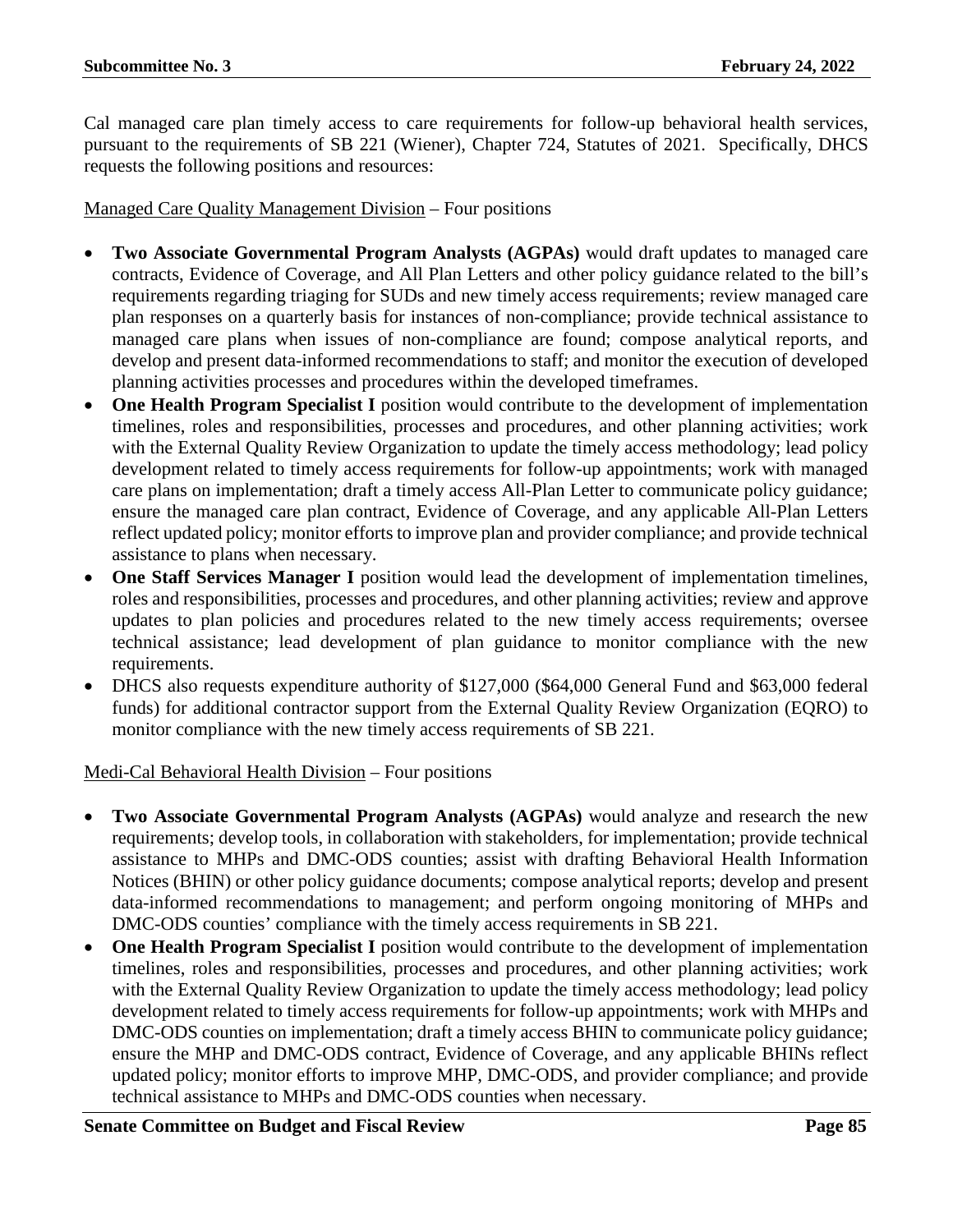• **One Staff Services Manager I** position would lead the development of implementation timelines, roles and responsibilities, processes and procedures, and other planning activities; review and approve updates to plan policies and procedures related to the new timely access requirements; oversee technical assistance; lead development of plan guidance to monitor compliance with the new requirements.

**Subcommittee Staff Comment and Recommendation—Hold Open.** Subcommittee staff recommends holding this item open to allow continued discussions in advance of the May Revision.

**Questions.** The subcommittee has requested DHCS to respond to the following: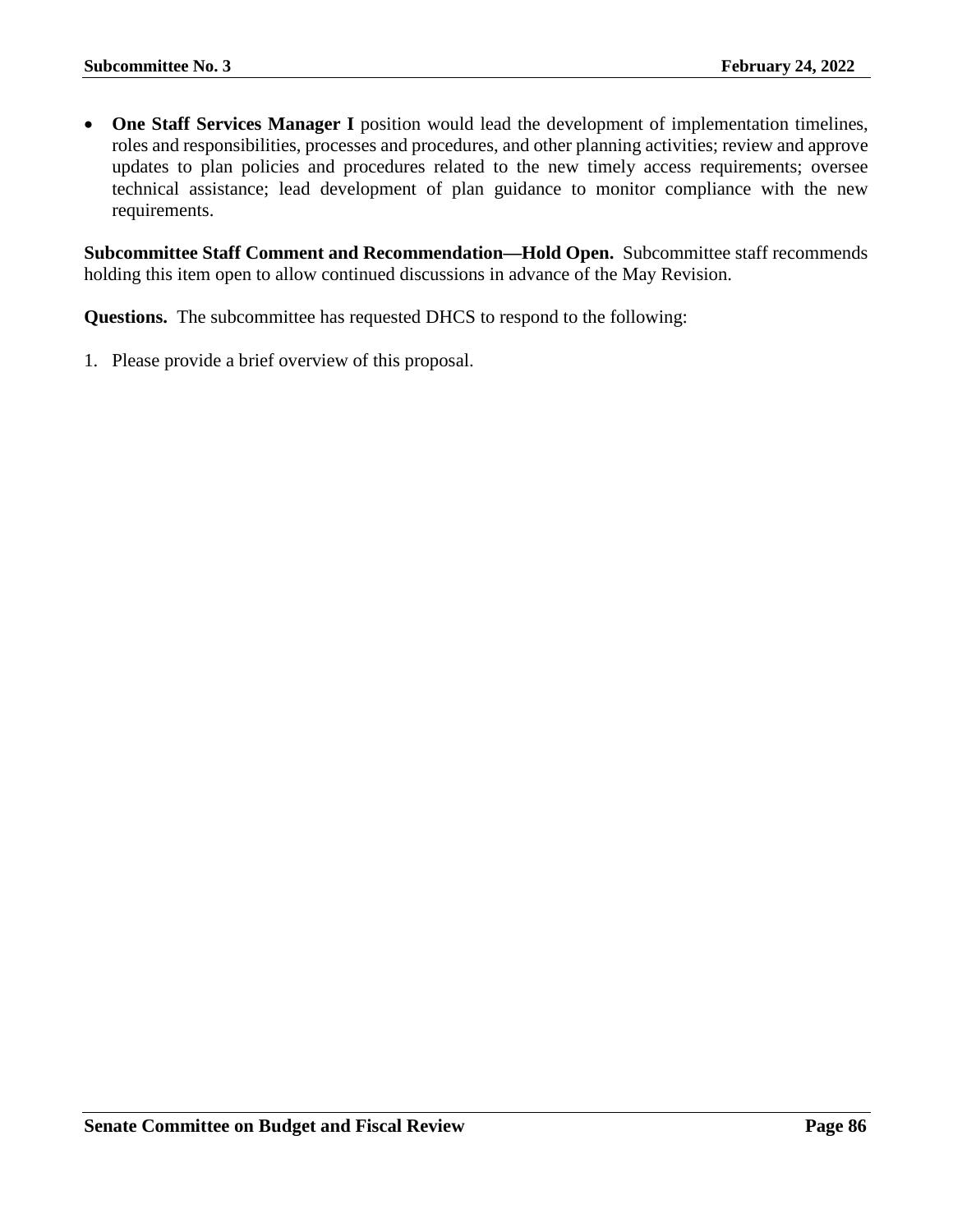## **Issue 29: Medication Assisted Treatment Expansion Program**

**Budget Change Proposal – Governor's Budget.** DHCS requests five positions and expenditure authority of \$101 million (\$96 million General Fund and \$5 million Opioid Settlement Fund) in 2022-23 and General Fund expenditure authority of \$61 million annually thereafter. If approved, these positions and resources would support the Medication Assisted Treatment (MAT) Expansion Project, which reduces overdose and death related to opioid misuse by expanding MAT access statewide.

| <b>Program Funding Request Summary</b> |               |                          |
|----------------------------------------|---------------|--------------------------|
| <b>Fund Source</b>                     | 2022-23       | $2023 - 24$ <sup>*</sup> |
| <b>State Operations:</b>               |               |                          |
| 0001 – General Fund                    | \$3,747,000   | \$3,702,000              |
| 3397 – Opioid Settlement Fund          | \$250,000     | $\mathcal{S}$ -          |
| Local Assistance:                      |               |                          |
| 0001 – General Fund                    | \$92,253,000  | \$57,298,000             |
| 3397 – Opioid Settlement Fund          | \$4,750,000   |                          |
| <b>Total Funding Request:</b>          | \$101,000,000 | \$61,000,000             |
| <b>Total Requested Positions:</b>      | 5.0           | 5.0                      |

\* Positions and resources ongoing after 2023-24.

**Background.** California has received federal funding from the Substance Abuse and Mental Health Services Administration (SAMHSA) through the State Opioid Response (SOR) grants to reduce the adverse effects of opioid use disorders (OUD) in the state. SOR, SOR Supplement, and SOR 2 are state discretionary, non-competitive grants that have 24 month periods of performance, beginning on September 30, 2018. DHCS created the Medication Assisted Treatment (MAT) Expansion Project which addresses opioid use disorder (OUD) by increasing the available prevention, treatment, harm reduction, and recovery services in the state. The project has a special focus on populations with limited access to MAT, considered to be the evidence-based gold standard for treatment of OUD.

According to DHCS, the goals of the MAT Expansion Project are to increase access to MAT, reduce unmet treatment need, and reduce opioid related overdose deaths through prevention, treatment, harm reduction, and recovery activities. The project has a special focus on populations with limited MAT access, including youth, people in rural areas, and American Indian & Alaska Native tribal communities. DHCS supports projects wherever individuals with a SUD seek help, including health care settings, justice systems, and treatment programs. The project also includes media campaigns, engagement of opioid safety coalitions, naloxone distribution, supportive housing, and other efforts.

DHCS reports the some of the outcomes of the 27 projects in the MAT Expansion Project include: 88,770 patients treated for OUD, 6,848 patients treated for stimulant use disorder, 32,895 stakeholders trained on MAT and the science of addiction, 650 new access point locations and over 50,000 overdose reversals through the Naloxone Distribution Project (NDP). DHCS seeks to expand selected projects within the MAT Expansion Project to enhance the NDP, increase MAT services within state-licensed facilities, support 100 new MAT Access Points, and expand MAT in county jails and drug courts.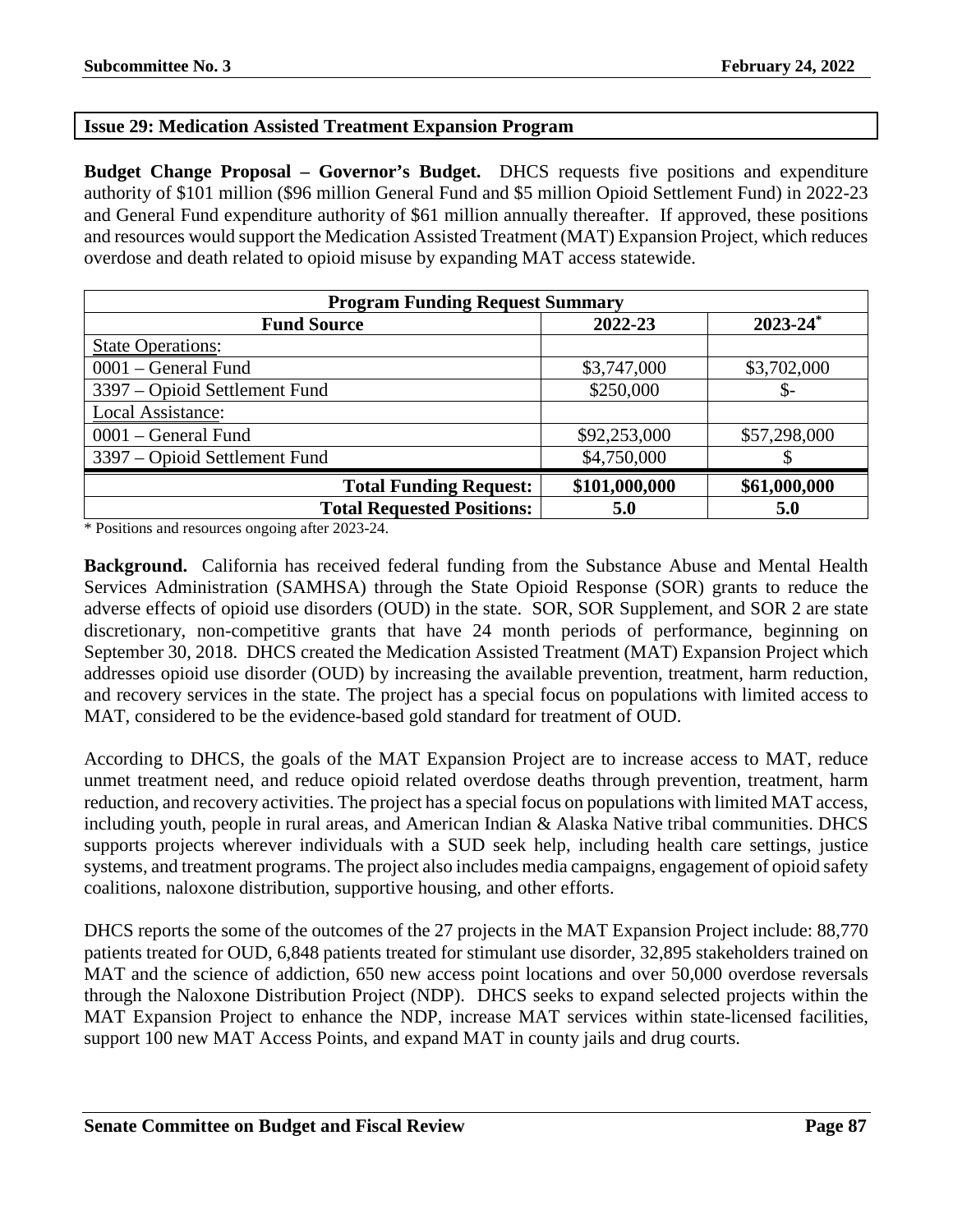**Local Assistance, Staffing and Resource Request.** DHCS requests five positions and expenditure authority of \$101 million (\$96 million General Fund and \$5 million Opioid Settlement Fund) in 2022-23 and General Fund expenditure authority of \$61 million annually thereafter to support the MAT Expansion Project, which reduces overdose and death related to opioid misuse by expanding MAT access statewide. Specifically, DHCS requests the following positions and resources:

#### Naloxone Distribution Project

• Local assistance funding would allow DHCS to fulfill all requests for naloxone distribution, approximately 400,000 units per year. DHCS estimates this expansion would lead to more than 100,000 additional reported opioid reversals.

Increasing MAT Services in State-Licensed Facilities - \$23.5 million in 2022-23, \$21.8 million ongoing

• Local assistance funding would assist existing providers to expand the provision of MAT and provide startup funds for new providers that want to provide MAT.

100 New MAT Access Points - \$24 million in 2022-23

• Local assistance funding would expand access to additional MAT locations, including stimulant use prevention and treatment in communities of color and treatment in tribal communities.

Expanding MAT in County Jails and Drug Courts - \$9 million in 2022-23

• Local assistance funding would continue technical assistance for jails in current counties and to increase county participation in MAT.

State Operations – Community Services Division – Five positions

• **One Staff Services Manager I** position, **one Health Program Specialist II** position, and **three Associate Governmental Program Analysts** would provide oversight and administration of the various MAT Expansion Project programs, including contracts and monitoring, development of program requirements and requests for applications, collection of data, monitoring of grantees, on-site visits, and assuring that all services are provided in accordance with federal and state laws and regulations.

#### Contract Resources

- DHCS requests General Fund expenditure authority of \$3 million annually to support contract resources to increase MAT services within state-licensed facilities, including technical assistance and training during implementation.
- DHCS requests expenditure authority from the Opioid Settlement Fund of \$250,000 in 2022-23 to support contract resources to approve NDP applications, work with applicants to facilitate application submission, process invoices, provide technical assistance to DHCS and grantees, and develop and disseminate NDP promotional and educational materials.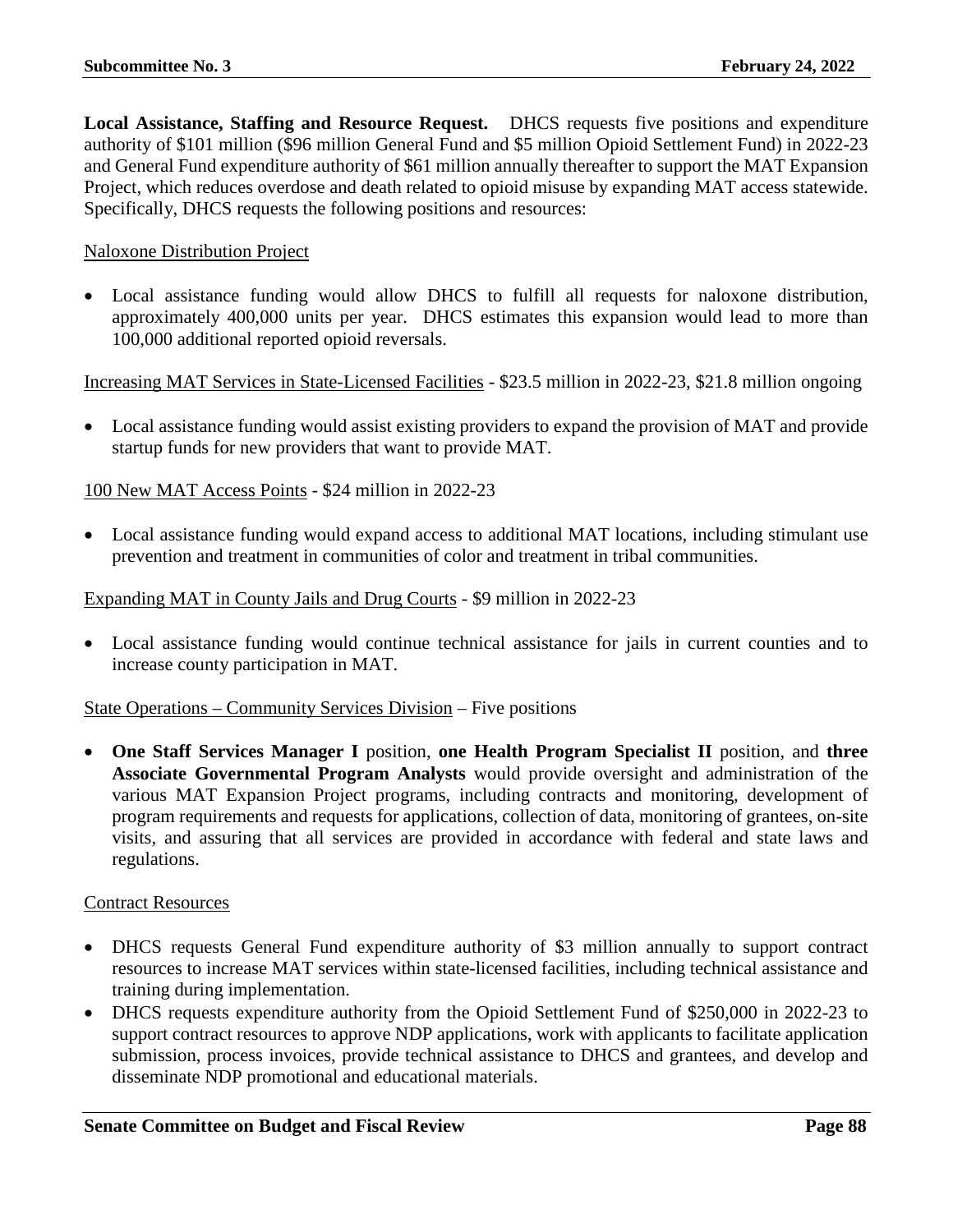**Subcommittee Staff Comment and Recommendation—Hold Open.** Subcommittee staff recommends holding this item open to allow continued discussions in advance of the May Revision.

**Questions.** The subcommittee has requested DHCS to respond to the following: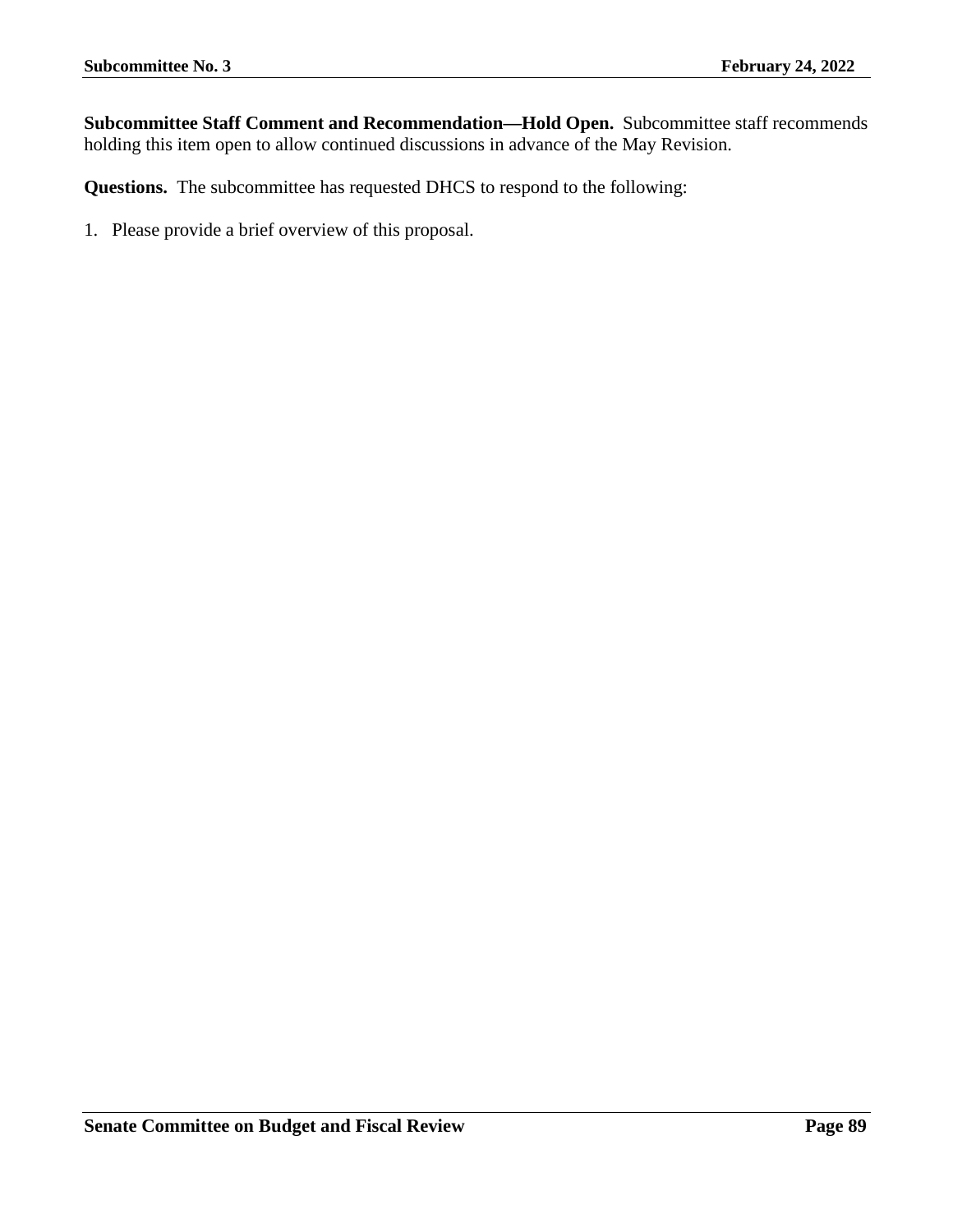## **Issue 30: Oversight of Insurance Policies for Recovery or Treatment Facilities (AB 1158)**

**Budget Change Proposal – Governor's Budget.** DHCS requests four positions and expenditure authority from the Residential Outpatient Licensing Fund of \$626,000 in 2022-23, and \$590,000 annually thereafter. If approved, these positions and resources would address increased workload related to monitoring compliance of insurance policies for licensed alcohol and other drug recovery or treatment facilities, pursuant to the requirements of AB 1158 (Petrie-Norris), Chapter 443, Statutes of 2021.

| <b>Program Funding Request Summary</b>               |           |               |  |
|------------------------------------------------------|-----------|---------------|--|
| <b>Fund Source</b>                                   | 2022-23   | $2023 - 24^*$ |  |
| 3113 – Residential/Outpatient Program Licensing Fund | \$626,000 | \$590,000     |  |
| <b>Total Funding Request:</b>                        | \$626,000 | \$590,000     |  |
| <b>Total Requested Positions:</b>                    | 4.0       | 4.0           |  |

\* Positions and resources ongoing after 2023-24.

**Background.** AB 1158 (Petrie-Norris), Chapter 443, Statutes of 2021, requires a licensee operating an alcoholism or drug abuse (AOD) recovery or treatment facility and serving more than six residents to maintain specified insurance coverages, including, among others, commercial general liability insurance and employer's liability insurance. AB 1158 requires a licensee that serves six or fewer residents to maintain general liability insurance coverage.

In addition, any government entity that contracts with a privately owned recovery residence or an alcoholism or drug abuse recovery or treatment facility to provide, respectively, recovery services or treatment services for more than six residents, must require the contractor to maintain those insurance coverages. If a residence or facility provides services for six or fewer residents, AB 1158 requires the government entity to require the contractor to maintain general liability insurance coverages, as specified.

According to DHCS, current regulations do not require licensed AOD recovery or treatment facility providers to obtain or maintain insurance coverage. However, general liability insurance is typically obtained by providers because it protects their business against general liability claims. Insurance is often identified on the provider's line item budget which they must provide to the department as a requirement for licensure.

AB 1158 requires a more in-depth level of review and analysis for all licensed AOD recovery or treatment facilities. This new requirement increases the overall volume of workload for DHCS to monitor licensed AOD recovery or treatment facilities for compliance. This responsibility includes ensuring licensed AOD recovery or treatment facilities' compliance by obtaining and maintaining the required minimum insurance policies set forth in the bill. AB 1158 requires DHCS staff to monitor AOD recovery or treatment facilities' insurance coverage, which includes additional analysis during initial application review, expansions, renewals and population changes as well as monitoring of existing providers. DHCS will be responsible for promulgating regulations and DHCS staff will incur additional travel expenses, such as weekly airfare, per diem, taxi fares, and hotel rentals associated with compliance monitoring and investigations of insurance complaints against AOD recovery or treatment facilities. According to DHCS, these requirements would also increase time devoted to licensing activities, inspections, and renewals.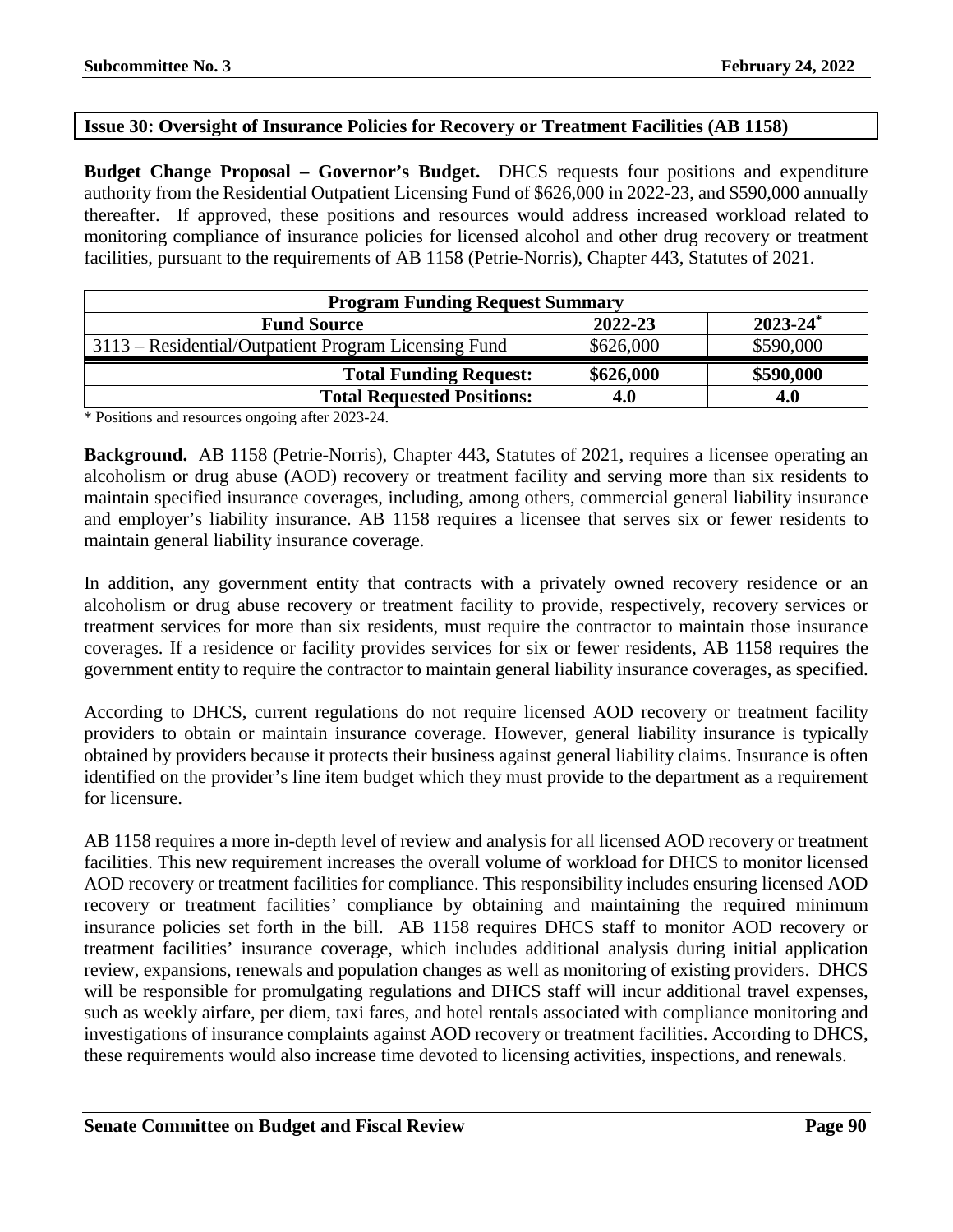**Staffing and Resource Request.** DHCS requests four positions and expenditure authority from the Residential Outpatient Licensing Fund of \$626,000 in 2022-23, and \$590,000 annually thereafter to address increased workload related to monitoring compliance of insurance policies for licensed alcohol and other drug recovery or treatment facilities, pursuant to the requirements of AB 1158. Specifically, DHCS request the following positions and resources:

- **One Associate Governmental Program Analyst (AGPA)** would support processing of additional complaints related to the new requirements of AB 1158.
- **Two AGPAs** would support additional licensing workload related to ensuring program compliance with AB 1158.
- **One Health Program Specialist II** position would verify the accuracy and compliance of insurance policies pursuant to AB 1158, and would promulgate regulations.

**Subcommittee Staff Comment and Recommendation—Hold Open.** Subcommittee staff recommends holding this item open to allow continued discussions in advance of the May Revision.

**Questions.** The subcommittee has requested DHCS to respond to the following: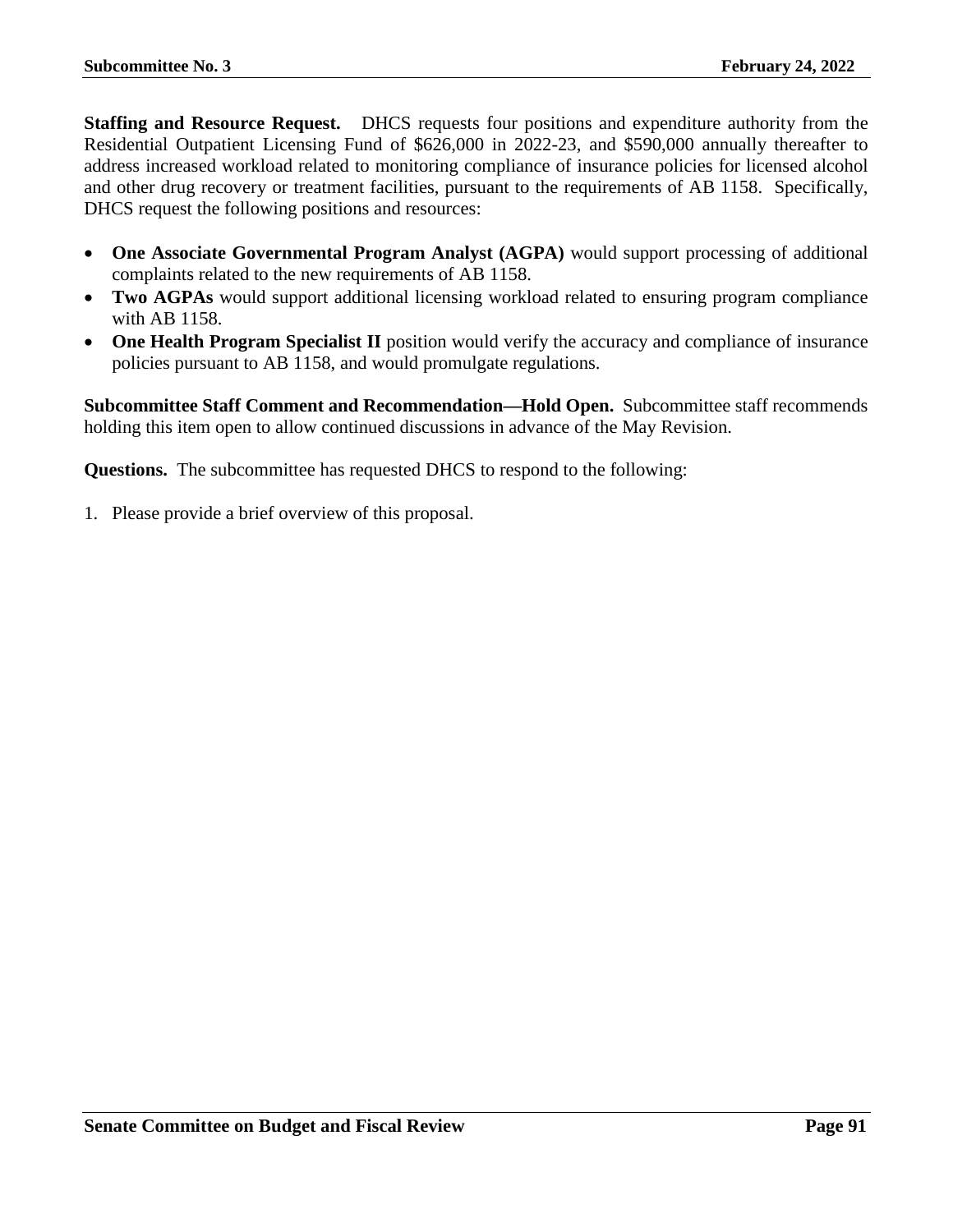### **Issue 31: Home- and Community-Based Services Spending Plan – American Rescue Plan Act**

**Local Assistance – Governor's Budget.** Section 9817 of the federal American Rescue Plan (ARP) Act provides qualifying states with a temporary 10 percentage point increase to federal matching funds for certain home- and community-based services (HCBS). The increased federal match is available from April 1, 2021, through March 31, 2022. States must use the federal funds attributable to this increased federal match to enhance, expand, or strengthen HCBS under the state's Medicaid program. Unlike other federally funded programs, programs supported by this additional federal funding are eligible for federal matching funds in the Medicaid program as if they were supported by non-federal funding.

The 2021 Budget Act included Control Section 11.95, which authorized expenditure of \$3 billion of HCBS funding received under the provisions of ARP. In July 2021, DHCS submitted California's \$4.6 billion HCBS Spending Plan to the federal Centers for Medicare and Medicaid Services for review and approval. DHCS estimated that the \$3 billion investment of HCBS funds would draw down an additional \$1.6 billion of federal Medicaid matching funds. The HCBS Spending Plan included the following programs administered by DHCS:

- **Housing and Homelessness Incentive Program.** \$161.1 million (\$80.5 million HCBS funds) in 2021-22 and \$644.2 million (\$322.1 million HCBS funds) in 2022-23 supports payments to Medi-Cal managed care plans to incentivize investments and progress in addressing homelessness and keeping people housed.
- **Community-Based Residential Continuum Pilot.** \$287.2 million (\$106.1 million HCBS funds) in 2022-23 supports the Community-Based Residential Continuum Pilot, which will provide medical and supportive services in the home, independent living setting including permanent supportive housing and community care settings, to avoid unnecessary healthcare costs such as emergency services or skilled nursing.
- **Non-In-Home Supportive Services (IHSS) Care Economy Payments.** \$12.5 million (\$6.3 million HCBS funds) would provide a one-time incentive payment of \$500 to each current direct care, non-IHSS provider of Medi-Cal home- and community-based services during a minimum of two months between March 2020 and March 2021.
- **Assisted Living Waiver Expansion.** \$10.8 million (\$3 million HCBS funds) in 2021-22 and \$32.4 million (\$8.9 million HCBS funds) would support expansion of the Assisted Living Waiver to eliminate the waiting list. This funding would support an additional 7,000 slots, with 5,000 from the community.
- **Contingency Management.** \$3.6 million HCBS funds in 2021-22 and \$23.1 million (\$11.5 million HCBS funds) in 2022-23 would support contingency management as a service under the Drug Medi-Cal Organized Delivery System (DMC-ODS). Contingency management uses small motivational incentives combined with behavioral health treatment as the only effective treatment for stimulant use disorder.
- **CalBridge Behavioral Health Pilot Program.** \$40 million HCBS funds in 2021-22 supports grants to acute care hospitals to hire trained behavioral health navigators in emergency departments to screen patients and offer intervention and referral to mental health or substance use disorder programs.

**Subcommittee Staff Comment and Recommendation—Hold Open.** Subcommittee staff recommends holding this item open to allow continued discussions in advance of the May Revision.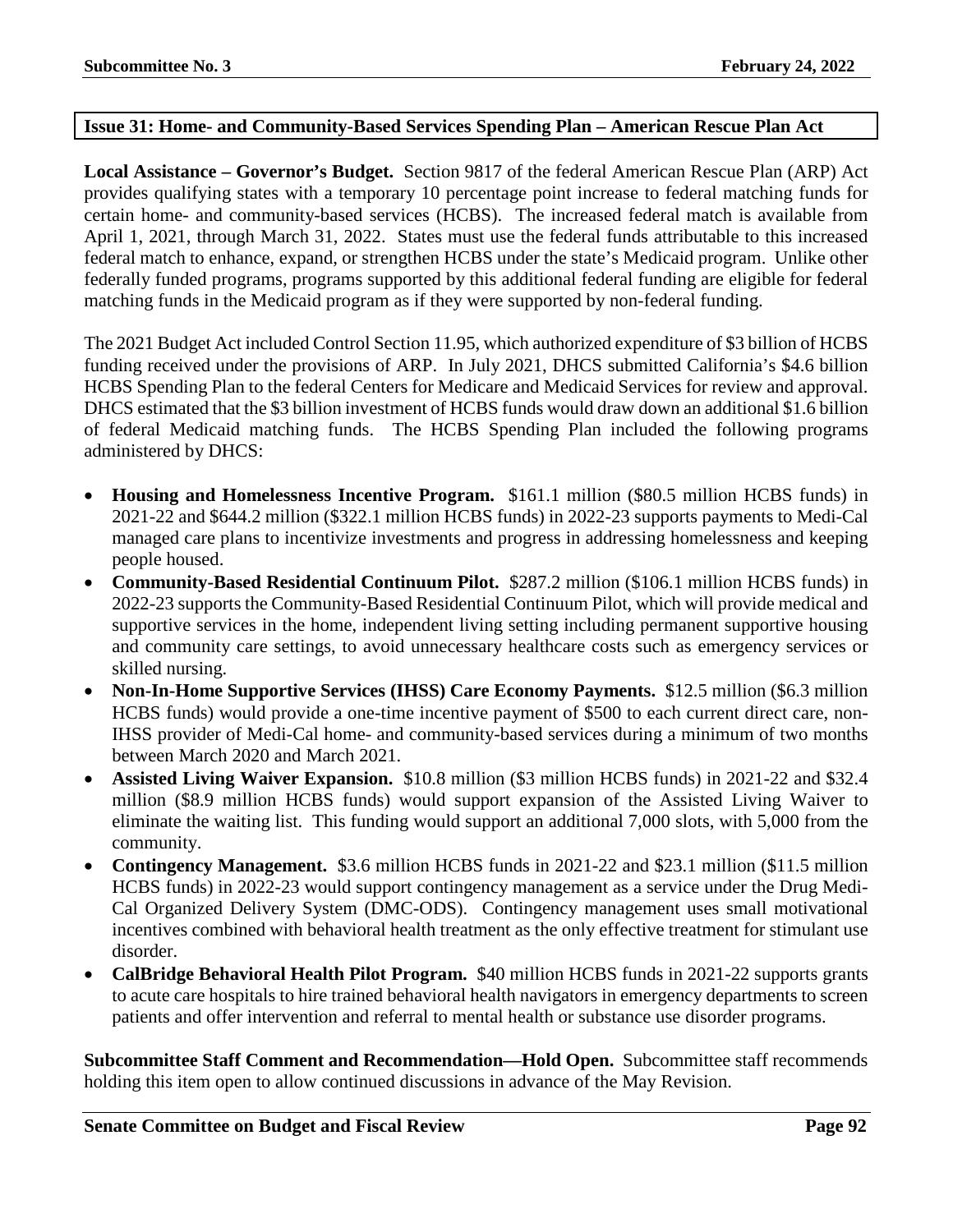**Questions.** The subcommittee has requested DHCS to respond to the following:

- 1. Please provide a brief overview of the American Rescue Plan Act's HCBS provisions and how they provide funding for the HCBS Spending Plan.
- 2. Please provide a brief overview of the following DHCS programs supported by the HCBS Spending Plan:
	- a. Contingency Management
	- b. Housing and Homelessness Incentive Program
	- c. Community-Based Residential Continuum Pilot
	- d. CalBridge Behavioral Health Pilot Program
	- e. Non-IHSS Care Economy Payments
	- f. Assisted Living Waiver Expansion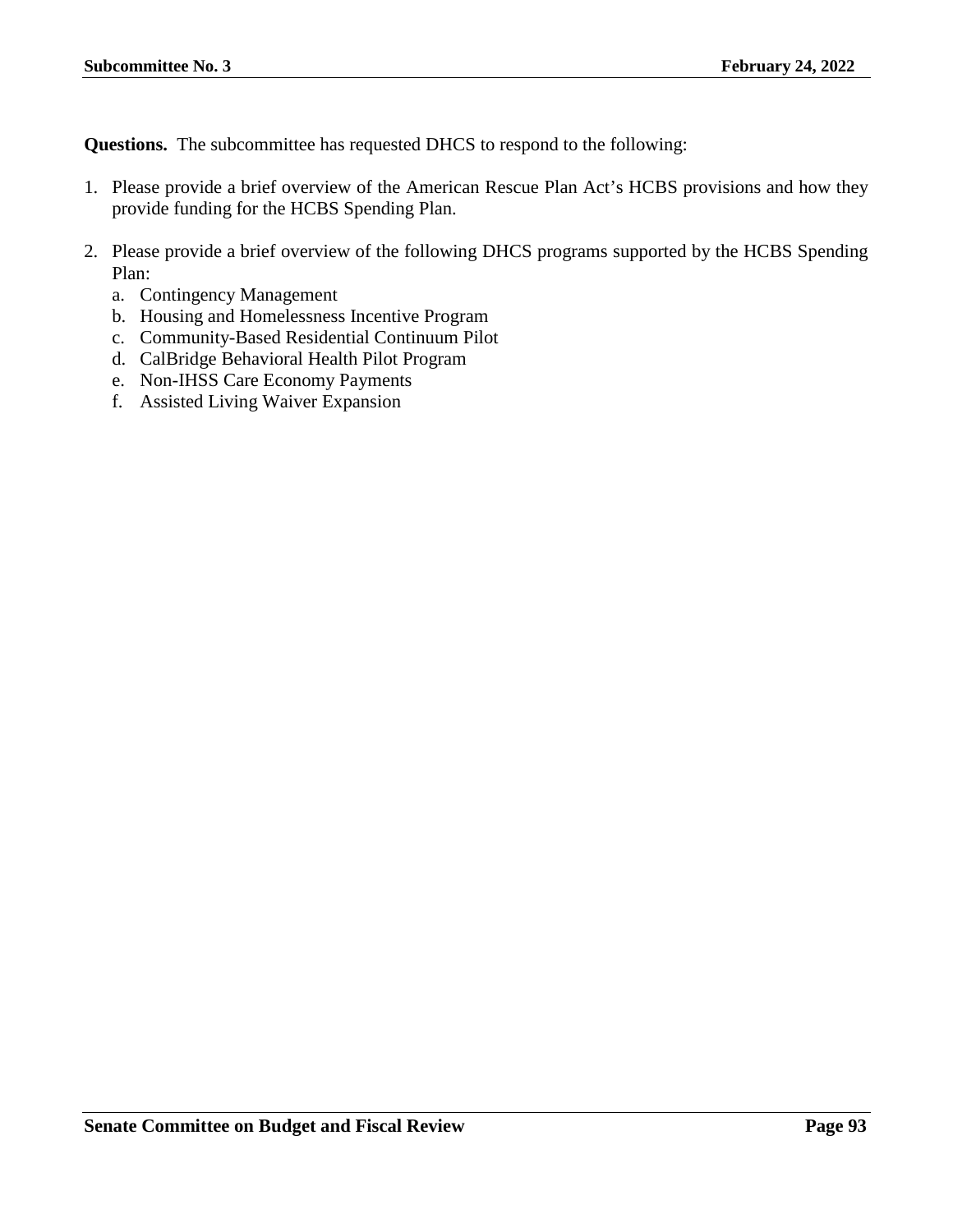### **Issue 32: Home- and Community-Based Alternatives Waiver**

**Local Assistance – Governor's Budget.** DHCS requests expenditure authority of \$263.8 million (\$131.9 million General Fund and \$131.9 million federal funds) in 2021-22 and \$304 million (\$152 million General Fund and \$152 million federal funds) in 2022-23 to support costs associated with the Home- and Community-Based Alternatives Waiver renewal, which would be effective January 1, 2022.

| <b>Program Funding Request Summary</b> |               |               |
|----------------------------------------|---------------|---------------|
| <b>Fund Source</b>                     | 2021-22       | 2022-23       |
| 0001 – General Fund                    | \$131,887,000 | \$152,000,000 |
| 0890 – Federal Trust Fund              | \$131,887,000 | \$152,000,000 |
| <b>Total Funding Request:</b>          | \$263,774,000 | \$304,000,000 |

**Background.** The Home- and Community-Based Alternatives Waiver offers services in the home or community to Medi-Cal beneficiaries who would otherwise receive care in a skilled nursing facility. The Waiver delivers care management services provided by a multidisciplinary team comprised of a nurse and social worker. The team coordinates Waiver and other Medi-Cal services and arranges for other available long-term services and supports available in the local community. Care management and Waiver services are provided in the participant's home or other community-based residence.

The current HCBA Waiver was implemented effective January 1, 2017, and expired on December 31, 2021. DHCS has submitted a waiver renewal application to the federal Centers for Medicare and Medicaid Services (CMS) for a new five-year term, from January 1, 2022, to December 31, 2026. The new waiver application requested the following new provisions:

- Increased number of slots available under the waiver
- Expansion of Community Transition Services, making it available to participants living in the community who require essential goods or services to make their community-based residence safe and keep them out of an institution.
- Adding Assistive Technology as a new waiver services.
- Increasing the rate paid to Personal Care Agencies that provider Waiver Personal Care Services, in compliance with increases in the state minimum wage.

**Subcommittee Staff Comment and Recommendation—Hold Open.** Subcommittee staff recommends holding this item open to allow continued discussions in advance of the May Revision.

**Questions.** The subcommittee has requested DHCS to respond to the following:

1. Please provide a brief update on the changes that would be implemented by the renewal of the HCBA Waiver.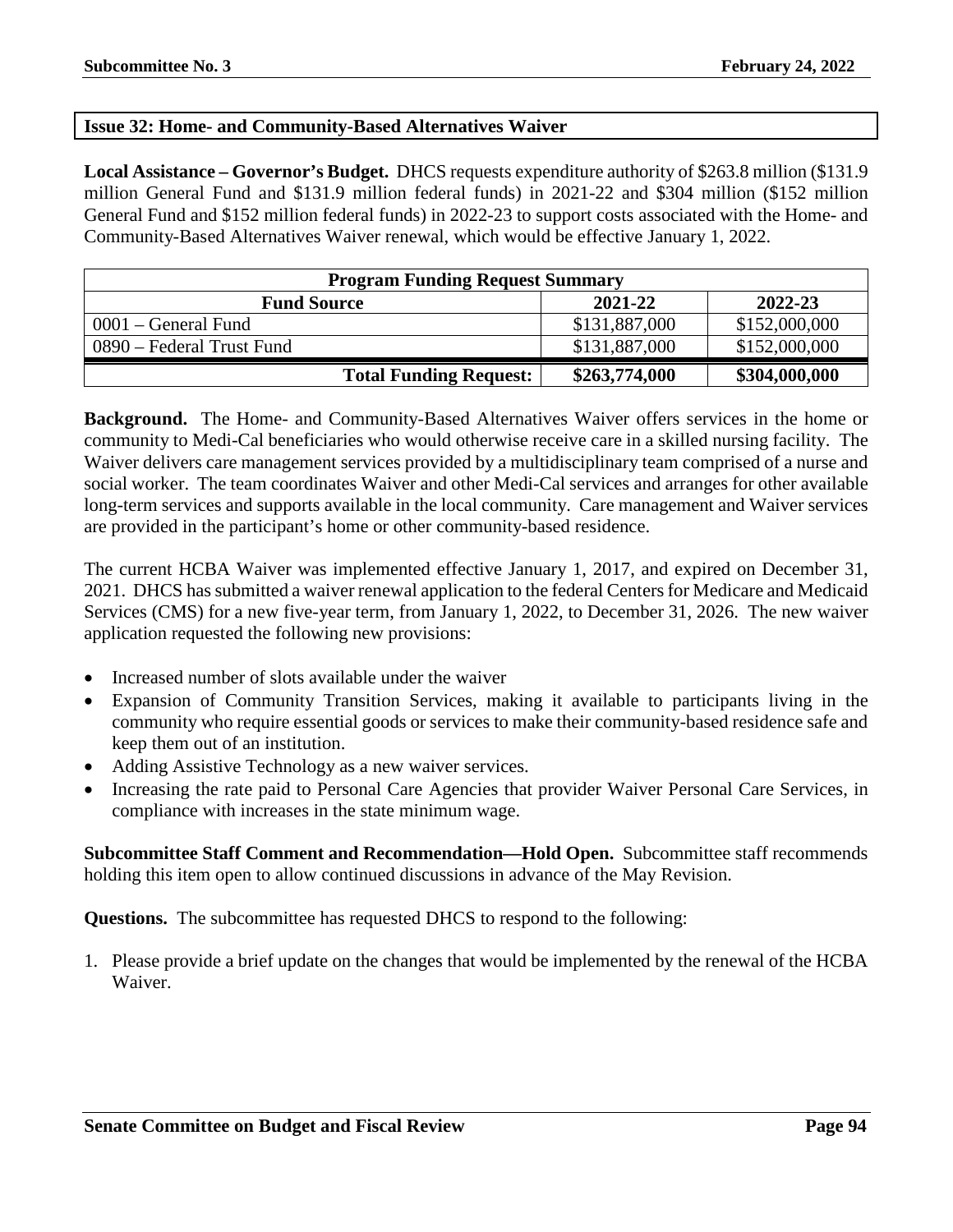### **Issue 33: Cognitive Health Assessments (SB 48)**

**Local Assistance – Governor's Budget.** DHCS requests expenditure authority of \$341,000 (\$170,500 General Fund and \$170,500 federal funds) in 2022-23 to support annual cognitive health assessments for Medi-Cal only beneficiaries age 65 or older, pursuant to the requirements of SB 48 (Limon), Chapter 484, Statutes of 2021.

| <b>Program Funding Request Summary – Local Assistance</b> |         |           |  |
|-----------------------------------------------------------|---------|-----------|--|
| <b>Fund Source</b>                                        | 2021-22 | 2022-23   |  |
| 0001 – General Fund                                       |         | \$170,500 |  |
| 0890 – Federal Trust Fund                                 |         | \$170,500 |  |
| <b>Total Funding Request:</b>                             | ה-      | \$341,000 |  |

**Background.** SB 48 (Limon), Chapter 484, Statutes of 2021, requires an annual cognitive health assessment as a covered benefit for Medi-Cal beneficiaries age 65 years and older, if they are otherwise ineligible for a similar assessment as part of an annual wellness visit under the Medicare Program. The assessment, which is available for Medicare beneficiaries, had not previously been available to the over 180,000 Californians over 65 in Medi-Cal only. The benefit would be implemented as of July 1, 2022 and payments would begin August 2022.

**Subcommittee Staff Comment and Recommendation—Hold Open.** Subcommittee staff recommends holding this item open to allow continued discussions in advance of the May Revision.

**Questions.** The subcommittee has requested DHCS to respond to the following: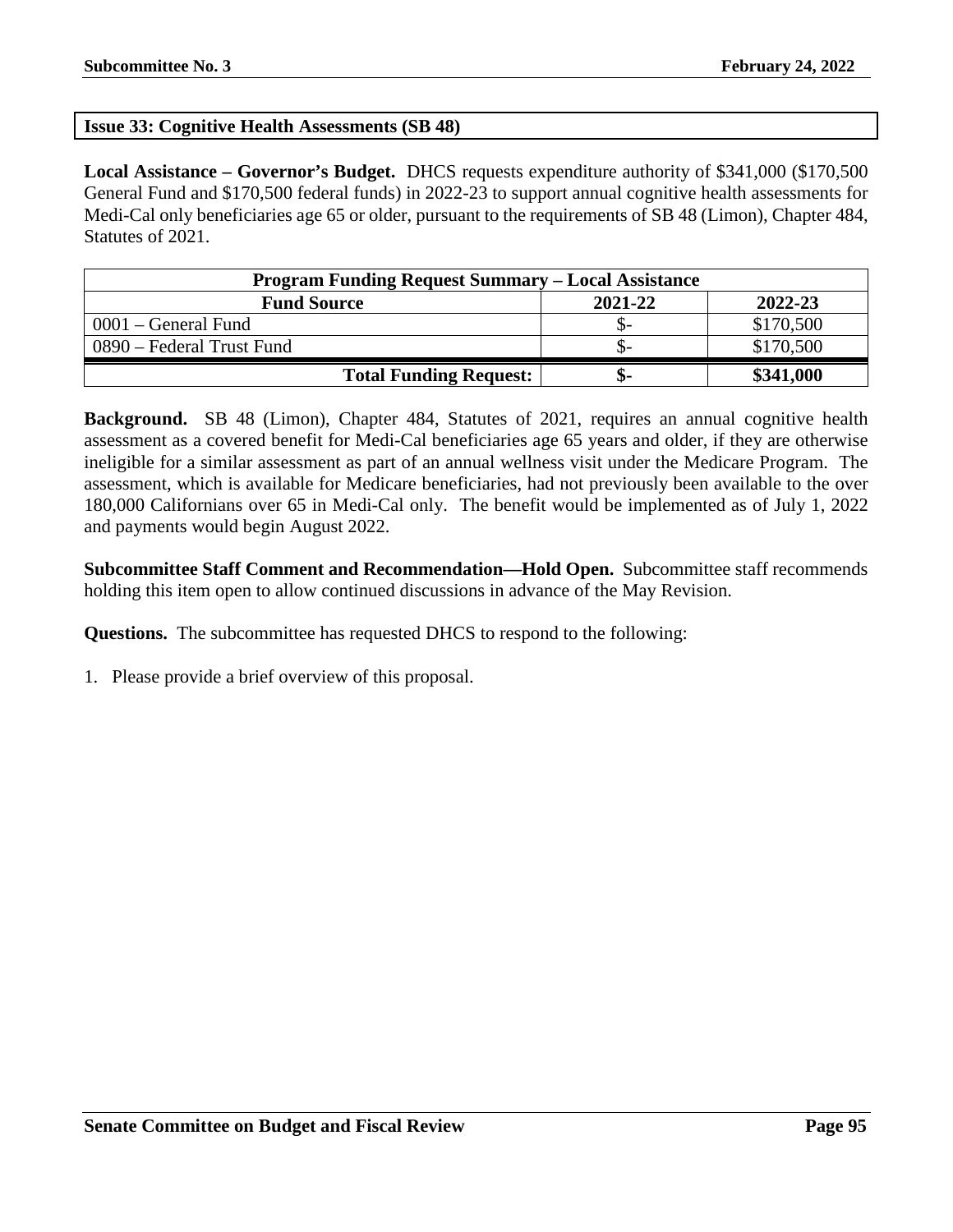### **Issue 34: Managed Care Procurement and Alternative Health Care Service Plan Contract**

**Reprocurement of Medi-Cal Managed Care and Trailer Bill Language – Governor's Budget.** On February 9, 2022, DHCS released a Request for Proposal (RFP) for its commercial managed care plan contracts. According to DHCS, it is seeking managed care plans committed and able to advance equity, quality, access, accountability, and transparency to reduce health disparities and improve health outcomes for Californians. While the RFP is only for commercial plans, DHCS indicates the updated contract released with the RFP will be executed with all Medi-Cal managed care plans, including local initiatives and County Organized Health Systems, as of January 1, 2024.

In addition to the reprocurement process, DHCS proposes trailer bill language to allow it to enter into a direct contract with Kaiser Permanente as a Medi-Cal managed care plan within new geographic regions of the state, effective January 1, 2024, for a five year contract term, with the potential for contract extensions. Under the new contract, Kaiser would operate as a full-risk, full-scope Medi-Cal managed care plan, consistent with other Medi-Cal managed care plans and without specific exceptions or alternative standards. However, Kaiser would not be open to beneficiaries through the traditional Medi-Cal plan choice methods, but would only be available to existing Kaiser members in both Medi-Cal and commercial lines of business. Kaiser would also commit to growth of its Medi-Cal members by 25 percent by the end of the five year term.

**Forty Years of Medi-Cal Managed Care.** The managed care model of health care service delivery in California began in the 1970s with legislation that culminated in passage of the Knox-Keene Health Care Service Plan Act of 1975 (Knox-Keene Act). In addition to regulatory oversight of the commercial managed care market, the Knox-Keene Act authorized the state to license health maintenance organizations and pre-paid health plans to enroll Medi-Cal beneficiaries. Beginning in 1981, the state began licensing different models of managed care delivery for Medi-Cal beneficiaries in different counties. Today, there are four primary models of managed care delivery in the Medi-Cal program:

- *County Organized Health Systems* In 1982, the Legislature authorized the creation of three county organized health systems (COHS), which are county-administered managed care plans. Santa Barbara and San Mateo Counties were the first COHS plans to enroll beneficiaries (a COHS was planned in Monterey, but was never implemented), while Congress approved three additional COHS (Santa Cruz, Solano, and Orange) counties in 1990. The authorization for COHS requires that they be an independent, public entity and that they meet the regulatory requirements of the state's Knox-Keene Act. However, they need not obtain a license under the Knox-Keene Act, as they are specifically exempted. There are currently twenty-two counties in the COHS model: Del Norte, Humboldt, Lake, Lassen, Marin, Mendocino, Merced, Modoc, Monterey, Napa, Orange, San Luis Obispo, Santa Barbara, Santa Cruz, San Mateo, Shasta, Siskiyou, Solano, Sonoma, Trinity, Ventura, and Yolo. Eight of these counties (Del Norte, Humboldt, Lake, Lassen, Modoc, Shasta, Siskiyou, and Trinity) were part of the expansion of Medi-Cal to rural counties described below (see *Expansion to Rural Counties*, below). Beneficiaries in these counties receive services through Partnership Health Plan of California.
- *Geographic Managed Care* In 1992, the department designated Sacramento County as a geographic managed care (GMC) county, which allowed many plans to operate within the county to provide services to Medi-Cal beneficiaries. In 1998, San Diego also became a GMC county, and both counties currently contract with several commercial health plans with the goal of providing more choice to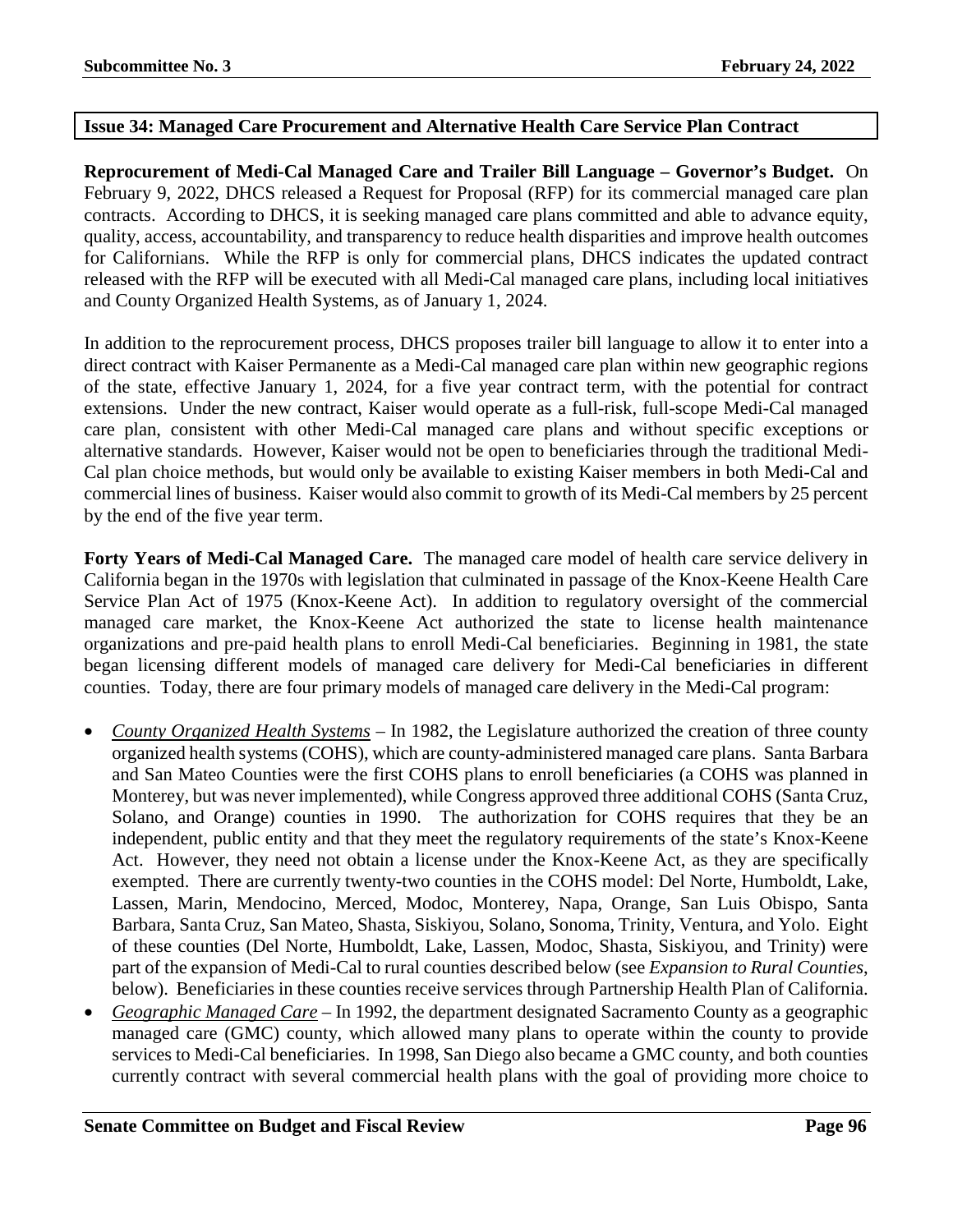beneficiaries. As these plans are commercial plans, they are required to be licensed under the Knox-Keene Act. Sacramento and San Diego remain the only two GMC counties in the state.

- *Two Plan Model* In 1995, as part of a significant expansion of Medi-Cal managed care, twelve counties were designated to participate in a new Two Plan Model for managed care delivery. Under this model, one county-developed plan, a local initiative, offers services alongside a commercial plan. Both plans are required to be licensed under the Knox-Keene Act. There are currently fourteen Two Plan Model counties: Alameda, Contra Costa, Fresno, Kern, Kings, Los Angeles, Madera, Riverside, San Bernardino, San Francisco, San Joaquin, Santa Clara, Stanislaus, and Tulare. Los Angeles' local initiative, L.A. Care, subcontracts with several other smaller managed care plans to provide services to Medi-Cal beneficiaries.
- *Regional Model* AB 1467 (Committee on Budget), Chapter 23, Statutes of 2012, authorized the expansion of Medi-Cal managed care into the twenty-eight rural counties not previously operating managed care plans. These counties phased in between November 2013 and December 2014. 8 counties transitioned into the COHS model, while twenty counties transitioned into a new regional model, including: Alpine, Amador, Butte, Calaveras, Colusa, El Dorado, Glenn, Imperial, Inyo, Mariposa, Mono, Nevada, Placer, Plumas, San Benito, Sierra, Sutter, Tehama, Tuolumne, and Yuba. Beneficiaries in these counties (except San Benito and Imperial) receive services through either Anthem Blue Cross, or California Health and Wellness. Beneficiaries in San Benito County receive services through either Anthem Blue Cross, or fee-for-service Medi-Cal, while beneficiaries in Imperial County receive services through either California Health and Wellness or Molina Health Systems.

**New Contract Requirements in Reprocurement.** According to DHCS, through the reprocurement process, managed care partners will demonstrate their commitment and ability to meet the following new and enhanced contract requirements:

*Transparency.* Plan partners will now be required to routinely and publicly report on access, quality improvement, and health equity activities, including their fully delegated subcontractors' performance and consumer satisfaction. These reports will be posted publicly by DHCS to help members choose their plan. Plans will also be required to post their financial performance information and Memoranda of Understanding with third parties.

*High Quality Care.* Plan partners will be expected to exceed quality improvement benchmarks and create a culture of continuous quality improvement with a focus on primary care, physical and behavioral health, access to and engagement of providers, and continuity and coordination across settings and all levels of care. Plans will be held accountable for their own quality as well as that of their subcontractors. Plans failing to achieve quality benchmarks will face sanctions and potentially be required to surrender a portion of their profits. Plans will be newly required to review utilization reports to identify members not using primary care, and to address those members' needs and health disparities. Plan payment will be linked to quality and equity, and plans will be required to comply with new provider shared risk, savings and incentive arrangements. Plans and their subcontractors are expected to achieve National Committee for Quality Assurance (NCQA) Health Plan Accreditation by 2026.

*Access to Care.* Plan partners will be required to meet more robust expectations in assisting members and their families with navigating delivery systems and care management services. Plans will maintain comprehensive networks that provide all members timely access to care that is appropriate, culturally and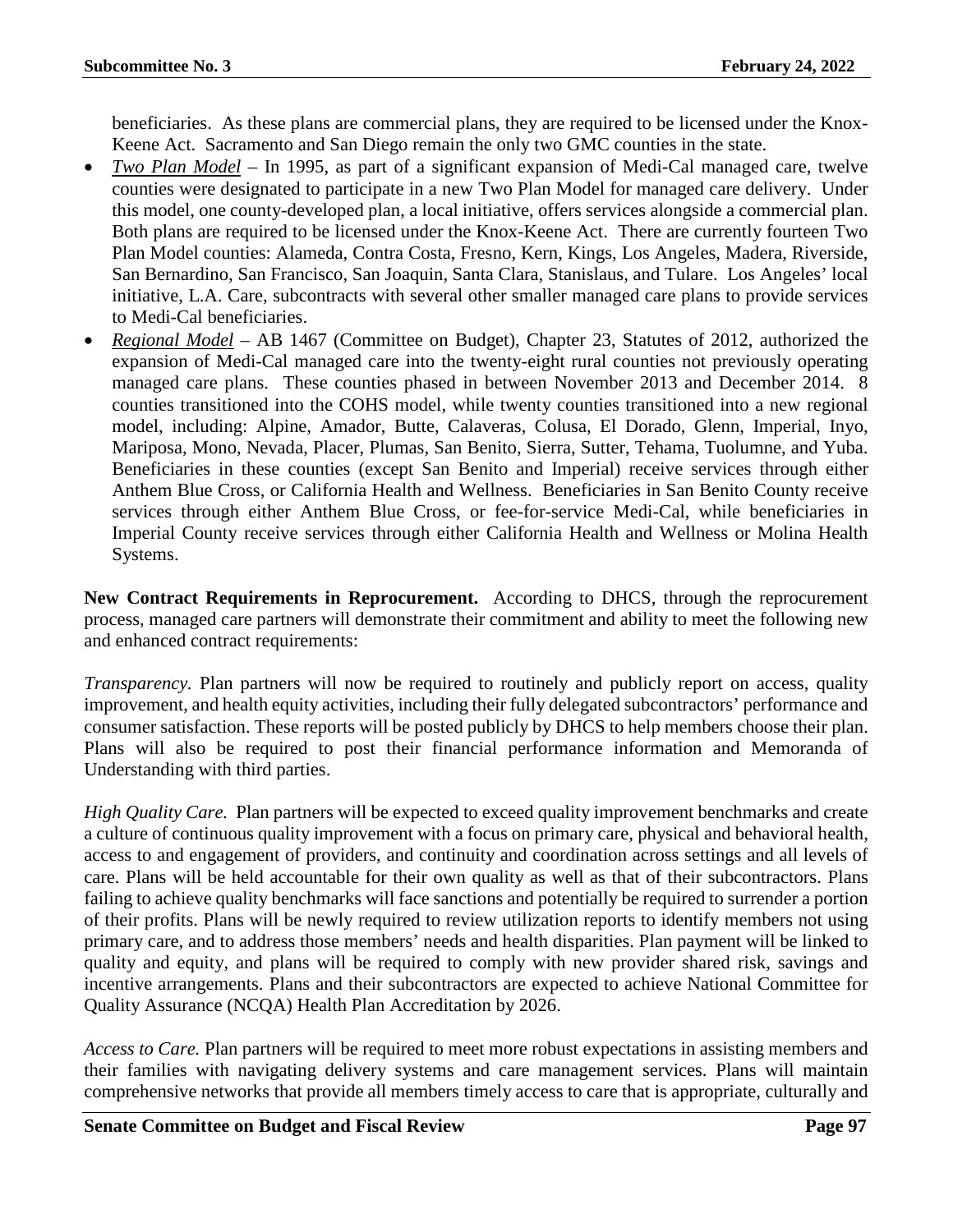linguistically competent, high quality, and within geographic access standards, and that include timely access to interpreter services, auxiliary aids and services, and appropriate telehealth modalities.

*Increased Health Equity and Reduced Health Disparities.* Plan partners will meet new requirements related to reducing health disparities among specific populations and measures identified by DHCS. Plans will be required to identify physical and behavioral health disparities and inequities in access, utilization, and outcomes by race, ethnicity, language (including limited English proficiency), and sexual orientation, and to have focused efforts to improve health outcomes within the most impacted groups and communities. For the first time, plans will be required to have a Chief Health Equity Officer. In addition, both the plans and their subcontractors will be mandated to achieve NCQA Health Equity Accreditation, a new standards program focused on advancing the delivery of more equitable and culturally and linguistically appropriate services across member populations.

*Continuum of Care.* Plan partners will help members manage their health over time through a comprehensive array of person-centered health care and social services spanning all levels of care, from birth to dignified end of life. Plan partners will be obligated to strengthen their coordination and continuity of care for out-of-network providers and to educate members on, for example, what an advance directive is and their right to have one.

*California Advancing and Innovating Medi-Cal (CalAIM) Initiatives.* Plan partners will implement and support CalAIM initiatives to improve the quality of life and health outcomes of member populations by establishing broad delivery system, program, and payment reform across Medi-Cal.

*Coordinated/Integrated Care.* Plan partners must ensure the needs of their entire member population are met across the continuum of care. Plans will systematically coordinate services and comprehensive care management with a whole-person, interdisciplinary approach for populations with complex health care needs. This includes coordination with services provided by local health departments, county behavioral health plans, schools, justice systems, and community-based organizations. Plan partners will be required to facilitate warm hand-offs and closed-loop referrals of members to community resources and follow-up to ensure services are rendered.

*Addressing Social Drivers of Health (SDOH).* Plan partners will be expected to implement new population health management and care management strategies to address the unmet social needs of members, such as food security and housing, and document members' SDOH needs and services.

*Local Presence and Engagement.* Plans will partner with local agencies (e.g., local health departments, county behavioral health plans, continuums of care, community-based organizations) to ensure that they understand and meet community needs. These relationships will help plans and providers go beyond the walls of a clinical office to address SDOH. Plans and their fully delegated subcontractors with positive net income will also be required to allocate 5 to 7.5 percent of these profits (depending on the level of their profit) to local community activities that develop community infrastructure to support Medi-Cal members.

*Children's Services.* Plans will take on new contract obligations for children with special health care needs that require them to implement methods for ensuring care management and care coordination with appropriate programs. Plans will be newly required to provide medically necessary health and behavioral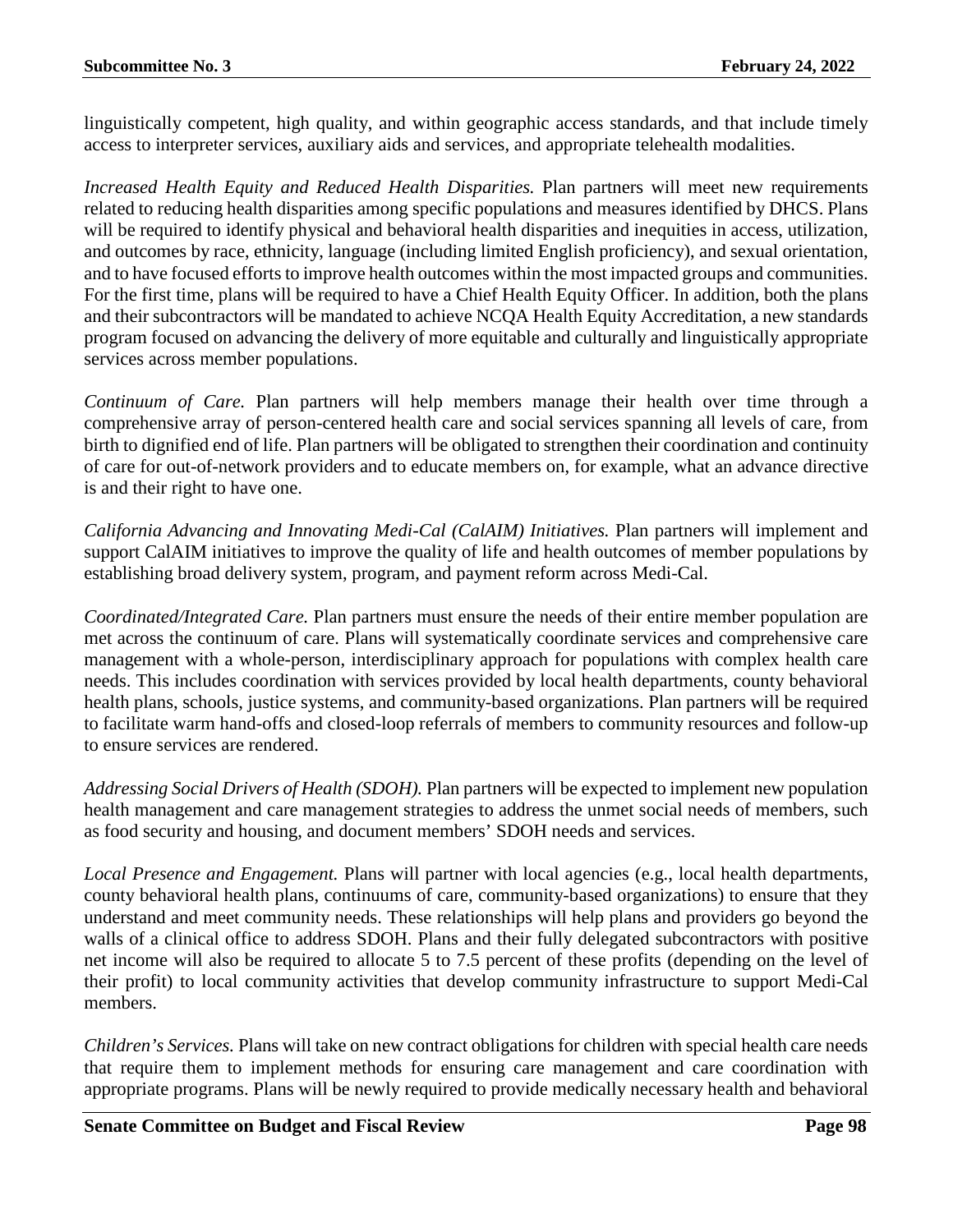health services in schools and other settings (i.e., at home and in the community) and implement interventions by school-affiliated providers that increase access to preventive, early intervention, and behavioral health services. For the first time, plans will be required to train providers on Early and Periodic Screening, Diagnostic, and Treatment Services. Plans will be expected to ensure that their Community Advisory Committee membership reflects that of the health plan and the county being served, including children (or parents/caregivers of children) and adolescents.

*Behavioral Health Services*. Plan partners will expand access to evidence-based behavioral health services focused on earlier identification and engagement in treatment for children, youth, and adults and integrated with physical health care, including establishment of No Wrong Door policies to support access to diagnoses and treatment. Services will align with state-required interventions that increase access to providers within transitional kindergarten through grade 12 publicly funded schools. The contract clarifies substance use disorder coverage – including alcohol and drug screening, brief intervention, and referral to treatment – and medication-assisted treatment services across settings.

*Accountability and Commitment to Compliance, Including Monitoring and Oversight of Delegated Entities.* Plan partners must demonstrate robust accountability, compliance, monitoring, and oversight programs, including for all delegated entities, to ensure members receive quality care and have access to services. Managed care plans will be held accountable for the quality of care at all levels of delegation. This will include justification for the use of delegated entities and subcontractors to ensure that members' experiences and outcomes are drivers of these decisions. Additionally, for the first time, the contract mandates that MCPs report information on delegated functions.

*Emergency Preparedness and Essential Services.* During and after emergencies – such as a natural or man-made disaster or health crisis – plan partners will ensure delivery of essential care and services (including telehealth) to members and continuity of business operations.

*Value-Based Payment*. Plan partners will be mandated to link provider payments to value in the form of higher quality of care, better health care outcomes, and lower cost of care. Building on proposed changes for 2023 to base capitation payment rates on performance on certain high-priority quality and health equity outcome measures, such arrangements include incentive payment arrangements that reward providers for high or improved performance on selected measures or benchmarks. Plan partners will report on what proportion of their spending is on primary and integrated care and tied to alternative primary care payment models.

*Administrative Efficiency*. Plan partners will reduce administrative waste and enhance efficiency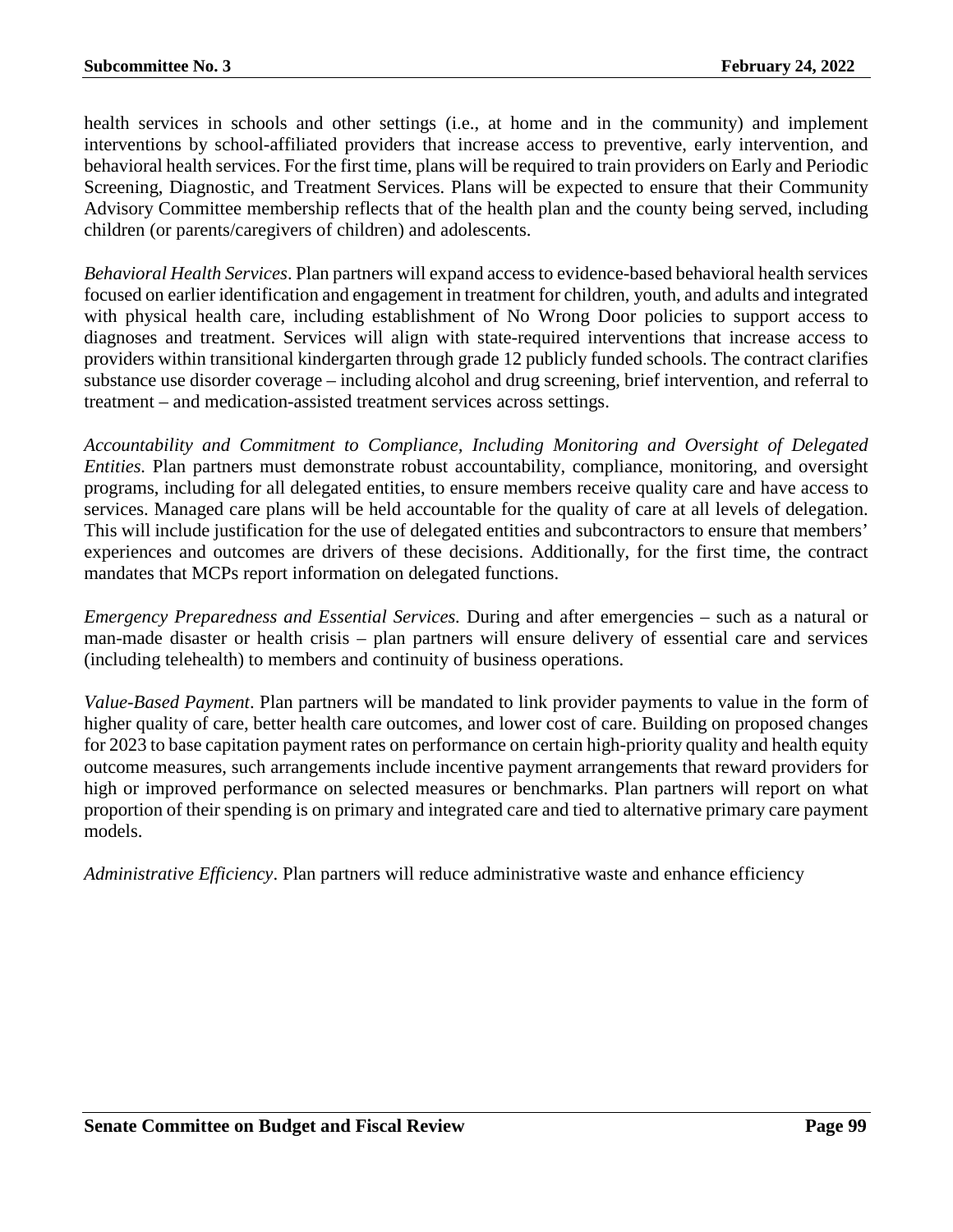*Source: Department of Health Care Services, Medi-Cal Managed Care Division*

**Subcommittee Staff Comment and Recommendation—Hold Open.** Subcommittee staff recommends holding this item open to allow continued discussions in advance of the May Revision.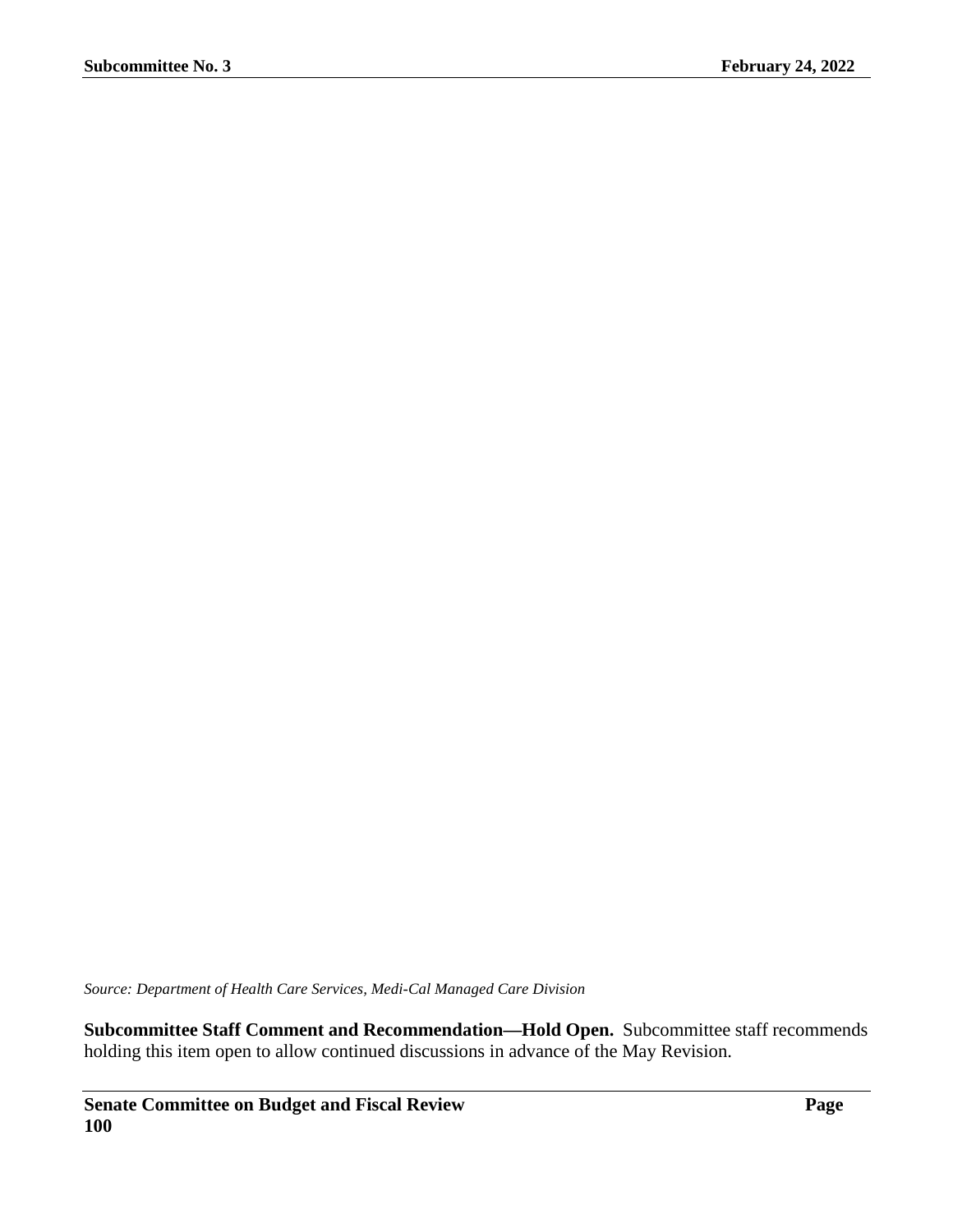**Questions.** The subcommittee has requested DHCS to respond to the following:

- 1. Please provide a brief update on the status of the managed care reprocurement process, including an overview of new contract requirements for all managed care plans.
- 2. Please explain the rationale for entering into a separate, statewide contract with Kaiser, rather than through the reprocurement process.
- 3. Please provide a brief overview of the provisions of the Kaiser contract, including who would be eligible to enroll, any differences in benefit coverage from other Medi-Cal managed care plans, and the provisions related to supporting community clinics.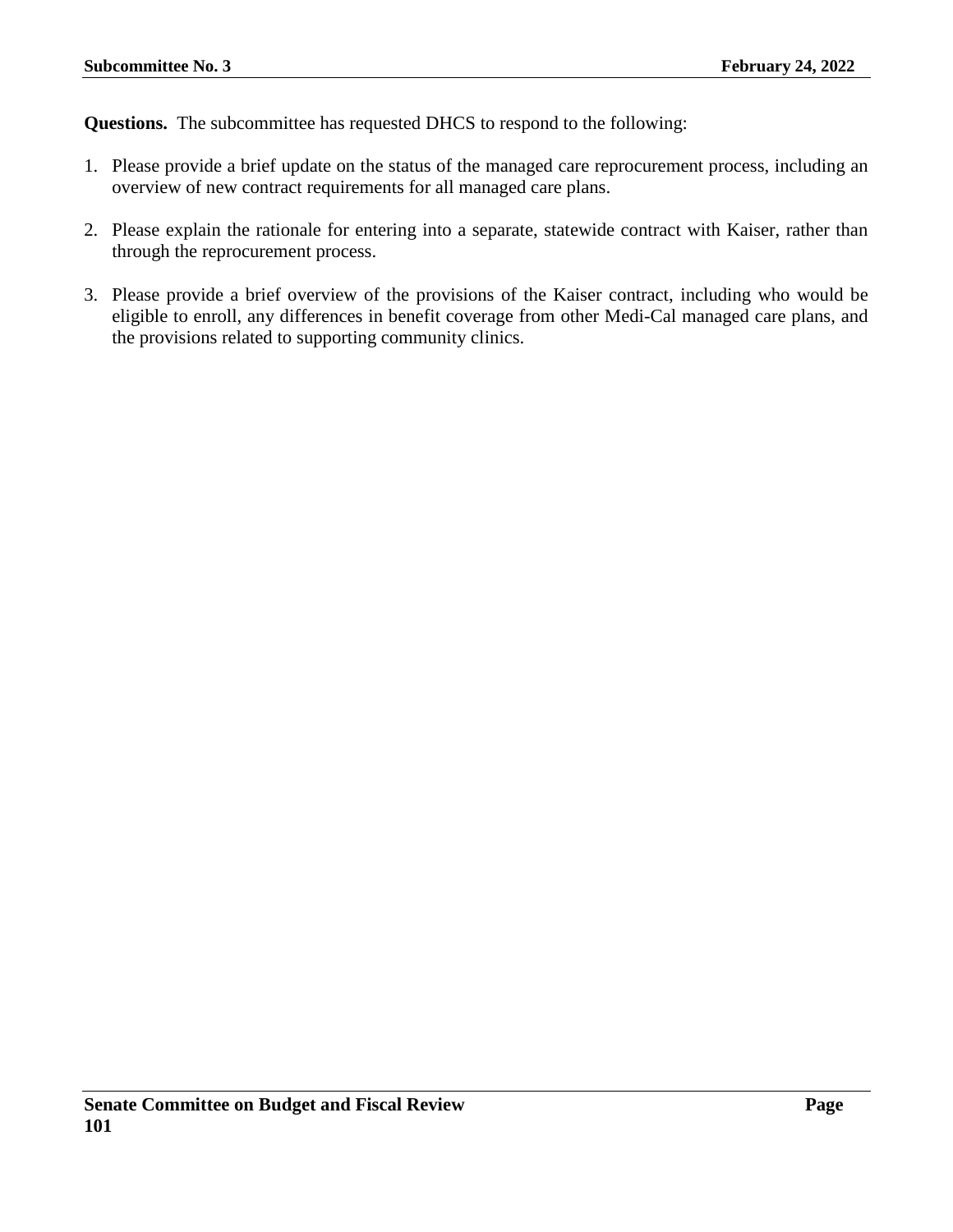# **Issue 35: Encounter Data Improvement Support**

**Budget Change Proposal – Governor's Budget.** DHCS requests expenditure authority of \$17.5 million (\$15.7 million federal funds and \$1.7 million reimbursements) in 2022-23 and \$17.4 million (\$15.7 million federal funds and \$1.7 million reimbursements) in 2023-24. If approved, these resources would allow DHCS to advance improvements in data quality in managed care and county behavioral health.

| <b>Program Funding Request Summary</b> |                    |              |
|----------------------------------------|--------------------|--------------|
| <b>Fund Source</b>                     | 2022-23            | 2023-24      |
| 0890 – Federal Trust Fund              | \$15,726,000       | \$15,701,000 |
| $0995 - Reimbursements$                | \$1,747,000        | \$1,745,000  |
| <b>Total Funding Request:</b>          | \$17,473,000       | \$17,446,000 |
| <b>Total Requested Positions:</b>      | $\boldsymbol{0.0}$ | 0.0          |

**Background.** DHCS has invested in various efforts to improve data quality for encounter data that is received from managed care plans and counties. These efforts have included the establishment of an Encounter Data Quality Unit, development of quality measures for encounter data, development and implementation of the Post-Adjudicated Claims and Encounters processing and validation system, quarterly reports comparing encounter data submission volumes to managed care plan submitted financial data (Stoplight Reports), yearly studies comparing DHCS' encounter data to beneficiary medical records (Encounter Data Validation Study), enforcement with the use of corrective action plans and fines. These efforts have resulted in significant improvements. However, additional research has demonstrated that there are still significant opportunities for improvements, including:

- Lack of understanding and education among stakeholders regarding encounter data and its value;
- Insufficient incentives for providers to submit timely and complete encounter data;
- Inadequate training on data submission at the provider level;
- Technology challenges and variable technology across clinical settings;
- Variable quality control in encounter data submissions;
- Poor communication among all parties involved in the data submission;
- Lack of standardization specifically around coding; and,
- Issues specific to Medi-Cal patients, such as increased likelihood of fragmented care, difficulty verifying coverage and encounter data gaps.

**Resource Request.** DHCS requests expenditure authority of \$17.5 million (\$15.7 million federal funds and \$1.7 million reimbursements) in 2022-23 and \$17.4 million (\$15.7 million federal funds and \$1.7 million reimbursements) in 2023-24 to advance improvements in data quality in managed care and county behavioral health. Specifically, DHCS requests the following resources:

• Resources equivalent to **One Health Program Specialist (HPS) II** position would oversee the programmatic functions and provide highly-skilled technical program consulting, providing policy and consultative advice related to the implementation of the encounter data quality efforts; work closely with data teams and the contractors to monitor and address data quality issues with plans, including with MCPs, and PACE organizations; provide leadership and facilitate internal and external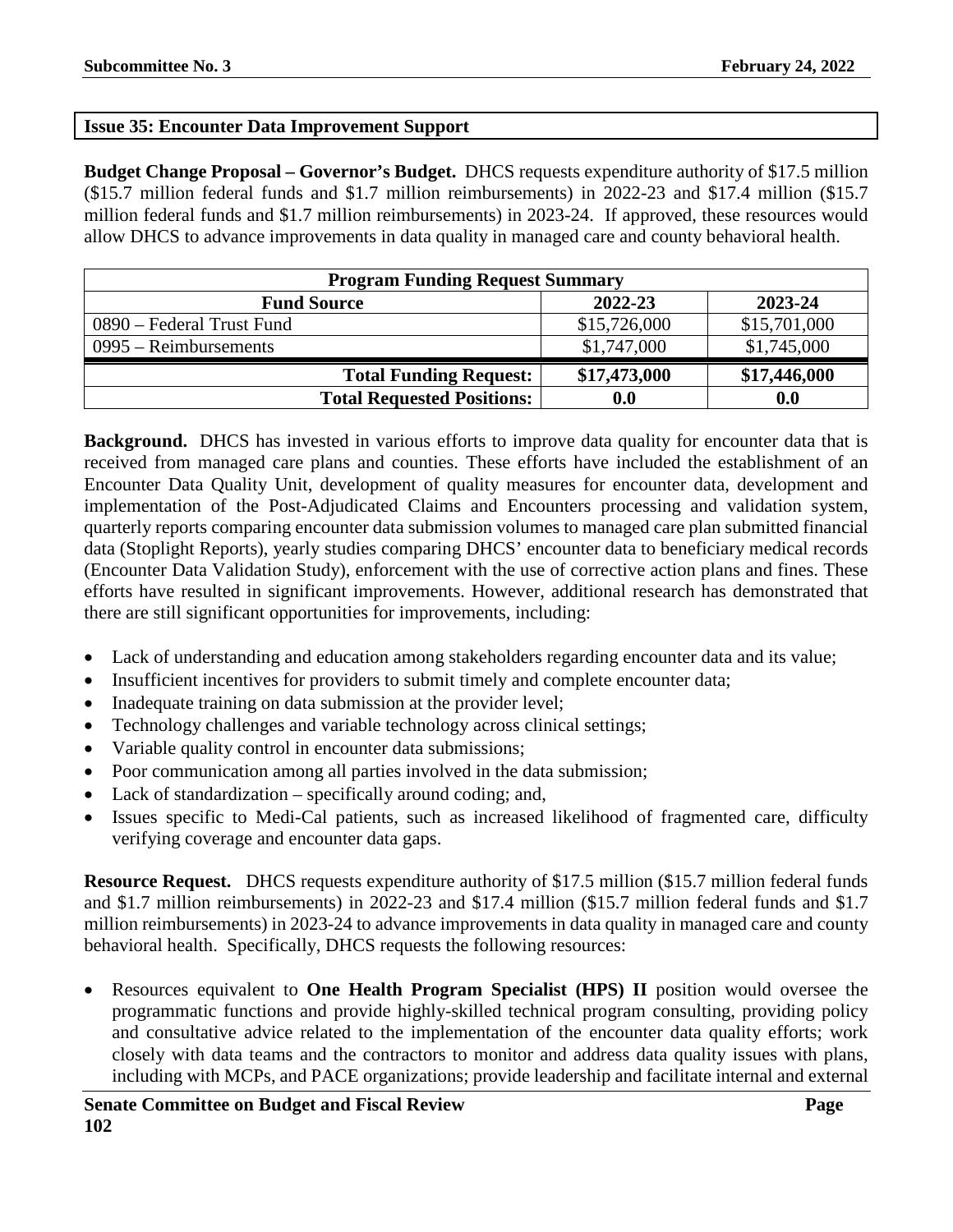stakeholder processes; coordinate with responsible divisions conducting managed care plan, Dental Managed Care, mental health plan, Drug Medi-Cal and DMC-ODS contract oversight and engagement to address data quality, and data-sharing, issues identified by the state and contract teams.

- Resources equivalent to **one Staff Services Manager I** position would lead in the administrative and contract management duties related to this effort, including resource planning, reporting, budgeting, contract management, and change management; receive data from programs and the contractors and develop performance reports, issue and risk logs, and risk plans; provide encounter data quality specific information for budgeting, contracting, and invoicing activities; manage any required reporting, including quarterly and monthly CMS reports, annual updates to the state legislature, and yearly Advance Planning Document (APD) updates; review program and contractor activities and recommend solutions to management; and track the performance of the contract work they have been assigned, propose remediation solutions, track resolution, and inform management of progress.
- Resources equivalent to **one Associate Governmental Program Analyst** would perform a variety of analytical activities related to the implementation of the encounter data quality efforts; work closely with data teams and the contractors to monitor and address data quality issues with plans; oversee mental health plan and DMC-ODS contracts and engagement to address data quality issues identified by the state and contract teams; work with staff on improvements to publicly reported data dashboards.
- Contract resources of \$2 million (\$1.8 million federal funds and \$200,000 reimbursements) in 2022- 23 and 2023-24 would assist in designing, development, and delivery of secure business intelligence solutions and services that drive health care quality and strategy formulation.
- Contract resources of \$15 million (\$13.5 million federal funds and \$1.5 million reimbursements) in 2022-23 and 2023-24 to provide direct technical assistance and grants to be provided to counties, plans, and providers to support improved data quality.

**Subcommittee Staff Comment and Recommendation—Hold Open.** Subcommittee staff recommends holding this item open to allow continued discussions in advance of the May Revision.

**Questions.** The subcommittee has requested DHCS to respond to the following: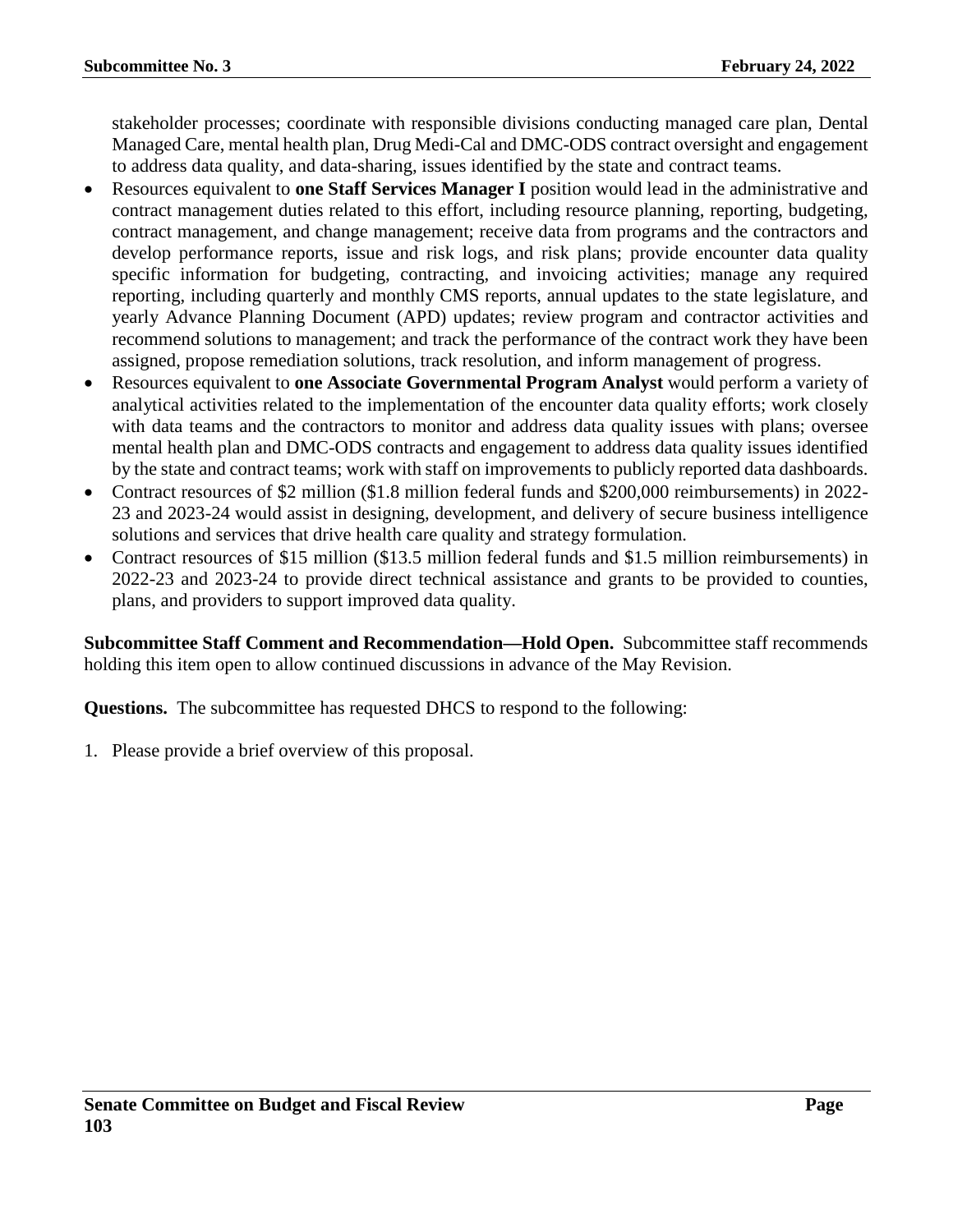# **Issue 36: Restoration of Specified Medi-Cal Provider Rate Reductions**

**Local Assistance and Trailer Bill Language – Governor's Budget.** DHCS requests expenditure authority of \$20.2 million (\$9 million General Fund and \$11.2 million federal funds) in 2022-23 to support restoration of certain Medi-Cal provider rate reductions implemented by AB 97 (Committee on Budget), Chapter 3, Statutes of 2011. DHCS also requests trailer bill language to implement these restorations.

| <b>Program Funding Request Summary – Local Assistance</b> |         |              |  |
|-----------------------------------------------------------|---------|--------------|--|
| <b>Fund Source</b>                                        | 2021-22 | 2022-23      |  |
| $0001$ – General Fund                                     |         | \$8,986,300  |  |
| 0890 – Federal Trust Fund                                 | .১–     | \$11,204,700 |  |
| <b>Total Funding Request:</b>                             | ক্ত-    | \$20,191,000 |  |

**Background.** AB 97 (Committee on Budget), Chapter 3, Statutes of 2011, implemented a ten percent reimbursement rate reduction for most providers of services to Medi-Cal beneficiaries and an actuarially equivalent reduction in capitation rates paid to Medi-Cal managed care plans. The reduction applies to dates of service on or after June 1, 2011. Due to court injunctions, which were subsequently lifted in December 2012, the department was unable to reduce reimbursements during this period. This delay, coupled with system implementation issues, required the department to retroactively recoup the overpayments to providers that occurred while the reductions were enjoined or delayed. Over time, the department eliminated many of the reductions and forgave much of the retroactive recoupment amounts due to concerns that the reductions might adversely impact beneficiaries' access to necessary medical care. In addition, the federal government's approval of the State Plan Amendment to implement these reductions was contingent on the state agreeing to implement an access monitoring plan. The plan identifies 23 separate metrics in the three key areas of beneficiary measures, provider availability, and service use and outcomes. DHCS estimates fee-for-service savings of \$166.7 million (\$64.3 million General Fund) in 2021-22 and \$164.7 million (\$63.6 million General Fund) in 2022-23 for the ten percent provider rate reduction implemented pursuant to AB 97.

**Restoration of Specified Medi-Cal Provider Rate Reductions.** DHCS requests expenditure authority of \$20.2 million (\$9 million General Fund and \$11.2 million federal funds) in 2022-23 to support restoration of certain Medi-Cal provider rate reductions implemented by AB 97 (Committee on Budget), Chapter 3, Statutes of 2011. Specifically, DHCS proposes to restore reimbursement for nurses, alternative birthing centers, audiologists and hearing aid dispensers, respiratory care providers, durable medical equipment oxygen and respiratory services, chronic dialysis clinics, an emergency medical air transportation.

**Subcommittee Staff Comment and Recommendation—Hold Open.** Subcommittee staff recommends holding this item open to allow continued discussions in advance of the May Revision.

**Questions.** The subcommittee has requested DHCS to respond to the following: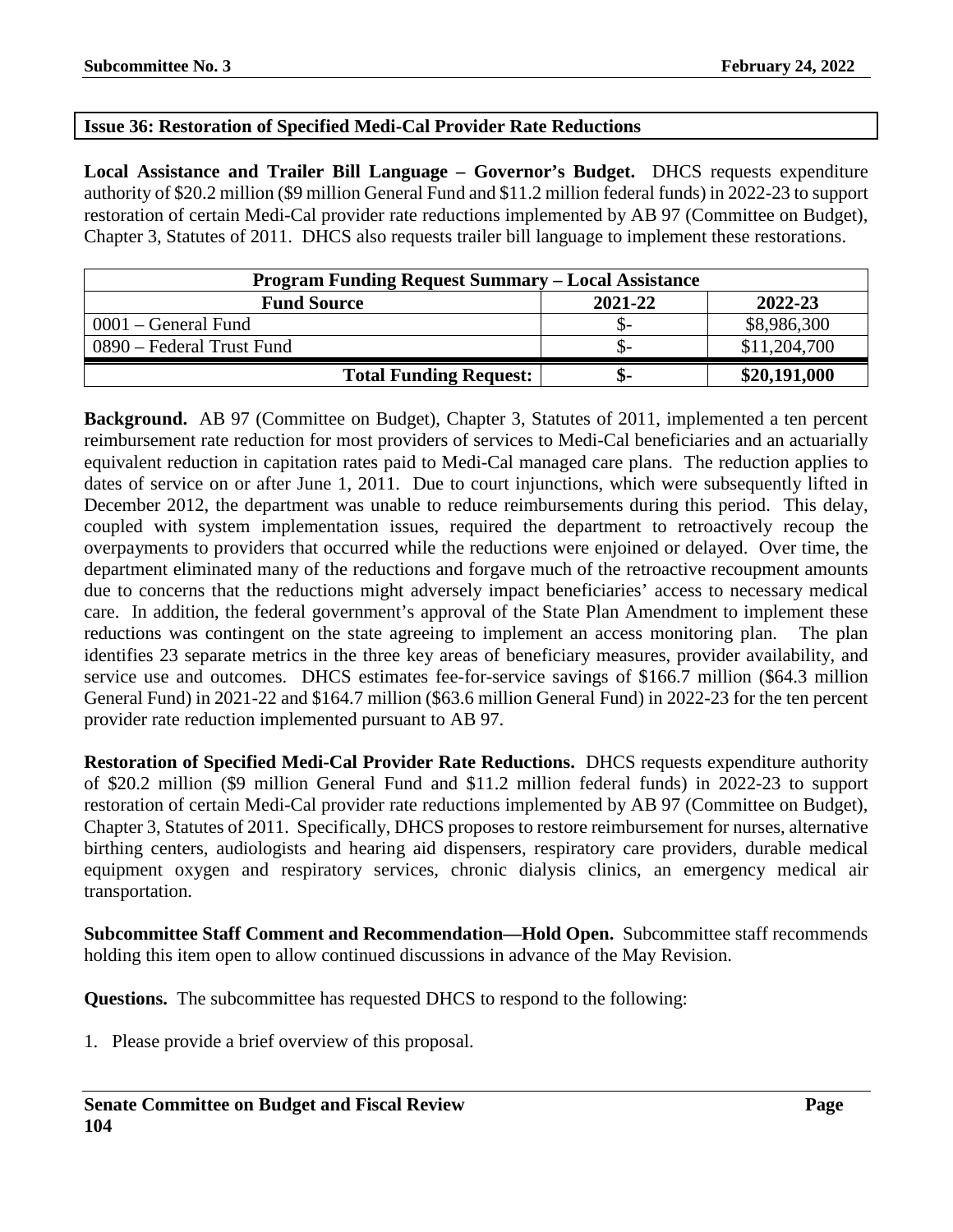## **Issue 37: Equity and Practice Transformation Provider Payments**

**Local Assistance – Governor's Budget.** DHCS requests expenditure authority of \$400 million (\$200 million General Fund and \$200 million federal funds) in 2022-23 to advance equity, reduce COVID-19 driven care gaps, and fund practice transformation to allow Medi-Cal providers to better serve the state's Medi-Cal population.

| <b>Program Funding Request Summary – Local Assistance</b> |         |               |  |
|-----------------------------------------------------------|---------|---------------|--|
| <b>Fund Source</b>                                        | 2021-22 | 2022-23       |  |
| $0001$ – General Fund                                     | .D-     | \$200,000,000 |  |
| 0890 – Federal Trust Fund                                 | .১–     | \$200,000,000 |  |
| <b>Total Funding Request:</b>                             | ক-      | \$400,000,000 |  |

**Background.** DHCS is proposing to make equity and practice transformation payments to qualifying Medi-Cal managed care plans, or through plans to their qualified contracted providers, to close health equity gaps; address gaps in preventive, maternity, and behavioral health care measures; and address gaps in care arising out of the COVID-19 pandemic. According to DHCS, the payments are intended to promote a patient-centered model of care in pediatric, primary care, obstetrics and gynecology, and behavioral health settings and to align with the goals of the Medi-Cal Comprehensive Quality and Equity Strategy, including:

- Ensure all health plans exceed 50th percentile for all children's preventive care measures
- Close racial and ethnic disparities in well child visits and immunizations by 50 percent statewide
- Close maternity care disparity for black, American Indian, Alaska Native, Native Hawaiian and Other Pacific Islander (AI/AN/NH/OP) individuals by 50 percent statewide
- Improve maternal and adolescent screening and referral for depression by 50 percent statewide
- Improve follow up after ED visit for Mental Health/Substance Use Disorder by 50 percent statewide

The payments would include both initial planning grants and equity and practice transformation grants. Initial planning grants would help small, medium, or independent practices apply for the practice transformation grants and could be used for staff time to prepare the grant application, hiring a consultant to help conduct a needs assessment, assist in research, tools, strategies, and recommendations to include in the development of the grant proposal. Equity and practice transformation grants would include case management or system mechanisms for identifying and addressing underutilization and closing care gaps, electronic medical system updates, population health improvements, telehealth, or remote patient monitoring.

**Subcommittee Staff Comment and Recommendation—Hold Open.** Subcommittee staff recommends holding this item open to allow continued discussions in advance of the May Revision.

**Questions.** The subcommittee has requested DHCS to respond to the following: